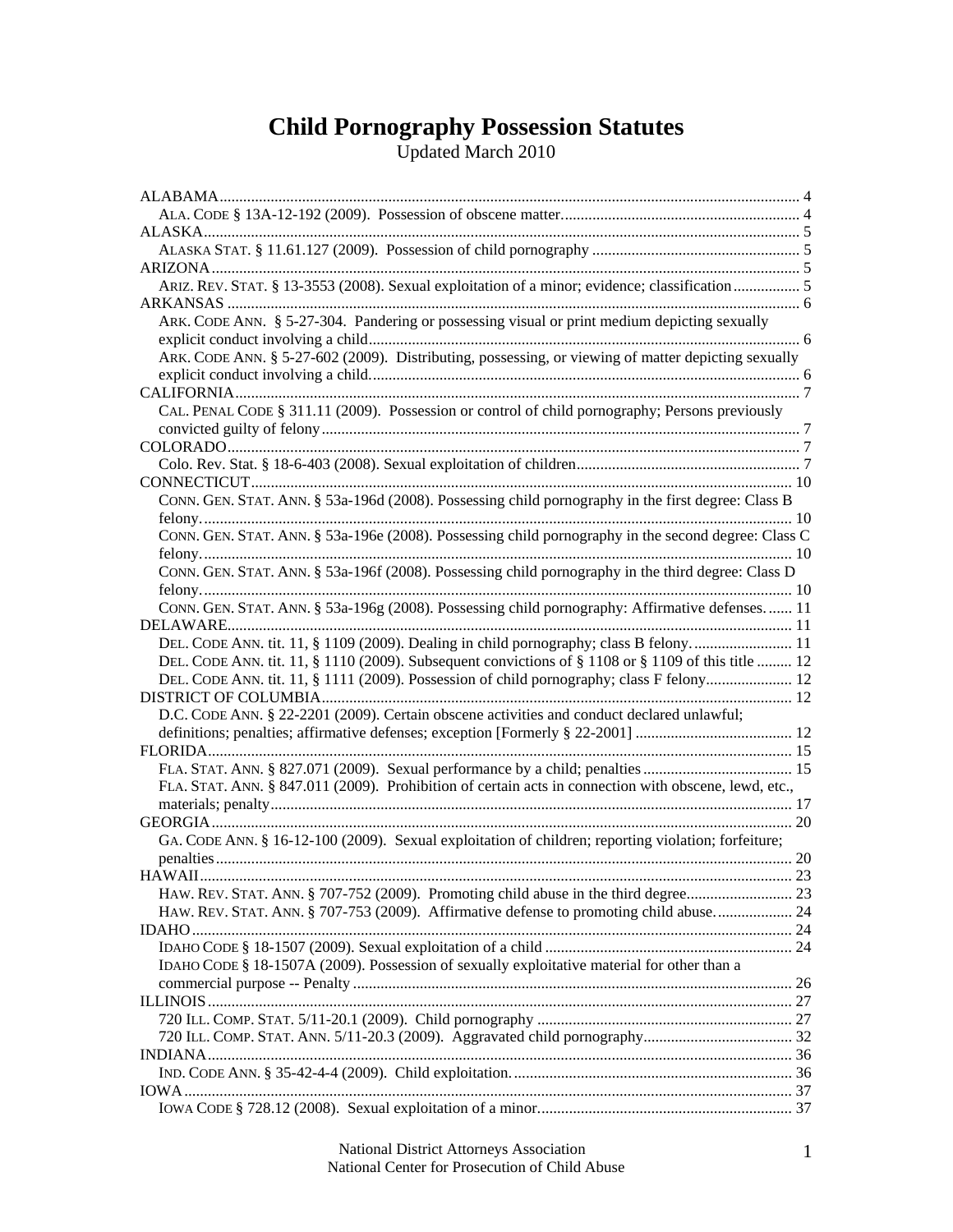| KY. REV. STAT. ANN. § 531.335 (2009). Possession of matter portraying a sexual performance by a          |  |
|----------------------------------------------------------------------------------------------------------|--|
|                                                                                                          |  |
| KY. REV. STAT. ANN. § 531.340 (2009). Distribution of matter portraying a sexual performance by a        |  |
|                                                                                                          |  |
| KY. REV. STAT. ANN. § 531.370 (2009). Using minors to distribute material portraying a sexual            |  |
|                                                                                                          |  |
|                                                                                                          |  |
|                                                                                                          |  |
|                                                                                                          |  |
|                                                                                                          |  |
|                                                                                                          |  |
|                                                                                                          |  |
|                                                                                                          |  |
| MD. CODE ANN., CRIM. LAW § 11-208 (2009). Possession of visual representation of child under 16          |  |
|                                                                                                          |  |
|                                                                                                          |  |
| MASS. ANN. LAWS ch. 272, § 29B (2009). Child Pornography; Dissemination of Material Depicting            |  |
|                                                                                                          |  |
| MASS. ANN. LAWS ch. 272, § 29C (2009). Child Pornography; Purchase or Possession of Material             |  |
|                                                                                                          |  |
|                                                                                                          |  |
| MICH. COMP. LAWS SERV. § 750.145c (2009). Definitions; child sexually abusive activity or material;      |  |
| penalties; possession of child sexually abusive material; expert testimony; defenses; acts of commercial |  |
| film or photographic print processor; report to law enforcement agency by computer technician;           |  |
| applicability and uniformity of section; enactment or enforcement of ordinances, rules, or regulations   |  |
|                                                                                                          |  |
|                                                                                                          |  |
| MINN. STAT. § 617.247 (2008). POSSESSION OF PORNOGRAPHIC WORK INVOLVING MINORS                           |  |
|                                                                                                          |  |
|                                                                                                          |  |
|                                                                                                          |  |
|                                                                                                          |  |
|                                                                                                          |  |
| Mo. REV. STAT. § 573.035 (2009). Promoting child pornography in the second degree 57                     |  |
|                                                                                                          |  |
|                                                                                                          |  |
|                                                                                                          |  |
|                                                                                                          |  |
| NEB. REV. STAT. ANN. § 28-1463.05 (2009). Visual depiction of sexually explicit acts related to          |  |
|                                                                                                          |  |
|                                                                                                          |  |
|                                                                                                          |  |
| NEV. REV. STAT. ANN. § 200.720 (2009). Promotion of sexual performance of minor unlawful.  61            |  |
| NEV. REV. STAT. ANN. § 200.730 (2009). Possession of visual presentation depicting sexual conduct of     |  |
|                                                                                                          |  |
|                                                                                                          |  |
| N.H. REV. STAT. ANN. § 649-A:3 (2009). Possession of Child Sexual Abuse Images                           |  |
| N.H. REV. STAT. ANN. § 649-A:3-a (2009). Distribution of Child Sexual Abuse Images. [RSA 649-A:3-        |  |
|                                                                                                          |  |
|                                                                                                          |  |
|                                                                                                          |  |
|                                                                                                          |  |
|                                                                                                          |  |
|                                                                                                          |  |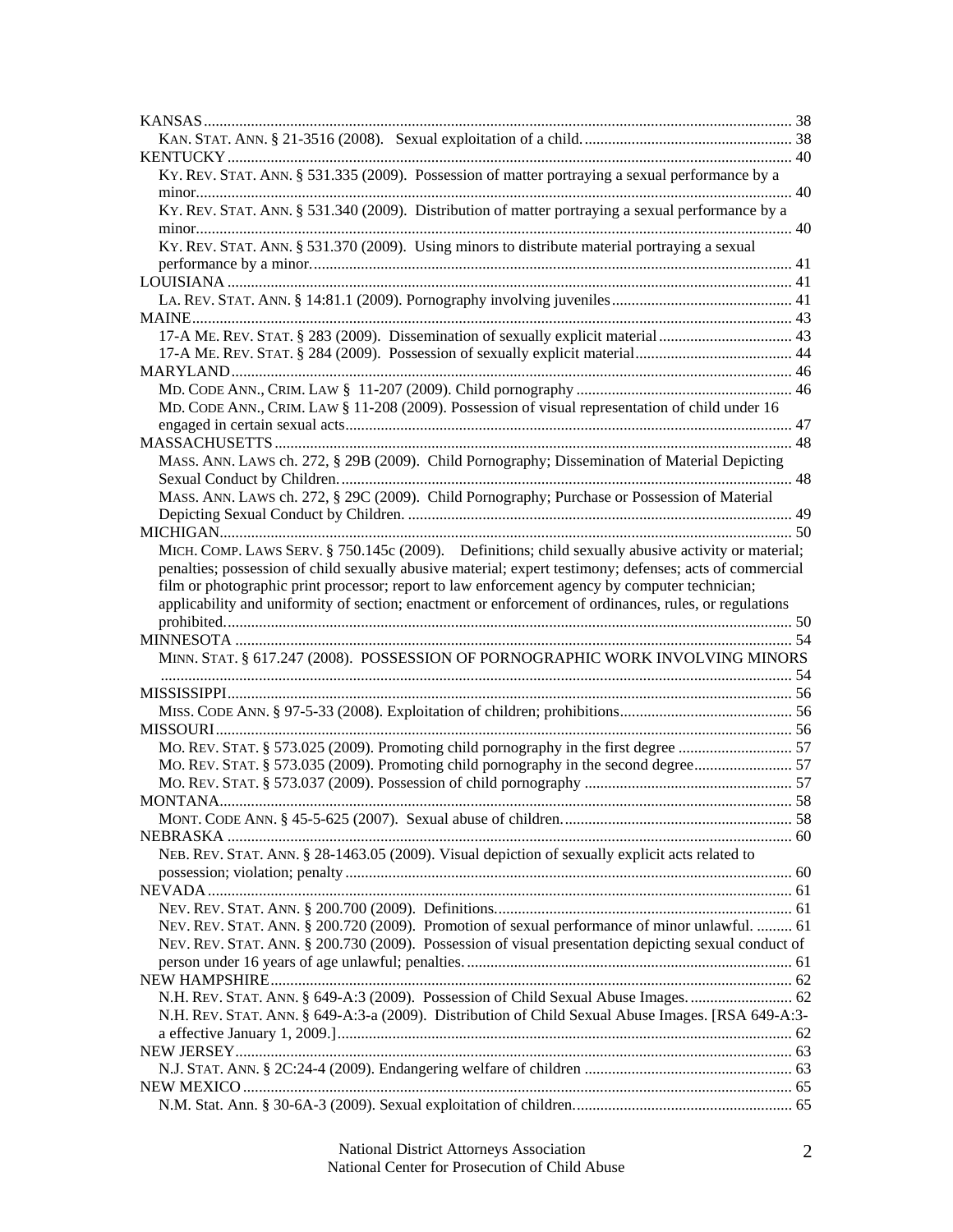| N.Y. PENAL LAW § 263.11 (2009). Possessing an obscene sexual performance by a child.  66                |  |
|---------------------------------------------------------------------------------------------------------|--|
|                                                                                                         |  |
|                                                                                                         |  |
|                                                                                                         |  |
|                                                                                                         |  |
| N.D. CENT. CODE § 12.1-27.2-04.1 (2009). Possession of certain materials prohibited 67                  |  |
|                                                                                                         |  |
| OHIO REV. CODE ANN. § 2907.321 (2009). Pandering obscenity involving a minor  67                        |  |
| OHIO REV. CODE ANN. § 2907.322 (2009). Pandering sexually oriented matter involving a minor 68          |  |
| OHIO REV. CODE ANN. § 2907.323 (2009). Illegal use of minor in nudity-oriented material or              |  |
|                                                                                                         |  |
|                                                                                                         |  |
| OKLA. STAT. ANN. tit. 21, § 1021.2 (2009). Minors--Procuring for participation in pornography  71       |  |
| 21 OKLA. STAT. § 1024.2 (2009). Purchase, Procurement, or Possession of Child Pornography 71            |  |
| 21 OKLA. STAT. § 1040.12a (2009). Aggravated possession of child pornography--Penalties--               |  |
|                                                                                                         |  |
|                                                                                                         |  |
|                                                                                                         |  |
| OR. REV. STAT. § 163.686 (2007). Encouraging child sexual abuse in the second degree 73                 |  |
| OR. REV. STAT. § 163.687 (2007). Encouraging child sexual abuse in the third degree.  73                |  |
| OR. REV. STAT. § 163.688 (2007). Possession of materials depicting sexually explicit conduct of a child |  |
|                                                                                                         |  |
|                                                                                                         |  |
| OR. REV. STAT. § 163.689 (2007). Possession of materials depicting sexually explicit conduct of a child |  |
|                                                                                                         |  |
|                                                                                                         |  |
|                                                                                                         |  |
|                                                                                                         |  |
|                                                                                                         |  |
|                                                                                                         |  |
| S.C. CODE ANN. § 16-15-410 (2008). Third degree sexual exploitation of a minor defined; penalties;      |  |
|                                                                                                         |  |
|                                                                                                         |  |
| S.D. CODIFIED LAWS § 22-24A-3 (2009). Possession, Manufacture, or Distribution of Child                 |  |
|                                                                                                         |  |
|                                                                                                         |  |
|                                                                                                         |  |
| TENN. CODE ANN. § 39-17-1004 (2009). Offense of aggravated sexual exploitation of a minor 82            |  |
|                                                                                                         |  |
|                                                                                                         |  |
|                                                                                                         |  |
|                                                                                                         |  |
| UTAH CODE ANN. § 76-10-1206. Dealing in material harmful to a minor -- Penalties -- Exemptions for      |  |
|                                                                                                         |  |
|                                                                                                         |  |
|                                                                                                         |  |
|                                                                                                         |  |
| VA. CODE ANN. § 18.2-374.1:1 (2009). Possession, reproduction, distribution, and facilitation of child  |  |
|                                                                                                         |  |
|                                                                                                         |  |
| WASH. REV. CODE ANN. § 9.68A.050 (2009). Dealing in depictions of minor engaged in sexually             |  |
|                                                                                                         |  |
| WASH. REV. CODE ANN. § 9.68A.070 (2009). Possession of minor engaged in sexually explicit conduct.      |  |
|                                                                                                         |  |
| WASH. REV. CODE ANN. § 9.68A.080 (2009). Reporting of depictions of minor engaged in sexually           |  |
|                                                                                                         |  |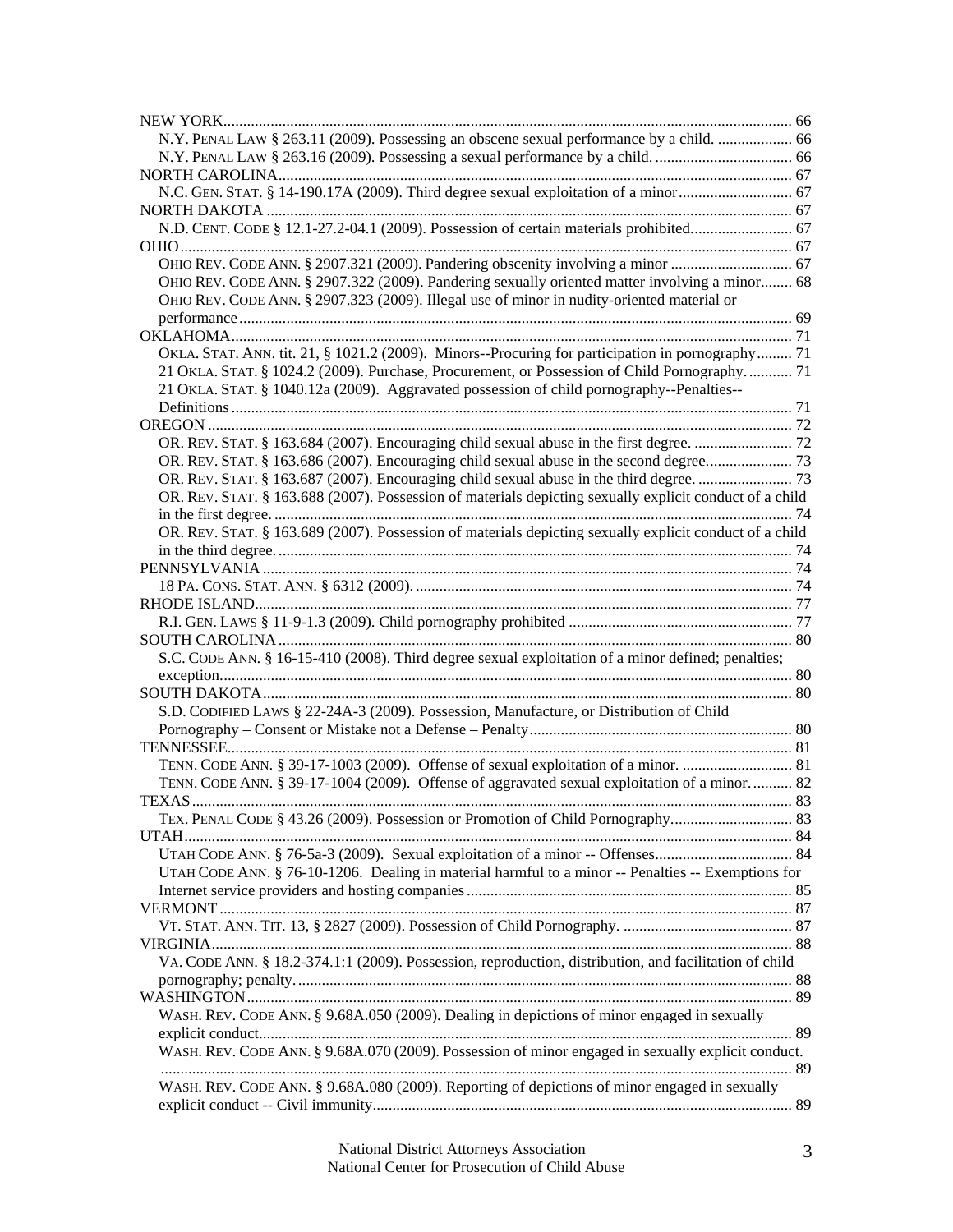| W. VA. CODE ANN. § 61-8C-3 (2009). Distribution and exhibiting of material depicting minors engaged      |  |
|----------------------------------------------------------------------------------------------------------|--|
|                                                                                                          |  |
|                                                                                                          |  |
|                                                                                                          |  |
|                                                                                                          |  |
|                                                                                                          |  |
| WYO. STAT. ANN. § 6-4-303 (2009). Sexual exploitation of children; penalties; definitions.  91           |  |
|                                                                                                          |  |
| 18 USCS § 1466A (2010). Obscene visual representations of the sexual abuse of children.  93              |  |
| 18 USCS § 2252 (2010). Certain activities relating to material involving the sexual exploitation of      |  |
|                                                                                                          |  |
| 18 USCS § 2252A (2009). Certain activities relating to material constituting or containing child         |  |
|                                                                                                          |  |
| 18 USCS APPX § 2G2.2 (2009). Trafficking in Material Involving the Sexual Exploitation of a Minor;       |  |
| Receiving, Transporting, Shipping, Soliciting, or Advertising Material Involving the Sexual Exploitation |  |
| of a Minor; Possessing Material Involving the Sexual Exploitation of a Minor with Intent to Traffic;     |  |
| Possessing Material Involving the Sexual Exploitation of a Minor. [Caution: See prospective              |  |
|                                                                                                          |  |
|                                                                                                          |  |
|                                                                                                          |  |
| AM. SAMOA CODE ANN. § 46.4402 (2007). Promoting pornography in the first degree 101                      |  |
| AM. SAMOA CODE ANN. § 46.4403 (2007). Promoting pornography in the second degree 102                     |  |
|                                                                                                          |  |
|                                                                                                          |  |
|                                                                                                          |  |
| P.R. LAWS ANN. tit. 33 § 4075 (2006). Delivery, transportation, sale, distribution, exhibition or        |  |
|                                                                                                          |  |
|                                                                                                          |  |
|                                                                                                          |  |
| V.I. CODE ANN. tit. 14 § 1024 (2009). Distribution; printing, exhibiting, distributing or possessing 103 |  |

# **ALABAMA**

## **ALA. CODE § 13A-12-192 (2009). Possession of obscene matter.**

(a) Any person who knowingly possesses with intent to disseminate any obscene matter that contains a visual depiction of a person under the age of 17 years engaged in any act of sado-masochistic abuse, sexual intercourse, sexual excitement, masturbation, breast nudity, genital nudity, or other sexual conduct shall be guilty of a Class B felony. Possession of three or more copies of the same visual depiction contained in obscene matter is prima facie evidence of possession with intent to disseminate the same.

(b) Any person who knowingly possesses any obscene matter that contains a visual depiction of a person under the age of 17 years engaged in any act of sado-masochistic abuse, sexual intercourse, sexual excitement, masturbation, genital nudity, or other sexual conduct shall be guilty of a Class C felony.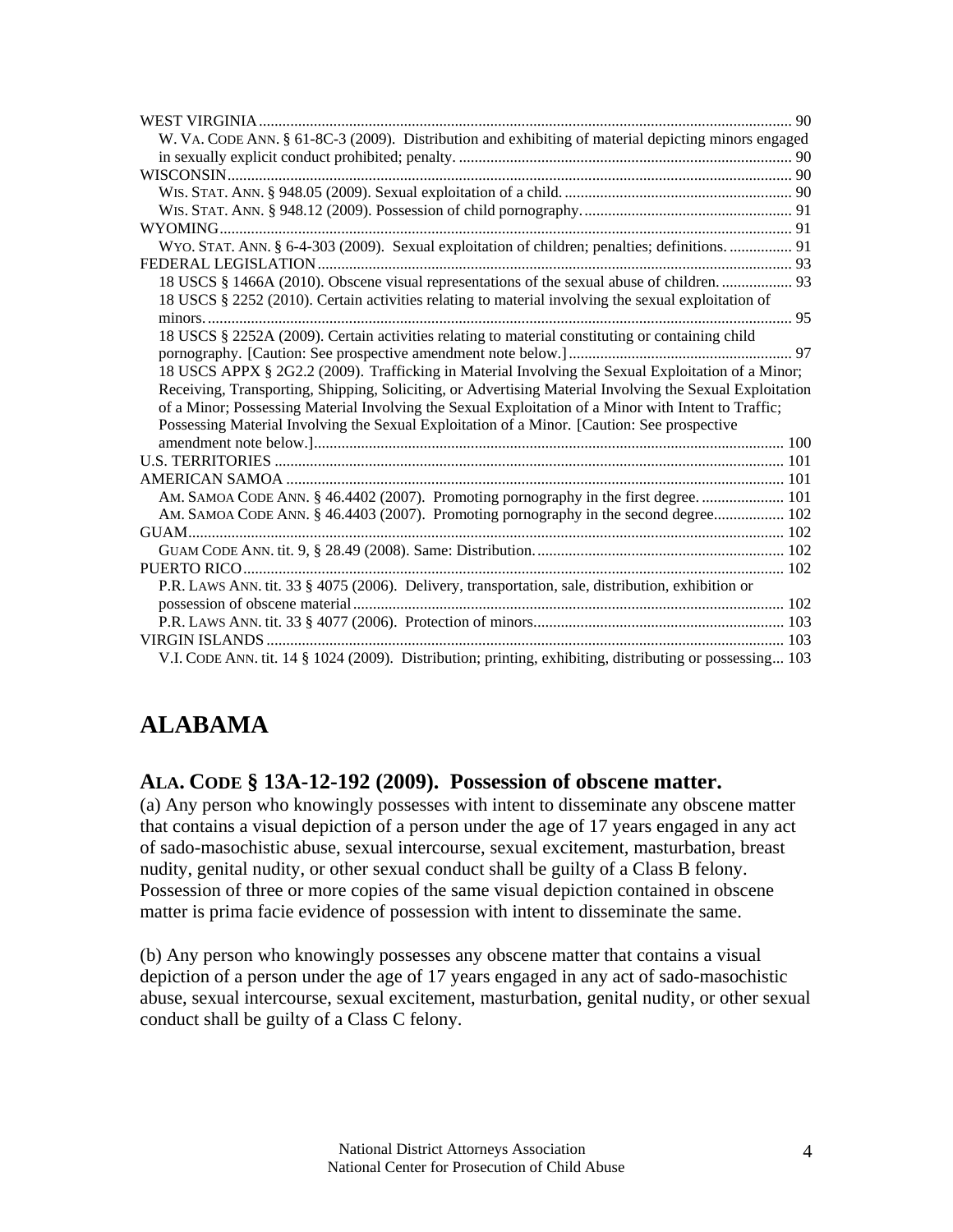# **ALASKA**

## **ALASKA STAT. § 11.61.127 (2009). Possession of child pornography**

(a) A person commits the crime of possession of child pornography if the person knowingly possesses any material that visually or aurally depicts conduct described in AS 11.41.455(a) knowing that the production of the material involved the use of a child under 18 years of age who engaged in the conduct.

(b) This section does not apply to persons providing plethysmograph assessments in the course of a sex offender treatment program that meets the minimum standards under AS 33.30.011(5).

(c) Each film, audio, video, electronic, or electromagnetic recording, photograph, negative, slide, book, newspaper, magazine, or other material that visually or aurally depicts conduct described in  $\overline{AS}$  11.41.455(a) that is possessed by a person knowing that the production of the material involved the use of a child under 18 years of age that engaged in the conduct is a separate violation of this section.

(d) Possession of child pornography is a class C felony.

# **ARIZONA**

#### **ARIZ. REV. STAT. § 13-3553 (2008). Sexual exploitation of a minor; evidence; classification**

Text of section effective January 1, 2009. For section effective until January 1, 2009, see the preceding version.

A. A person commits sexual exploitation of a minor by knowingly:

 1. Recording, filming, photographing, developing or duplicating any visual depiction in which a minor is engaged in exploitive exhibition or other sexual conduct.

 2. Distributing, transporting, exhibiting, receiving, selling, purchasing, electronically transmitting, possessing or exchanging any visual depiction in which a minor is engaged in exploitive exhibition or other sexual conduct.

B. If any visual depiction of sexual exploitation of a minor is admitted into evidence, the court shall seal that evidence at the conclusion of any grand jury proceeding, hearing or trial.

C. Sexual exploitation of a minor is a class 2 felony and if the minor is under fifteen years of age it is punishable pursuant to section 13-705.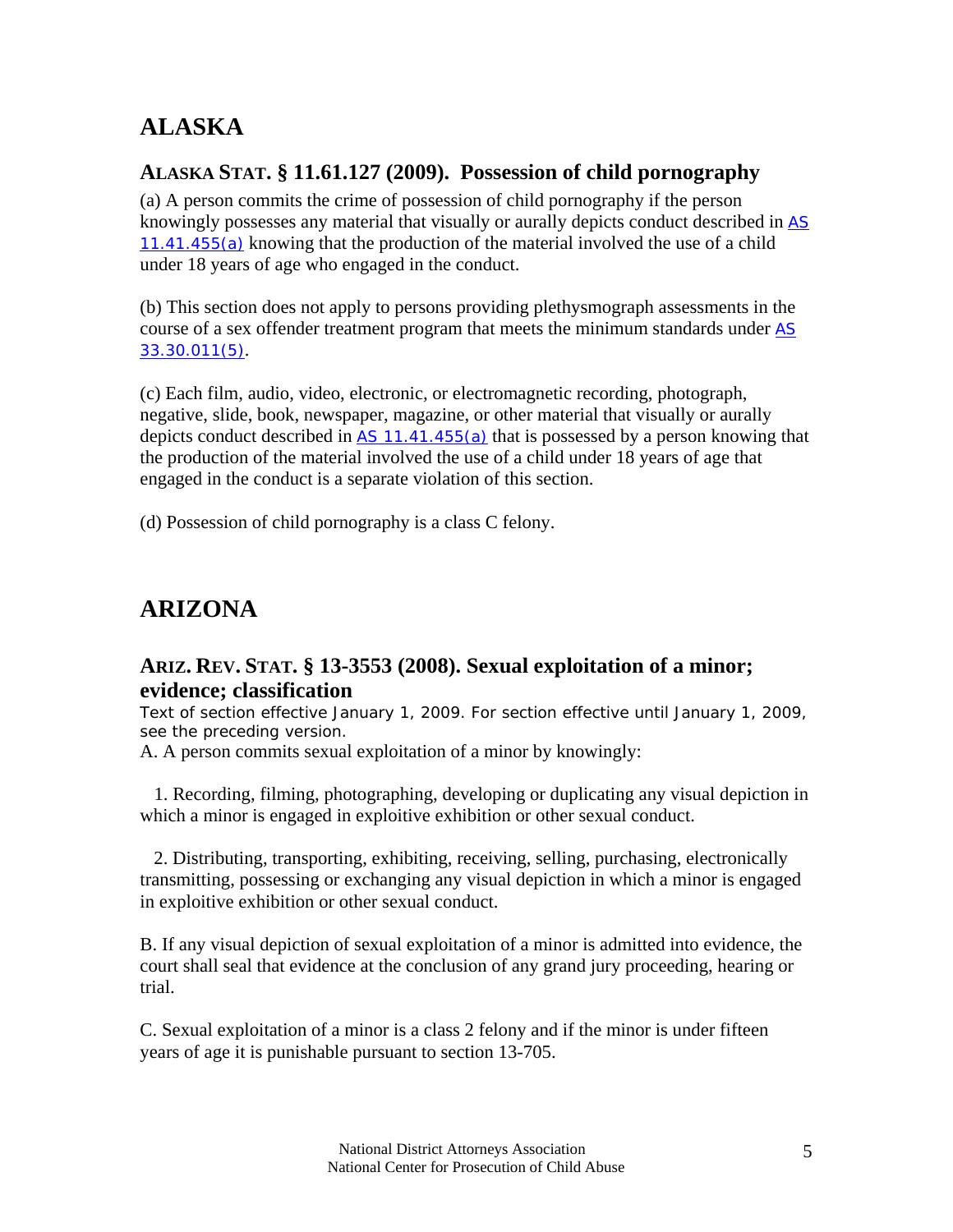# **ARKANSAS**

## **ARK. CODE ANN. § 5-27-304. Pandering or possessing visual or print medium depicting sexually explicit conduct involving a child**

(a) With knowledge of the character of the visual or print medium involved, no person shall do any of the following:

 (1) Knowingly advertise for sale or distribution, sell, distribute, transport, ship, exhibit, display, or receive for the purpose of sale or distribution any visual or print medium depicting a child participating or engaging in sexually explicit conduct; or

 (2) Knowingly solicit, receive, purchase, exchange, possess, view, distribute, or control any visual or print medium depicting a child participating or engaging in sexually explicit conduct.

(b) Any person who violates subdivisions  $(a)(1)$  or  $(2)$  of this section is guilty of a:

(1) Class C felony for the first offense; and

(2) Class B felony for a subsequent offense.

#### **ARK. CODE ANN. § 5-27-602 (2009). Distributing, possessing, or viewing of matter depicting sexually explicit conduct involving a child.**

(a) A person commits distributing, possessing, or viewing of matter depicting sexually explicit conduct involving a child if the person knowingly:

 (1) Receives for the purpose of selling or knowingly sells, procures, manufactures, gives, provides, lends, trades, mails, delivers, transfers, publishes, distributes, circulates, disseminates, presents, exhibits, advertises, offers, or agrees to offer through any means, including the internet, any photograph, film, videotape, computer program or file, video game, or any other reproduction or reconstruction that depicts a child or incorporates the image of a child engaging in sexually explicit conduct; or

 (2) Possesses or views through any means, including on the internet, any photograph, film, videotape, computer program or file, computer-generated image, video game, or any other reproduction that depicts a child or incorporates the image of a child engaging in sexually explicit conduct.

(b) Distributing, possessing, or viewing of matter depicting sexually explicit conduct involving a child is a:

- (1) Class C felony for the first offense; and
- (2) Class B felony for any subsequent offense.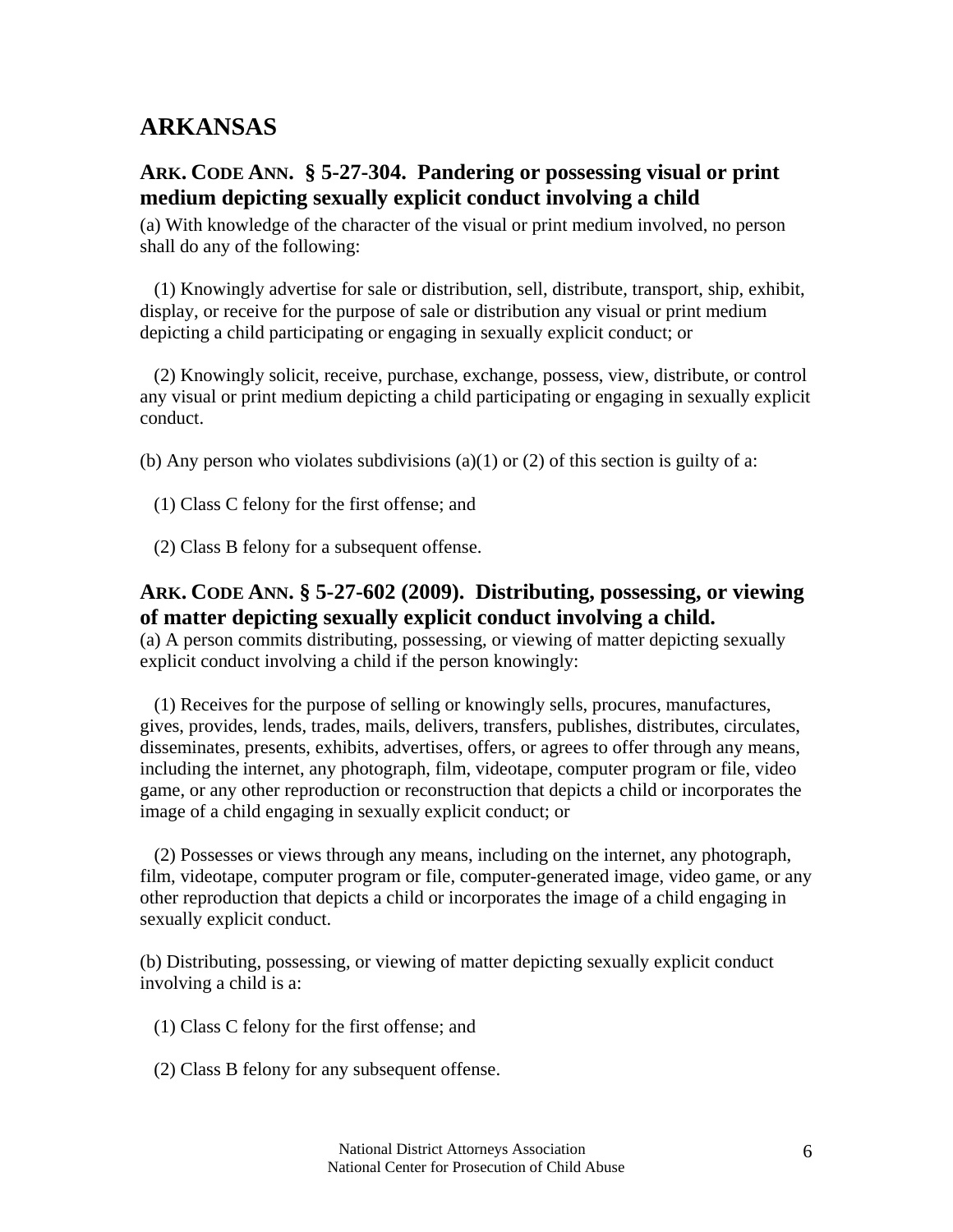(c) It is an affirmative defense to a prosecution under this section that the defendant in good faith reasonably believed that the person depicted in the matter was seventeen (17) years of age or older.

# **CALIFORNIA**

## **CAL. PENAL CODE § 311.11 (2009). Possession or control of child pornography; Persons previously convicted guilty of felony**

(a) Every person who knowingly possesses or controls any matter, representation of information, data, or image, including, but not limited to, any film, filmstrip, photograph, negative, slide, photocopy, videotape, video laser disc, computer hardware, computer software, computer floppy disc, data storage media, CD-ROM, or computer-generated equipment or any other computer-generated image that contains or incorporates in any manner, any film or filmstrip, the production of which involves the use of a person under the age of 18 years, knowing that the matter depicts a person under the age of 18 years personally engaging in or simulating sexual conduct, as defined in subdivision (d) of Section 311.4, is guilty of a felony and shall be punished by imprisonment in the state prison, or a county jail for up to one year, or by a fine not exceeding two thousand five hundred dollars (\$2,500), or by both the fine and imprisonment.

(b) Every person who commits a violation of subdivision (a), and who has been previously convicted of a violation of this section, an offense requiring registration under the Sex Offender Registration Act, or an attempt to commit any of the above-mentioned offenses, is guilty of a felony and shall be punished by imprisonment in the state prison for two, four, or six years.

(c) It is not necessary to prove that the matter is obscene in order to establish a violation of this section.

(d) This section does not apply to drawings, figurines, statues, or any film rated by the Motion Picture Association of America, nor does it apply to live or recorded telephone messages when transmitted, disseminated, or distributed as part of a commercial transaction.

# **COLORADO**

## **Colo. Rev. Stat. § 18-6-403 (2008). Sexual exploitation of children**

(1) The general assembly hereby finds and declares: That the sexual exploitation of children constitutes a wrongful invasion of the child's right of privacy and results in social, developmental, and emotional injury to the child; that a child below the age of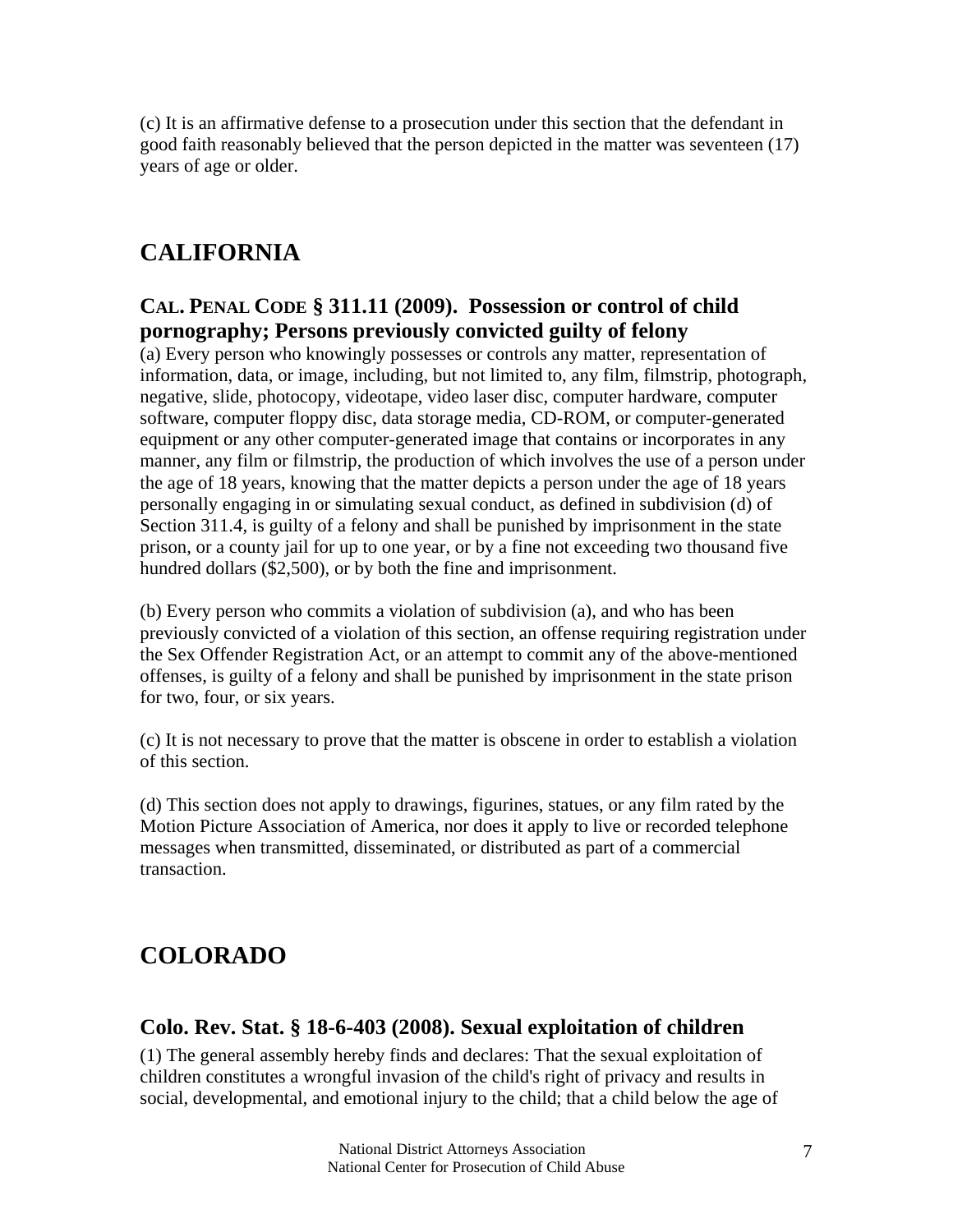eighteen years is incapable of giving informed consent to the use of his or her body for a sexual purpose; and that to protect children from sexual exploitation it is necessary to prohibit the production of material which involves or is derived from such exploitation and to exclude all such material from the channels of trade and commerce.

(1.5) The general assembly further finds and declares that the mere possession or control of any sexually exploitative material results in continuing victimization of our children by the fact that such material is a permanent record of an act or acts of sexual abuse of a child; that each time such material is shown or viewed, the child is harmed; that such material is used to break down the will and resistance of other children to encourage them to participate in similar acts of sexual abuse; that laws banning the production and distribution of such material are insufficient to halt this abuse; that in order to stop the sexual exploitation and abuse of our children, it is necessary for the state to ban the possession of any sexually exploitative materials; and that the state has a compelling interest in outlawing the possession of any sexually exploitative materials in order to protect society as a whole, and particularly the privacy, health, and emotional welfare of its children.

(2) As used in this section, unless the context otherwise requires:

(a) "Child" means a person who is less than eighteen years of age.

(b) (Deleted by amendment, L. 2003, p. 1882, § 1, effective July 1, 2003.)

(c) "Erotic fondling" means touching a person's clothed or unclothed genitals or pubic area, developing or undeveloped genitals or pubic area (if the person is a child), buttocks, breasts, or developing or undeveloped breast area (if the person is a child), for the purpose of real or simulated overt sexual gratification or stimulation of one or more of the persons involved. "Erotic fondling" shall not be construed to include physical contact, even if affectionate, which is not for the purpose of real or simulated overt sexual gratification or stimulation of one or more of the persons involved.

(d) "Erotic nudity" means the display of the human male or female genitals or pubic area, the undeveloped or developing genitals or pubic area of the human male or female child, the human breasts, or the undeveloped or developing breast area of the human child, for the purpose of real or simulated overt sexual gratification or stimulation of one or more of the persons involved.

(e) "Explicit sexual conduct" means sexual intercourse, erotic fondling, erotic nudity, masturbation, sadomasochism, or sexual excitement.

(f) "Masturbation" means the real or simulated touching, rubbing, or otherwise stimulating of a person's own clothed or unclothed genitals or pubic area, developing or undeveloped genitals or pubic area (if the person is a child), buttocks, breasts, or developing or undeveloped breast area (if the person is a child), by manual manipulation or self-induced or with an artificial instrument, for the purpose of real or simulated overt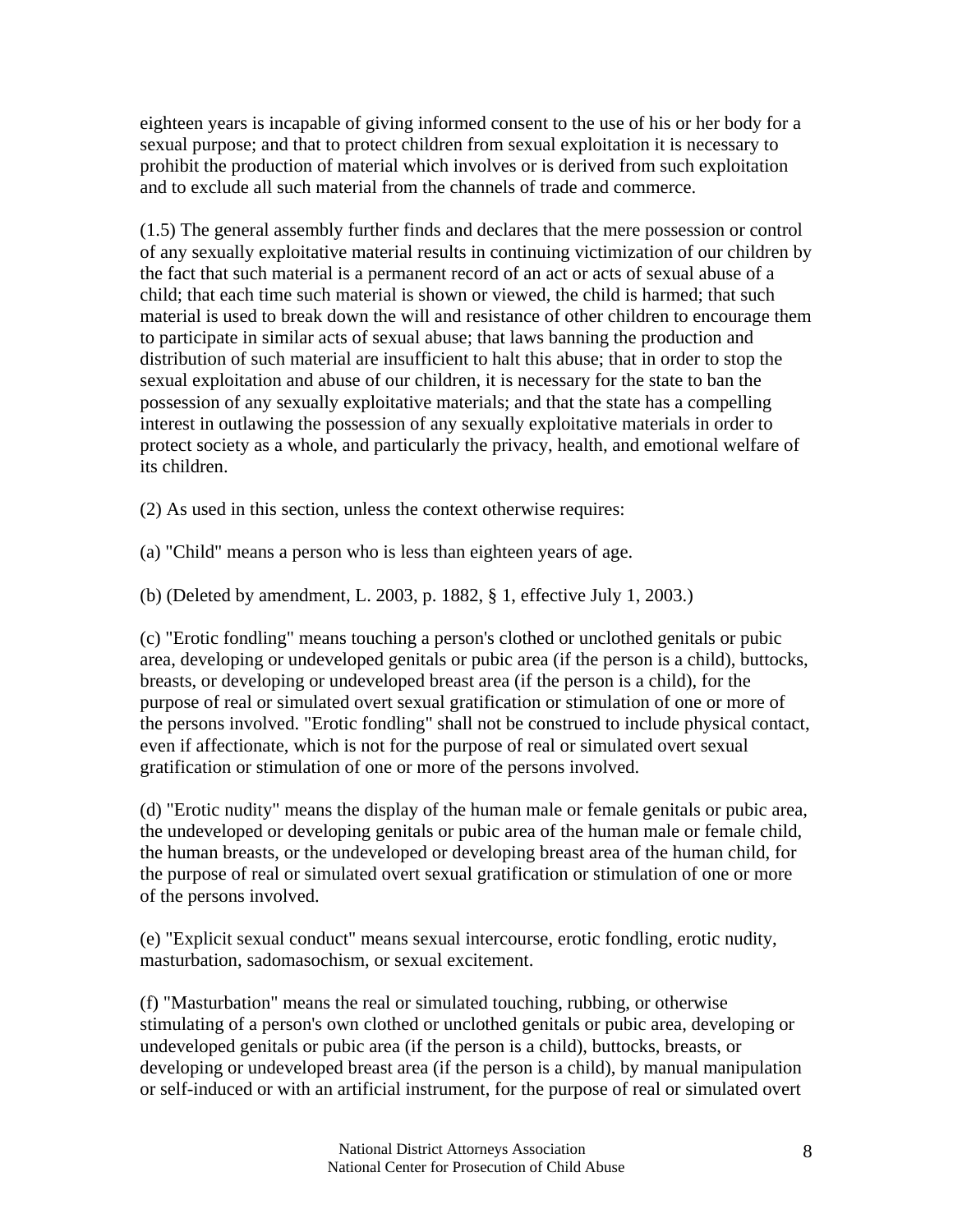sexual gratification or arousal of the person.

(g) "Sadomasochism" means:

(I) Real or simulated flagellation or torture for the purpose of real or simulated sexual stimulation or gratification; or

(II) The real or simulated condition of being fettered, bound, or otherwise physically restrained for sexual stimulation or gratification of a person.

(h) "Sexual excitement" means the real or simulated condition of human male or female genitals when in a state of real or simulated overt sexual stimulation or arousal.

(i) "Sexual intercourse" means real or simulated intercourse, whether genital-genital, oral-genital, anal-genital, or oral-anal, between persons of the same or opposite sex, or between a human and an animal, or with an artificial genital.

(j) "Sexually exploitative material" means any photograph, motion picture, videotape, print, negative, slide, or other mechanically, electronically, chemically, or digitally reproduced visual material that depicts a child engaged in, participating in, observing, or being used for explicit sexual conduct.

(3) A person commits sexual exploitation of a child if, for any purpose, he or she knowingly:

(a) Causes, induces, entices, or permits a child to engage in, or be used for, any explicit sexual conduct for the making of any sexually exploitative material; or

(b) Prepares, arranges for, publishes, including but not limited to publishing through digital or electronic means, produces, promotes, makes, sells, finances, offers, exhibits, advertises, deals in, or distributes, including but not limited to distributing through digital or electronic means, any sexually exploitative material; or

(b.5) Possesses or controls any sexually exploitative material for any purpose; except that this paragraph (b.5) does not apply to peace officers or court personnel in the performance of their official duties, nor does it apply to physicians, psychologists, therapists, or social workers, so long as such persons are licensed in the state of Colorado and the persons possess such materials in the course of a bona fide treatment or evaluation program at the treatment or evaluation site; or

(c) Possesses with the intent to deal in, sell, or distribute, including but not limited to distributing through digital or electronic means, any sexually exploitative material; or

(d) Causes, induces, entices, or permits a child to engage in, or be used for, any explicit sexual conduct for the purpose of producing a performance.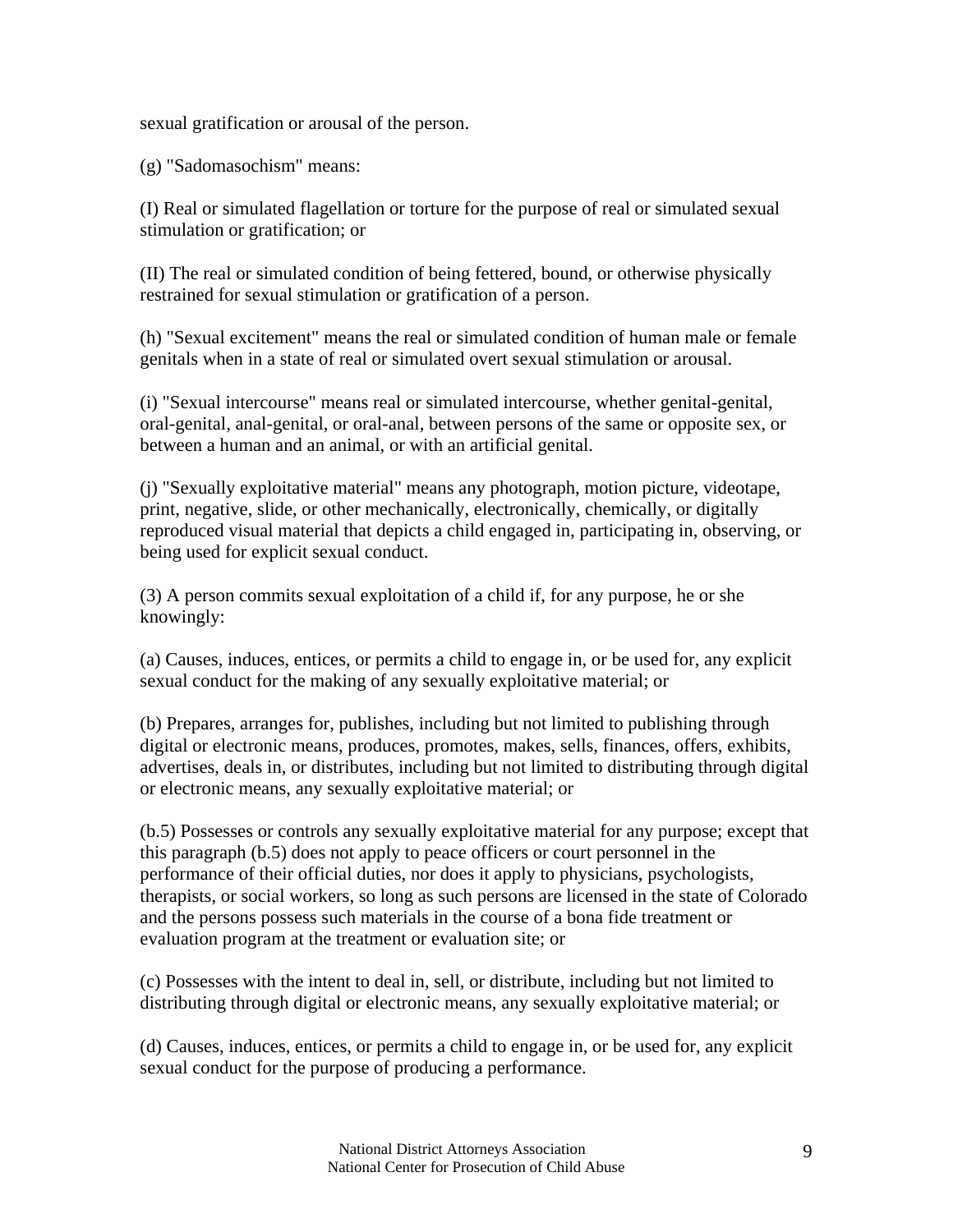(4) (Deleted by amendment, L. 2003, p. 1882, § 1, effective July 1, 2003.)

(5) The sexual exploitation of a child is a class 3 felony; except that sexual exploitation of a child by possession of sexually exploitative material pursuant to paragraph (b.5) of subsection (3) of this section is a class 6 felony, but a second or subsequent offense by such possession or a first or subsequent offense of possession of more than twenty different items qualifying as sexually exploitative material is a class 4 felony.

(6) If any provision of this section or the application thereof to any person or circumstances is held invalid, such invalidity shall not affect other provisions or applications of this section which can be given effect without the invalid provision or application, and to this end the provisions of this section are declared to be severable.

# **CONNECTICUT**

## **CONN. GEN. STAT. ANN. § 53a-196d (2008). Possessing child pornography in the first degree: Class B felony.**

(a) A person is guilty of possessing child pornography in the first degree when such person knowingly possesses fifty or more visual depictions of child pornography.

(b) Possessing child pornography in the first degree is a class B felony and any person found guilty under this section shall be sentenced to a term of imprisonment of which five years of the sentence imposed may not be suspended or reduced by the court.

## **CONN. GEN. STAT. ANN. § 53a-196e (2008). Possessing child pornography in the second degree: Class C felony.**

(a) A person is guilty of possessing child pornography in the second degree when such person knowingly possesses twenty or more but fewer than fifty visual depictions of child pornography.

(b) Possessing child pornography in the second degree is a class C felony and any person found guilty under this section shall be sentenced to a term of imprisonment of which two years of the sentence imposed may not be suspended or reduced by the court.

#### **CONN. GEN. STAT. ANN. § 53a-196f (2008). Possessing child pornography in the third degree: Class D felony.**

(a) A person is guilty of possessing child pornography in the third degree when such person knowingly possesses fewer than twenty visual depictions of child pornography.

(b) Possessing child pornography in the third degree is a class D felony and any person found guilty under this section shall be sentenced to a term of imprisonment of which one year of the sentence imposed may not be suspended or reduced by the court.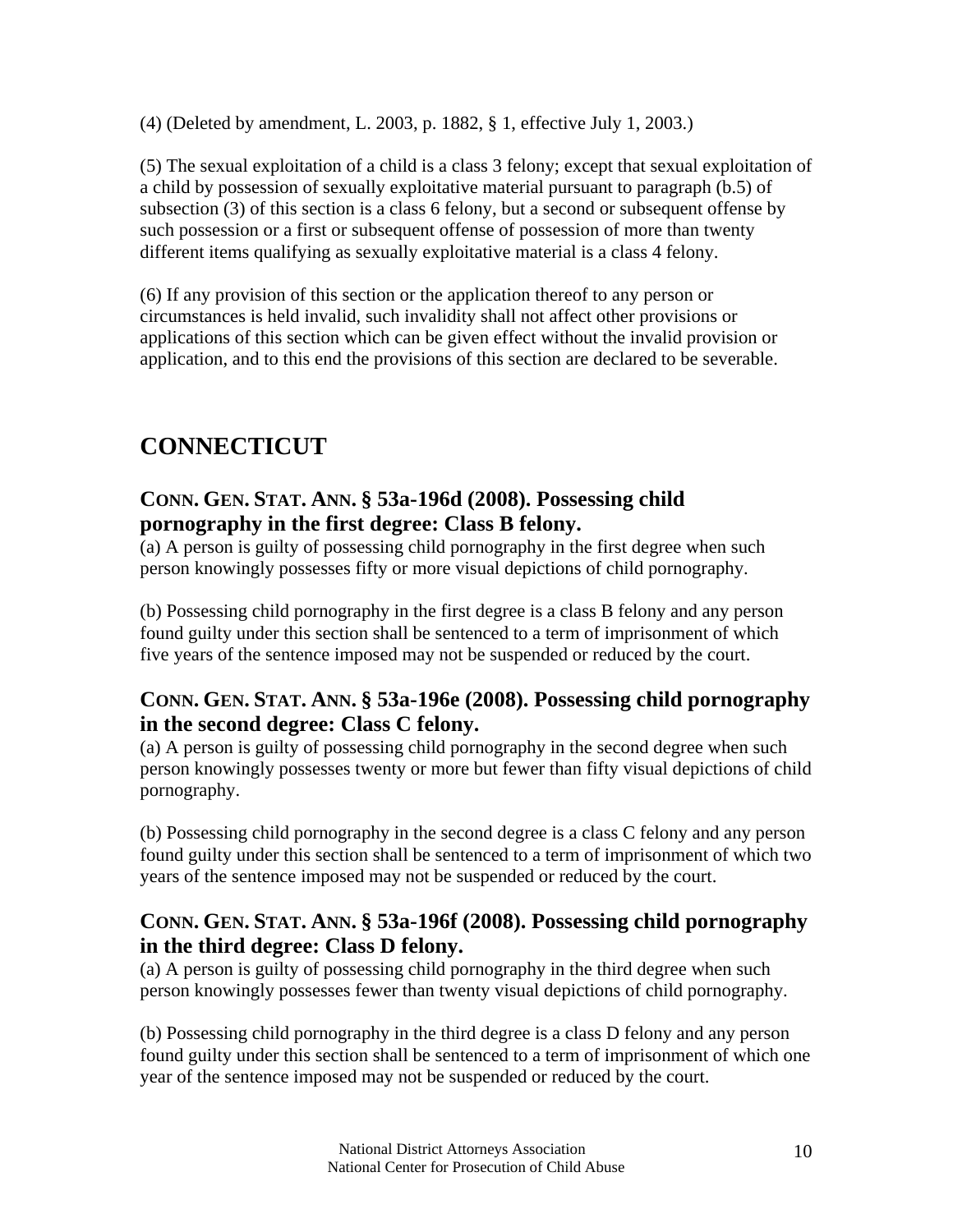## **CONN. GEN. STAT. ANN. § 53a-196g (2008). Possessing child pornography: Affirmative defenses.**

In any prosecution for a violation of section 53a-196d, 53a-196e or 53a-196f, it shall be an affirmative defense that  $(1)$  the defendant  $(A)$  possessed fewer than three visual depictions of child pornography, (B) did not knowingly purchase, procure, solicit or request such visual depictions or knowingly take any other action to cause such visual depictions to come into the defendant's possession, and (C) promptly and in good faith, and without retaining or allowing any person, other than a law enforcement agency, to access any visual depiction or copy thereof, took reasonable steps to destroy each such visual depiction or reported the matter to a law enforcement agency and afforded that agency access to each such visual depiction, or (2) the defendant possessed a visual depiction of a nude person under sixteen years of age for a bona fide artistic, medical, scientific, educational, religious, governmental or judicial purpose.

# **DELAWARE**

## **DEL. CODE ANN. tit. 11, § 1109 (2009). Dealing in child pornography; class B felony.**

A person is guilty of dealing in child pornography when:

 (1) The person knowingly ships, transmits, mails or transports by any means, including by computer or any other electronic or digital method, any "book, magazine, periodical, pamphlet, video or film depicting a child engaging in a prohibited sexual act or in the simulation of such an act, or knowingly ships, transmits, mails or transports by any means, including by computer or any other electronic or digital method, any other visual depiction of a child engaging in a prohibited sexual act or in the simulation of such an act;

 (2) The person knowingly receives for the purpose of selling or sells any magazine, photograph or film which depicts a child engaging in a prohibited sexual act or in the simulation of such an act, or knowingly receives for the purpose of selling or sells any other visual depiction of a child engaging in a prohibited sexual act or in the simulation of such an act;

 (3) The person knowingly distributes or disseminates, by means of computer or any other electronic or digital method, or by shows or viewings, any motion picture, video or other visual depiction of a child engaging in a prohibited sexual act or the simulation of such an act. The possession or showing of such motion pictures shall create a rebuttable presumption of ownership thereof for the purposes of distribution or dissemination;

 (4) The person, intentionally compiles, enters, accesses, transmits, receives, exchanges, disseminates, stores, makes, prints, reproduces or otherwise possesses any photograph, image, file, data or other visual depiction of a child engaging in a prohibited sexual act or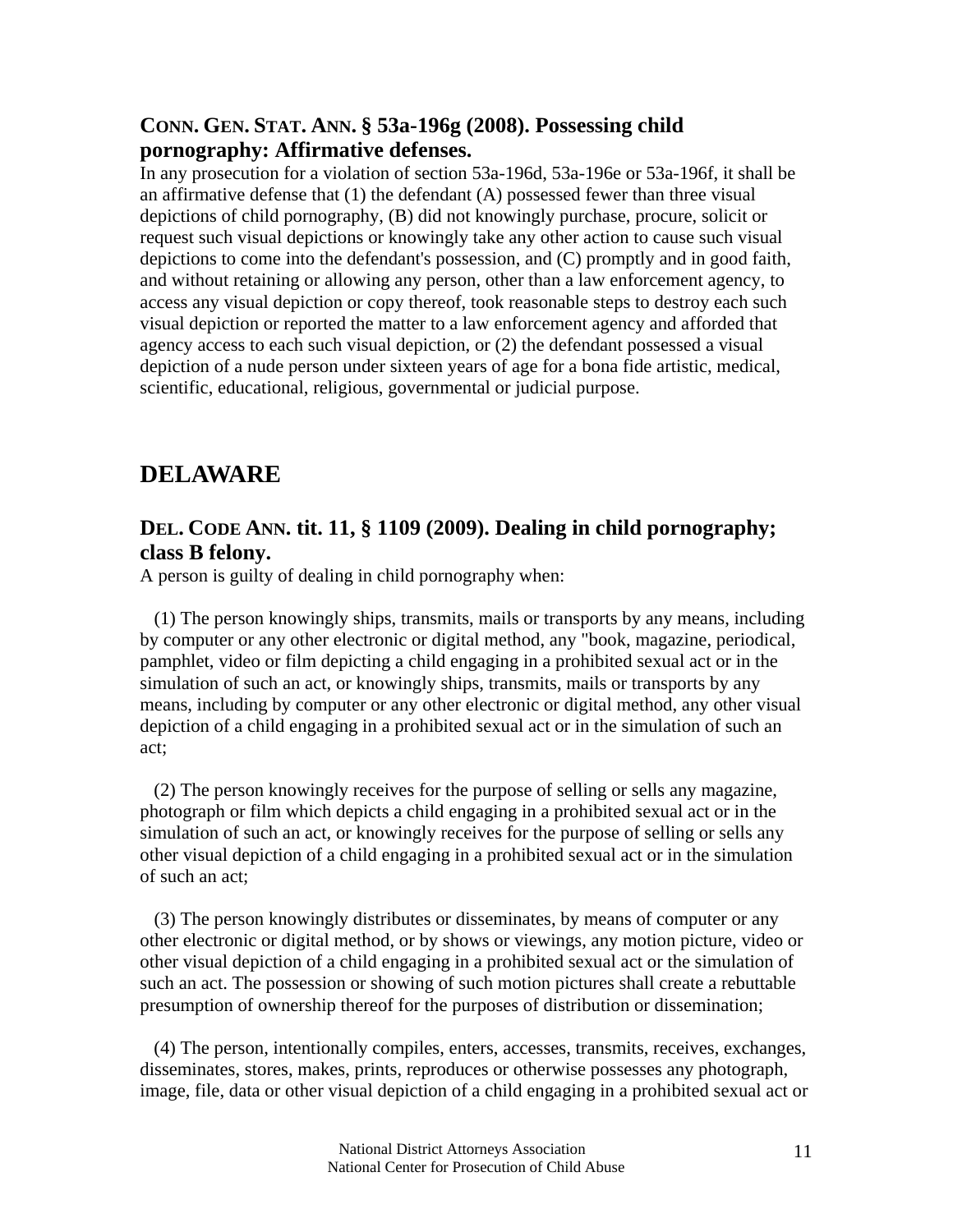in the simulation of such an act. For the purposes of this subsection, conduct occurring outside the State shall be sufficient to constitute this offense if such conduct is within the terms of § 204 of this title, or if such photograph, image, file or data was compiled, entered, accessed, transmitted, received, exchanged, disseminated, stored, made, printed, reproduced or otherwise possessed by, through or with any computer located within Delaware and the person was aware of circumstances which rendered the presence of such computer within Delaware a reasonable possibility; or

 (5) The person knowingly advertises, promotes, presents, describes, transmits or distributes any visual depiction, exhibition, display or performance with intent to create or convey the impression that such visual depiction, exhibition, display or performance is or contains a depiction of a child engaging in a prohibited sexual act or in the simulation of such an act.

Unlawfully dealing in child pornography is a class B felony.

## **DEL. CODE ANN. tit. 11, § 1110 (2009). Subsequent convictions of § 1108 or § 1109 of this title**

Any person convicted under § 1109 of this title who is convicted of a second or subsequent violation of that section shall, upon such second or subsequent conviction, be guilty of a class B felony. Any person convicted under § 1108 of this title who is convicted of a second or subsequent violation of that section shall, upon such second or subsequent conviction, be sentenced to life imprisonment.

#### **DEL. CODE ANN. tit. 11, § 1111 (2009). Possession of child pornography; class F felony**

A person is guilty of possession of child pornography when:

 (1) the person knowingly possesses any visual depiction of a child engaging in a prohibited sexual act or in the simulation of such an act; or

 (2) the person knowingly possesses any visual depiction which has been created, adapted, modified or edited so as to appear that a child is engaging in a prohibited sexual act or in the simulation of such an act.

Possession of child pornography is a class F felony.

## **DISTRICT OF COLUMBIA**

## **D.C. CODE ANN. § 22-2201 (2009). Certain obscene activities and conduct declared unlawful; definitions; penalties; affirmative defenses; exception [Formerly § 22-2001]**

(a) (1) It shall be unlawful in the District of Columbia for a person knowingly:

(A) To sell, deliver, distribute, or provide, or offer or agree to sell, deliver, distribute,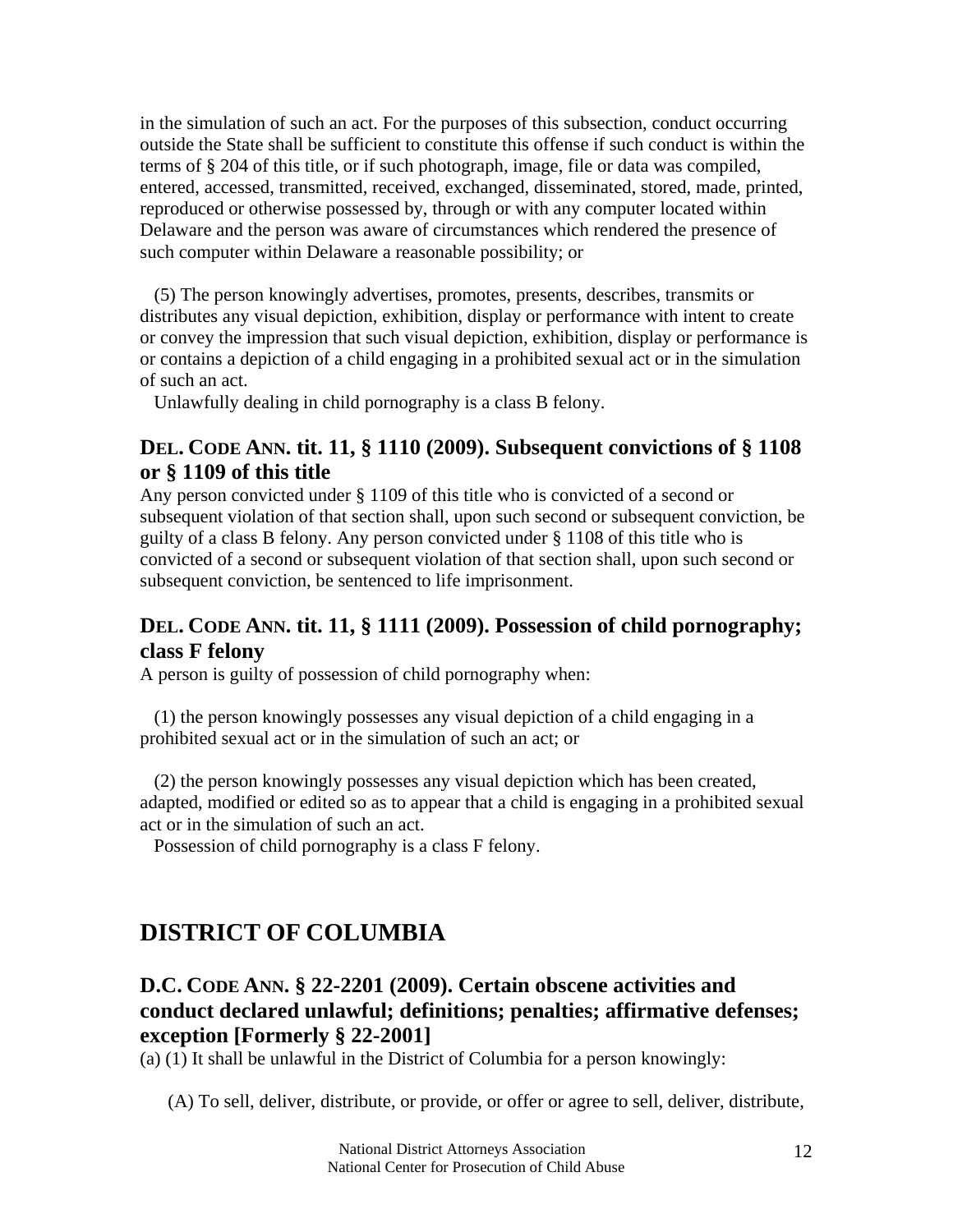or provide any obscene, indecent, or filthy writing, picture, sound recording, or other article or representation;

 (B) To present, direct, act in, or otherwise participate in the preparation or presentation of, any obscene, indecent, or filthy play, dance, motion picture, or other performance;

 (C) To pose for, model for, print, record, compose, edit, write, publish, or otherwise participate in preparing for publication, exhibition, or sale, any obscene, indecent, or filthy writing, picture, sound recording, or other article or representation;

 (D) To sell, deliver, distribute, or provide, or offer or agree to sell, deliver, distribute or provide any article, thing, or device which is intended for or represented as being for indecent or immoral use;

 (E) To create, buy, procure, or possess any matter described in the preceding subparagraphs of this paragraph with intent to disseminate such matter in violation of this subsection;

 (F) To advertise or otherwise promote the sale of any matter described in the preceding subparagraphs of this paragraph; or

 (G) To advertise or otherwise promote the sale of material represented or held out by such person to be obscene.

 (2) (A) For purposes of subparagraph (E) of paragraph (1) of this subsection, the creation, purchase, procurement, or possession of a mold, engraved plate, or other embodiment of obscenity specially adapted for reproducing multiple copies or the possession of more than 3 copies, of obscene, indecent, or filthy material shall be prima facie evidence of an intent to disseminate such material in violation of this subsection.

 (B) For purposes of paragraph (1) of this subsection, the term "knowingly" means having general knowledge of, or reason to know, or a belief or ground for belief which warrants further inspection or inquiry of, the character and content of any article, thing, device, performance, or representation described in paragraph (1) of this subsection which is reasonably susceptible of examination.

 (3) When any person is convicted of a violation of this subsection, the court in its judgment of conviction may, in addition to the penalty prescribed, order the confiscation and disposal of any materials described in paragraph (1) of this subsection, which were named in the charge against such person and which were found in the possession or under the control of such person at the time of such person's arrest.

(b) (1) It shall be unlawful in the District of Columbia for any person knowingly:

(A) To sell, deliver, distribute, or provide, or offer or agree to sell, deliver, distribute,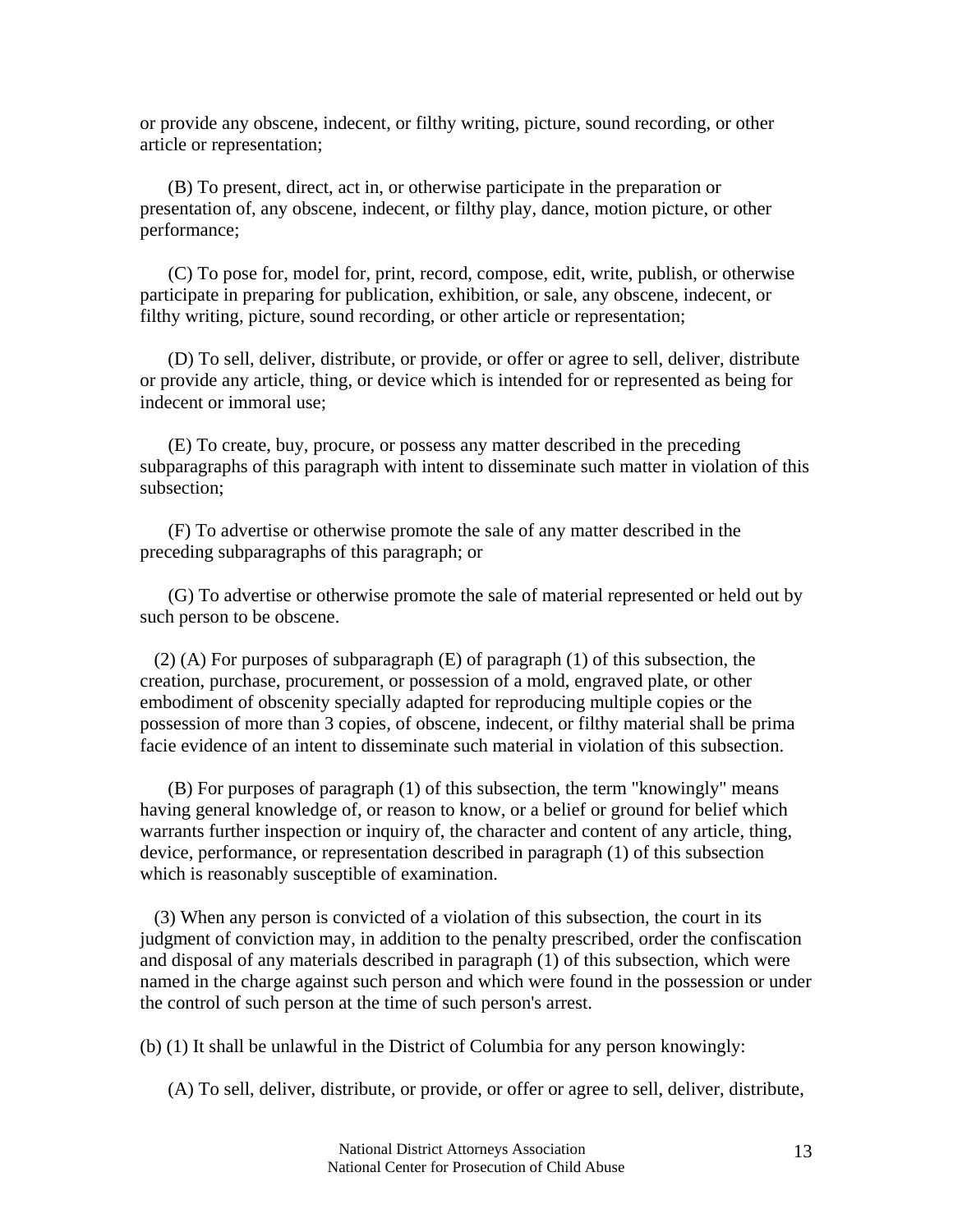or provide to a minor:

 (i) Any picture, photograph, drawing, sculpture, motion picture film, or similar visual representation or image of a person or portion of the human body, which depicts nudity, sexual conduct, or sado-masochistic abuse and which taken as a whole is patently offensive because it affronts prevailing standards in the adult community as a whole with respect to what is suitable material for minors; or

 (ii) Any book, magazine, or other printed matter however reproduced or sound recording, which depicts nudity, sexual conduct, or sado-masochistic abuse or which contains explicit and detailed verbal descriptions or narrative accounts of sexual excitement, sexual conduct, or sado-masochistic abuse and which taken as a whole is patently offensive because it affronts prevailing standards in the adult community as a whole with respect to what is suitable material for minors; or

 (B) To exhibit to a minor, or to sell or provide to a minor an admission ticket to, or pass to, or to admit a minor to, premises whereon there is exhibited, a motion picture, show, or other presentation which, in whole or in part, depicts nudity, sexual conduct, or sado-masochistic abuse and which taken as a whole is patently offensive because it affronts prevailing standards in the adult community as a whole with respect to what is suitable material for minors.

(2) For purposes of paragraph (1) of this subsection:

(A) The term "minor" means any person under the age of 17 years.

 (B) The term "nudity" includes the showing of the human male or female genitals, pubic area or buttocks with less than a full opaque covering, or the showing of the female breast with less than a full opaque covering of any portion thereof below the top of the nipple, or the depiction of covered male genitals in a discernibly turgid state.

 (C) The term "sexual conduct" includes acts of sodomy, masturbation, homosexuality, sexual intercourse, or physical contact with a person's clothed or unclothed genitals, pubic area, buttocks, or, if such person be a female, breast.

 (D) The term "sexual excitement" includes the condition of human male or female genitals when in a state of sexual stimulation or arousal.

 (E) The term "sado-masochistic abuse" includes flagellation or torture by or upon a person clad in undergarments or a mask or bizarre costume, or the condition of being fettered, bound, or otherwise physically restrained on the part of one so clothed.

 (F) The term "knowingly" means having a general knowledge of, or reason to know, or a belief or ground for belief which warrants further inspection or inquiry or both of:

(i) The character and content of any material described in paragraph (1) of this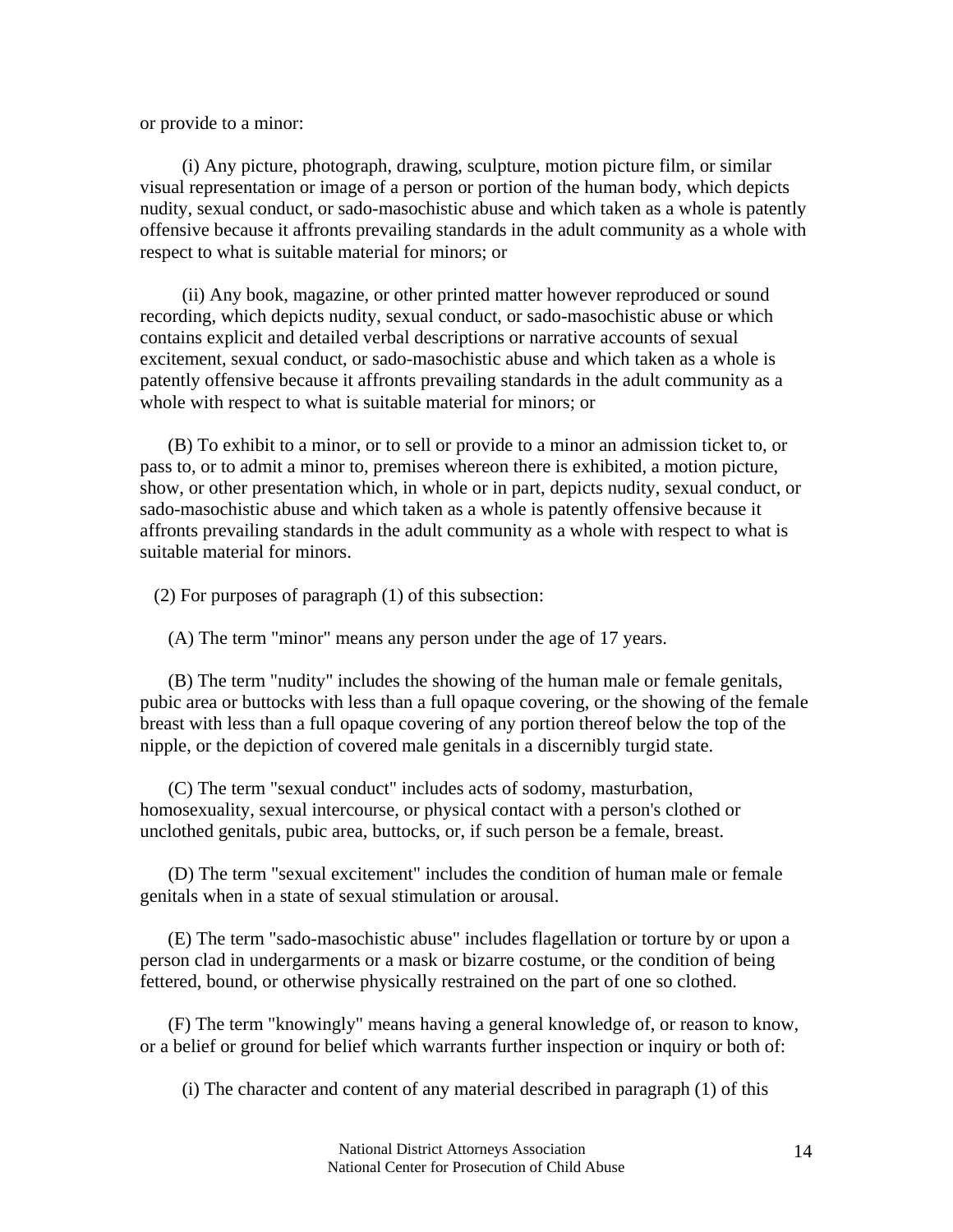subsection which is reasonably susceptible of examination by the defendant; and

(ii) The age of the minor.

(c) It shall be an affirmative defense to a charge of violating subsection (a) or (b) of this section that the dissemination was to institutions or individuals having scientific, educational, or other special justification for possession of such material.

(d) Nothing in this section shall apply to a licensee under the Communications Act of 1934 (47 U.S.C.S. § 151 et seq.) while engaged in activities regulated pursuant to such Act.

(e) A person convicted of violating subsection (a) or (b) of this section shall for the 1st offense be fined not more than \$ 1,000 or imprisoned not more than 180 days, or both. A person convicted of a 2nd or subsequent offense under subsection (a) or (b) of this section shall be fined not less than \$ 1,000 nor more than \$ 5,000 or imprisoned not less than 6 months or more than 3 years, or both.

# **FLORIDA**

## **FLA. STAT. ANN. § 827.071 (2009). Sexual performance by a child; penalties**

(1) As used in this section, the following definitions shall apply:

 (a) "Deviate sexual intercourse" means sexual conduct between persons not married to each other consisting of contact between the penis and the anus, the mouth and the penis, or the mouth and the vulva.

 (b) "Performance" means any play, motion picture, photograph, or dance or any other visual representation exhibited before an audience.

 (c) "Promote" means to procure, manufacture, issue, sell, give, provide, lend, mail, deliver, transfer, transmute, publish, distribute, circulate, disseminate, present, exhibit, or advertise or to offer or agree to do the same.

 (d) "Sadomasochistic abuse" means flagellation or torture by or upon a person, or the condition of being fettered, bound, or otherwise physically restrained, for the purpose of deriving sexual satisfaction from inflicting harm on another or receiving such harm oneself.

 (e) "Sexual battery" means oral, anal, or vaginal penetration by, or union with, the sexual organ of another or the anal or vaginal penetration of another by any other object; however, "sexual battery" does not include an act done for a bona fide medical purpose.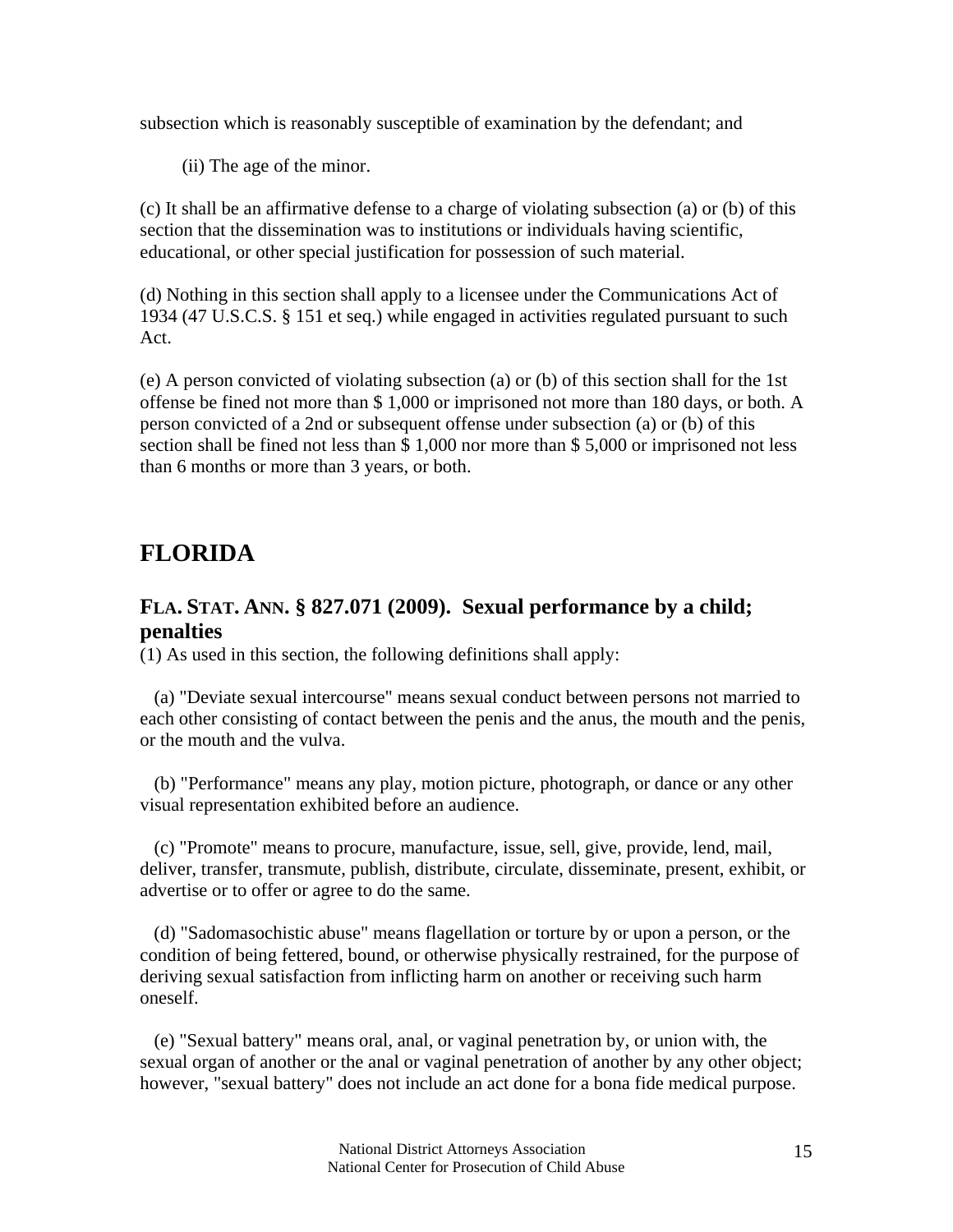(f) "Sexual bestiality" means any sexual act between a person and an animal involving the sex organ of the one and the mouth, anus, or vagina of the other.

 (g) "Sexual conduct" means actual or simulated sexual intercourse, deviate sexual intercourse, sexual bestiality, masturbation, or sadomasochistic abuse; actual lewd exhibition of the genitals; actual physical contact with a person's clothed or unclothed genitals, pubic area, buttocks, or, if such person is a female, breast, with the intent to arouse or gratify the sexual desire of either party; or any act or conduct which constitutes sexual battery or simulates that sexual battery is being or will be committed. A mother's breastfeeding of her baby does not under any circumstance constitute "sexual conduct."

 (h) "Sexual performance" means any performance or part thereof which includes sexual conduct by a child of less than 18 years of age.

 (i) "Simulated" means the explicit depiction of conduct set forth in paragraph (g) which creates the appearance of such conduct and which exhibits any uncovered portion of the breasts, genitals, or buttocks.

(2) A person is guilty of the use of a child in a sexual performance if, knowing the character and content thereof, he or she employs, authorizes, or induces a child less than 18 years of age to engage in a sexual performance or, being a parent, legal guardian, or custodian of such child, consents to the participation by such child in a sexual performance. Whoever violates this subsection is guilty of a felony of the second degree, punishable as provided in s. 775.082, s. 775.083, or s. 775.084.

(3) A person is guilty of promoting a sexual performance by a child when, knowing the character and content thereof, he or she produces, directs, or promotes any performance which includes sexual conduct by a child less than 18 years of age. Whoever violates this subsection is guilty of a felony of the second degree, punishable as provided in s. 775.082, s. 775.083, or s. 775.084.

(4) It is unlawful for any person to possess with the intent to promote any photograph, motion picture, exhibition, show, representation, or other presentation which, in whole or in part, includes any sexual conduct by a child. The possession of three or more copies of such photograph, motion picture, representation, or presentation is prima facie evidence of an intent to promote. Whoever violates this subsection is guilty of a felony of the second degree, punishable as provided in s. 775.082, s. 775.083, or s. 775.084.

(5) It is unlawful for any person to knowingly possess a photograph, motion picture, exhibition, show, representation, or other presentation which, in whole or in part, he or she knows to include any sexual conduct by a child. The possession of each such photograph, motion picture, exhibition, show, representation, or presentation is a separate offense. Whoever violates this subsection is guilty of a felony of the third degree, punishable as provided in s. 775.082, s. 775.083, or s. 775.084.

(6) Prosecution of any person for an offense under this section shall not prohibit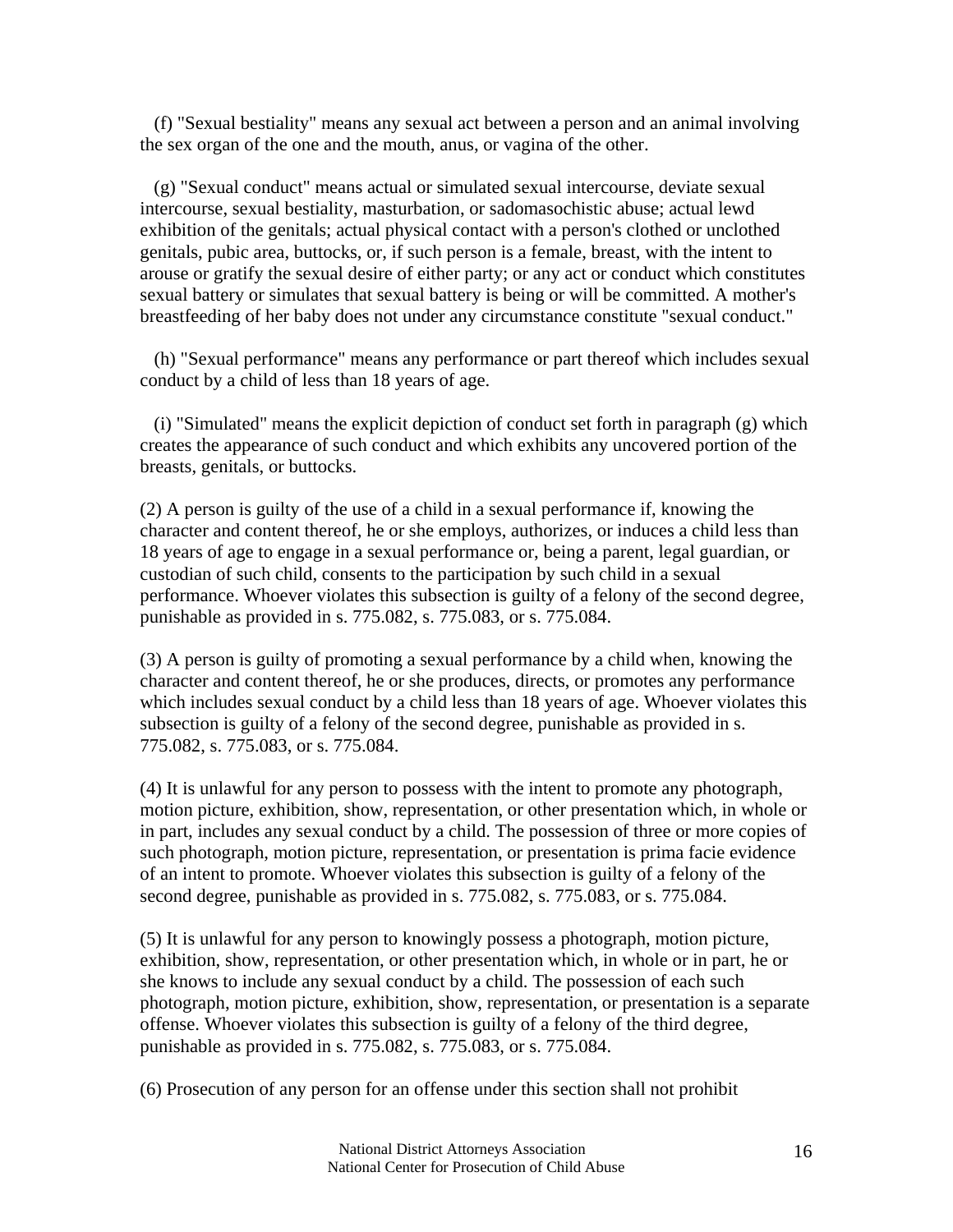prosecution of that person in this state for a violation of any law of this state, including a law providing for greater penalties than prescribed in this section or any other crime punishing the sexual performance or the sexual exploitation of children.

## **FLA. STAT. ANN. § 847.011 (2009). Prohibition of certain acts in connection with obscene, lewd, etc., materials; penalty**

(1) (a) Except as provided in paragraph (c), any person who knowingly sells, lends, gives away, distributes, transmits, shows, or transmutes, or offers to sell, lend, give away, distribute, transmit, show, or transmute, or has in his or her possession, custody, or control with intent to sell, lend, give away, distribute, transmit, show, transmute, or advertise in any manner, any obscene book, magazine, periodical, pamphlet, newspaper, comic book, story paper, written or printed story or article, writing, paper, card, picture, drawing, photograph, motion picture film, figure, image, phonograph record, or wire or tape or other recording, or any written, printed, or recorded matter of any such character which may or may not require mechanical or other means to be transmuted into auditory, visual, or sensory representations of such character, or any article or instrument for obscene use, or purporting to be for obscene use or purpose; or who knowingly designs, copies, draws, photographs, poses for, writes, prints, publishes, or in any manner whatsoever manufactures or prepares any such material, matter, article, or thing of any such character; or who knowingly writes, prints, publishes, or utters, or causes to be written, printed, published, or uttered, any advertisement or notice of any kind, giving information, directly or indirectly, stating, or purporting to state, where, how, of whom, or by what means any, or what purports to be any, such material, matter, article, or thing of any such character can be purchased, obtained, or had; or who in any manner knowingly hires, employs, uses, or permits any person knowingly to do or assist in doing any act or thing mentioned above, commits a misdemeanor of the first degree, punishable as provided in s. 775.082 or s. 775.083. A person who, after having been convicted of a violation of this subsection, thereafter violates any of its provisions, commits a felony of the third degree, punishable as provided in s. 775.082, s. 775.083, or s. 775.084.

 (b) The knowing possession by any person of three or more identical or similar materials, matters, articles, or things coming within the provisions of paragraph (a) is prima facie evidence of the violation of the paragraph.

 (c) A person who commits a violation of paragraph (a) or subsection (2) which is based on materials that depict a minor engaged in any act or conduct that is harmful to minors commits a felony of the third degree, punishable as provided in s. 775.082, s. 775.083, or s. 775.084.

 (d) A person's ignorance of a minor's age, a minor's misrepresentation of his or her age, a bona fide belief of a minor's age, or a minor's consent may not be raised as a defense in a prosecution for one or more violations of paragraph (a) or subsection (2).

(2) Except as provided in paragraph  $(1)(c)$ , a person who knowingly has in his or her possession, custody, or control any obscene book, magazine, periodical, pamphlet, newspaper, comic book, story paper, written or printed story or article, writing, paper,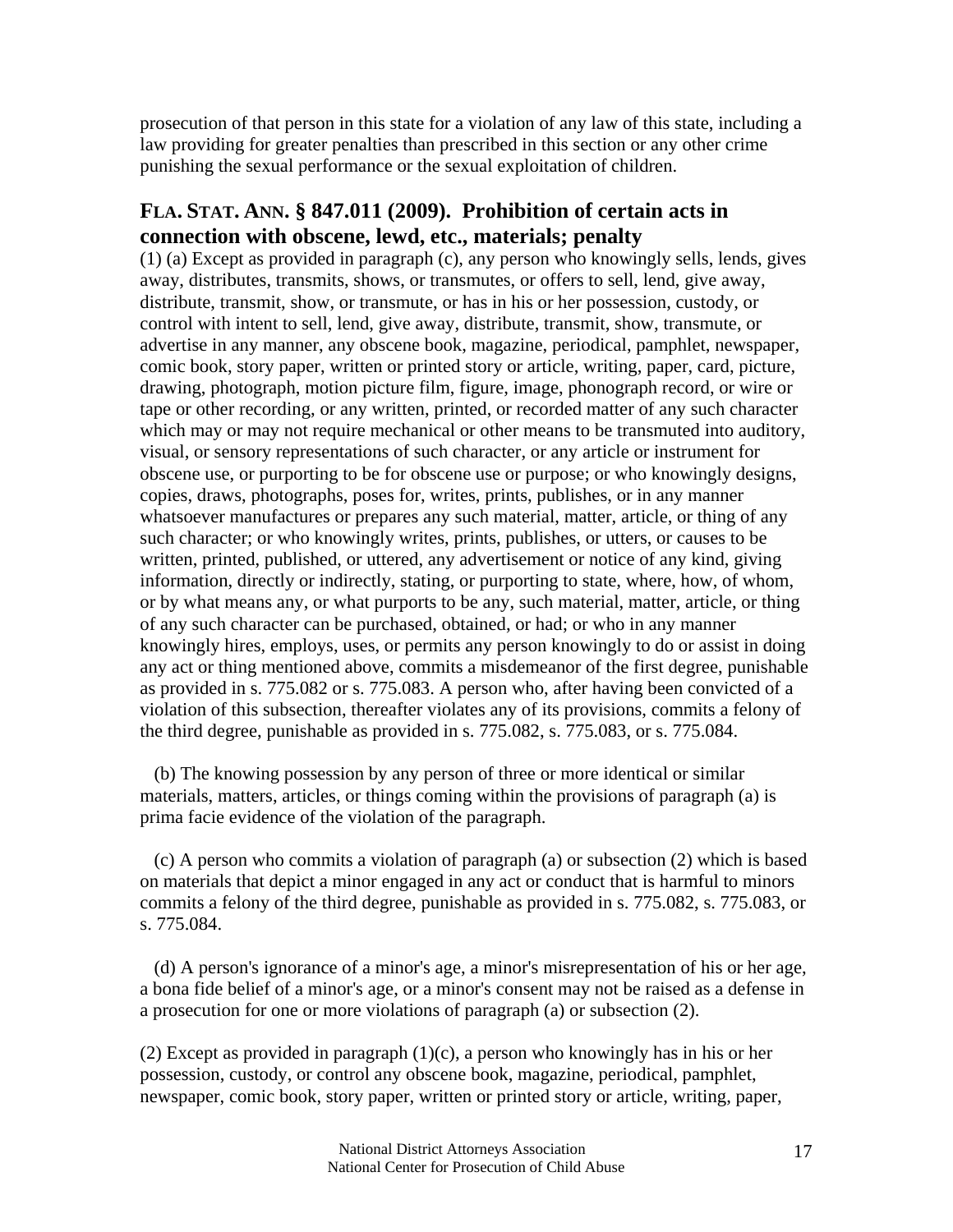card, picture, drawing, photograph, motion picture film, film, any sticker, decal, emblem or other device attached to a motor vehicle containing obscene descriptions, photographs, or depictions, any figure, image, phonograph record, or wire or tape or other recording, or any written, printed, or recorded matter of any such character which may or may not require mechanical or other means to be transmuted into auditory, visual, or sensory representations of such character, or any article or instrument for obscene use, or purporting to be for obscene use or purpose, without intent to sell, lend, give away, distribute, transmit, show, transmute, or advertise the same, commits a misdemeanor of the second degree, punishable as provided in s. 775.082 or s. 775.083. A person who, after having been convicted of violating this subsection, thereafter violates any of its provisions commits a misdemeanor of the first degree, punishable as provided in s. 775.082 or s. 775.083. In any prosecution for such possession, it is not necessary to allege or prove the absence of such intent.

(3) No person shall as a condition to a sale, allocation, consignment, or delivery for resale of any paper, magazine, book, periodical, or publication require that the purchaser or consignee receive for resale any other article, paper, magazine, book, periodical, or publication reasonably believed by the purchaser or consignee to be obscene, and no person shall deny or threaten to deny or revoke any franchise or impose or threaten to impose any penalty, financial or otherwise, by reason of the failure of any person to accept any such article, paper, magazine, book, periodical, or publication, or by reason of the return thereof. Whoever violates this subsection is guilty of a felony of the third degree, punishable as provided in s. 775.082, s. 775.083, or s. 775.084.

(4) Any person who knowingly promotes, conducts, performs, or participates in an obscene show, exhibition, or performance by live persons or a live person before an audience is guilty of a misdemeanor of the first degree, punishable as provided in s. 775.082 or s. 775.083. Any person who, after having been convicted of violating this subsection, thereafter violates any of its provisions and is convicted thereof is guilty of a felony of the third degree, punishable as provided in s. 775.082, s. 775.083, or s. 775.084.

(5) Every act, thing, or transaction forbidden by this section shall constitute a separate offense and shall be punishable as such.

(6) Proof that a defendant knowingly committed any act or engaged in any conduct referred to in this section may be made by showing that at the time such act was committed or conduct engaged in the defendant had actual knowledge of the contents or character of the material, matter, article, or thing possessed or otherwise dealt with, by showing facts and circumstances from which it may fairly be inferred that he or she had such knowledge, or by showing that he or she had knowledge of such facts and circumstances as would put a person of ordinary intelligence and caution on inquiry as to such contents or character.

(7) There shall be no right of property in any of the materials, matters, articles, or things possessed or otherwise dealt with in violation of this section; and, upon the seizure of any such material, matter, article, or thing by any authorized law enforcement officer, the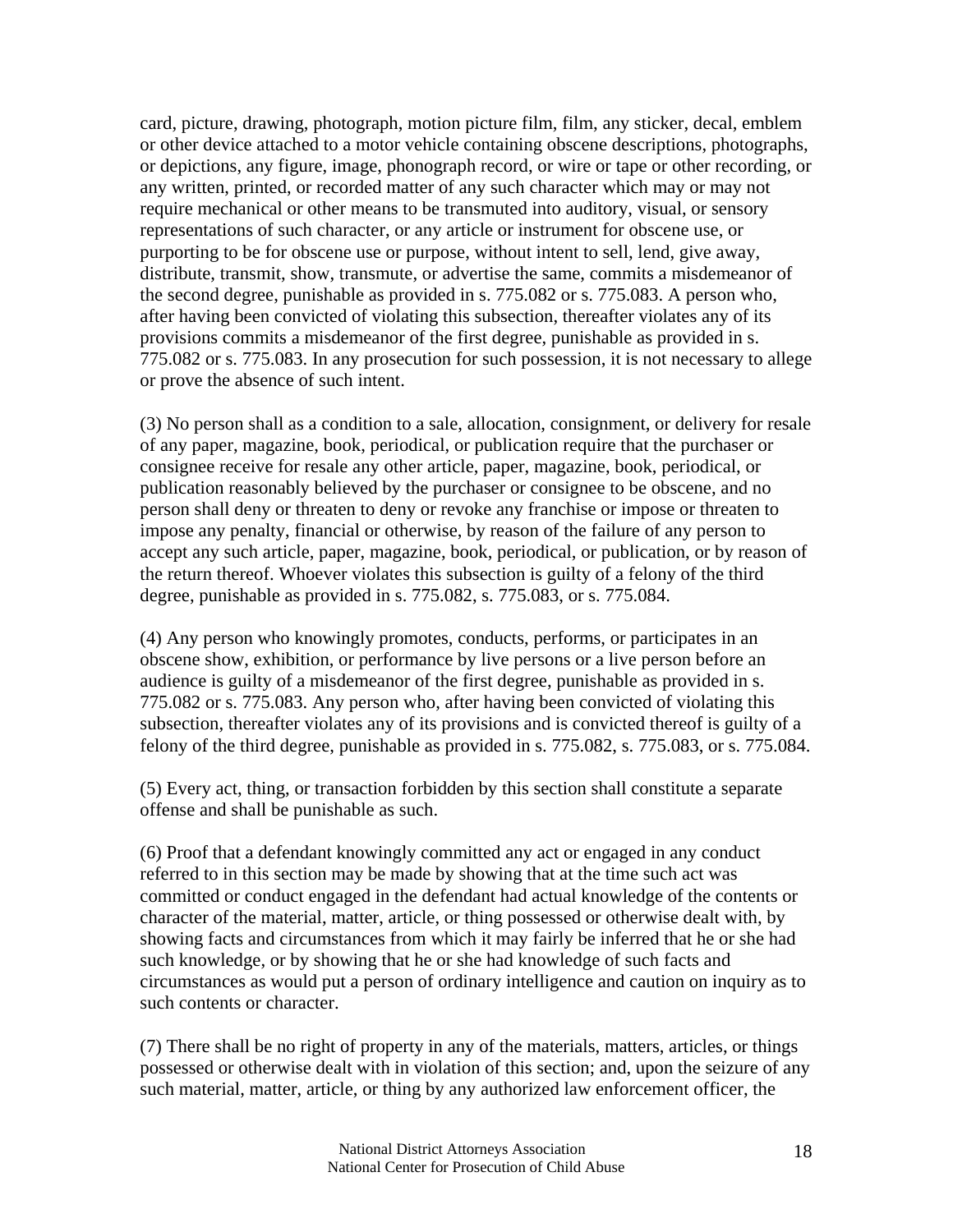same shall be held by the arresting agency. When the same is no longer required as evidence, the prosecuting officer or any claimant may move the court in writing for the disposition of the same and, after notice and hearing, the court, if it finds the same to have been possessed or otherwise dealt with in violation of this section, shall order the sheriff to destroy the same in the presence of the clerk; otherwise, the court shall order the same returned to the claimant if the claimant shows that he or she is entitled to possession. If destruction is ordered, the sheriff and clerk shall file a certificate of compliance.

(8) (a) The circuit court has jurisdiction to enjoin a threatened violation of this section upon complaint filed by the state attorney or attorney for a municipality in the name of the state upon the relation of such state attorney or attorney for a municipality.

 (b) After the filing of such a complaint, the judge to whom it is presented may grant an order restraining the person complained of until final hearing or further order of the court. Whenever the relator state attorney or attorney for a municipality requests a judge of such court to set a hearing upon an application for such a restraining order, such judge shall set such hearing for a time within 3 days after the making of such request. No such order shall be made unless such judge is satisfied that sufficient notice of the application therefor has been given to the party restrained of the time when and place where the application for such restraining order is to be made; however, such notice shall be dispensed with when it is manifest to such judge, from the sworn allegations of the complaint or the affidavit of the plaintiff or other competent person, that the apprehended violation will be committed if an immediate remedy is not afforded.

 (c) The person sought to be enjoined shall be entitled to a trial of the issues within 1 day after joinder of issue, and a decision shall be rendered by the court within 2 days of the conclusion of the trial.

 (d) In any action brought as provided in this subsection, no bond or undertaking shall be required of the state attorney or the municipality or its attorney before the issuance of a restraining order provided for by paragraph (b), and there shall be no liability on the part of the state or the state attorney or the municipality or its attorney for costs or for damages sustained by reason of such restraining order in any case where a final decree is rendered in favor of the person sought to be enjoined.

 (e) Every person who has possession, custody, or control of, or otherwise deals with, any of the materials, matters, articles, or things described in this section, after the service upon him or her of a summons and complaint in an action for injunction brought under this subsection, is chargeable with knowledge of the contents and character thereof.

(9) The several sheriffs and state attorneys shall vigorously enforce this section within their respective jurisdictions.

(10) This section shall not apply to the exhibition of motion picture films permitted by s. 847.013.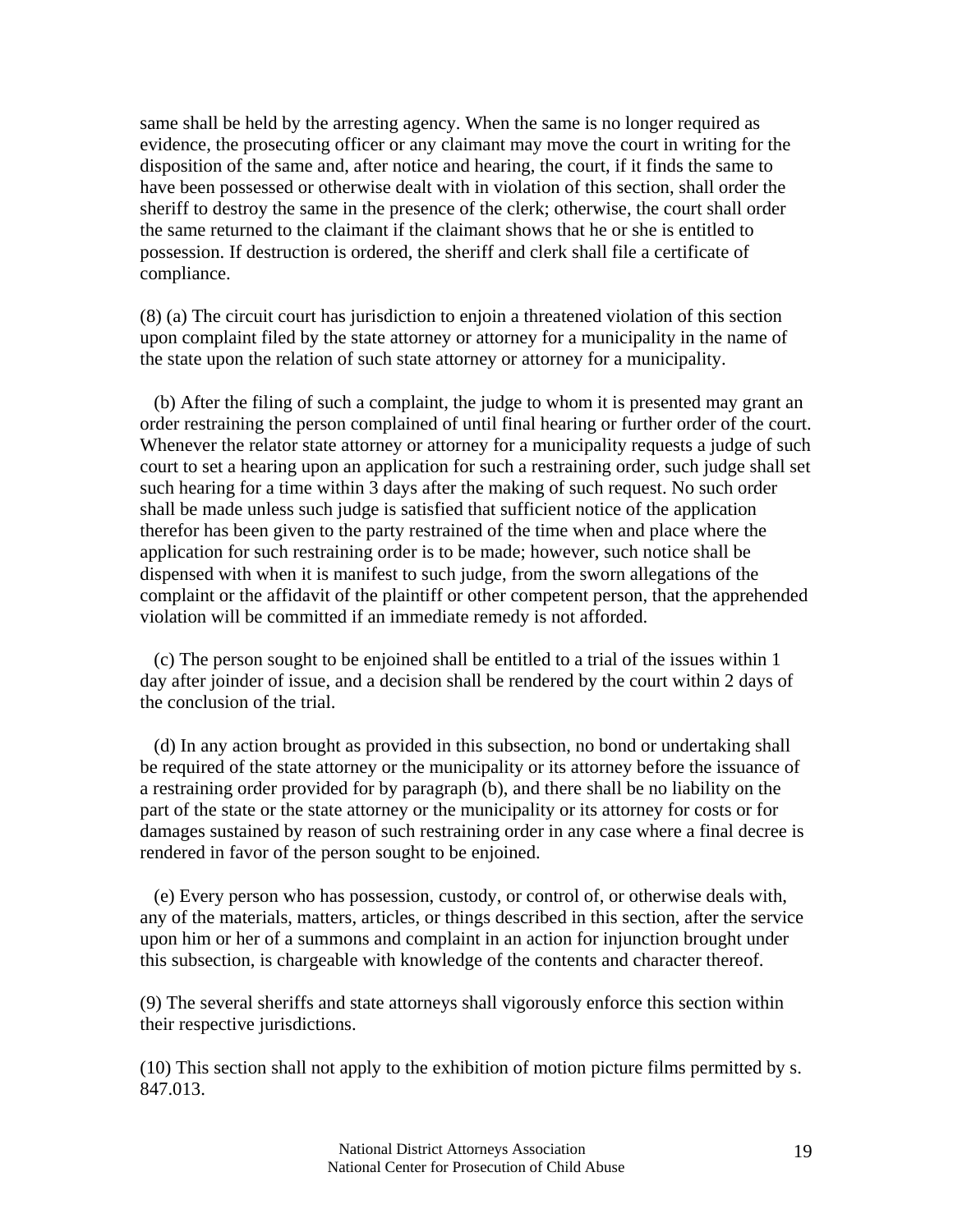## **GEORGIA**

## **GA. CODE ANN. § 16-12-100 (2009). Sexual exploitation of children; reporting violation; forfeiture; penalties**

(a) As used in this Code section, the term:

(1) "Minor" means any person under the age of 18 years.

 (2) "Performance" means any play, dance, or exhibit to be shown to or viewed by an audience.

(3) "Producing" means producing, directing, manufacturing, issuing, or publishing.

(4) "Sexually explicit conduct" means actual or simulated:

 (A) Sexual intercourse, including genital-genital, oral-genital, anal-genital, or oralanal, whether between persons of the same or opposite sex;

(B) Bestiality;

(C) Masturbation;

(D) Lewd exhibition of the genitals or pubic area of any person;

(E) Flagellation or torture by or upon a person who is nude;

 (F) Condition of being fettered, bound, or otherwise physically restrained on the part of a person who is nude;

 (G) Physical contact in an act of apparent sexual stimulation or gratification with any person's unclothed genitals, pubic area, or buttocks or with a female's nude breasts;

(H) Defecation or urination for the purpose of sexual stimulation of the viewer; or

 (I) Penetration of the vagina or rectum by any object except when done as part of a recognized medical procedure.

 (5) "Visual medium" means any film, photograph, negative, slide, magazine, or other visual medium.

 (b)(1) It is unlawful for any person knowingly to employ, use, persuade, induce, entice, or coerce any minor to engage in or assist any other person to engage in any sexually explicit conduct for the purpose of producing any visual medium depicting such conduct.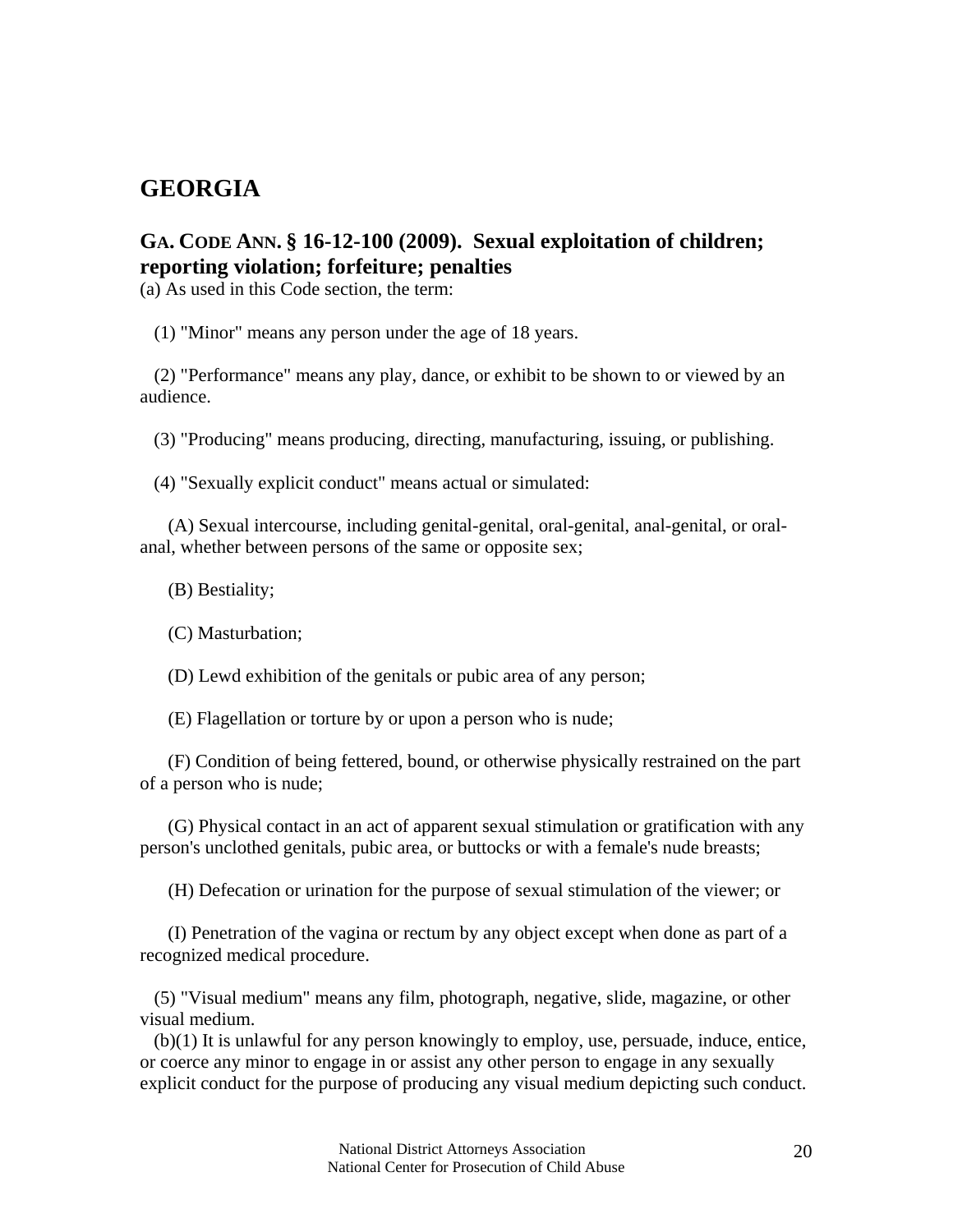(2) It is unlawful for any parent, legal guardian, or person having custody or control of a minor knowingly to permit the minor to engage in or to assist any other person to engage in sexually explicit conduct for the purpose of producing any visual medium depicting such conduct.

 (3) It is unlawful for any person knowingly to employ, use, persuade, induce, entice, or coerce any minor to engage in or assist any other person to engage in any sexually explicit conduct for the purpose of any performance.

 (4) It is unlawful for any parent, legal guardian, or person having custody or control of a minor knowingly to permit the minor to engage in or to assist any other person to engage in sexually explicit conduct for the purpose of any performance.

 (5) It is unlawful for any person knowingly to create, reproduce, publish, promote, sell, distribute, give, exhibit, or possess with intent to sell or distribute any visual medium which depicts a minor or a portion of a minor's body engaged in any sexually explicit conduct.

 (6) It is unlawful for any person knowingly to advertise, sell, purchase, barter, or exchange any medium which provides information as to where any visual medium which depicts a minor or a portion of a minor's body engaged in any sexually explicit conduct can be found or purchased.

 (7) It is unlawful for any person knowingly to bring or cause to be brought into this state any material which depicts a minor or a portion of a minor's body engaged in any sexually explicit conduct.

 (8) It is unlawful for any person knowingly to possess or control any material which depicts a minor or a portion of a minor's body engaged in any sexually explicit conduct.

(c) A person who, in the course of processing or producing visual or printed matter either privately or commercially, has reasonable cause to believe that the visual or printed matter submitted for processing or producing depicts a minor engaged in sexually explicit conduct shall immediately report such incident, or cause a report to be made, to the Georgia Bureau of Investigation or the law enforcement agency for the county in which such matter is submitted. Any person participating in the making of a report or causing a report to be made pursuant to this subsection or participating in any judicial proceeding or any other proceeding resulting therefrom shall in so doing be immune from any civil or criminal liability that might otherwise be incurred or imposed, providing such participation pursuant to this subsection is made in good faith.

(d) The provisions of subsection (b) of this Code section shall not apply to the activities of law enforcement and prosecution agencies in the investigation and prosecution of criminal offenses or to legitimate medical, scientific, or educational activities.

 (e)(1) A person who is convicted of an offense under this Code section shall forfeit to the State of Georgia such interest as the person may have in: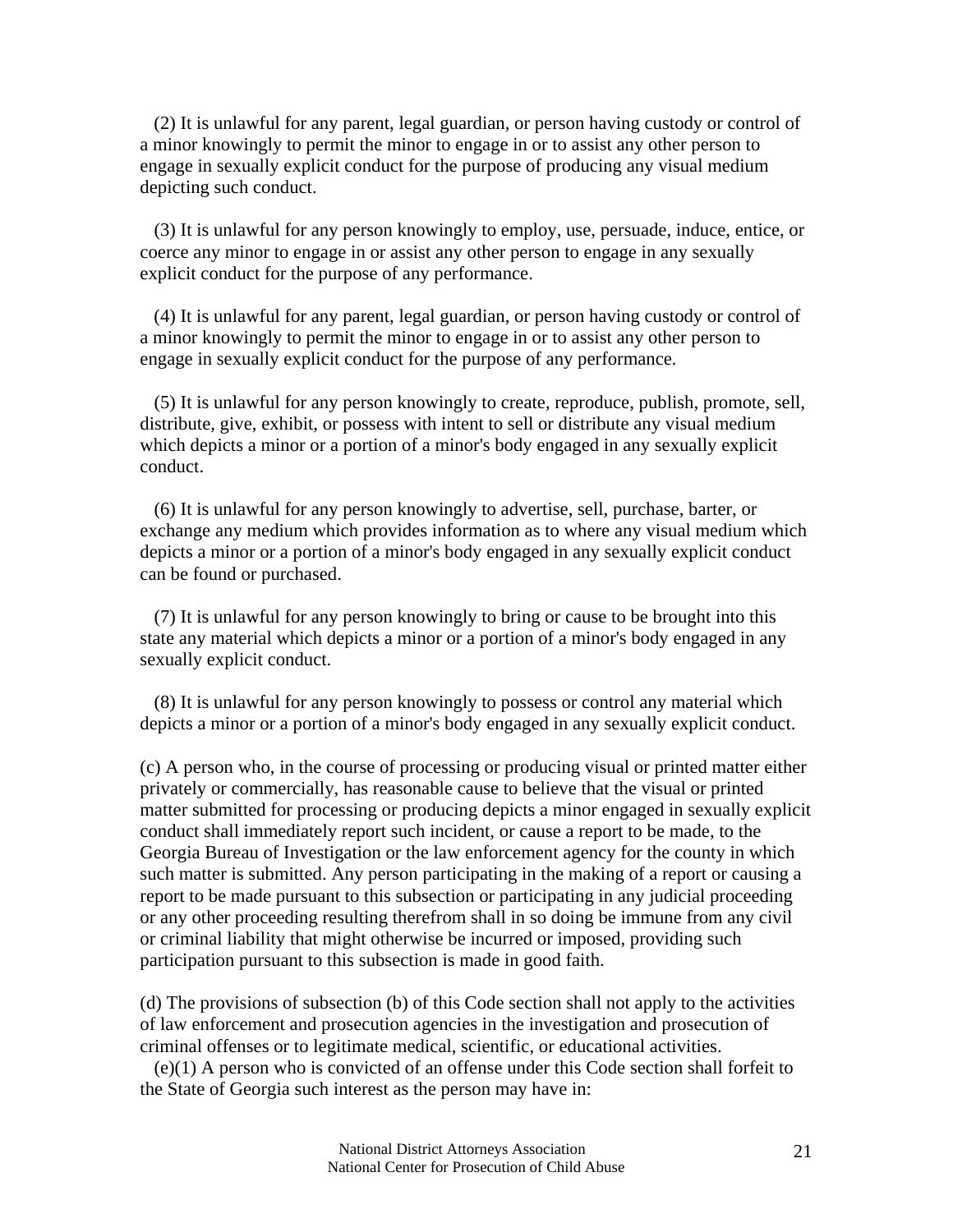(A) Any property constituting or directly derived from gross profits or other proceeds obtained from such offense; and

(B) Any property used, or intended to be used, to commit such offense.

 (2) In any action under this Code section, the court may enter such restraining orders or take other appropriate action, including acceptance of performance bonds, in connection with any interest that is subject to forfeiture.

 (3) The court shall order forfeiture of property referred to in paragraph (1) of this subsection if the trier of fact determines, beyond a reasonable doubt, that such property is subject to forfeiture.

 (4) The provisions of subsection (u) of Code Section 16-13-49 shall apply for the disposition of any property forfeited under this subsection. In any disposition of property under this subsection, a convicted person shall not be permitted to acquire property forfeited by such person.

(f)(1) The following property shall be subject to forfeiture to the State of Georgia:

 (A) Any material or equipment used, or intended for use, in producing, reproducing, transporting, shipping, or receiving any visual medium in violation of this Code section;

 (B) Any visual medium produced, transported, shipped, or received in violation of this Code section, or any material containing such depiction; provided, however, that any such property so forfeited shall be destroyed by the appropriate law enforcement agency after it is no longer needed in any court proceedings; or

 (C) Any property constituting or directly derived from gross profits or other proceeds obtained from a violation of this Code section; except that no property of any owner shall be forfeited under this paragraph, to the extent of the interest of such owner, by reason of an act or omission established by such owner to have been committed or omitted without knowledge or consent of such owner.

 (2) The procedure for forfeiture and disposition of forfeited property under this subsection shall be as provided for forfeitures under Code Section 16-13-49.

 $(g)(1)$  Except as otherwise provided in paragraph  $(2)$  of this subsection, any person who violates a provision of this Code section shall be guilty of a felony and, upon conviction thereof, shall be punished by imprisonment for not less than five nor more than 20 years and by a fine of not more than \$100,000.00. In the event, however, that the person so convicted is a member of the immediate family of the victim, no fine shall be imposed.

 (2) Any person who violates subsection (c) of this Code section shall be guilty of a misdemeanor.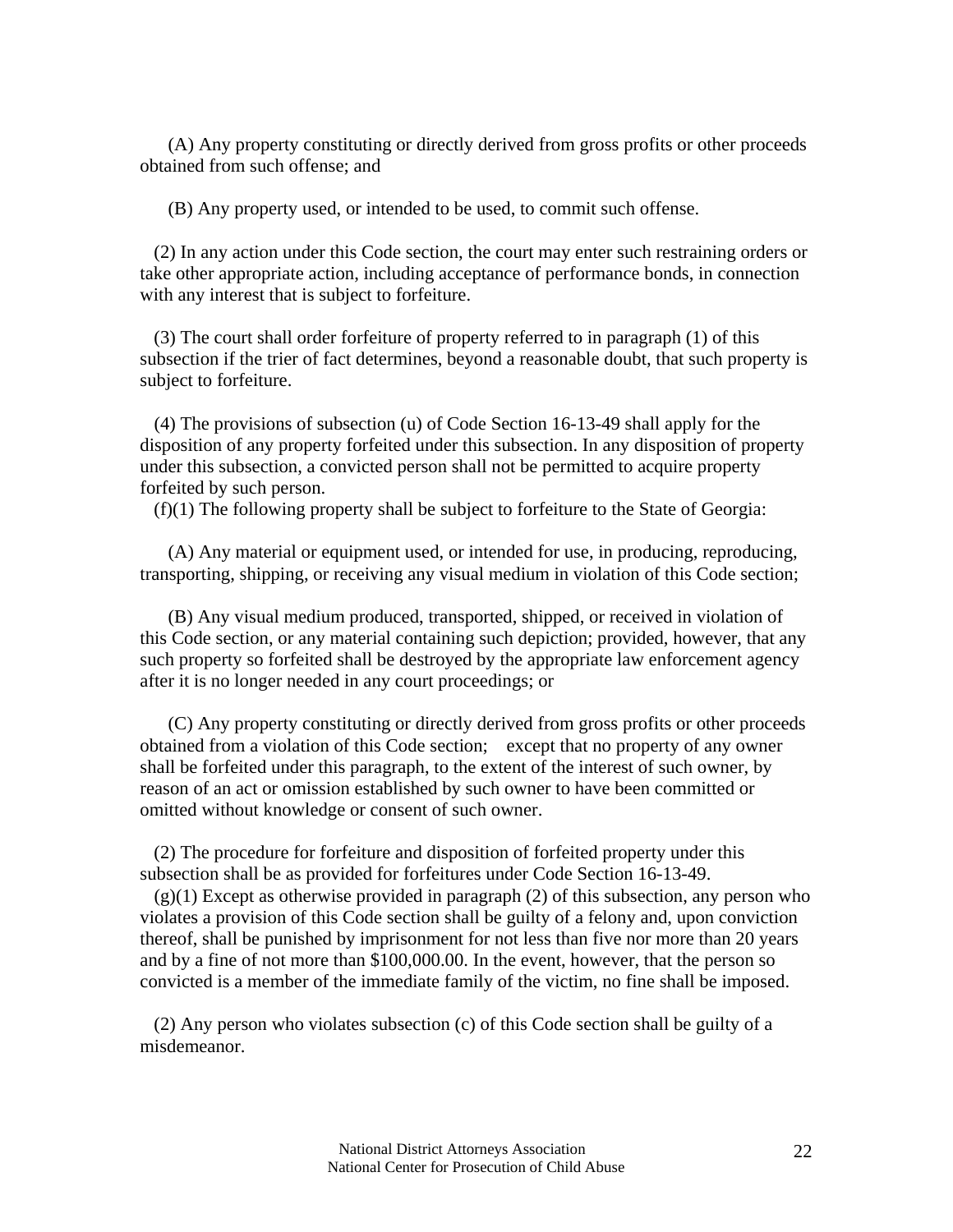# **HAWAII**

#### **HAW. REV. STAT. ANN. § 707-752 (2009). Promoting child abuse in the third degree.**

(1) A person commits the offense of promoting child abuse in the third degree if, knowing or having reason to know its character and content, the person possesses:

(a) Child pornography;

 (b) Any book, magazine, periodical, film, videotape, computer disk, electronically stored data, or any other material that contains an image of child pornography; or

 (c) Any pornographic material that employs, uses, or otherwise contains a minor engaging in or assisting others to engage in sexual conduct.

(2) As used in this section:

 "Child pornography" means any pornographic visual representation, including any photograph, film, video, picture, or computer or computer-generated image or picture, whether made or produced by electronic, mechanical, or other means, of sexual conduct, if:

 (a) The pornographic production of the visual representation involves the use of a minor engaging in sexual conduct; or

 (b) The pornographic visual representation has been created, adapted, or modified to appear that an identifiable minor is engaging in sexual conduct.

"Community standards" means the standards of the State.

"Computer" shall have the same meaning as in section 708-890.

 "Lascivious" means tending to incite lust, to deprave the morals with respect to sexual relations, or to produce voluptuous or lewd emotions in the average person, applying contemporary community standards.

 "Material" means any printed matter, visual representation, or sound recording and includes, but is not limited to, books, magazines, motion picture films, pamphlets, newspapers, pictures, photographs, and tape or wire recordings.

"Minor" means any person less than eighteen years old.

"Pornographic" shall have the same meaning as in section 712-1210.

 "Sadomasochistic abuse" means flagellation or torture by or upon a person as an act of sexual stimulation or gratification.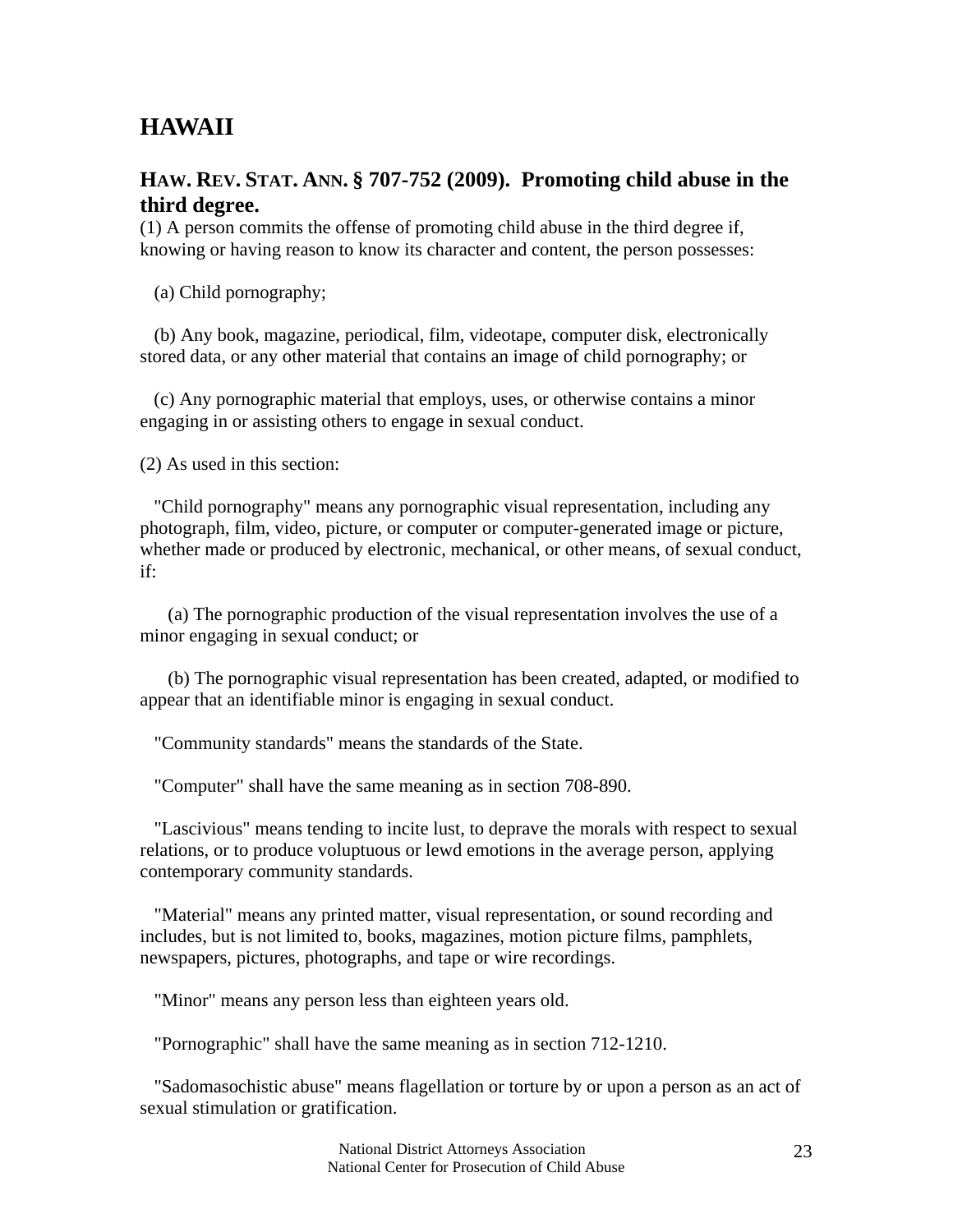"Sexual conduct" means acts of masturbation, homosexuality, lesbianism, bestiality, sexual penetration, deviate sexual intercourse, sadomasochistic abuse, or lascivious exhibition of the genital or pubic area of a minor.

 "Visual representation" includes but is not limited to undeveloped film and videotape and data stored on computer disk or by electronic means that are capable of conversion into a visual image.

(3) The fact that a person engaged in the conduct specified by this section is prima facie evidence that the person engaged in that conduct with knowledge of the character and content of the material. The fact that the person who was employed, used, or otherwise contained in the pornographic material was, at that time, a minor is prima facie evidence that the defendant knew the person to be a minor.

(4) Promoting child abuse in the third degree is a class C felony.

#### **HAW. REV. STAT. ANN. § 707-753 (2009). Affirmative defense to promoting child abuse.**

It shall be an affirmative defense to a charge of promoting child abuse in the third degree that the defendant:

(a) Possessed less than three images of child pornography; and

 (b) Promptly and in good faith, and without retaining or allowing any person, other than a law enforcement agency, to access any image or copy thereof:

(i) Took reasonable steps to destroy each such image; or

 (ii) Reported the matter to a law enforcement agency and afforded that agency access to each such image.

## **IDAHO**

#### **IDAHO CODE § 18-1507 (2009). Sexual exploitation of a child**

(1) The legislature hereby finds and declares that the commercial sexual exploitation of children constitutes a wrongful invasion of the child's right of privacy and results in social, developmental, and emotional injury to the child; that a child below the age of eighteen (18) years is incapable of giving informed consent to the use of his or her body for a commercial purpose; and that to protect children from commercial sexual exploitation it is necessary to prohibit the production for trade or commerce of material which involves or is derived from such exploitation and to exclude all such material from the channels of trade and commerce.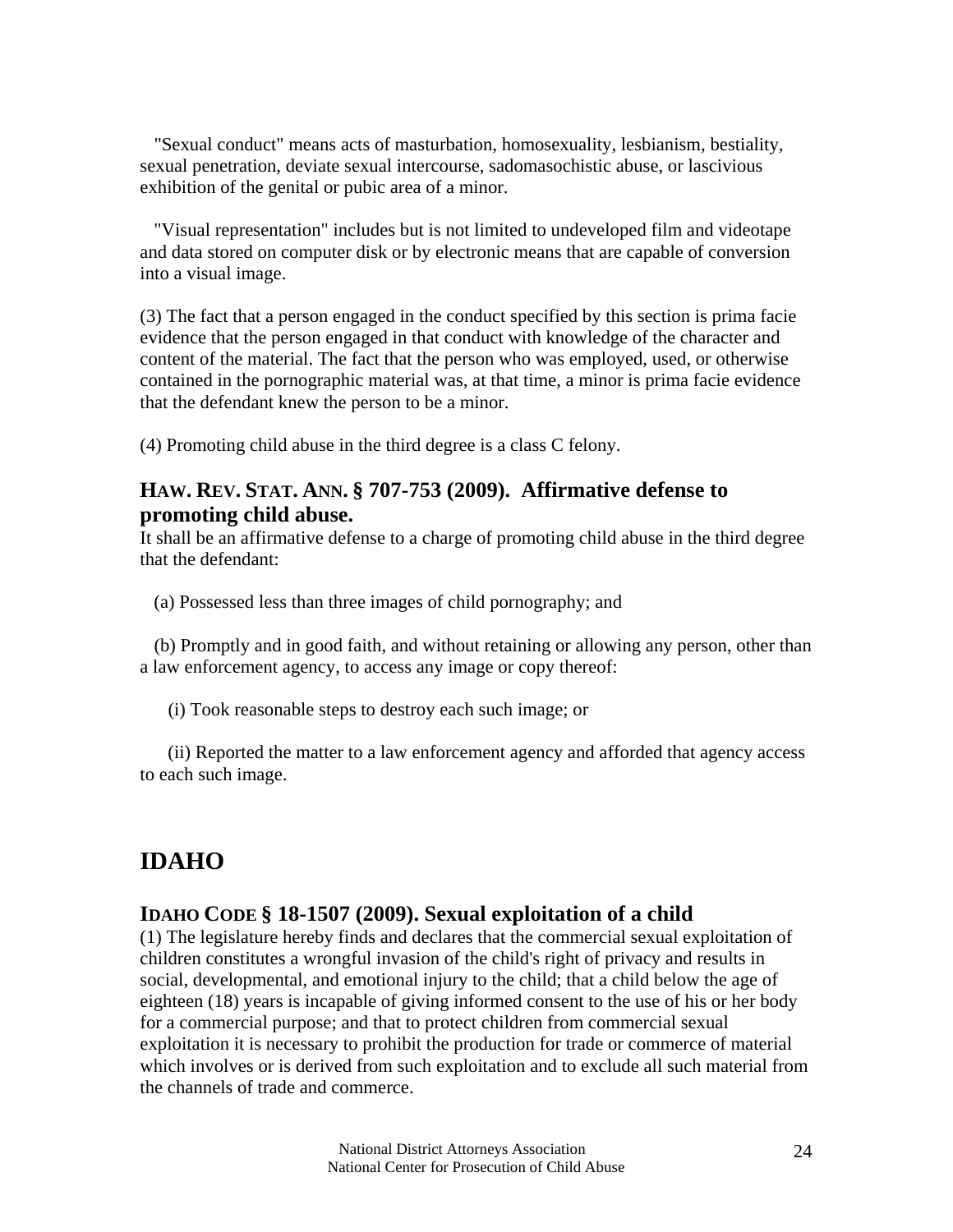(2) As used in this section, unless the context otherwise requires:

 (a) "Bestiality" means a sexual connection in any manner between a human being and any animal.

(b) "Child" means a person who is less than eighteen (18) years of age.

 (c) "Commercial purpose" means the intention, objective, anticipation, or expectation of monetary gain or other material consideration, compensation, remuneration, or profit.

 (d) "Erotic fondling" means touching a person's clothed or unclothed genitals or pubic area, developing or undeveloped genitals or pubic area (if the person is a child), buttocks, breasts (if the person is a female), or developing or undeveloped breast area (if the person is a female child), for the purpose of real or simulated overt sexual gratification or stimulation of one (1) or more of the persons involved. "Erotic fondling" shall not be construed to include physical contact, even if affectionate, which is not for the purpose of real or simulated overt sexual gratification or stimulation of one (1) or more of the persons involved.

 (e) "Erotic nudity" means the display of the human male or female genitals or pubic area, the undeveloped or developing genitals or pubic area of the human male or female child, the human female breasts, or the undeveloped or developing breast area of the human female child, for the purpose of real or simulated overt sexual gratification or stimulation of one (1) or more of the persons involved.

 (f) "Explicit sexual conduct" means sexual intercourse, erotic fondling, erotic nudity, masturbation, sadomasochism, sexual excitement, or bestiality.

 (g) "Masturbation" means the real or simulated touching, rubbing, or otherwise stimulating of a person's own clothed or unclothed genitals or pubic area, developing or undeveloped genitals or pubic area (if the person is a child), buttocks, breasts (if the person is a female), or developing or undeveloped breast area (if the person is a female child), by manual manipulation or self-induced or with an artificial instrument, for the purpose of real or simulated overt sexual gratification or arousal of the person.

(h) "Sadomasochism" means:

 (i) Real or simulated flagellation or torture for the purpose of real or simulated sexual stimulation or gratification; or

 (ii) The real or simulated condition of being fettered, bound, or otherwise physically restrained for sexual stimulation or gratification of a person.

 (i) "Sexual excitement" means the real or simulated condition of human male or female genitals when in a state of real or simulated overt sexual stimulation or arousal.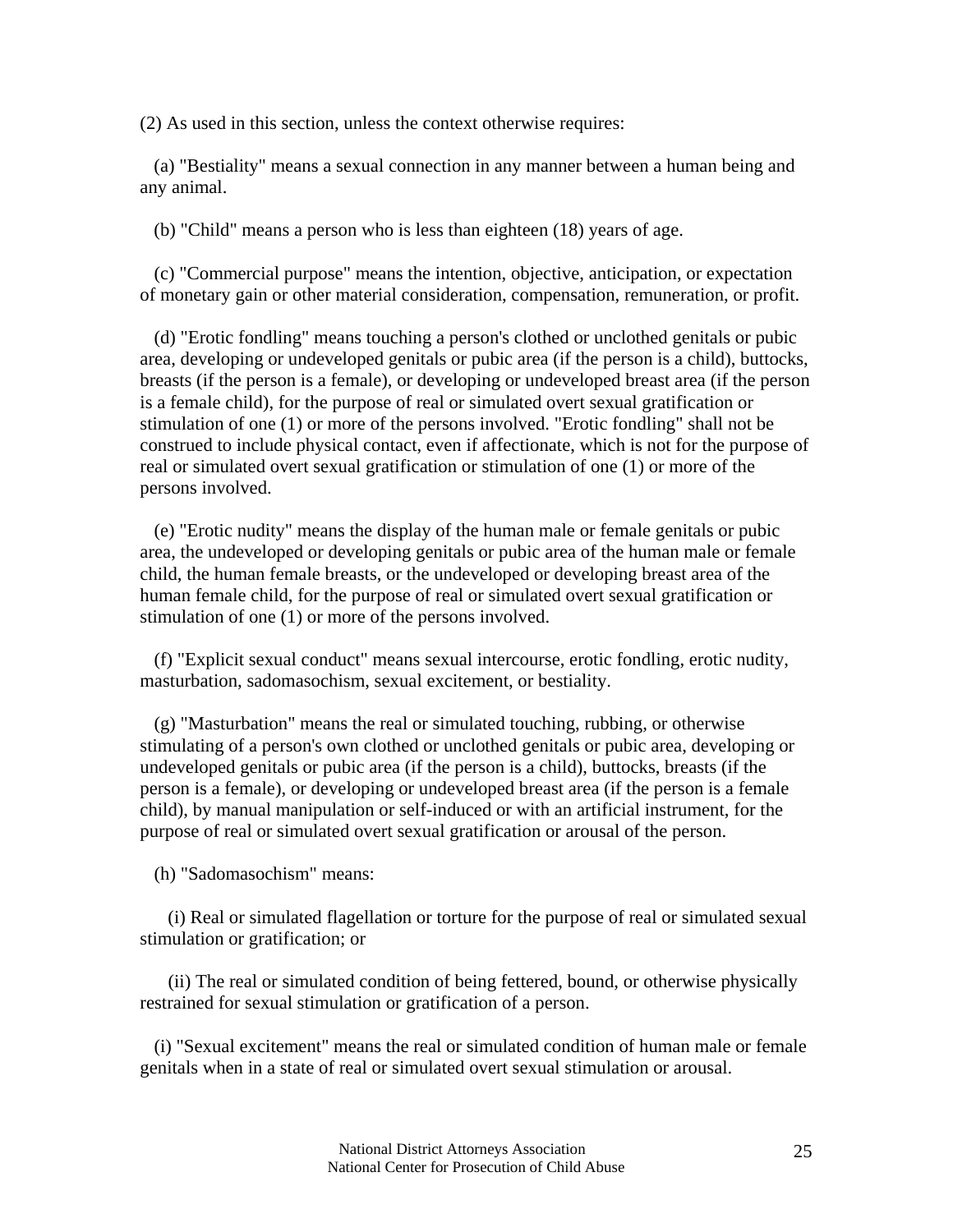(j) "Sexual intercourse" means real or simulated intercourse, whether genital-genital, oral-genital, anal-genital, or oral-anal, between persons of the same or opposite sex, or between a human and an animal, or with an artificial genital.

 (k) "Sexually exploitative material" means any photograph, motion picture, videotape, print, negative, slide, or other mechanically, electronically, or chemically reproduced visual material which depicts a child engaged in, participating in, observing, or being used for explicit sexual conduct.

(3) A person commits sexual exploitation of a child if, for any commercial purpose, he knowingly:

 (a) Causes, induces, or permits a child to engage in, or be used for, any explicit sexual conduct; or

 (b) Prepares, arranges for, publishes, produces, promotes, makes, sells, finances, offers, exhibits, advertises, deals in, possesses, or distributes any sexually exploitative material.

(4) The possession by any person of three (3) or more identical copies of any sexually exploitative material shall create a presumption that such possession is for a commercial purpose.

(5) The sexual exploitation of a child is a felony and shall be punishable by imprisonment in the state prison for a term not to exceed thirty (30) years or by a fine not to exceed fifty thousand dollars (\$ 50,000) or by both such fine and imprisonment.

(6) If any provision of this section or the application thereof to any person or circumstance is held invalid, such invalidity shall not affect other provisions or applications of this section which can be given effect without the invalid provision or application, and to this end the provisions of this section are declared to be severable.

## **IDAHO CODE § 18-1507A (2009). Possession of sexually exploitative material for other than a commercial purpose -- Penalty**

(1) It is the policy of the legislature in enacting this section to protect children from the physical and psychological damage caused by their being used in photographic representations of sexual conduct which involves children. It is, therefore, the intent of the legislature to penalize possession of photographic representations of sexual conduct which involves children in order to protect the identity of children who are victimized by involvement in the photographic representations, and to protect children from future involvement in photographic representations of sexual conduct.

(2) Every person who knowingly and willfully has in his possession any sexually exploitative material as defined in section 18-1507, Idaho Code, for other than a commercial purpose, is guilty of a felony, and shall be punished by imprisonment in the state prison for a period not to exceed ten (10) years and by a fine not to exceed ten thousand dollars (\$ 10,000).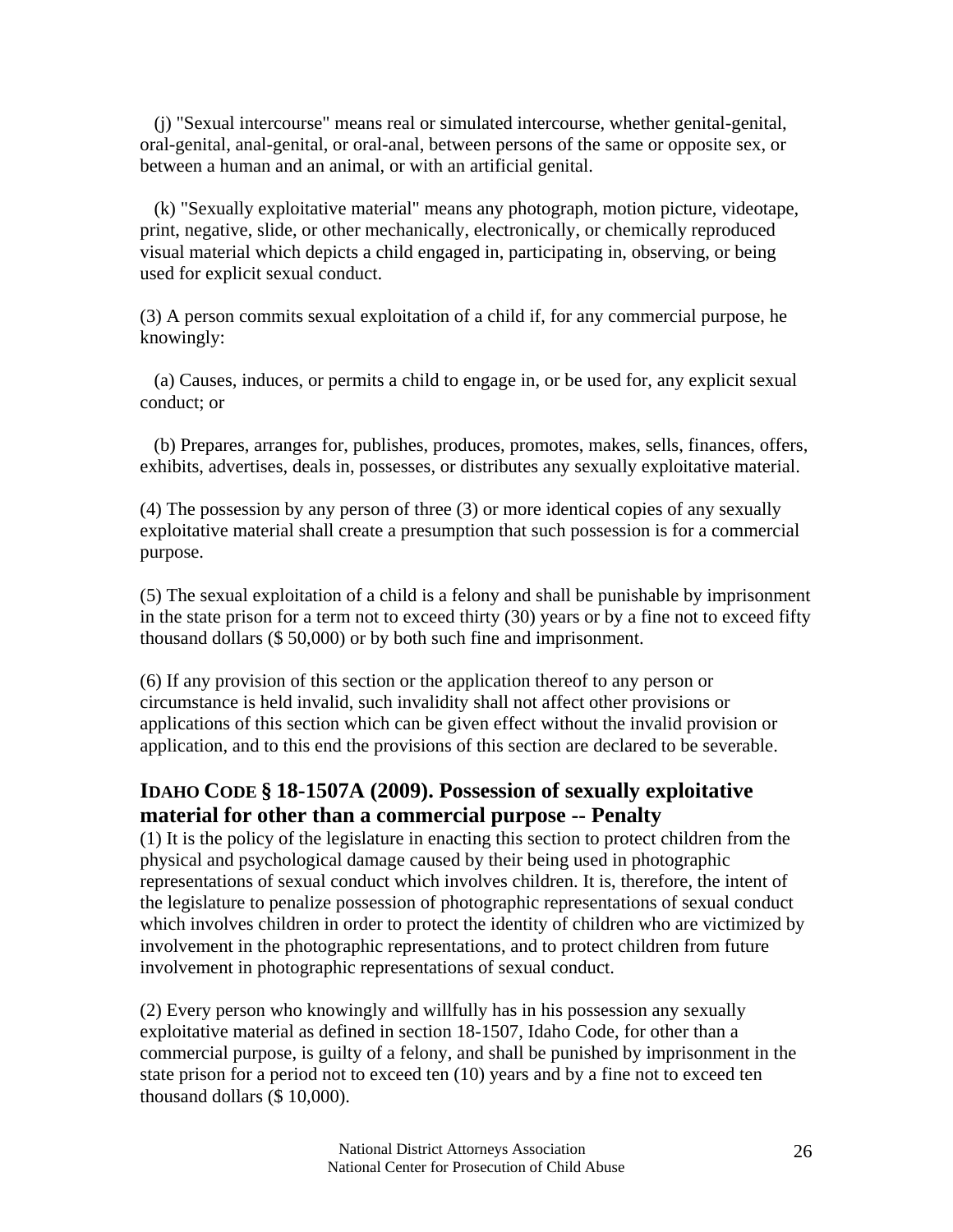## **ILLINOIS**

#### **720 ILL. COMP. STAT. 5/11-20.1 (2009). Child pornography**

Sec. 11-20.1. Child pornography. (a) A person commits the offense of child pornography who:

(1) films, videotapes, photographs, or otherwise depicts or portrays by means of any similar visual medium or reproduction or depicts by computer any child whom he knows or reasonably should know to be under the age of 18 or any severely or profoundly mentally retarded person where such child or severely or profoundly mentally retarded person is:

 (i) actually or by simulation engaged in any act of sexual penetration or sexual conduct with any person or animal; or

 (ii) actually or by simulation engaged in any act of sexual penetration or sexual conduct involving the sex organs of the child or severely or profoundly mentally retarded person and the mouth, anus, or sex organs of another person or animal; or which involves the mouth, anus or sex organs of the child or severely or profoundly mentally retarded person and the sex organs of another person or animal; or

(iii) actually or by simulation engaged in any act of masturbation; or

 (iv) actually or by simulation portrayed as being the object of, or otherwise engaged in, any act of lewd fondling, touching, or caressing involving another person or animal; or

 (v) actually or by simulation engaged in any act of excretion or urination within a sexual context; or

 (vi) actually or by simulation portrayed or depicted as bound, fettered, or subject to sadistic, masochistic, or sadomasochistic abuse in any sexual context; or

 (vii) depicted or portrayed in any pose, posture or setting involving a lewd exhibition of the unclothed or transparently clothed genitals, pubic area, buttocks, or, if such person is female, a fully or partially developed breast of the child or other person; or

(2) with the knowledge of the nature or content thereof, reproduces, disseminates, offers to disseminate, exhibits or possesses with intent to disseminate any film, videotape, photograph or other similar visual reproduction or depiction by computer of any child or severely or profoundly mentally retarded person whom the person knows or reasonably should know to be under the age of 18 or to be a severely or profoundly mentally retarded person, engaged in any activity described in subparagraphs (i) through (vii) of paragraph (1) of this subsection; or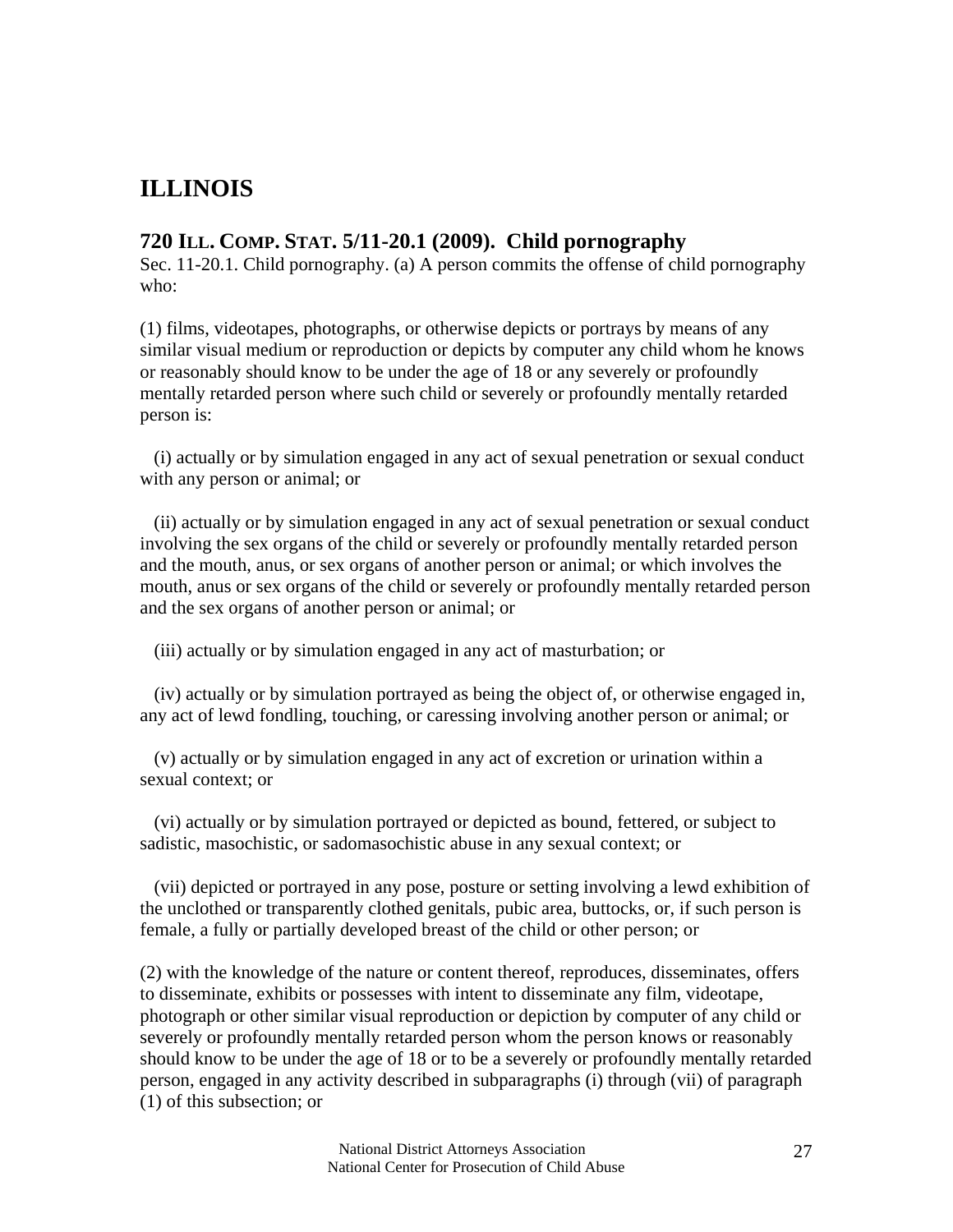(3) with knowledge of the subject matter or theme thereof, produces any stage play, live performance, film, videotape or other similar visual portrayal or depiction by computer which includes a child whom the person knows or reasonably should know to be under the age of 18 or a severely or profoundly mentally retarded person engaged in any activity described in subparagraphs (i) through (vii) of paragraph (1) of this subsection; or

(4) solicits, uses, persuades, induces, entices, or coerces any child whom he knows or reasonably should know to be under the age of 18 or a severely or profoundly mentally retarded person to appear in any stage play, live presentation, film, videotape, photograph or other similar visual reproduction or depiction by computer in which the child or severely or profoundly mentally retarded person is or will be depicted, actually or by simulation, in any act, pose or setting described in subparagraphs (i) through (vii) of paragraph (1) of this subsection; or

(5) is a parent, step-parent, legal guardian or other person having care or custody of a child whom the person knows or reasonably should know to be under the age of 18 or a severely or profoundly mentally retarded person and who knowingly permits, induces, promotes, or arranges for such child or severely or profoundly mentally retarded person to appear in any stage play, live performance, film, videotape, photograph or other similar visual presentation, portrayal or simulation or depiction by computer of any act or activity described in subparagraphs (i) through (vii) of paragraph (1) of this subsection; or

(6) with knowledge of the nature or content thereof, possesses any film, videotape, photograph or other similar visual reproduction or depiction by computer of any child or severely or profoundly mentally retarded person whom the person knows or reasonably should know to be under the age of 18 or to be a severely or profoundly mentally retarded person, engaged in any activity described in subparagraphs (i) through (vii) of paragraph (1) of this subsection; or

(7) solicits, uses, persuades, induces, entices, or coerces a person to provide a child under the age of 18 or a severely or profoundly mentally retarded person to appear in any videotape, photograph, film, stage play, live presentation, or other similar visual reproduction or depiction by computer in which the child or severely or profoundly mentally retarded person will be depicted, actually or by simulation, in any act, pose, or setting described in subparagraphs (i) through (vii) of paragraph (1) of this subsection.

(b)(1) It shall be an affirmative defense to a charge of child pornography that the defendant reasonably believed, under all of the circumstances, that the child was 18 years of age or older or that the person was not a severely or profoundly mentally retarded person but only where, prior to the act or acts giving rise to a prosecution under this Section, he took some affirmative action or made a bonafide inquiry designed to ascertain whether the child was 18 years of age or older or that the person was not a severely or profoundly mentally retarded person and his reliance upon the information so obtained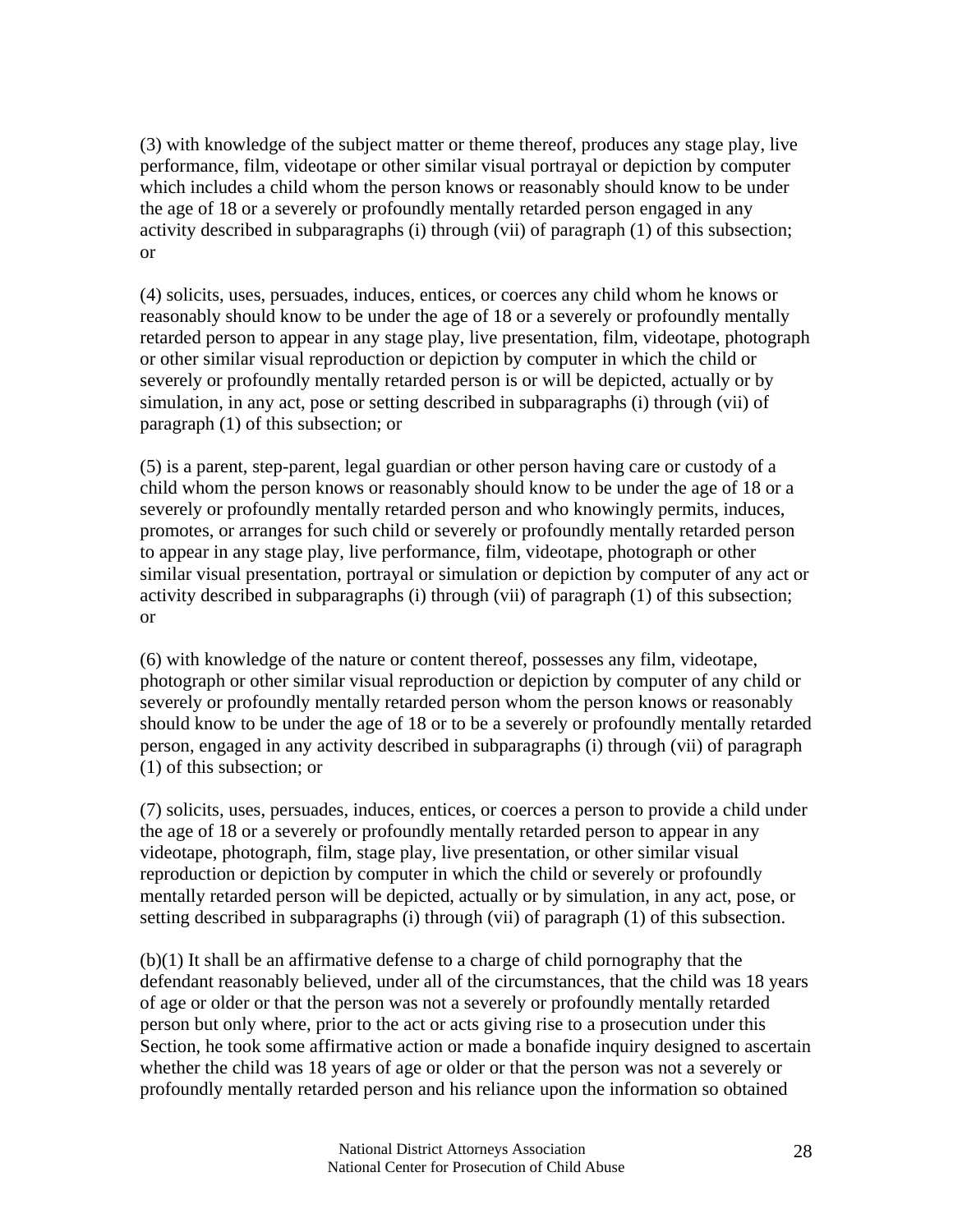was clearly reasonable.

(2) (Blank).

(3) The charge of child pornography shall not apply to the performance of official duties by law enforcement or prosecuting officers or persons employed by law enforcement or prosecuting agencies, court personnel or attorneys, nor to bonafide treatment or professional education programs conducted by licensed physicians, psychologists or social workers.

(4) Possession by the defendant of more than one of the same film, videotape or visual reproduction or depiction by computer in which child pornography is depicted shall raise a rebuttable presumption that the defendant possessed such materials with the intent to disseminate them.

(5) The charge of child pornography does not apply to a person who does not voluntarily possess a film, videotape, or visual reproduction or depiction by computer in which child pornography is depicted. Possession is voluntary if the defendant knowingly procures or receives a film, videotape, or visual reproduction or depiction for a sufficient time to be able to terminate his or her possession.

(6) (Effective January 1, 2010) Any violation of paragraph (1), (2), (3), (4), (5), or (7) of subsection (a) that includes a child engaged in, solicited for, depicted in, or posed in any act of sexual penetration or bound, fettered, or subject to sadistic, masochistic, or sadomasochistic abuse in a sexual context shall be deemed a crime of violence.

(c) Violation of paragraph  $(1)$ ,  $(4)$ ,  $(5)$ , or  $(7)$  of subsection (a) is a Class 1 felony with a mandatory minimum fine of \$ 2,000 and a maximum fine of \$ 100,000. Violation of paragraph (3) of subsection (a) is a Class 1 felony with a mandatory minimum fine of  $\$ 1500 and a maximum fine of \$ 100,000. Violation of paragraph (2) of subsection (a) is a Class 1 felony with a mandatory minimum fine of \$ 1000 and a maximum fine of \$ 100,000. Violation of paragraph (6) of subsection (a) is a Class 3 felony with a mandatory minimum fine of \$ 1000 and a maximum fine of \$ 100,000.

(d) If a person is convicted of a second or subsequent violation of this Section within 10 years of a prior conviction, the court shall order a presentence psychiatric examination of the person. The examiner shall report to the court whether treatment of the person is necessary.

(e) Any film, videotape, photograph or other similar visual reproduction or depiction by computer which includes a child under the age of 18 or a severely or profoundly mentally retarded person engaged in any activity described in subparagraphs (i) through (vii) or paragraph 1 of subsection (a), and any material or equipment used or intended for use in photographing, filming, printing, producing, reproducing, manufacturing, projecting, exhibiting, depiction by computer, or disseminating such material shall be seized and forfeited in the manner, method and procedure provided by Section 36-1 of this Code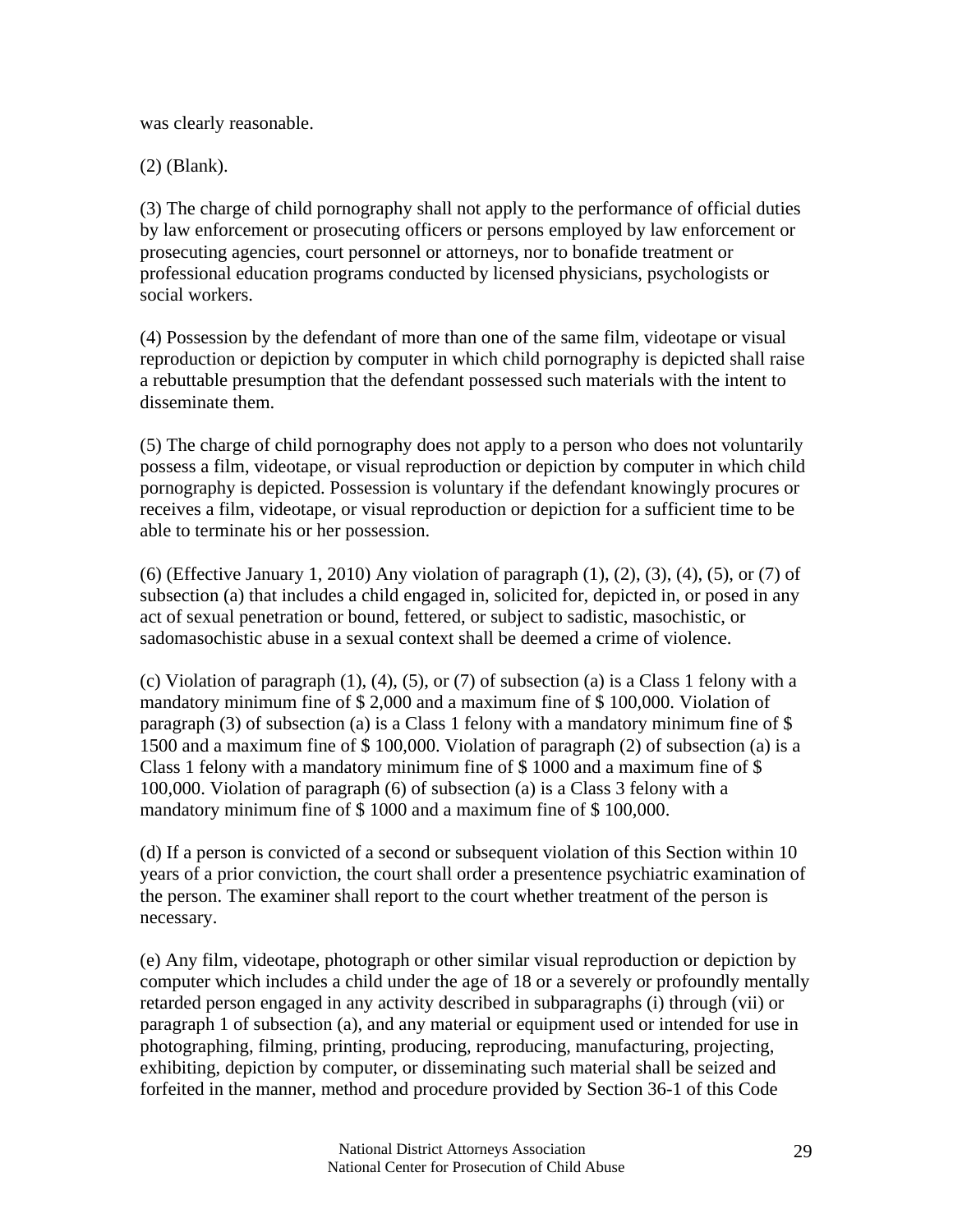[720 ILCS 5/36-1] for the seizure and forfeiture of vessels, vehicles and aircraft.

(e-5) Upon the conclusion of a case brought under this Section, the court shall seal all evidence depicting a victim or witness that is sexually explicit. The evidence may be unsealed and viewed, on a motion of the party seeking to unseal and view the evidence, only for good cause shown and in the discretion of the court. The motion must expressly set forth the purpose for viewing the material. The State's attorney and the victim, if possible, shall be provided reasonable notice of the hearing on the motion to unseal the evidence. Any person entitled to notice of a hearing under this subsection (e-5) may object to the motion.

(f) Definitions. For the purposes of this Section:

(1) "Disseminate" means (i) to sell, distribute, exchange or transfer possession, whether with or without consideration or (ii) to make a depiction by computer available for distribution or downloading through the facilities of any telecommunications network or through any other means of transferring computer programs or data to a computer.

(2) "Produce" means to direct, promote, advertise, publish, manufacture, issue, present or show.

(3) "Reproduce" means to make a duplication or copy.

(4) "Depict by computer" means to generate or create, or cause to be created or generated, a computer program or data that, after being processed by a computer either alone or in conjunction with one or more computer programs, results in a visual depiction on a computer monitor, screen, or display.

(5) "Depiction by computer" means a computer program or data that, after being processed by a computer either alone or in conjunction with one or more computer programs, results in a visual depiction on a computer monitor, screen, or display.

(6) "Computer", "computer program", and "data" have the meanings ascribed to them in Section 16D-2 of this Code [720 ILCS 5/16D-2].

(7) "Child" includes a film, videotape, photograph, or other similar visual medium or reproduction or depiction by computer that is, or appears to be, that of a person, either in part, or in total, under the age of 18, regardless of the method by which the film, videotape, photograph, or other similar visual medium or reproduction or depiction by computer is created, adopted, or modified to appear as such. "Child" also includes a film, videotape, photograph, or other similar visual medium or reproduction or depiction by computer that is advertised, promoted, presented, described, or distributed in such a manner that conveys the impression that the film, videotape, photograph, or other similar visual medium or reproduction or depiction by computer is of a person under the age of 18.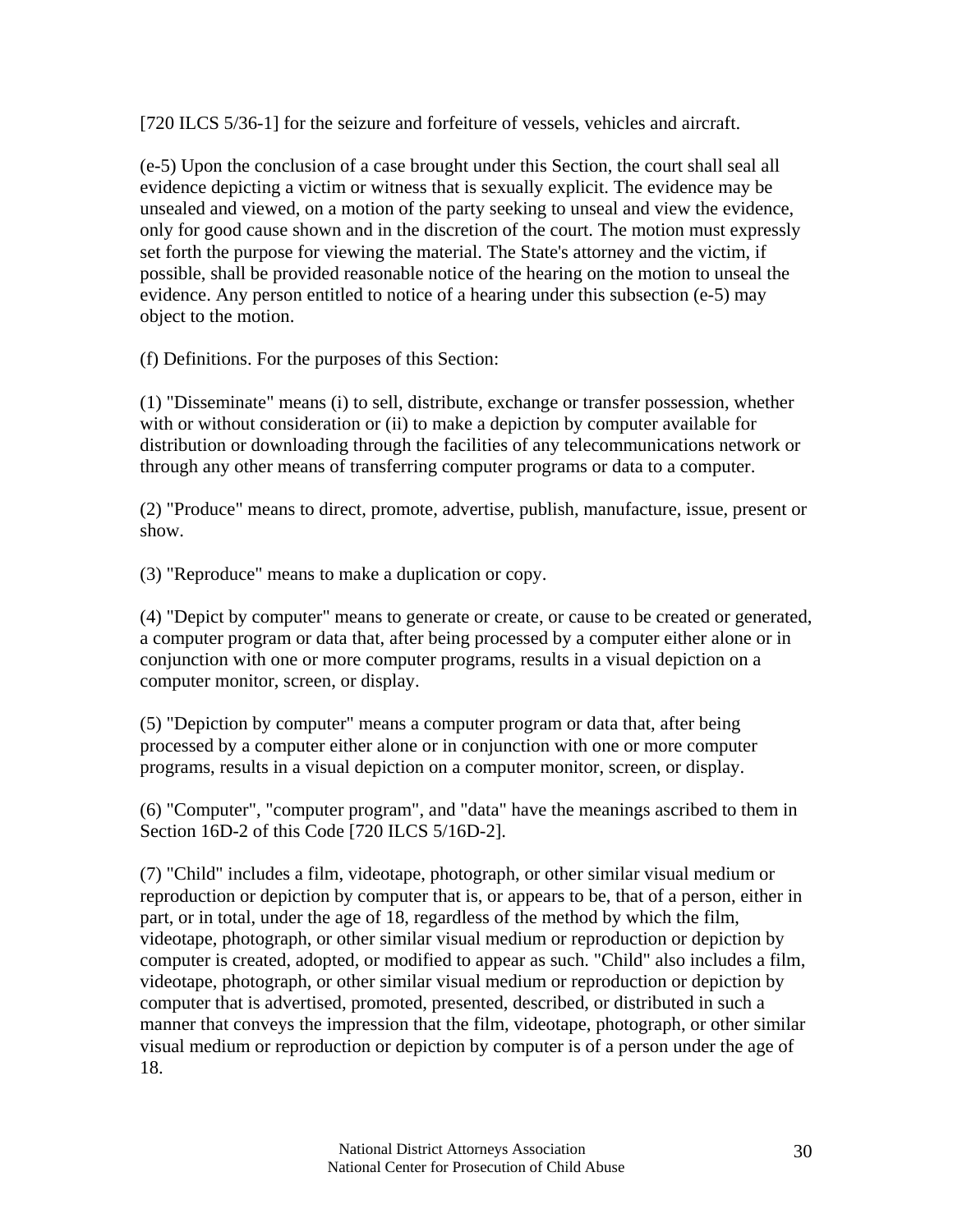(8) "Sexual penetration" and "sexual conduct" have the meanings ascribed to them in Section 12-12 of this Code [720 ILCS 5/12-12].

(g) Re-enactment; findings; purposes.

(1) The General Assembly finds and declares that:

 (i) Section 50-5 of Public Act 88-680, effective January 1, 1995, contained provisions amending the child pornography statute, Section 11-20.1 of the Criminal Code of 1961 [720 ILCS 5/11-20.1]. Section 50-5 also contained other provisions [720 ILCS 5/50-5].

 (ii) In addition, Public Act 88-680 was entitled "AN ACT to create a Safe Neighborhoods Law". (A) Article 5 was entitled JUVENILE JUSTICE and amended the Juvenile Court Act of 1987 [705 ILCS 405/1-1 et seq.]. (B) Article 15 was entitled GANGS and amended various provisions of the Criminal Code of 1961 [720 ILCS 5/1-1 et seq.] and the Unified Code of Corrections [730 ILCS 5/1-1-1 et seq.]. (C) Article 20 was entitled ALCOHOL ABUSE and amended various provisions of the Illinois Vehicle Code [625 ILCS 5/1-100 et seq.]. (D) Article 25 was entitled DRUG ABUSE and amended the Cannabis Control Act [720 ILCS 550/1 et seq.] and the Illinois Controlled Substances Act [720 ILCS 570/100 et seq.]. (E) Article 30 was entitled FIREARMS and amended the Criminal Code of 1961 [720 ILCS 5/1-1 et seq.] and the Code of Criminal Procedure of 1963 [725 ILCS 5/100-1 et seq.]. (F) Article 35 amended the Criminal Code of 1961 [720 ILCS 5/1-1 et seq.], the Rights of Crime Victims and Witnesses Act [725 ILCS 120/1 et seq.], and the Unified Code of Corrections [730 ILCS 5/1-1-1 et seq.]. (G) Article 40 amended the Criminal Code of 1961 [720 ILCS 5/1-1 et seq.] to increase the penalty for compelling organization membership of persons. (H) Article 45 created the Secure Residential Youth Care Facility Licensing Act [730 ILCS 175/45-1 et seq.] and amended the State Finance Act [30 ILCS 105/1 et seq.], the Juvenile Court Act of 1987 [705 ILCS  $405/1-1$  et seq.], the Unified Code of Corrections [730 ILCS  $5/1-1-1$  et seq.], and the Private Correctional Facility Moratorium Act [730 ILCS 140/1 et seq.]. (I) Article 50 amended the WIC Vendor Management Act [410 ILCS 255/1 et seq.], the Firearm Owners Identification Card Act [430 ILCS 65/0.01 et seq.], the Juvenile Court Act of 1987 [705 ILCS 405/1-1 et seq.], the Criminal Code of 1961 [720 ILCS 5/1-1 et seq.], the Wrongs to Children Act [720 ILCS 150/0.01 et seq.], and the Unified Code of Corrections [730 ILCS 5/1-1-1 et seq.].

 (iii) On September 22, 1998, the Third District Appellate Court in People v. Dainty, 701 N.E. 2d 118, ruled that Public Act 88-680 violates the single subject clause of the Illinois Constitution (Article IV, Section 8 (d)) and was unconstitutional in its entirety. As of the time this amendatory Act of 1999 [ P.A. 91-54] was prepared, People v. Dainty was still subject to appeal.

 (iv) Child pornography is a vital concern to the people of this State and the validity of future prosecutions under the child pornography statute of the Criminal Code of 1961 [720 ILCS 5/1-1 et seq.] is in grave doubt.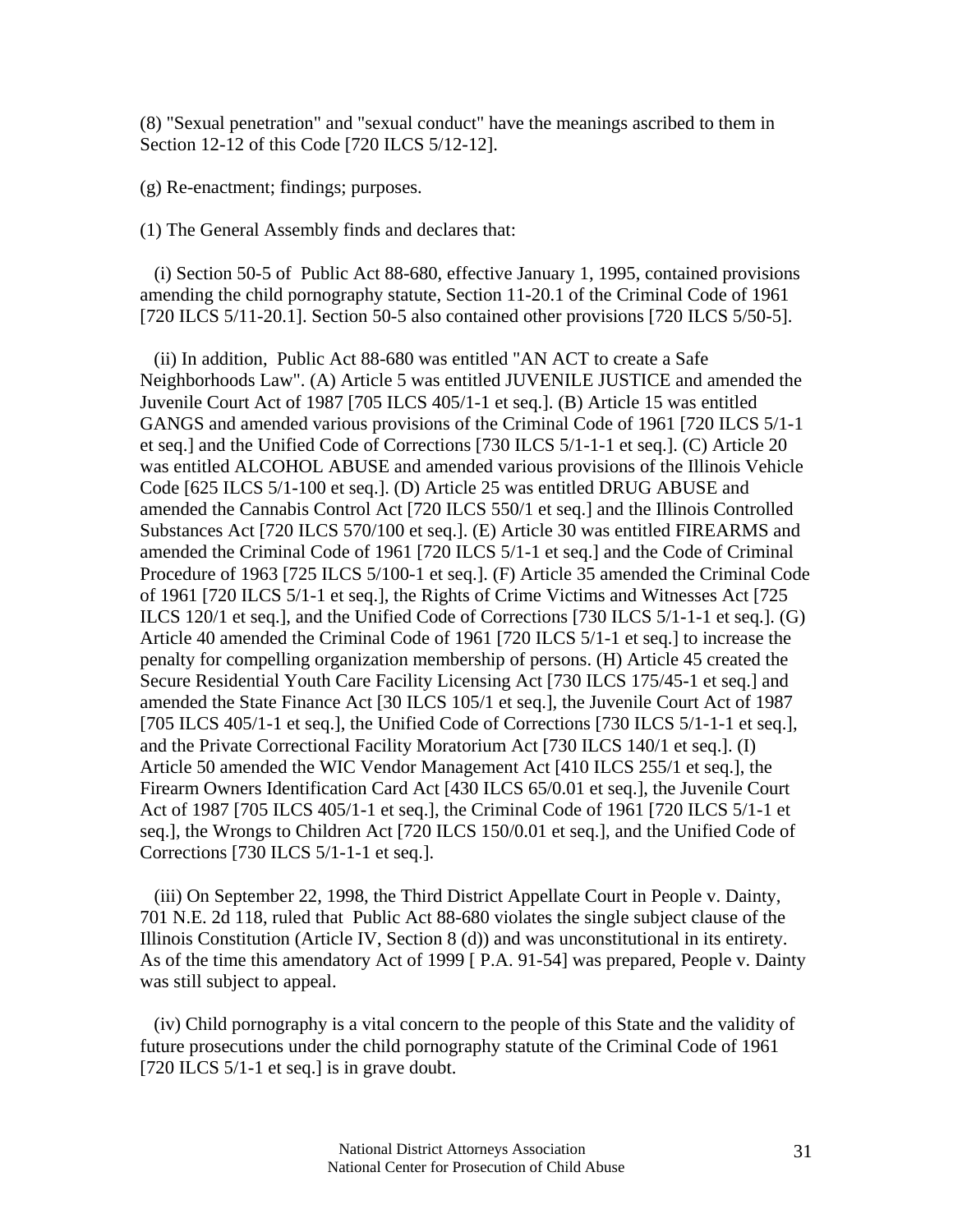(2) It is the purpose of this amendatory Act of 1999 [ P.A. 91-54] to prevent or minimize any problems relating to prosecutions for child pornography that may result from challenges to the constitutional validity of Public Act 88-680 by re-enacting the Section relating to child pornography that was included in Public Act 88-680.

(3) This amendatory Act of 1999 [ P.A. 91-54] re-enacts Section 11-20.1 of the Criminal Code of 1961 [720 ILCS 5/11-20.1], as it has been amended. This re-enactment is intended to remove any question as to the validity or content of that Section; it is not intended to supersede any other Public Act that amends the text of the Section as set forth in this amendatory Act of 1999 [ P.A. 91-54]. The material is shown as existing text (i.e., without underscoring) because, as of the time this amendatory Act of 1999 [P.A. 91-54] was prepared, People v. Dainty was subject to appeal to the Illinois Supreme Court.

(4) The re-enactment by this amendatory Act of 1999 [ P.A. 91-54] of Section 11-20.1 of the Criminal Code of 1961 [720 ILCS 5/11-20.1] relating to child pornography that was amended by Public Act 88-680 is not intended, and shall not be construed, to imply that Public Act 88-680 is invalid or to limit or impair any legal argument concerning whether those provisions were substantially re-enacted by other Public Acts.

## **720 ILL. COMP. STAT. ANN. 5/11-20.3 (2009). Aggravated child pornography**

Sec. 11-20.3. Aggravated child pornography. (a) A person commits the offense of aggravated child pornography who:

(1) films, videotapes, photographs, or otherwise depicts or portrays by means of any similar visual medium or reproduction or depicts by computer any child whom he or she knows or reasonably should know to be under the age of 13 years where such child is:

 (i) actually or by simulation engaged in any act of sexual penetration or sexual conduct with any person or animal; or

 (ii) actually or by simulation engaged in any act of sexual penetration or sexual conduct involving the sex organs of the child and the mouth, anus, or sex organs of another person or animal; or which involves the mouth, anus or sex organs of the child and the sex organs of another person or animal; or

(iii) actually or by simulation engaged in any act of masturbation; or

 (iv) actually or by simulation portrayed as being the object of, or otherwise engaged in, any act of lewd fondling, touching, or caressing involving another person or animal; or

 (v) actually or by simulation engaged in any act of excretion or urination within a sexual context; or

 (vi) actually or by simulation portrayed or depicted as bound, fettered, or subject to sadistic, masochistic, or sadomasochistic abuse in any sexual context; or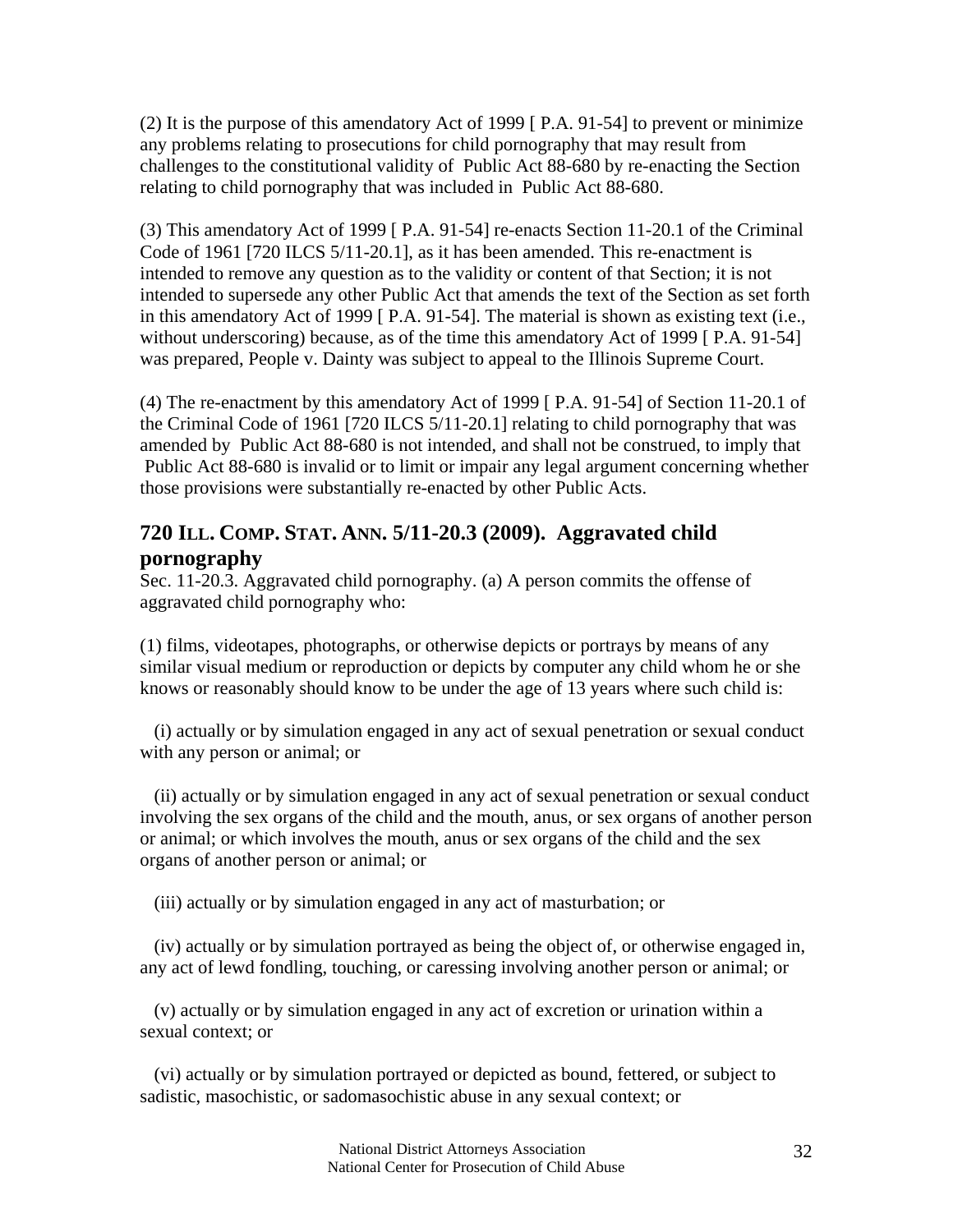(vii) depicted or portrayed in any pose, posture or setting involving a lewd exhibition of the unclothed or transparently clothed genitals, pubic area, buttocks, or, if such person is female, a fully or partially developed breast of the child or other person; or

(2) with the knowledge of the nature or content thereof, reproduces, disseminates, offers to disseminate, exhibits or possesses with intent to disseminate any film, videotape, photograph or other similar visual reproduction or depiction by computer of any child whom the person knows or reasonably should know to be under the age of 13 engaged in any activity described in subparagraphs (i) through (vii) of paragraph (1) of this subsection; or

(3) with knowledge of the subject matter or theme thereof, produces any stage play, live performance, film, videotape or other similar visual portrayal or depiction by computer which includes a child whom the person knows or reasonably should know to be under the age of 13 engaged in any activity described in subparagraphs (i) through (vii) of paragraph (1) of this subsection; or

(4) solicits, uses, persuades, induces, entices, or coerces any child whom he or she knows or reasonably should know to be under the age of 13 to appear in any stage play, live presentation, film, videotape, photograph or other similar visual reproduction or depiction by computer in which the child or severely or profoundly mentally retarded person is or will be depicted, actually or by simulation, in any act, pose or setting described in subparagraphs (i) through (vii) of paragraph (1) of this subsection; or

(5) is a parent, step-parent, legal guardian or other person having care or custody of a child whom the person knows or reasonably should know to be under the age of 13 and who knowingly permits, induces, promotes, or arranges for such child to appear in any stage play, live performance, film, videotape, photograph or other similar visual presentation, portrayal or simulation or depiction by computer of any act or activity described in subparagraphs (i) through (vii) of paragraph (1) of this subsection; or

(6) with knowledge of the nature or content thereof, possesses any film, videotape, photograph or other similar visual reproduction or depiction by computer of any child whom the person knows or reasonably should know to be under the age of 13 engaged in any activity described in subparagraphs (i) through (vii) of paragraph (1) of this subsection; or

(7) solicits, or knowingly uses, persuades, induces, entices, or coerces a person to provide a child under the age of 13 to appear in any videotape, photograph, film, stage play, live presentation, or other similar visual reproduction or depiction by computer in which the child will be depicted, actually or by simulation, in any act, pose, or setting described in subparagraphs (i) through (vii) of paragraph (1) of this subsection.

(b)(1) It shall be an affirmative defense to a charge of aggravated child pornography that the defendant reasonably believed, under all of the circumstances, that the child was 13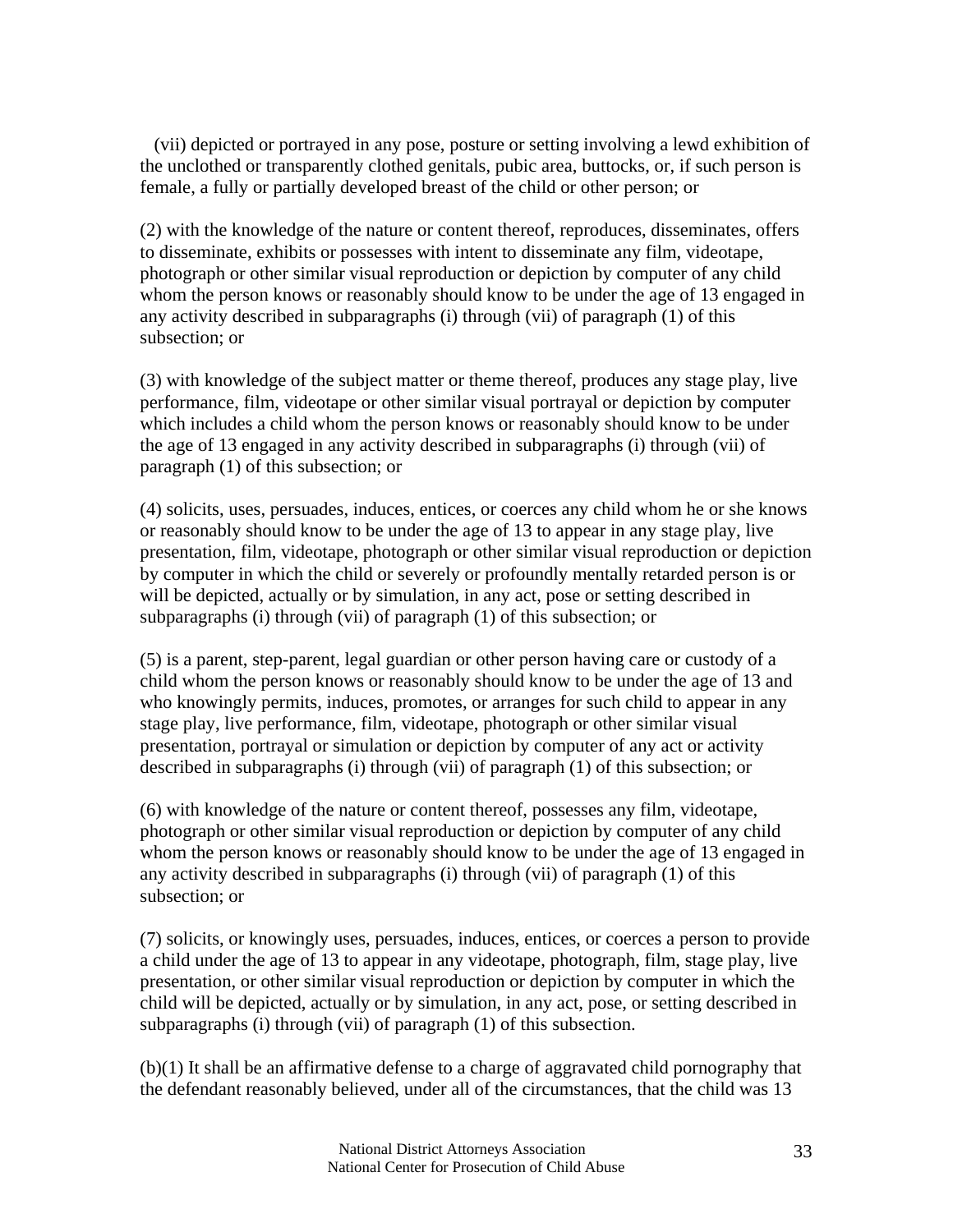years of age or older, but only where, prior to the act or acts giving rise to a prosecution under this Section, he or she took some affirmative action or made a bonafide inquiry designed to ascertain whether the child was 13 years of age or older and his or her reliance upon the information so obtained was clearly reasonable.

(2) The charge of aggravated child pornography shall not apply to the performance of official duties by law enforcement or prosecuting officers or persons employed by law enforcement or prosecuting agencies, court personnel or attorneys, nor to bonafide treatment or professional education programs conducted by licensed physicians, psychologists or social workers.

(3) If the defendant possessed more than 3 of the same film, videotape or visual reproduction or depiction by computer in which aggravated child pornography is depicted, then the trier of fact may infer that the defendant possessed such materials with the intent to disseminate them.

(4) The charge of aggravated child pornography does not apply to a person who does not voluntarily possess a film, videotape, or visual reproduction or depiction by computer in which aggravated child pornography is depicted. Possession is voluntary if the defendant knowingly procures or receives a film, videotape, or visual reproduction or depiction for a sufficient time to be able to terminate his or her possession.

(c) Sentence: (1) A person who commits a violation of paragraph  $(1)$ ,  $(2)$ ,  $(3)$ ,  $(4)$ ,  $(5)$ , or (7) of subsection (a) is guilty of a Class X felony with a mandatory minimum fine of \$ 2,000 and a maximum fine of \$ 100,000.

(2) A person who commits a violation of paragraph (6) of subsection (a) is guilty of a Class 2 felony with a mandatory minimum fine of \$ 1000 and a maximum fine of \$ 100,000.

 $(3)$  A person who commits a violation of paragraph  $(1)$ ,  $(2)$ ,  $(3)$ ,  $(4)$ ,  $(5)$ , or  $(7)$  of subsection (a) where the defendant has previously been convicted under the laws of this State or any other state of the offense of child pornography, aggravated child pornography, aggravated criminal sexual abuse, aggravated criminal sexual assault, predatory criminal sexual assault of a child, or any of the offenses formerly known as rape, deviate sexual assault, indecent liberties with a child, or aggravated indecent liberties with a child where the victim was under the age of 18 years or an offense that is substantially equivalent to those offenses, is guilty of a Class X felony for which the person shall be sentenced to a term of imprisonment of not less than 9 years with a mandatory minimum fine of \$ 2,000 and a maximum fine of \$ 100,000.

(4) A person who commits a violation of paragraph (6) of subsection (a) where the defendant has previously been convicted under the laws of this State or any other state of the offense of child pornography, aggravated child pornography, aggravated criminal sexual abuse, aggravated criminal sexual assault, predatory criminal sexual assault of a child, or any of the offenses formerly known as rape, deviate sexual assault, indecent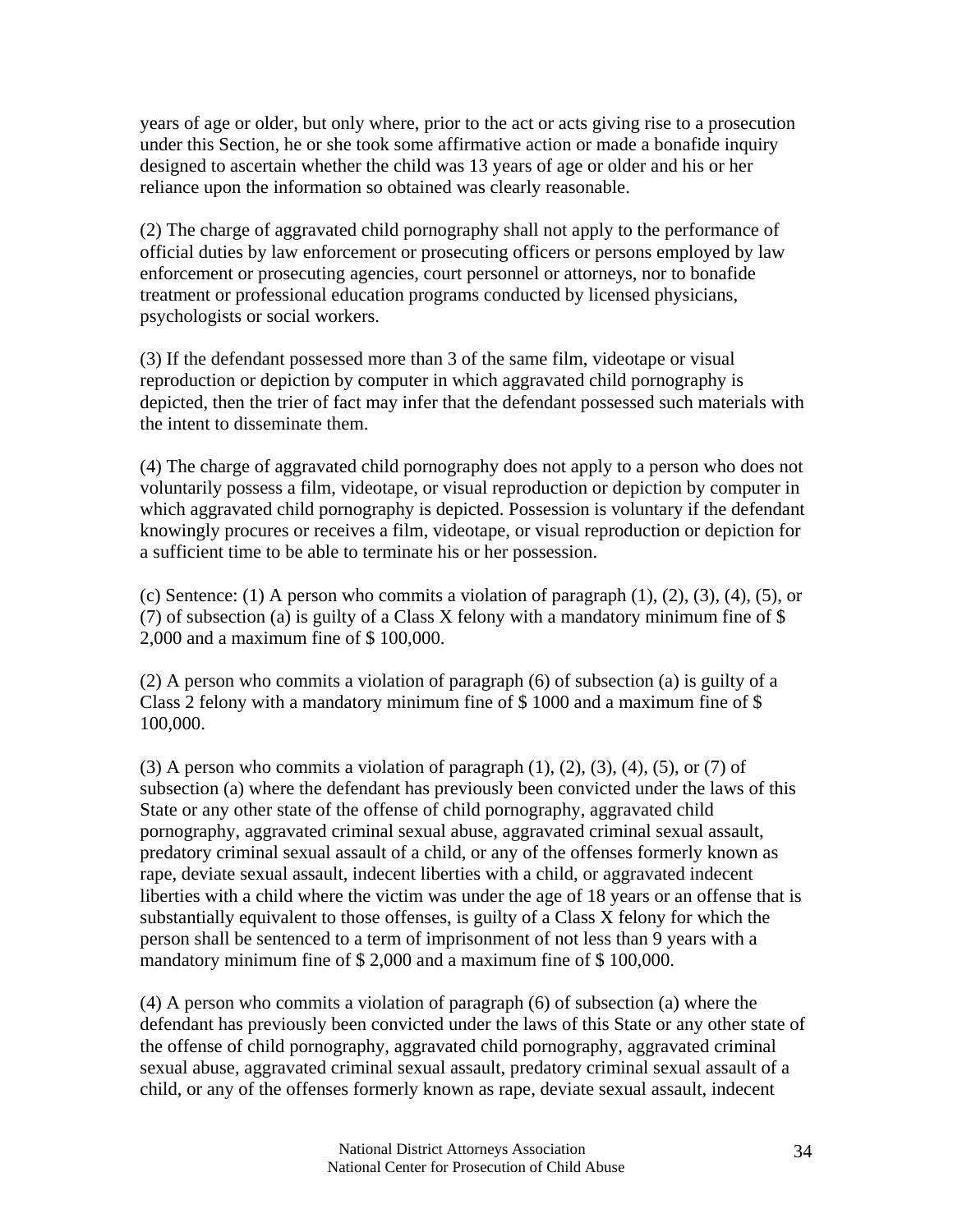liberties with a child, or aggravated indecent liberties with a child where the victim was under the age of 18 years or an offense that is substantially equivalent to those offenses, is guilty of a Class 1 felony with a mandatory minimum fine of \$ 1000 and a maximum fine of \$ 100,000.

(d) If a person is convicted of a second or subsequent violation of this Section within 10 years of a prior conviction, the court shall order a presentence psychiatric examination of the person. The examiner shall report to the court whether treatment of the person is necessary.

(e) Any film, videotape, photograph or other similar visual reproduction or depiction by computer which includes a child under the age of 13 engaged in any activity described in subparagraphs (i) through (vii) of paragraph (1) of subsection (a), and any material or equipment used or intended for use in photographing, filming, printing, producing, reproducing, manufacturing, projecting, exhibiting, depiction by computer, or disseminating such material shall be seized and forfeited in the manner, method and procedure provided by Section 36-1 of this Code [720 ILCS 5/36-1] for the seizure and forfeiture of vessels, vehicles and aircraft.

(e-5) Upon the conclusion of a case brought under this Section, the court shall seal all evidence depicting a victim or witness that is sexually explicit. The evidence may be unsealed and viewed, on a motion of the party seeking to unseal and view the evidence, only for good cause shown and in the discretion of the court. The motion must expressly set forth the purpose for viewing the material. The State's attorney and the victim, if possible, shall be provided reasonable notice of the hearing on the motion to unseal the evidence. Any person entitled to notice of a hearing under this subsection (e-5) may object to the motion.

(f) Definitions. For the purposes of this Section:

(1) "Disseminate" means (i) to sell, distribute, exchange or transfer possession, whether with or without consideration or (ii) to make a depiction by computer available for distribution or downloading through the facilities of any telecommunications network or through any other means of transferring computer programs or data to a computer.

(2) "Produce" means to direct, promote, advertise, publish, manufacture, issue, present or show.

(3) "Reproduce" means to make a duplication or copy.

(4) "Depict by computer" means to generate or create, or cause to be created or generated, a computer program or data that, after being processed by a computer either alone or in conjunction with one or more computer programs, results in a visual depiction on a computer monitor, screen, or display.

(5) "Depiction by computer" means a computer program or data that, after being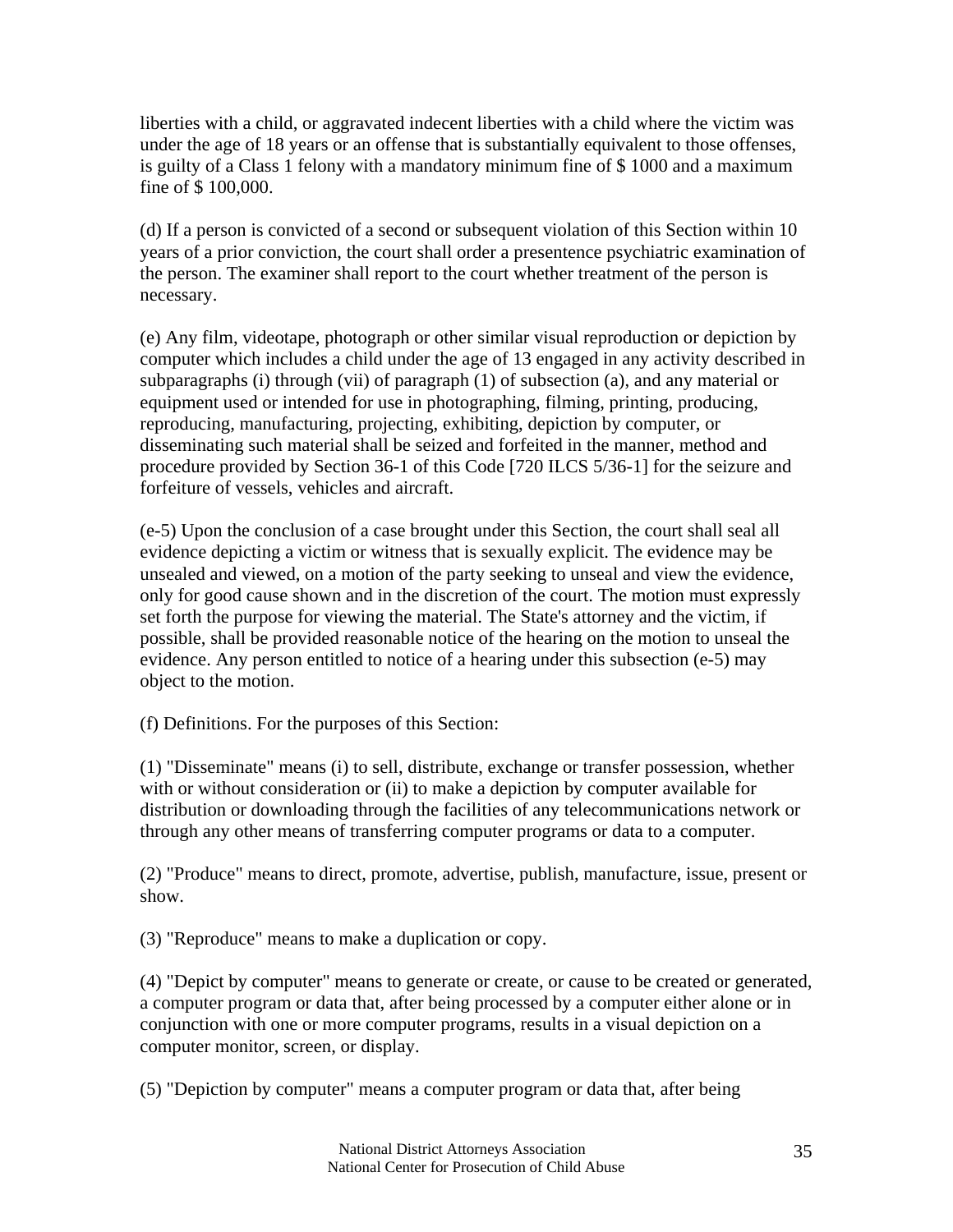processed by a computer either alone or in conjunction with one or more computer programs, results in a visual depiction on a computer monitor, screen, or display.

(6) "Computer", "computer program", and "data" have the meanings ascribed to them in Section 16D-2 of this Code [720 ILCS 5/16D-2].

(7) For the purposes of this Section, "child" means a person, either in part or in total, under the age of 13, regardless of the method by which the film, videotape, photograph, or other similar visual medium or reproduction or depiction by computer is created, adopted, or modified to appear as such.

(8) "Sexual penetration" and "sexual conduct" have the meanings ascribed to them in Section 12-12 of this Code [720 ILCS 5/12-12].

(g) When a charge of aggravated child pornography is brought, the age of the child is an element of the offense to be resolved by the trier of fact as either exceeding or not exceeding the age in question. The trier of fact can rely on its own everyday observations and common experiences in making this determination.

# **INDIANA**

## **IND. CODE ANN. § 35-42-4-4 (2009). Child exploitation.**

(a) As used in this section:

"Disseminate" means to transfer possession for free or for a consideration.

"Matter" has the same meaning as in IC 35-49-1-3.

"Performance" has the same meaning as in IC 35-49-1-7.

 "Sexual conduct" means sexual intercourse, deviate sexual conduct, exhibition of the uncovered genitals intended to satisfy or arouse the sexual desires of any person, sadomasochistic abuse, sexual intercourse or deviate sexual conduct with an animal, or any fondling or touching of a child by another person or of another person by a child intended to arouse or satisfy the sexual desires of either the child or the other person.

(b) A person who knowingly or intentionally:

 (1) manages, produces, sponsors, presents, exhibits, photographs, films, videotapes, or creates a digitized image of any performance or incident that includes sexual conduct by a child under eighteen (18) years of age;

 (2) disseminates, exhibits to another person, offers to disseminate or exhibit to another person, or sends or brings into Indiana for dissemination or exhibition matter that depicts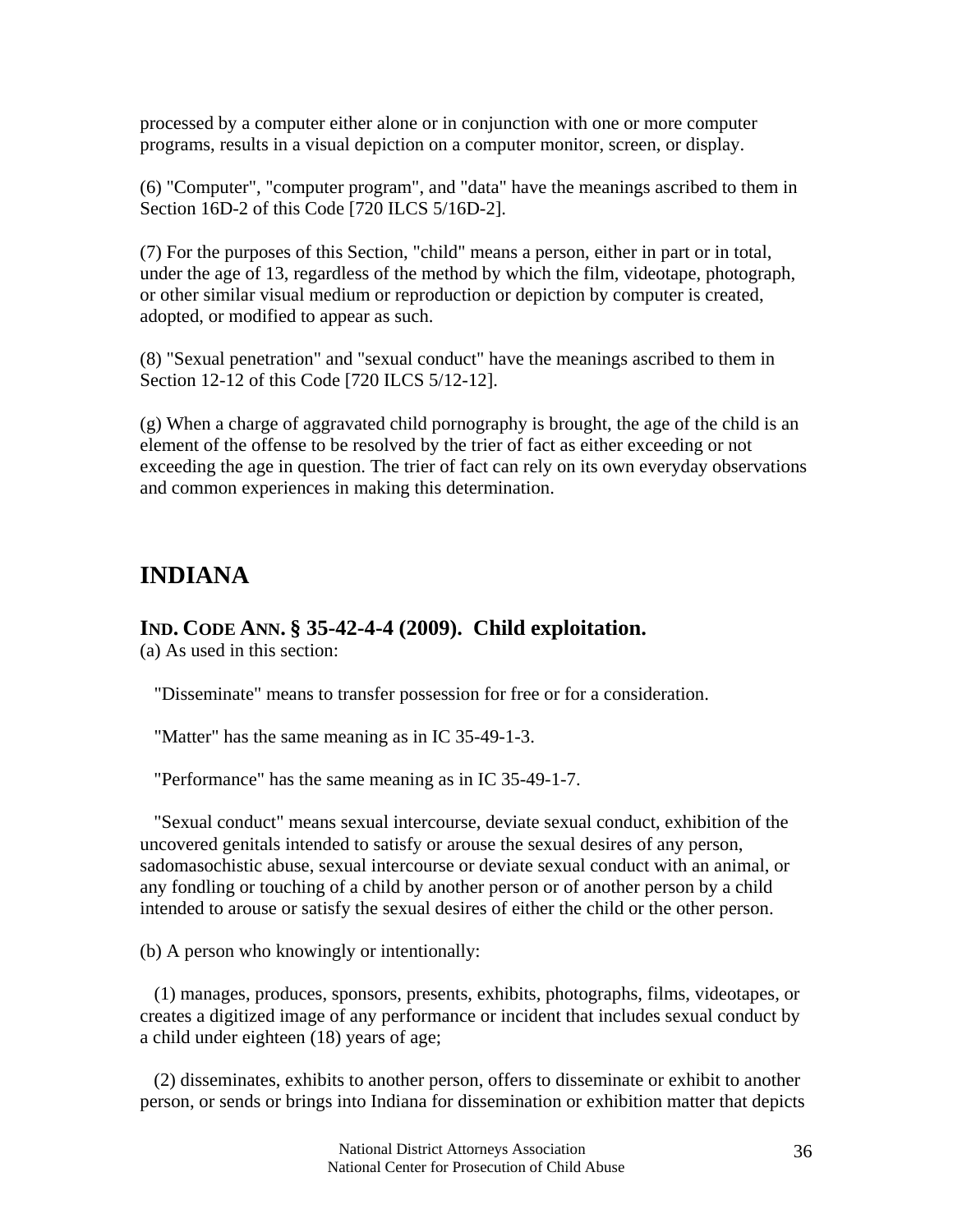or describes sexual conduct by a child under eighteen (18) years of age; or

 (3) makes available to another person a computer, knowing that the computer's fixed drive or peripheral device contains matter that depicts or describes sexual conduct by a child less than eighteen (18) years of age;

commits child exploitation, a Class C felony.

(c) A person who knowingly or intentionally possesses:

(1) a picture;

(2) a drawing;

(3) a photograph;

- (4) a negative image;
- (5) undeveloped film;
- (6) a motion picture;
- (7) a videotape;
- (8) a digitized image; or
- (9) any pictorial representation;

 that depicts or describes sexual conduct by a child who the person knows is less than sixteen (16) years of age or who appears to be less than sixteen (16) years of age, and that lacks serious literary, artistic, political, or scientific value commits possession of child pornography, a Class D felony.

(d) Subsections (b) and (c) do not apply to a bona fide school, museum, or public library that qualifies for certain property tax exemptions under IC 6-1.1-10, or to an employee of such a school, museum, or public library acting within the scope of the employee's employment when the possession of the listed materials is for legitimate scientific or educational purposes.

# **IOWA**

#### **IOWA CODE § 728.12 (2008). Sexual exploitation of a minor.**

1. It shall be unlawful to employ, use, persuade, induce, entice, coerce, solicit, knowingly permit, or otherwise cause or attempt to cause a minor to engage in a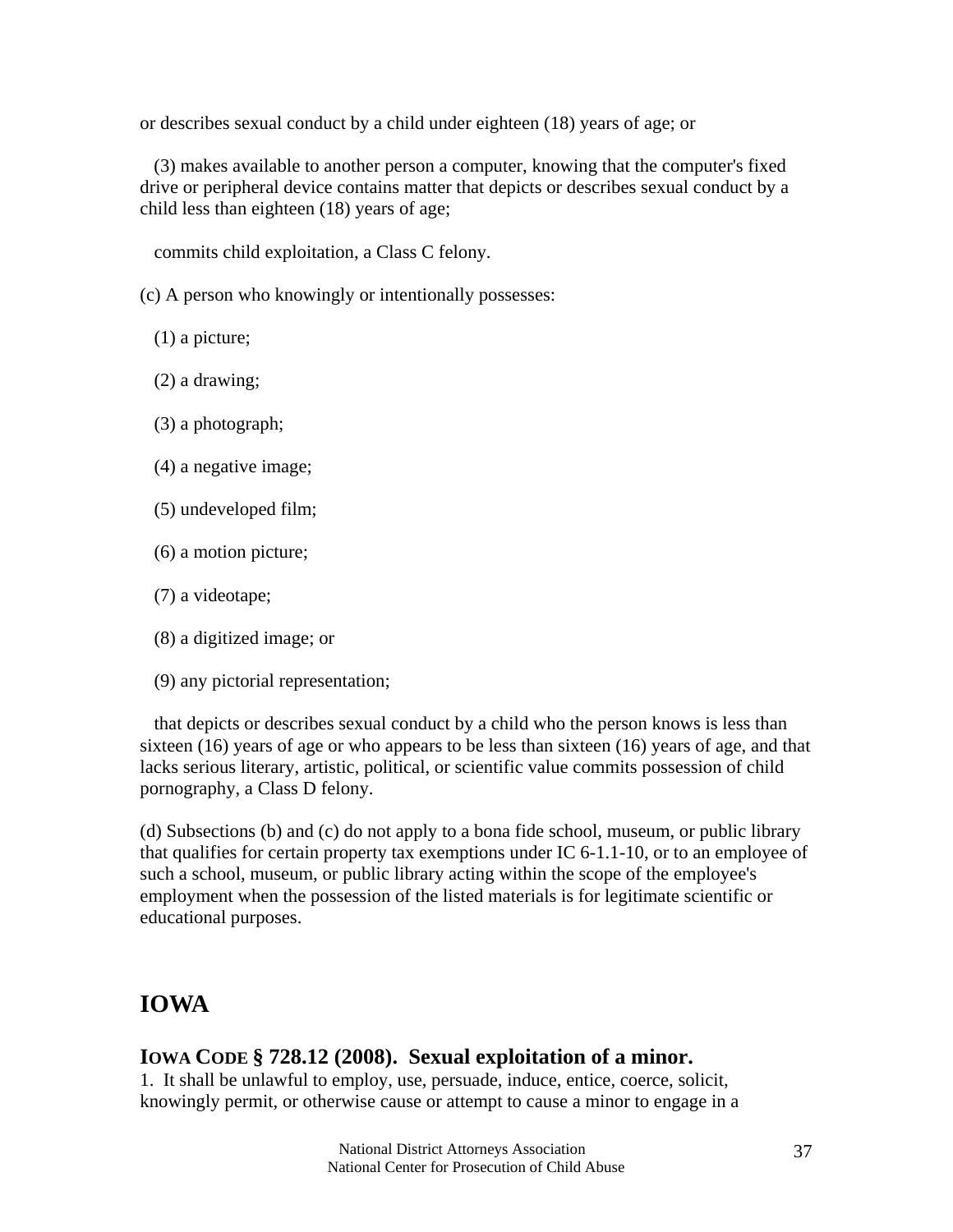prohibited sexual act or in the simulation of a prohibited sexual act. A person must know, or have reason to know, or intend that the act or simulated act may be photographed, filmed, or otherwise preserved in a negative, slide, book, magazine, computer, computer disk, or other print or visual medium, or be preserved in an electronic, magnetic, or optical storage system, or in any other type of storage system. A person who commits a violation of this subsection commits a class "C" felony. Notwithstanding section 902.9, the court may assess a fine of not more than fifty thousand dollars for each offense under this subsection in addition to imposing any other authorized sentence.

2. It shall be unlawful to knowingly promote any material visually depicting a live performance of a minor engaging in a prohibited sexual act or in the simulation of a prohibited sexual act. A person who commits a violation of this subsection commits a class "D" felony. Notwithstanding section 902.9, the court may assess a fine of not more than twenty-five thousand dollars for each offense under this subsection in addition to imposing any other authorized sentence.

3. It shall be unlawful to knowingly purchase or possess a negative, slide, book, magazine, computer, computer disk, or other print or visual medium, or an electronic, magnetic, or optical storage system, or any other type of storage system which depicts a minor engaging in a prohibited sexual act or the simulation of a prohibited sexual act. A person who commits a violation of this subsection commits an aggravated misdemeanor for a first offense and a class "D" felony for a second or subsequent offense. For purposes of this subsection, an offense is considered a second or subsequent offense if, prior to the person's having been convicted under this subsection, any of the following apply:

a. The person has a prior conviction or deferred judgment under this subsection.

b. The person has a prior conviction, deferred judgment, or the equivalent of a deferred judgment in another jurisdiction for an offense substantially similar to the offense defined in this subsection. The court shall judicially notice the statutes of other states that define offenses substantially similar to the offense defined in this subsection and that therefore can be considered corresponding statutes.

4. This section does not apply to law enforcement officers, court personnel, licensed physicians, licensed psychologists, or attorneys in the performance of their official duties.

# **KANSAS**

#### **KAN. STAT. ANN. § 21-3516 (2008). Sexual exploitation of a child.** (a) Sexual exploitation of a child is:

(1) Except as provided in subsection (a)(5), employing, using, persuading, inducing, enticing or coercing a child under 18 years of age to engage in sexually explicit conduct for the purpose of promoting any performance;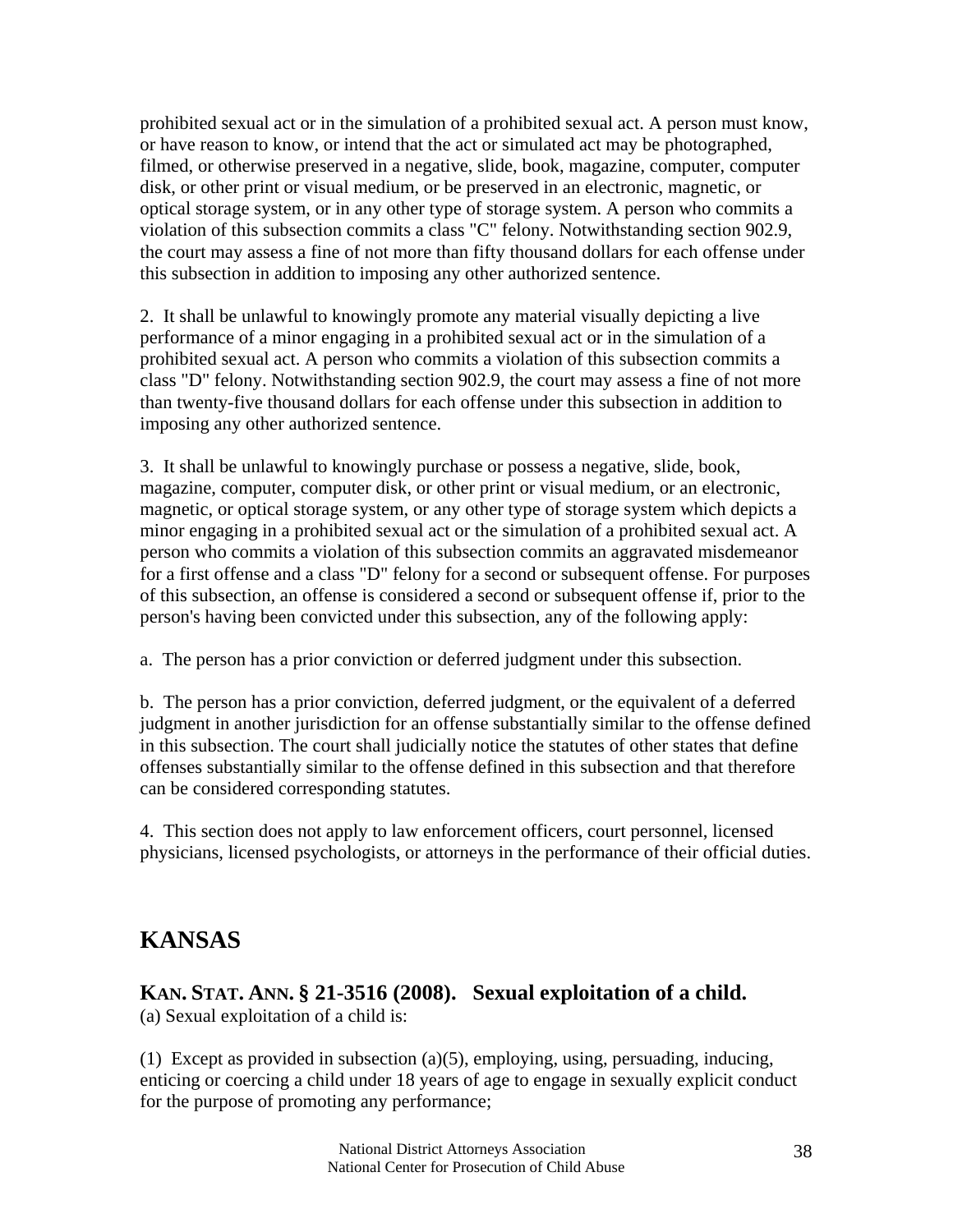(2) possessing any visual depiction, including any photograph, film, video picture, digital or computer generated image or picture, whether made or produced by electronic, mechanical or other means, where such visual depiction of a child under 18 years of age is shown or heard engaging in sexually explicit conduct with intent to arouse or satisfy the sexual desires or appeal to the prurient interest of the offender, the child or another;

(3) being a parent, guardian or other person having custody or control of a child under 18 years of age and knowingly permitting such child to engage in, or assist another to engage in, sexually explicit conduct for any purpose described in subsection (a)(1) or (2);

(4) except as provided in subsection (a)(6), promoting any performance that includes sexually explicit conduct by a child under 18 years of age, knowing the character and content of the performance;

(5) employing, using, persuading, inducing, enticing or coercing a child under 14 years of age to engage in sexually explicit conduct for the purpose of promoting any performance; or

(6) promoting any performance that includes sexually explicit conduct by a child under 14 years of age, knowing the character and content of the performance.

(b) As used in this section:

(1) "Sexually explicit conduct" means actual or simulated: Exhibition in the nude; sexual intercourse or sodomy, including genital-genital, oral-genital, anal-genital or oral-anal contact, whether between persons of the same or opposite sex; masturbation; sadomasochistic abuse for the purpose of sexual stimulation; or lewd exhibition of the genitals, female breasts or pubic area of any person.

(2) "Promoting" means procuring, selling, providing, lending, mailing, delivering, transferring, transmitting, distributing, circulating, disseminating, presenting, producing, directing, manufacturing, issuing, publishing, displaying, exhibiting or advertising:

(A) For pecuniary profit; or

(B) with intent to arouse or gratify the sexual desire or appeal to the prurient interest of the offender, the child or another.

(3) "Performance" means any film, photograph, negative, slide, book, magazine or other printed or visual medium, any audio tape recording or any photocopy, video tape, video laser disk, computer hardware, software, floppy disk or any other computer related equipment or computer generated image that contains or incorporates in any manner any film, photograph, negative, photocopy, video tape or video laser disk or any play or other live presentation.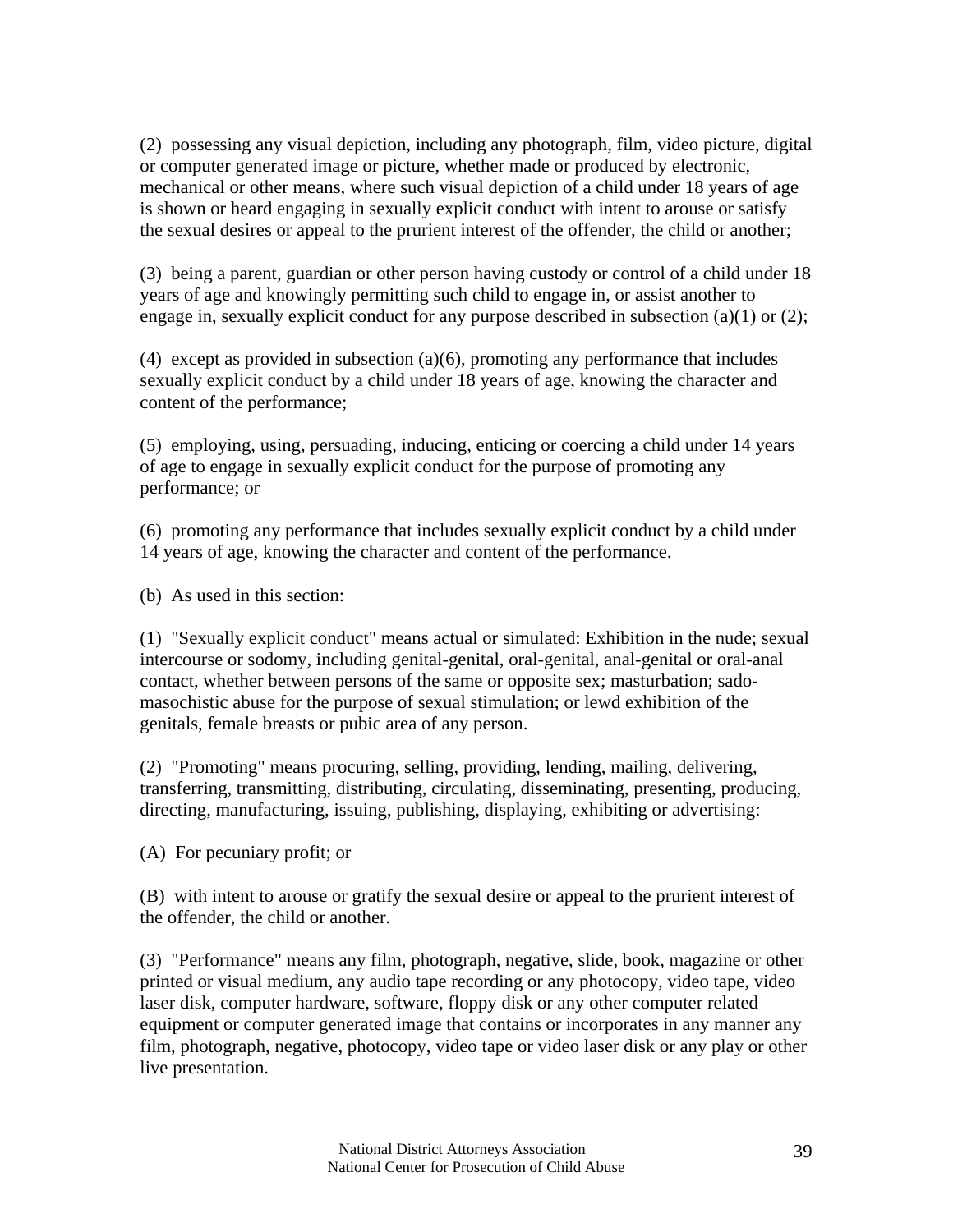(4) "Nude" means any state of undress in which the human genitals, pubic region, buttock or female breast, at a point below the top of the areola, is less than completely and opaquely covered.

(c) Except as provided further, sexual exploitation of a child is a severity level 5, person felony. Sexual exploitation of a child as described in subsection (a)(5) or (a)(6) when the offender is 18 years of age or older is an off-grid person felony.

(d) This section shall be part of and supplemental to the Kansas criminal code.

# **KENTUCKY**

## **KY. REV. STAT. ANN. § 531.335 (2009). Possession of matter portraying a sexual performance by a minor.**

(1) A person is guilty of possession of matter portraying a sexual performance by a minor when, having knowledge of its content, character, and that the sexual performance is by a minor, he or she knowingly has in his or her possession or control any matter which visually depicts an actual sexual performance by a minor person.

(2) Possession of matter portraying a sexual performance by a minor is a Class D felony.

# **KY. REV. STAT. ANN. § 531.340 (2009). Distribution of matter portraying a sexual performance by a minor.**

(1) A person is guilty of distribution of matter portraying a sexual performance by a minor when, having knowledge of its content and character, he or she:

- (a) Sends or causes to be sent into this state for sale or distribution; or
- (b) Brings or causes to be brought into this state for sale or distribution; or
- (c) In this state, he or she:
	- 1. Exhibits for profit or gain; or
	- 2. Distributes; or
	- 3. Offers to distribute; or

 4. Has in his or her possession with intent to distribute, exhibit for profit or gain or offer to distribute, any matter portraying a sexual performance by a minor.

(2) Any person who has in his or her possession more than one (1) unit of material coming within the provision of KRS 531.300(2) shall be rebuttably presumed to have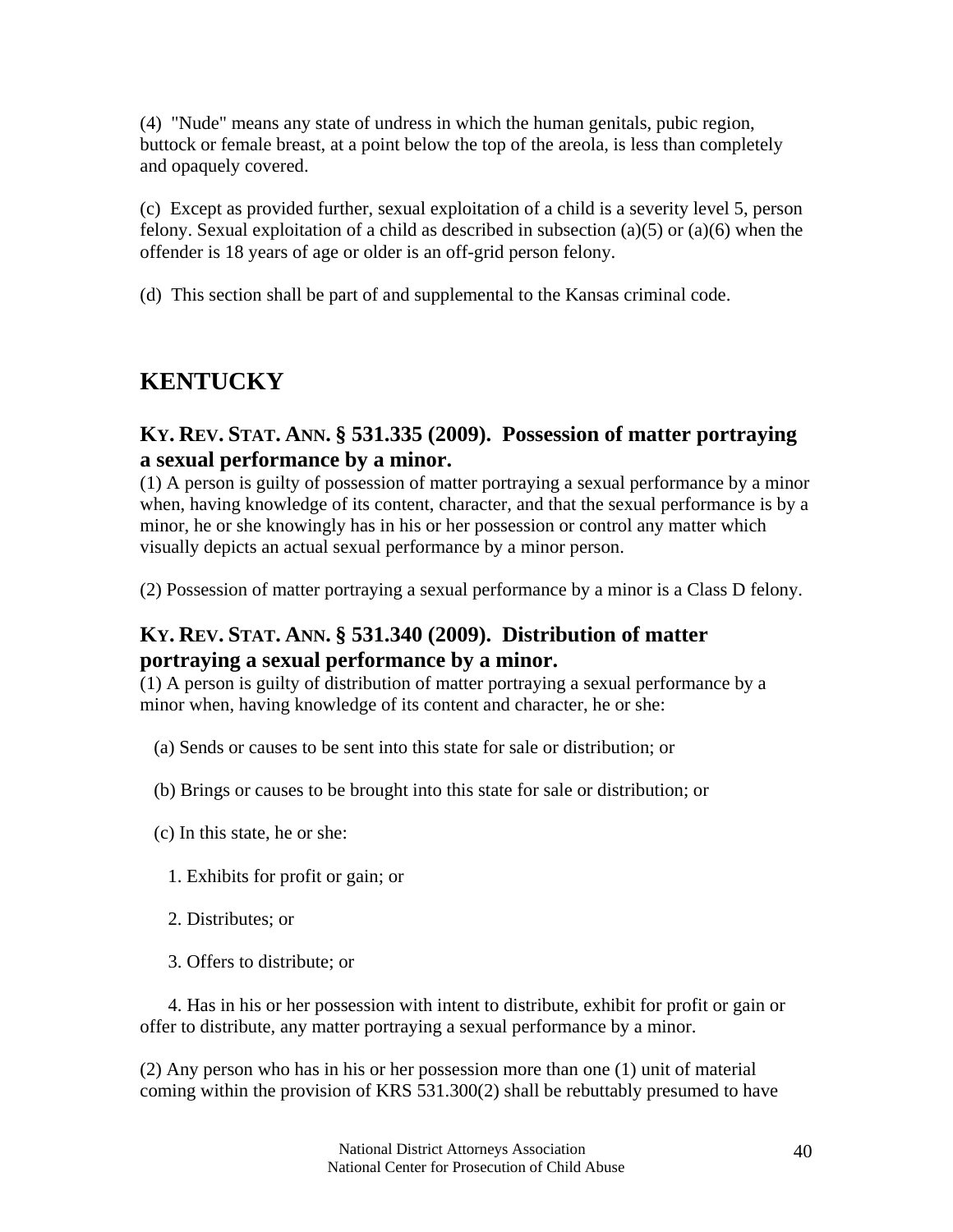such material in his or her possession with the intent to distribute it.

(3) Distribution of matter portraying a sexual performance by a minor is a Class D felony for the first offense and a Class C felony for each subsequent offense.

## **KY. REV. STAT. ANN. § 531.370 (2009). Using minors to distribute material portraying a sexual performance by a minor.**

(1) A person is guilty of using minors to distribute material portraying a sexual performance by a minor when knowing a person to be a minor, or having possession of such facts that he should reasonably know such person is a minor, and knowing of the content and character of the material, he knowingly:

- (a) Hires; or
- (b) Employs; or
- (c) Uses,

a minor to do or assist in doing any of the acts prohibited by KRS 531.340.

(2) Using minors to distribute material portraying a sexual performance by a minor is a Class D felony unless the defendant has previously been convicted of violation of this section or KRS 531.030, in which case it shall be a Class C felony.

# **LOUISIANA**

**LA. REV. STAT. ANN. § 14:81.1 (2009). Pornography involving juveniles**  A. Pornography involving juveniles is any of the following:

 (1) The photographing, videotaping, filming, or otherwise reproducing visually of any sexual performance involving a child under the age of seventeen.

 (2) The solicitation, promotion, or coercion of any child under the age of seventeen for the purpose of photographing, videotaping, filming, or otherwise reproducing visually any sexual performance involving a child under the age of seventeen.

 (3) The intentional possession, sale, distribution, or possession with intent to sell or distribute of any photographs, films, videotapes, or other visual reproductions of any sexual performance involving a child under the age of seventeen.

 (4) The consent of a parent, legal guardian, or custodian of a child under the age of seventeen for the purpose of photographing, videotaping, filming, or otherwise reproducing visually any sexual performance involving the child.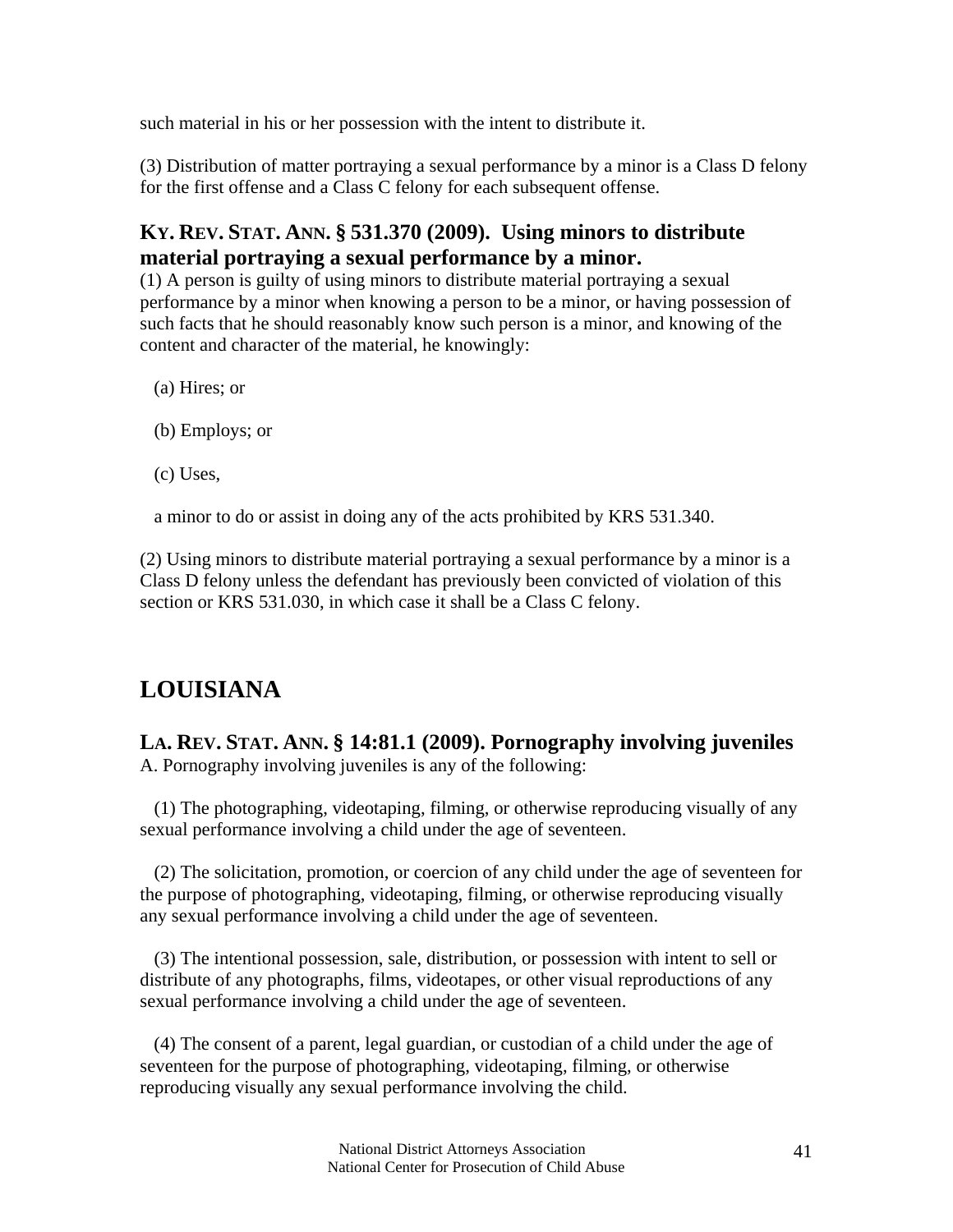B. For purposes of this Section the following definitions shall apply:

 (1) "Sexual performance" means any performance or part thereof that includes sexual conduct involving a child under the age of seventeen.

 (2) "Performance" means any play, motion picture, photograph, dance, or other visual presentation.

 (3) "Sexual conduct" means actual or simulated sexual intercourse, deviate sexual intercourse, sexual bestiality, masturbation, sadomasochistic abuse, or lewd exhibition of the genitals.

 (4) "Promote" means to procure, manufacture, issue, sell, give, provide, lend, mail, deliver, transfer, transmute, publish, distribute, circulate, disseminate, prevent, exhibit, or advertise, or to offer or agree to do the same.

C. Possession of three or more of the same photographs, films, videotapes, or other visual reproductions shall be prima facie evidence of intent to sell or distribute.

D. Lack of knowledge of the juvenile's age shall not be a defense.

E. (1) Whoever commits the crime of pornography involving juveniles shall be fined not more than ten thousand dollars and be imprisoned at hard labor for not less than two years or more than ten years, without benefit of parole, probation, or suspension of sentence.

 (2) Whoever commits the crime of pornography involving juveniles by violating the provisions of Paragraph (A)(2) of this Section on a victim under the age of thirteen years when the offender is seventeen years of age or older shall be punished by imprisonment at hard labor for not less than twenty-five years nor more than ninety-nine years. At least twenty-five years of the sentence imposed shall be served without benefit of parole, probation, or suspension of sentence.

 (3) Upon completion of the term of imprisonment imposed in accordance with Paragraph (2) of this Subsection, the offender shall be monitored by the Department of Public Safety and Corrections through the use of electronic monitoring equipment for the remainder of his natural life.

 (4) Unless it is determined by the Department of Public Safety and Corrections, pursuant to rules adopted in accordance with the provisions of this Subsection, that a sexual offender is unable to pay all or any portion of such costs, each sexual offender to be electronically monitored shall pay the cost of such monitoring.

 (5) The costs attributable to the electronic monitoring of an offender who has been determined unable to pay shall be borne by the department if, and only to the degree that sufficient funds are made available for such purpose whether by appropriation of state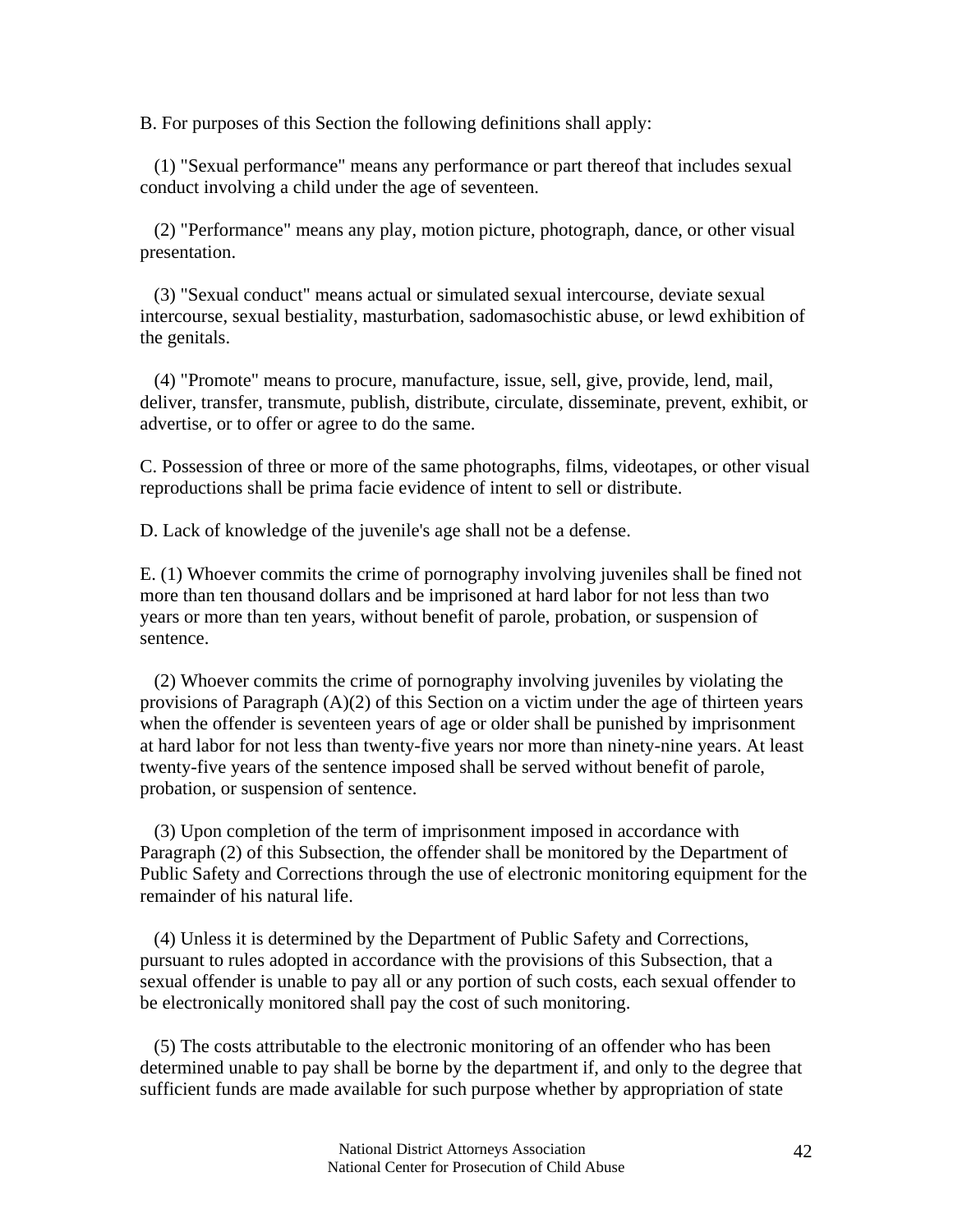funds or from any other source.

 (6) The Department of Public Safety and Corrections shall develop, adopt, and promulgate rules in the manner provided in the Administrative Procedure Act, that provide for the payment of such costs. Such rules shall contain specific guidelines which shall be used to determine the ability of the offender to pay the required costs and shall establish the reasonable costs to be charged. Such rules may provide for a sliding scale of payment so that an offender who is able to pay a portion, but not all, of such costs may be required to pay such portion.

F. Any evidence of pornography involving a child under the age of seventeen shall be contraband. Such contraband shall be seized in accordance with law and shall be disposed of in accordance with R.S. 46:1845.

G. In prosecutions for violations of this Section, the trier of fact may determine, utilizing the following factors, whether or not the person displayed or depicted in any photograph, videotape, film, or other video reproduction introduced in evidence was under the age of seventeen years at the time of filming or recording:

(1) The general body growth, bone structure, and bone development of the person.

(2) The development of pubic or body hair on the person.

(3) The development of the person's sexual organs.

 (4) The context in which the person is placed or the age attributed to the person in any accompanying video, printed, or text material.

 (5) Available expert testimony and opinion as to the chronological age or degree of physical or mental maturity or development of the person.

 (6) Such other information, factors, and evidence available to the trier of fact which the court determines is probative and reasonably reliable.

# **MAINE**

### **17-A ME. REV. STAT. § 283 (2009). Dissemination of sexually explicit material**

1. A person is guilty of dissemination of sexually explicit material if:

 A. The person intentionally or knowingly disseminates or possesses with intent to disseminate any book, magazine, newspaper, print, negative, slide, motion picture, videotape, computer data file or other mechanically, electronically or chemically reproduced visual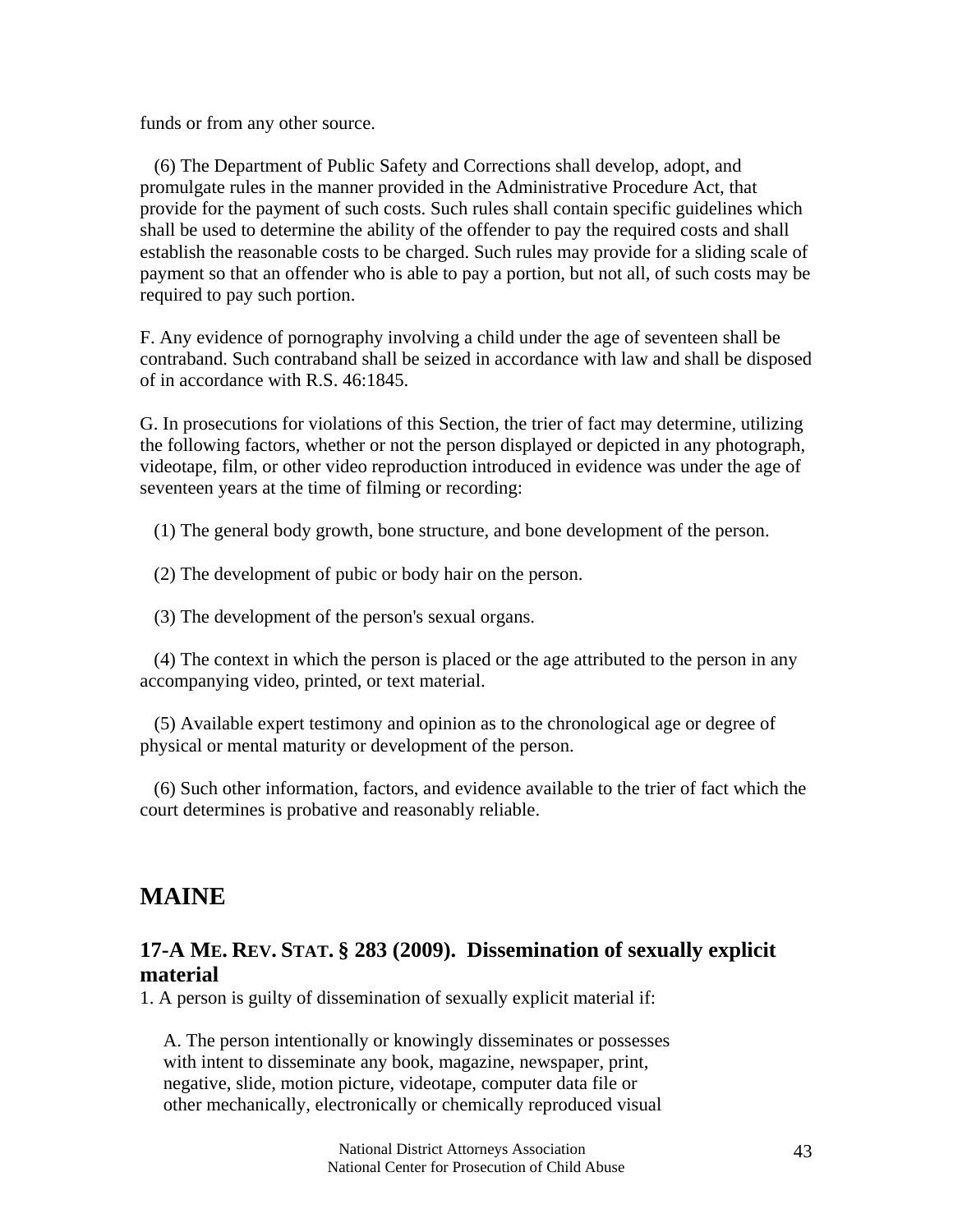image or material that depicts any minor who the person knows or has reason to know is a minor engaging in sexually explicit conduct. Violation of this paragraph is a Class C crime;

 B. The person violates paragraph A and, at the time of the offense, has one or more prior convictions under this section or for engaging in substantially similar conduct to that contained in this section in another jurisdiction. Violation of this paragraph is a Class B crime;

 C. The person intentionally or knowingly disseminates or possesses with intent to disseminate any book, magazine, newspaper, print, negative, slide, motion picture, videotape, computer data file or other mechanically, electronically or chemically reproduced visual image or material that depicts any minor who is less than 12 years of age who the person knows or has reason to know is a minor less than 12 years of age engaging in sexually explicit conduct. Violation of this paragraph is a Class B crime; or

 D. The person violates paragraph C and, at the time of the offense, has one or more prior convictions under this section or for engaging in substantially similar conduct to that contained in this section in another jurisdiction. Violation of this paragraph is a Class A crime.

Section 9-A governs the use of prior convictions when determining a sentence.

 2. For the purposes of this section, possession of 10 or more copies of any of the materials as described in subsection 1 gives rise to a permissible inference under the Maine Rules of Evidence, Rule 303 that the person possesses those items with intent to disseminate.

# **17-A ME. REV. STAT. § 284 (2009). Possession of sexually explicit material**

1. A person is guilty of possession of sexually explicit material if that person:

 A. Intentionally or knowingly transports, exhibits, purchases or possesses any book, magazine, newspaper, print, negative, slide, motion picture, computer data file, videotape or other mechanically, electronically or chemically reproduced visual image or material that the person knows or should know depicts another person engaging in sexually explicit conduct, and:

1) The other person has not in fact attained 16 years of age; or

2) The person knows or has reason to know that the other person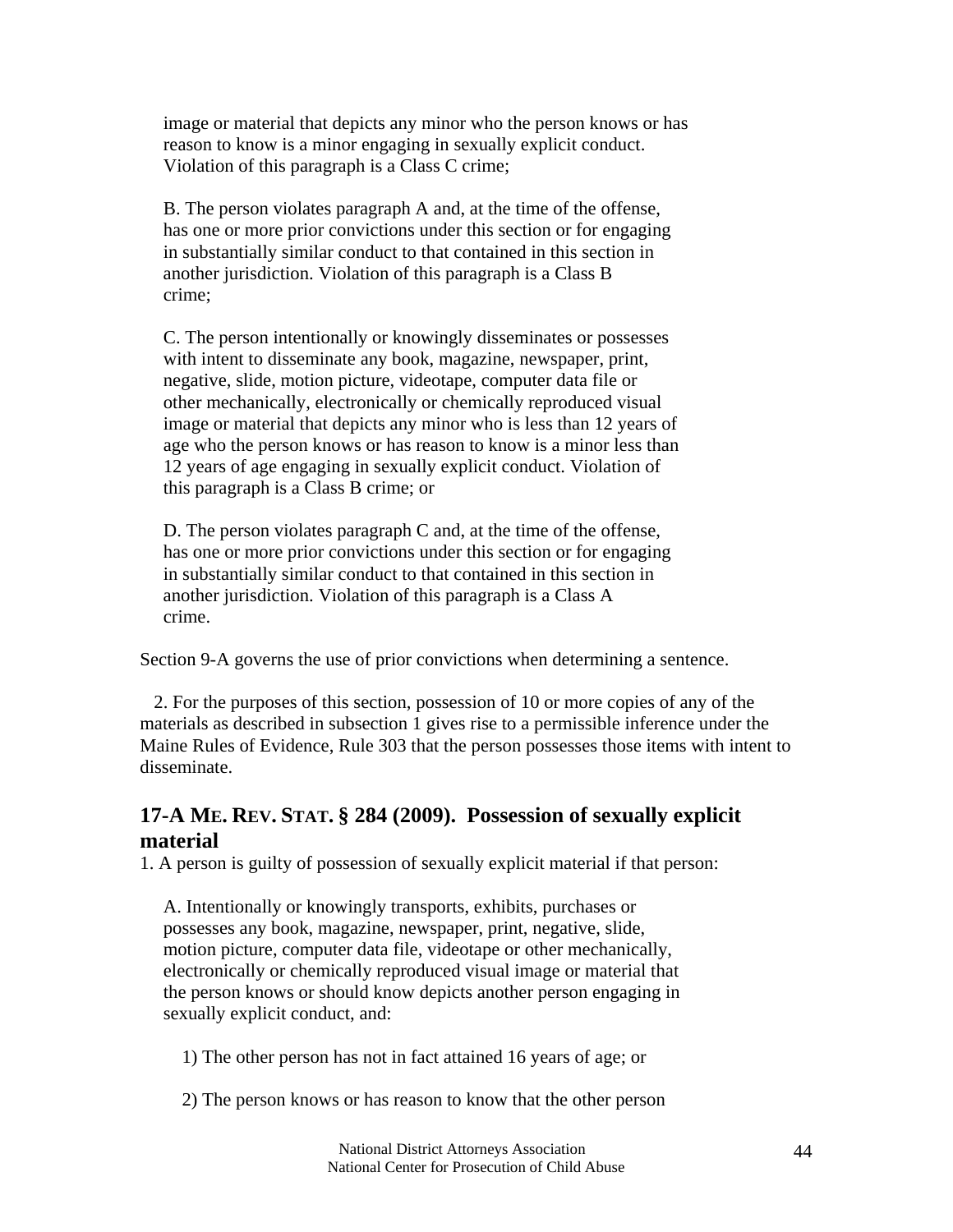has not attained 16 years of age.

Violation of this paragraph is a Class D crime;

 B. Violates paragraph A and, at the time of the offense, has one or more prior convictions under this section or for engaging in substantially similar conduct to that contained in this section in another jurisdiction. Violation of this paragraph is a Class C crime;

 C. Intentionally or knowingly transports, exhibits, purchases or possesses any book, magazine, newspaper, print, negative, slide, motion picture, computer data file, videotape or other mechanically, electronically or chemically reproduced visual image or material that the person knows or should know depicts another person engaging in sexually explicit conduct, and:

1) The other person has not in fact attained 12 years of age; or

 2) The person knows or has reason to know that the other person has not attained 12 years of age.

Violation of this paragraph is a Class C crime; or

 D. Violates paragraph C and, at the time of the offense, has one or more prior convictions under this section or for engaging in substantially similar conduct to that contained in this section in another jurisdiction. Violation of this paragraph is a Class B crime.

Section 9-A governs the use of prior convictions when determining a sentence.

 2. It is a defense to a prosecution under this section that the person depicted was the spouse of the person possessing the sexually explicit material at the time the material was produced.

 3. The age of the person depicted and that the person depicted is an actual person may be reasonably inferred from the depiction. Competent medical evidence or other expert testimony may be used to establish the age and authenticity of the person depicted.

 4. Any material that depicts a person who has not attained 16 years of age engaging in sexually explicit conduct is declared to be contraband and may be seized by the State.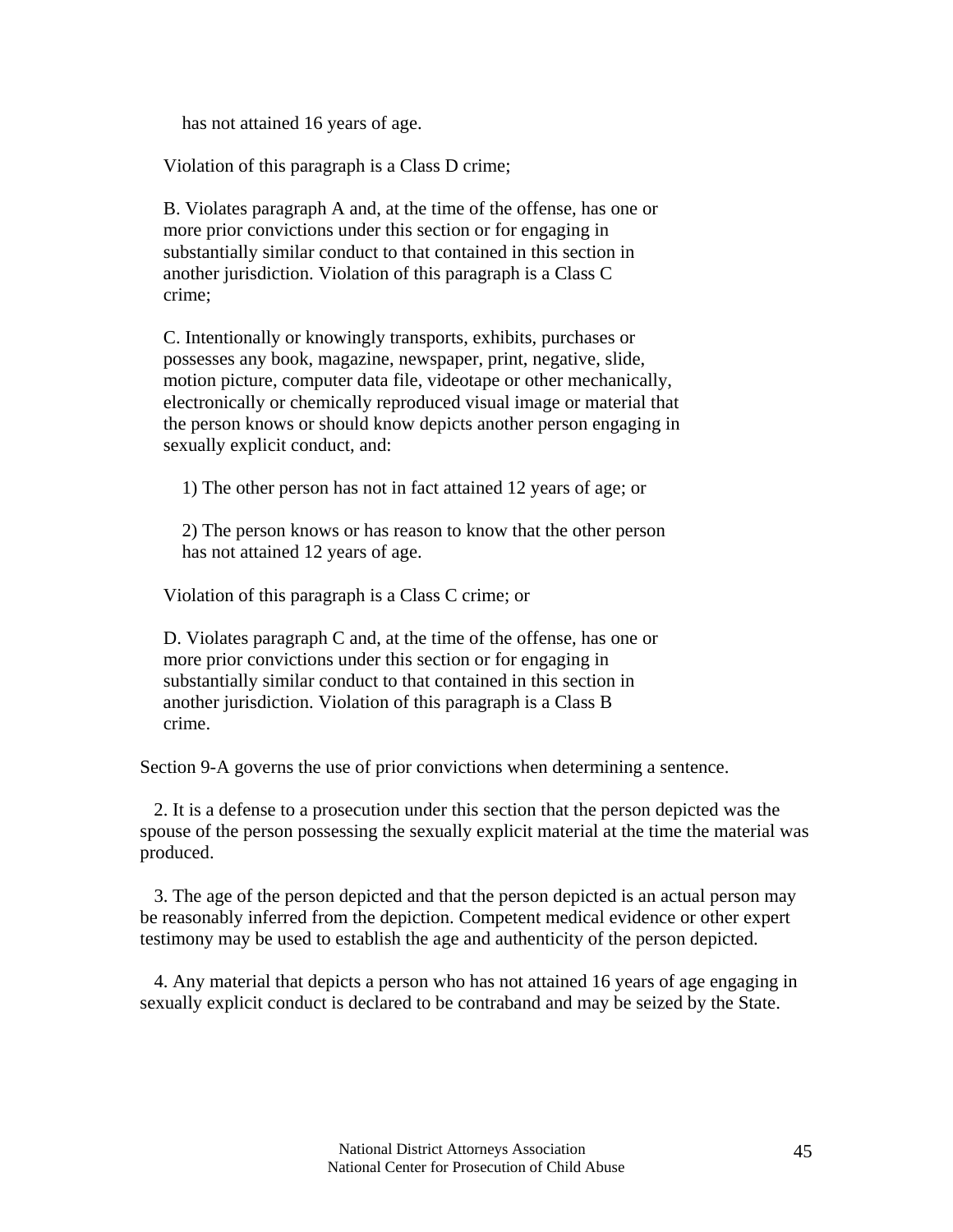# **MARYLAND**

#### **MD. CODE ANN., CRIM. LAW § 11-207 (2009). Child pornography**  (a) Prohibited. -- A person may not:

 (1) cause, induce, solicit, or knowingly allow a minor to engage as a subject in the production of obscene matter or a visual representation or performance that depicts a minor engaged as a subject in sadomasochistic abuse or sexual conduct;

 (2) photograph or film a minor engaging in an obscene act, sadomasochistic abuse, or sexual conduct;

 (3) use a computer to depict or describe a minor engaging in an obscene act, sadomasochistic abuse, or sexual conduct;

 (4) knowingly promote, distribute, or possess with the intent to distribute any matter, visual representation, or performance that depicts a minor engaged as a subject in sadomasochistic abuse or sexual conduct; or

 (5) use a computer to knowingly compile, enter, transmit, make, print, publish, reproduce, cause, allow, buy, sell, receive, exchange, or disseminate any notice, statement, advertisement, or minor's name, telephone number, place of residence, physical characteristics, or other descriptive or identifying information for the purpose of engaging in, facilitating, encouraging, offering, or soliciting unlawful sadomasochistic abuse or sexual conduct of or with a minor.

(b) Penalty. -- A person who violates this section is guilty of a felony and on conviction is subject to:

 (1) for a first violation, imprisonment not exceeding 10 years or a fine not exceeding \$ 25,000 or both; and

 (2) for each subsequent violation, imprisonment not exceeding 20 years or a fine not exceeding \$ 50,000 or both.

(c) Evidence. --

 (1) (i) This paragraph applies only if the minor's identity is unknown or the minor is outside the jurisdiction of the State.

 (ii) In an action brought under this section, the State is not required to identify or produce testimony from the minor who is depicted in the obscene matter or in any visual representation or performance that depicts the minor engaged as a subject in sadomasochistic abuse or sexual conduct.

(2) The trier of fact may determine whether an individual who is depicted in an obscene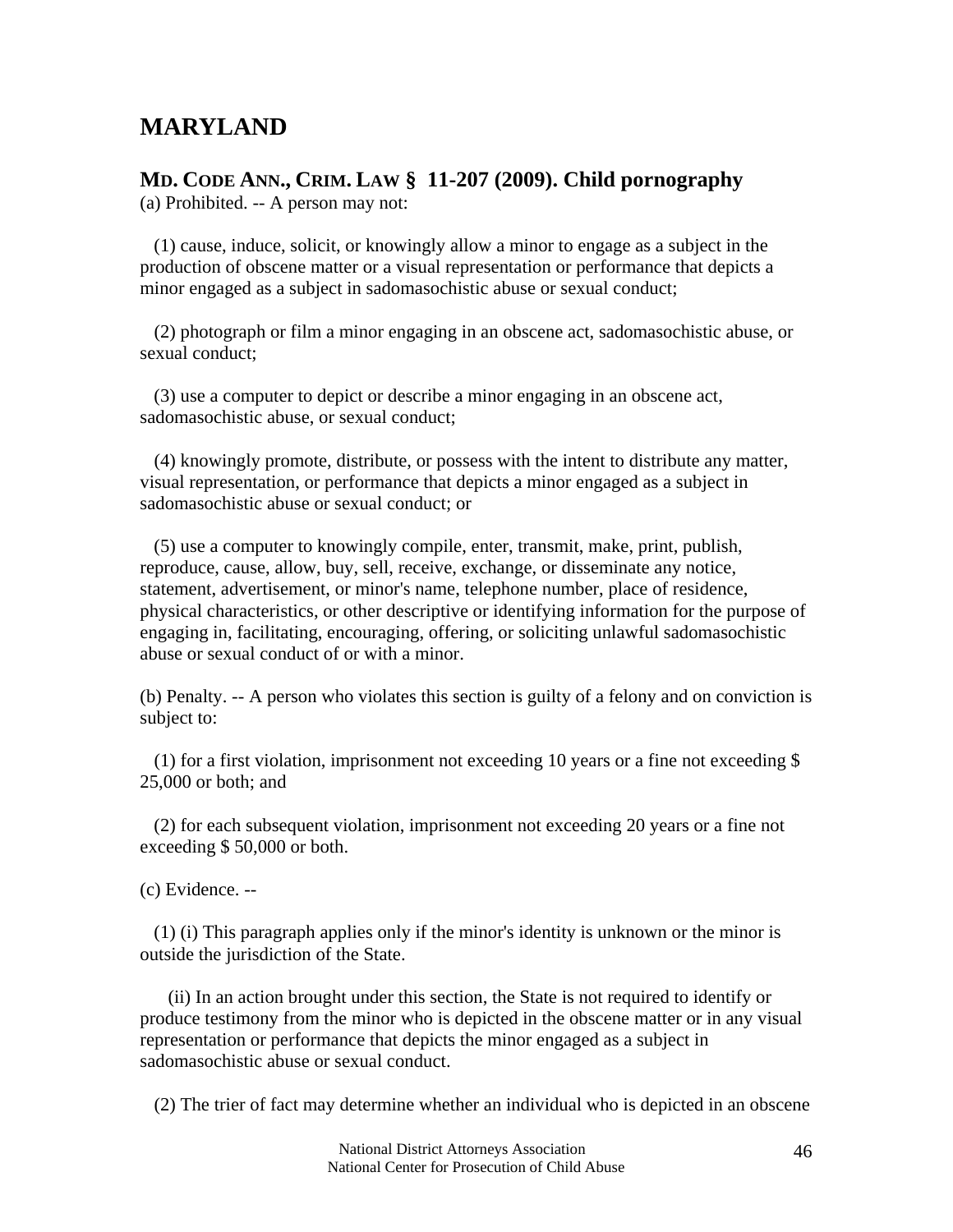matter, or any visual representation or performance as the subject in sadomasochistic abuse or sexual conduct, was a minor by:

(i) observation of the matter depicting the individual;

 (ii) oral testimony by a witness to the production of the matter, representation, or performance;

(iii) expert medical testimony; or

 (iv) any other method authorized by an applicable provision of law or rule of evidence.

## **MD. CODE ANN., CRIM. LAW § 11-208 (2009). Possession of visual representation of child under 16 engaged in certain sexual acts**

(a) Prohibited. -- A person may not knowingly possess and intentionally retain a film, videotape, photograph, or other visual representation showing an actual child under the age of 16 years:

(1) engaged as a subject of sadomasochistic abuse;

(2) engaged in sexual conduct; or

(3) in a state of sexual excitement.

(b) Penalty. --

 (1) Except as provided in paragraph (2) of this subsection, a person who violates this section is guilty of a misdemeanor and on conviction is subject to imprisonment not exceeding 5 years or a fine not exceeding \$ 2,500 or both.

 (2) A person who violates this section, having previously been convicted under this section, is guilty of a felony and on conviction is subject to imprisonment not exceeding 10 years or a fine not exceeding \$ 10,000 or both.

(c) Exemption. -- Nothing in this section may be construed to prohibit a parent from possessing visual representations of the parent's own child in the nude unless the visual representations show the child engaged:

(1) as a subject of sadomasochistic abuse; or

(2) in sexual conduct and in a state of sexual excitement.

(d) Affirmative defense. -- It is an affirmative defense to a charge of violating this section that the person promptly and in good faith: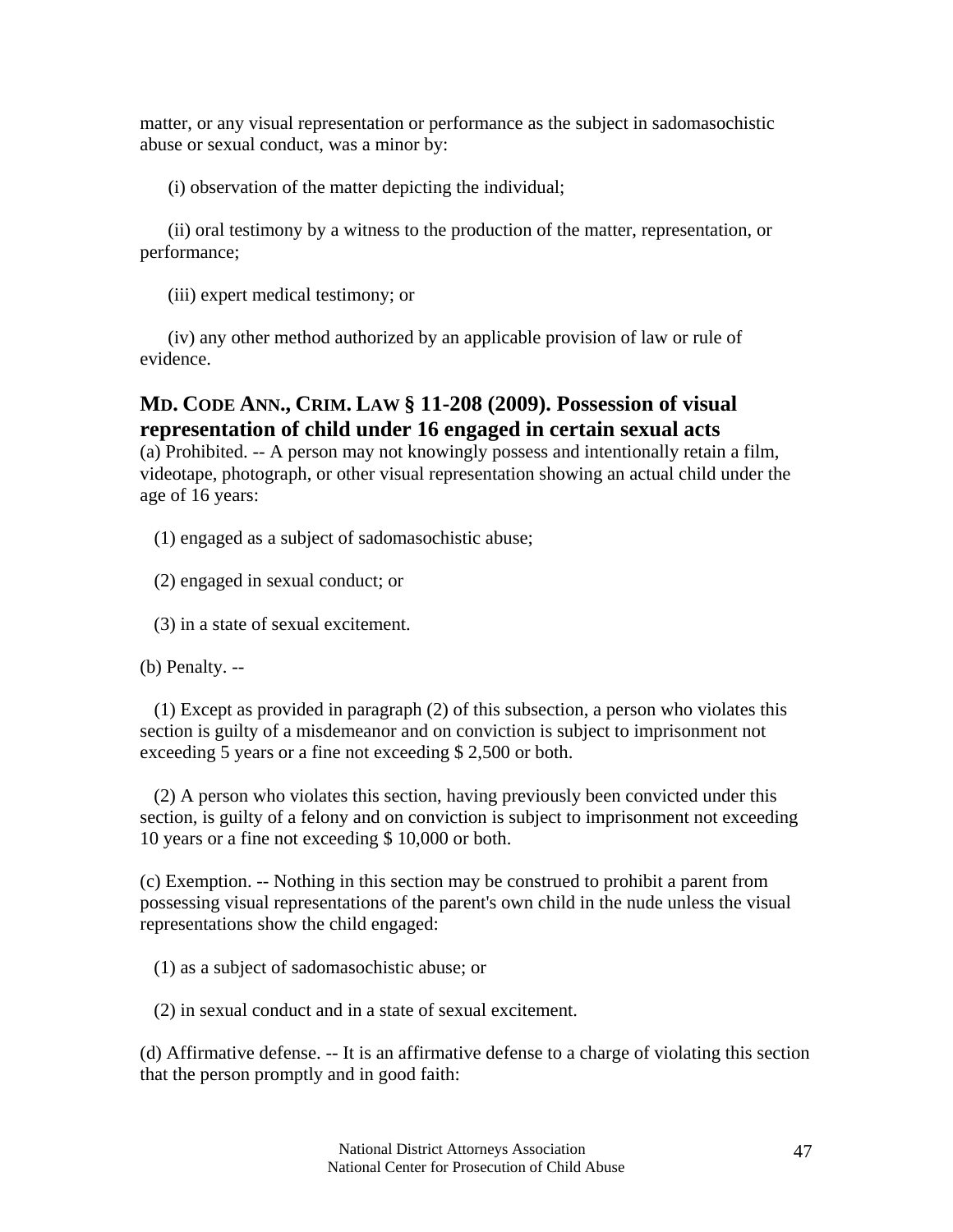- (1) took reasonable steps to destroy each visual representation; or
- (2) reported the matter to a law enforcement agency.

# **MASSACHUSETTS**

# **MASS. ANN. LAWS ch. 272, § 29B (2009). Child Pornography; Dissemination of Material Depicting Sexual Conduct by Children.**

(a) Whoever, with lascivious intent, disseminates any visual material that contains a representation or reproduction of any posture or exhibition in a state of nudity involving the use of a child who is under eighteen years of age, knowing the contents of such visual material or having sufficient facts in his possession to have knowledge of the contents thereof, or has in his possession any such visual material knowing the contents or having sufficient facts in his possession to have knowledge of the contents thereof, with the intent to disseminate the same, shall be punished in the state prison for a term of not less than ten nor more than twenty years or by a fine of not less than ten thousand nor more than fifty thousand dollars or three times the monetary value of any economic gain derived from said dissemination, whichever is greater, or by both such fine and imprisonment.

(b) Whoever with lascivious intent disseminates any visual material that contains a representation or reproduction of any act that depicts, describes, or represents sexual conduct participated or engaged in by a child who is under eighteen years of age, knowing the contents of such visual material or having sufficient facts in his possession to have knowledge of the contents thereof, or whoever has in his possession any such visual material knowing the contents or having sufficient facts in his possession to have knowledge of the contents thereof, with the intent to disseminate the same, shall be punished in the state prison for a term of not less than ten nor more than twenty years or by a fine of not less than ten thousand nor more than fifty thousand dollars or three times the monetary value of any economic gain derived from said dissemination, whichever is greater, or by both such fine and imprisonment.

(c) For the purposes of this section, the determination whether the child in any visual material prohibited hereunder is under eighteen years of age may be made by the personal testimony of such child, by the testimony of a person who produced, processed, published, printed or manufactured such visual material that the child therein was known to him to be under eighteen years of age, by testimony of a person who observed the visual material, or by expert medical testimony as to the age of the child based upon the child's physical appearance, by inspection of the visual material, or by any other method authorized by any general or special law or by any applicable rule of evidence.

(d) In a prosecution under this section, a minor shall be deemed incapable of consenting to any conduct of the defendant for which said defendant is being prosecuted.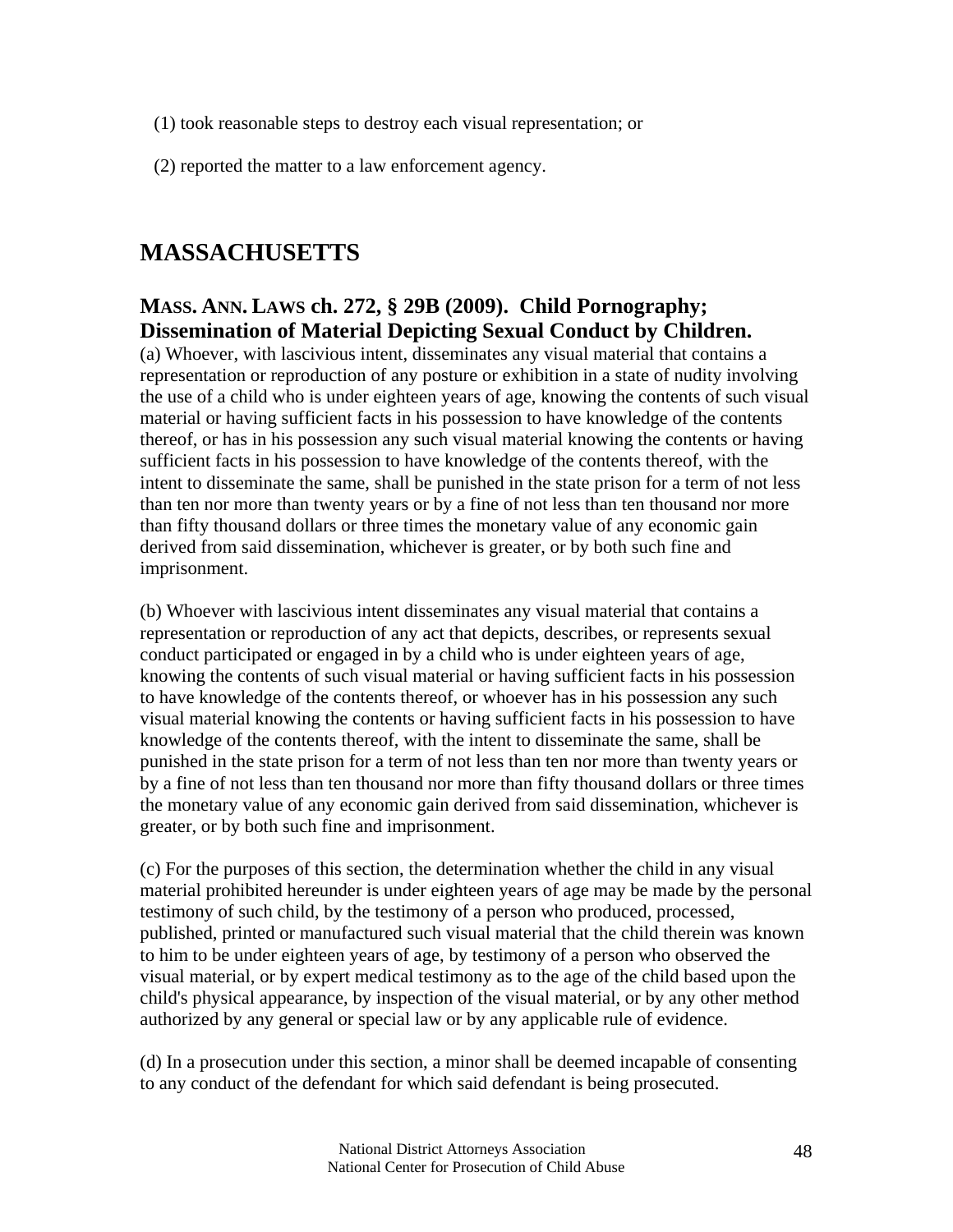(e) Pursuant to this section, proof that dissemination of any visual material that contains a representation or reproduction of sexual conduct or of any posture or exhibition in a state of nudity involving the use of a child who is under eighteen years of age was for a bona fide scientific, medical, or educational purpose for a bona fide school, museum, or library may be considered as evidence of a lack of lascivious intent.

### **MASS. ANN. LAWS ch. 272, § 29C (2009). Child Pornography; Purchase or Possession of Material Depicting Sexual Conduct by Children.**

Whoever knowingly purchases or possesses a negative, slide, book, magazine, film, videotape, photograph or other similar visual reproduction, or depiction by computer, of any child whom the person knows or reasonably should know to be under the age of 18 years of age and such child is:

 (i) actually or by simulation engaged in any act of sexual intercourse with any person or animal;

 (ii) actually or by simulation engaged in any act of sexual contact involving the sex organs of the child and the mouth, anus or sex organs of the child and the sex organs of another person or animal;

(iii) actually or by simulation engaged in any act of masturbation;

 (iv) actually or by simulation portrayed as being the object of, or otherwise engaged in, any act of lewd fondling, touching, or caressing involving another person or animal;

 (v) actually or by simulation engaged in any act of excretion or urination within a sexual context;

 (vi) actually or by simulation portrayed or depicted as bound, fettered, or subject to sadistic, masochistic, or sadomasochistic abuse in any sexual context; or

 (vii) depicted or portrayed in any pose, posture or setting involving a lewd exhibition of the unclothed genitals, pubic area, buttocks or, if such person is female, a fully or partially developed breast of the child; with knowledge of the nature or content thereof shall be punished by imprisonment in the state prison for not more than five years or in a jail or house of correction for not more than two and one-half years or by a fine of not less than \$1,000 nor more than \$10,000, or by both such fine and imprisonment for the first offense, not less than five years in a state prison or by a fine of not less than \$5,000 nor more than \$20,000, or by both such fine and imprisonment for the second offense, not less than 10 years in a state prison or by a fine of not less than \$10,000 nor more than \$30,000, or by both such fine and imprisonment for the third and subsequent offenses.

A prosecution commenced under this section shall not be continued without a finding nor placed on file.

The provisions of this section shall not apply to a law enforcement officer, licensed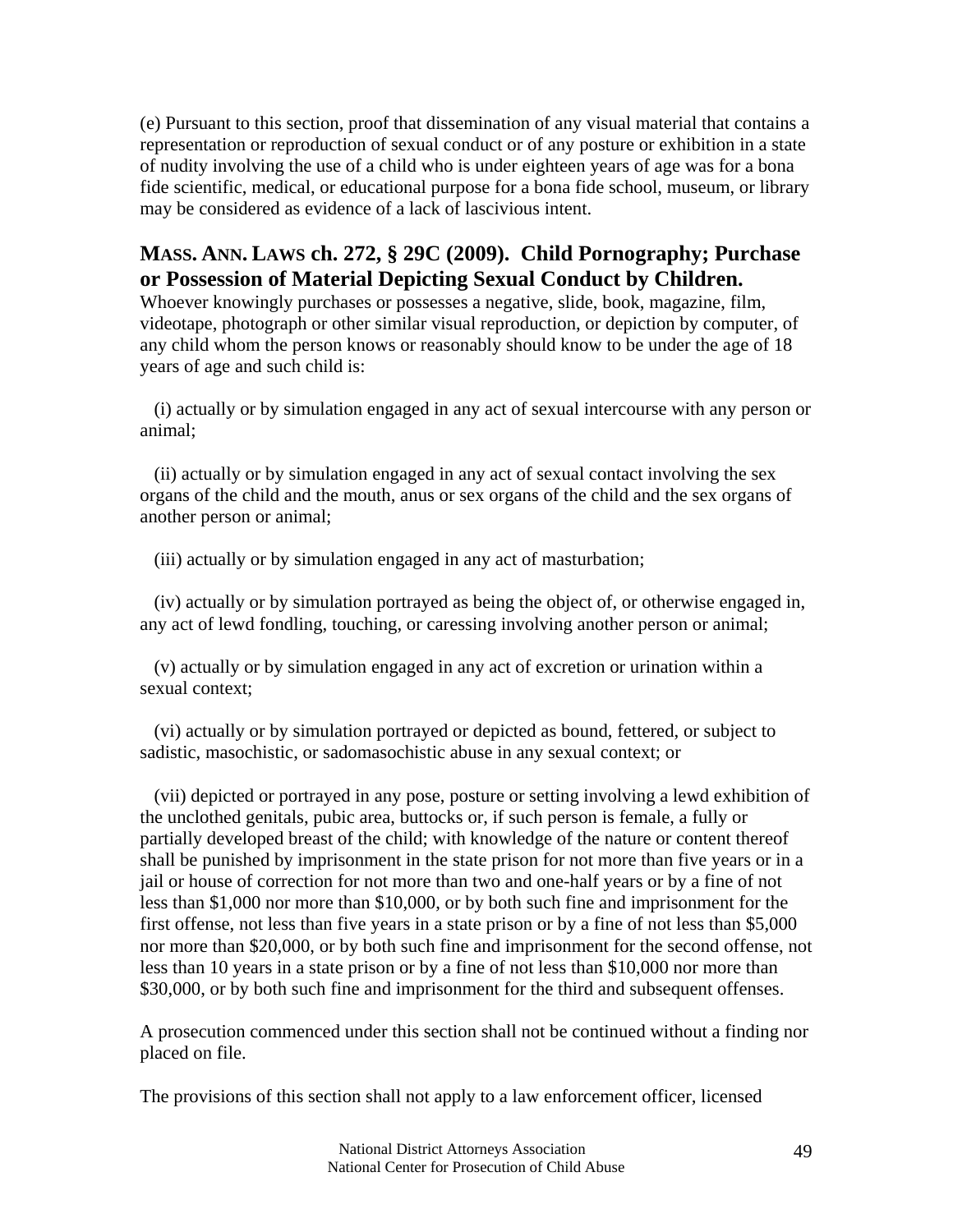physician, licensed psychologist, attorney or officer of the court who is in possession of such materials in the lawful performance of his official duty. Nor shall the provisions of this section apply to an employee of a bona fide enterprise, the purpose of which enterprise is to filter or otherwise restrict access to such materials, who possesses examples of computer depictions of such material for the purposes of furthering the legitimate goals of such enterprise.

# **MICHIGAN**

**MICH. COMP. LAWS SERV. § 750.145c (2009). Definitions; child sexually abusive activity or material; penalties; possession of child sexually abusive material; expert testimony; defenses; acts of commercial film or photographic print processor; report to law enforcement agency by computer technician; applicability and uniformity of section; enactment or enforcement of ordinances, rules, or regulations prohibited.**

(1) As used in this section:

 (a) "Appears to include a child" means that the depiction appears to include, or conveys the impression that it includes, a person who is less than 18 years of age, and the depiction meets either of the following conditions:

(i) It was created using a depiction of any part of an actual person under the age of 18.

 (ii) It was not created using a depiction of any part of an actual person under the age of 18, but all of the following apply to that depiction:

 (A)The average individual, applying contemporary community standards, would find the depiction, taken as a whole, appeals to the prurient interest.

 (B)The reasonable person would find the depiction, taken as a whole, lacks serious literary, artistic, political, or scientific value.

(C)The depiction depicts or describes a listed sexual act in a patently offensive way.

 (b) "Child" means a person who is less than 18 years of age, subject to the affirmative defense created in subsection (6) regarding persons emancipated by operation of law.

 (c) "Commercial film or photographic print processor" means a person or his or her employee who, for compensation, develops exposed photographic film into movie films, negatives, slides, or prints; makes prints from negatives or slides; or duplicates movie films or videotapes.

 (d) "Computer technician" means a person who installs, maintains, troubleshoots, upgrades, or repairs computer hardware, software, personal computer networks, or peripheral equipment.

 (e) "Contemporary community standards" means the customary limits of candor and decency in this state at or near the time of the alleged violation of this section.

 (f) "Erotic fondling" means touching a person's clothed or unclothed genitals, pubic area, buttocks, or, if the person is female, breasts, or if the person is a child, the developing or undeveloped breast area, for the purpose of real or simulated overt sexual gratification or stimulation of 1 or more of the persons involved. Erotic fondling does not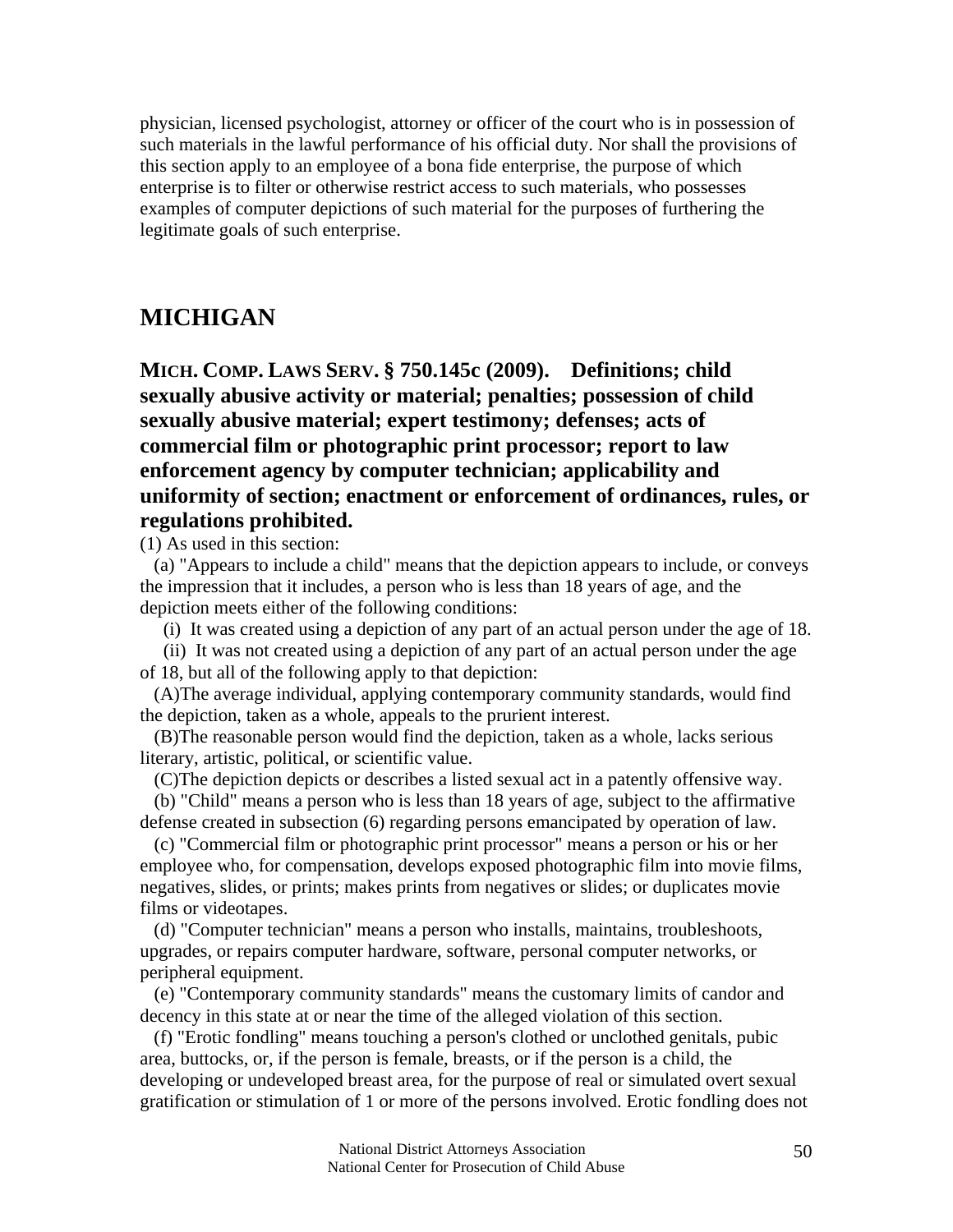include physical contact, even if affectionate, that is not for the purpose of real or simulated overt sexual gratification or stimulation of 1 or more of the persons involved.

 (g) "Erotic nudity" means the lascivious exhibition of the genital, pubic, or rectal area of any person. As used in this subdivision, "lascivious" means wanton, lewd, and lustful and tending to produce voluptuous or lewd emotions.

 (h) "Listed sexual act" means sexual intercourse, erotic fondling, sadomasochistic abuse, masturbation, passive sexual involvement, sexual excitement, or erotic nudity.

 (i) "Masturbation" means the real or simulated touching, rubbing, or otherwise stimulating of a person's own clothed or unclothed genitals, pubic area, buttocks, or, if the person is female, breasts, or if the person is a child, the developing or undeveloped breast area, either by manual manipulation or self-induced or with an artificial instrument, for the purpose of real or simulated overt sexual gratification or arousal of the person.

 (j) "Passive sexual involvement" means an act, real or simulated, that exposes another person to or draws another person's attention to an act of sexual intercourse, erotic fondling, sadomasochistic abuse, masturbation, sexual excitement, or erotic nudity because of viewing any of these acts or because of the proximity of the act to that person, for the purpose of real or simulated overt sexual gratification or stimulation of 1 or more of the persons involved.

(k) "Prurient interest" means a shameful or morbid interest in nudity, sex, or excretion.

(l) "Child sexually abusive activity" means a child engaging in a listed sexual act.

 (m) "Child sexually abusive material" means any depiction, whether made or produced by electronic, mechanical, or other means, including a developed or undeveloped photograph, picture, film, slide, video, electronic visual image, computer diskette, computer or computer-generated image, or picture, or sound recording which is of a child or appears to include a child engaging in a listed sexual act; a book, magazine, computer, computer storage device, or other visual or print or printable medium containing such a photograph, picture, film, slide, video, electronic visual image, computer, or computergenerated image, or picture, or sound recording; or any reproduction, copy, or print of such a photograph, picture, film, slide, video, electronic visual image, book, magazine, computer, or computer-generated image, or picture, other visual or print or printable medium, or sound recording.

(n) "Sadomasochistic abuse" means either of the following:

 (i) Flagellation or torture, real or simulated, for the purpose of real or simulated sexual stimulation or gratification, by or upon a person.

 (ii) The condition, real or simulated, of being fettered, bound, or otherwise physically restrained for sexual stimulation or gratification of a person.

 (o) "Sexual excitement" means the condition, real or simulated, of human male or female genitals in a state of real or simulated overt sexual stimulation or arousal.

 (p) "Sexual intercourse" means intercourse, real or simulated, whether genital-genital, oral-genital, anal-genital, or oral-anal, whether between persons of the same or opposite sex or between a human and an animal, or with an artificial genital.

 (2) A person who persuades, induces, entices, coerces, causes, or knowingly allows a child to engage in a child sexually abusive activity for the purpose of producing any child sexually abusive material, or a person who arranges for, produces, makes, or finances, or a person who attempts or prepares or conspires to arrange for, produce, make, or finance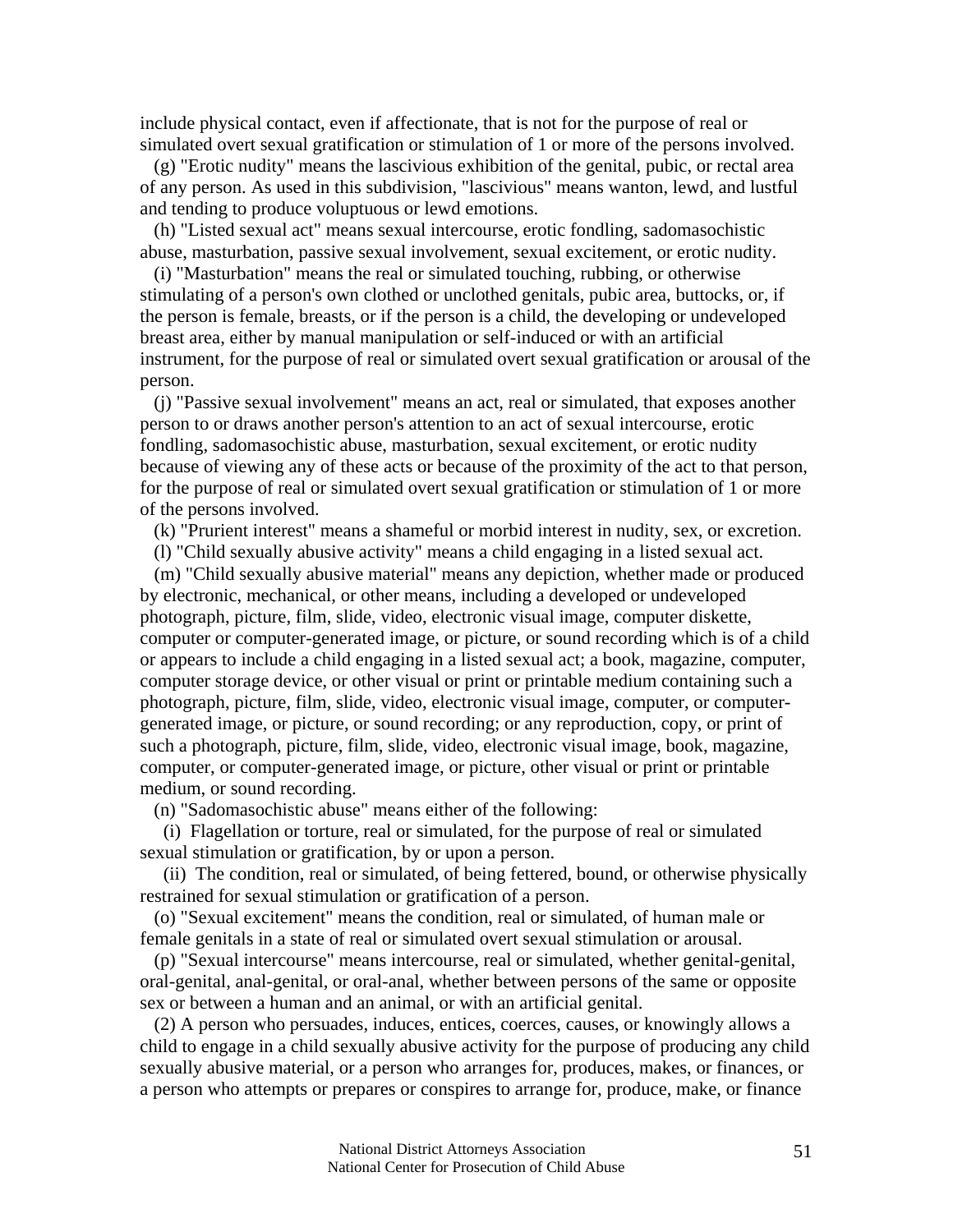any child sexually abusive activity or child sexually abusive material is guilty of a felony, punishable by imprisonment for not more than 20 years, or a fine of not more than \$100,000.00, or both, if that person knows, has reason to know, or should reasonably be expected to know that the child is a child or that the child sexually abusive material includes a child or that the depiction constituting the child sexually abusive material appears to include a child, or that person has not taken reasonable precautions to determine the age of the child.

 (3) A person who distributes or promotes, or finances the distribution or promotion of, or receives for the purpose of distributing or promoting, or conspires, attempts, or prepares to distribute, receive, finance, or promote any child sexually abusive material or child sexually abusive activity is guilty of a felony, punishable by imprisonment for not more than 7 years, or a fine of not more than \$50,000.00, or both, if that person knows, has reason to know, or should reasonably be expected to know that the child is a child or that the child sexually abusive material includes a child or that the depiction constituting the child sexually abusive material appears to include a child, or that person has not taken reasonable precautions to determine the age of the child. This subsection does not apply to the persons described in section 7 of 1984 PA 343, MCL 752.367.

 (4) A person who knowingly possesses any child sexually abusive material is guilty of a felony punishable by imprisonment for not more than 4 years or a fine of not more than \$10,000.00, or both, if that person knows, has reason to know, or should reasonably be expected to know the child is a child or that the child sexually abusive material includes a child or that the depiction constituting the child sexually abusive material appears to include a child, or that person has not taken reasonable precautions to determine the age of the child. This subsection does not apply to any of the following:

 (a) A person described in section 7 of 1984 PA 343, MCL 752.367, a commercial film or photographic print processor acting pursuant to subsection (8) , or a computer technician acting pursuant to subsection (9) .

(b) A police officer acting within the scope of his or her duties as a police officer.

 (c) An employee or contract agent of the department of social services acting within the scope of his or her duties as an employee or contract agent.

 (d) A judicial officer or judicial employee acting within the scope of his or her duties as a judicial officer or judicial employee.

 (e) A party or witness in a criminal or civil proceeding acting within the scope of that criminal or civil proceeding.

 (f) A physician, psychologist, limited license psychologist, professional counselor, or registered nurse licensed under the public health code, 1978 PA 368, MCL 333.1101 to 333.25211, acting within the scope of practice for which he or she is licensed.

 (g) A social worker registered in this state under article 15 of the public health code, 1978 PA 368, MCL 333.16101 to 333.18838, acting within the scope of practice for which he or she is registered.

 (5) Expert testimony as to the age of the child used in a child sexually abusive material or a child sexually abusive activity is admissible as evidence in court and may be a legitimate basis for determining age, if age is not otherwise proven.

 (6) It is an affirmative defense to a prosecution under this section that the alleged child is a person who is emancipated by operation of law under section 4(2) of 1968 PA 293, MCL 722.4, as proven by a preponderance of the evidence.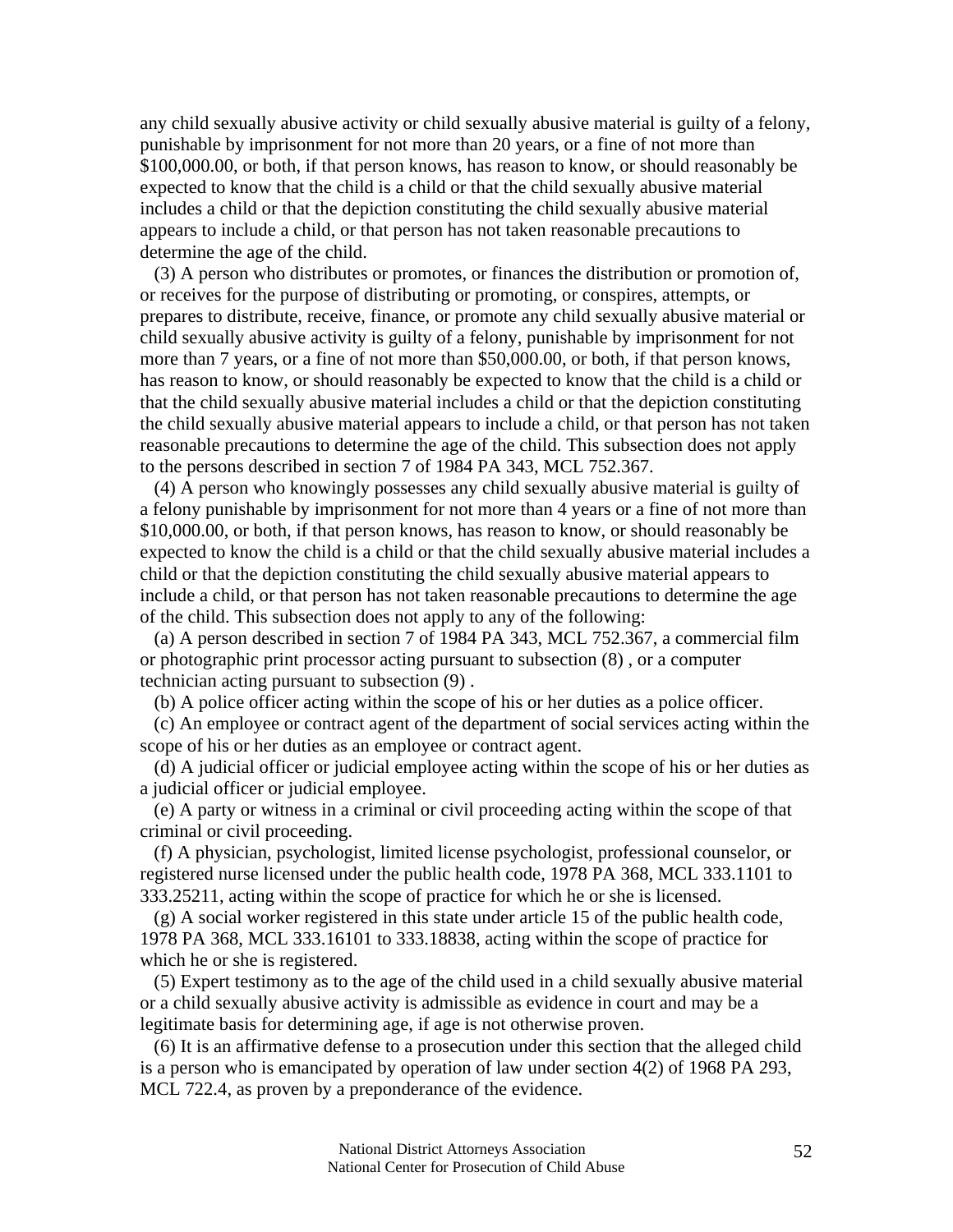(7) If a defendant in a prosecution under this section proposes to offer in his or her defense evidence to establish that a depiction that appears to include a child was not, in fact, created using a depiction of any part of an actual person under the age of 18, the defendant shall at the time of the arraignment on the information or within 15 days after arraignment but not less than 10 days before the trial of the case, or at such other time as the court directs, file and serve upon the prosecuting attorney of record a notice in writing of his or her intention to offer that defense. The notice shall contain, as particularly as is known to the defendant or the defendant's attorney, the names of witnesses to be called in behalf of the defendant to establish that defense. The defendant's notice shall include specific information as to the facts that establish that the depiction was not, in fact, created using a depiction of any part of an actual person under the age of 18. Failure to file a timely notice in conformance with this subsection precludes a defendant from offering this defense.

 (8) If a commercial film or photographic print processor reports to a law enforcement agency having jurisdiction his or her knowledge or observation, within the scope of his or her professional capacity or employment, of a film, photograph, movie film, videotape, negative, or slide depicting a person that the processor has reason to know or reason to believe is a child engaged in a listed sexual act; furnishes a copy of the film, photograph, movie film, videotape, negative, or slide to a law enforcement agency having jurisdiction ; or keeps the film, photograph, movie film, videotape, negative, or slide according to the law enforcement agency's instructions, both of the following shall apply:

 (a) The identity of the processor shall be confidential, subject to disclosure only with his or her consent or by judicial process.

 (b) If the processor acted in good faith, he or she shall be immune from civil liability that might otherwise be incurred by his or her actions. This immunity extends only to acts described in this subsection.

 (9) If a computer technician reports to a law enforcement agency having jurisdiction his or her knowledge or observation, within the scope of his or her professional capacity or employment, of an electronic visual image, computer-generated image or picture or sound recording depicting a person that the computer technician has reason to know or reason to believe is a child engaged in a listed sexual act; furnishes a copy of that image, picture, or sound recording to the law enforcement agency; or keeps the image, picture, or sound recording according to the law enforcement agency's instructions, both of the following shall apply:

 (a) The identity of the computer technician shall be confidential, subject to disclosure only with his or her consent or by judicial process.

 (b) If the computer technician acted in good faith, he or she shall be immune from civil liability that might otherwise be incurred by his or her actions. This immunity extends only to acts described in this subsection.

 (10) This section applies uniformly throughout the state and all political subdivisions and municipalities in the state.

 (11) A local municipality or political subdivision shall not enact ordinances, nor enforce existing ordinances, rules, or regulations governing child sexually abusive activity or child sexually abusive material as defined by this section.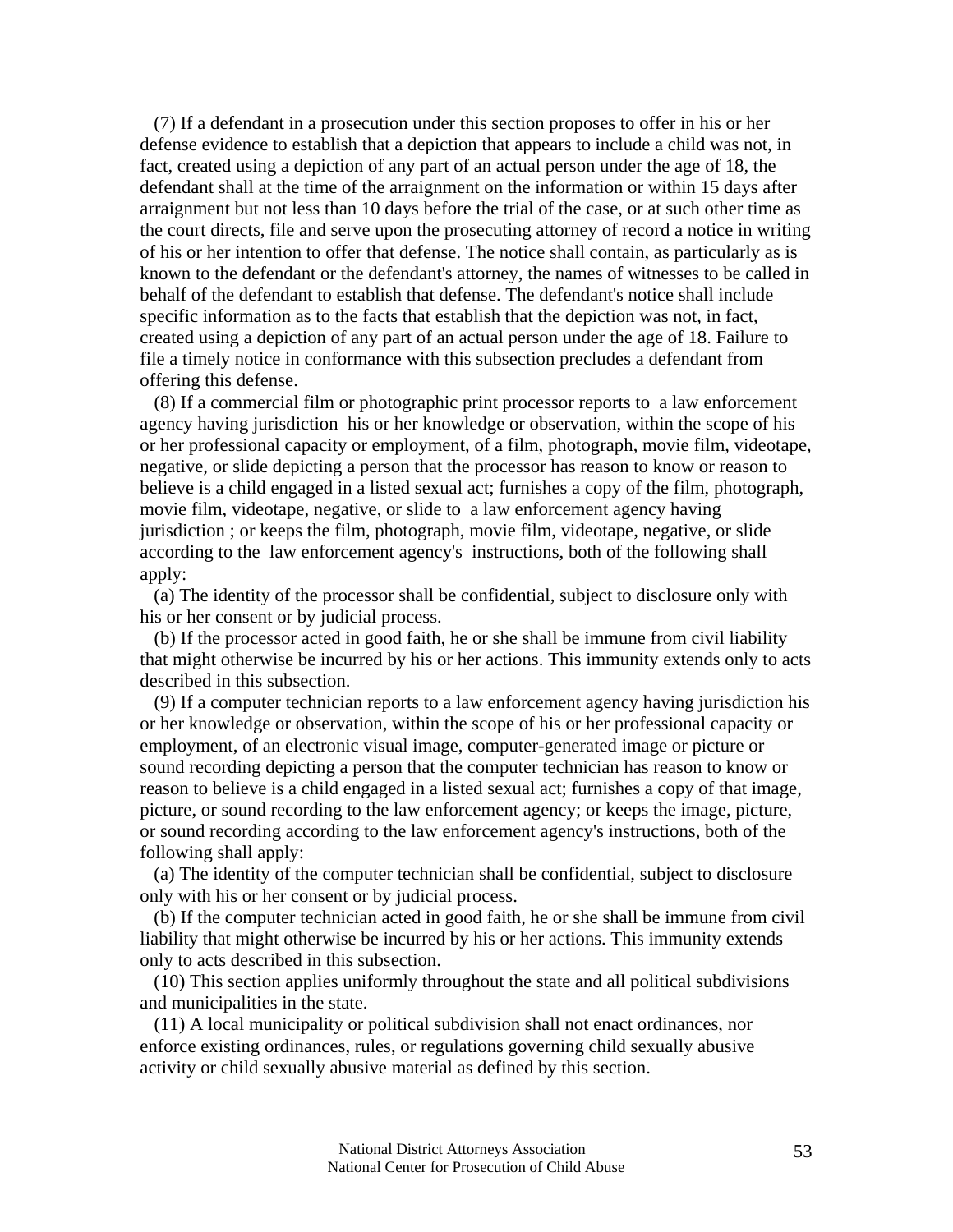# **MINNESOTA**

## **MINN. STAT. § 617.247 (2008). POSSESSION OF PORNOGRAPHIC WORK INVOLVING MINORS**

Subdivision 1. Policy; purpose.

It is the policy of the legislature in enacting this section to protect minors from the physical and psychological damage caused by their being used in pornographic work depicting sexual conduct which involves minors. It is therefore the intent of the legislature to penalize possession of pornographic work depicting sexual conduct which involve minors or appears to involve minors in order to protect the identity of minors who are victimized by involvement in the pornographic work, and to protect minors from future involvement in pornographic work depicting sexual conduct.

Subd. 2. Definitions.

For purposes of this section, the following terms have the meanings given them:

(a) "Pornographic work" has the meaning given to it in section 617.246.

(b) "Sexual conduct" has the meaning given to it in section 617.246.

Subd. 3. Dissemination prohibited.

(a) A person who disseminates pornographic work to an adult or a minor, knowing or with reason to know its content and character, is guilty of a felony and may be sentenced to imprisonment for not more than seven years and a fine of not more than \$10,000 for a first offense and for not more than 15 years and a fine of not more than \$20,000 for a second or subsequent offense.

(b) A person who violates paragraph (a) is guilty of a felony and may be sentenced to imprisonment for not more than 15 years if the violation occurs when the person is a registered predatory offender under section 243.166.

Subd. 4. Possession prohibited.

(a) A person who possesses a pornographic work or a computer disk or computer or other electronic, magnetic, or optical storage system or a storage system of any other type, containing a pornographic work, knowing or with reason to know its content and character, is guilty of a felony and may be sentenced to imprisonment for not more than five years and a fine of not more than \$5,000 for a first offense and for not more than ten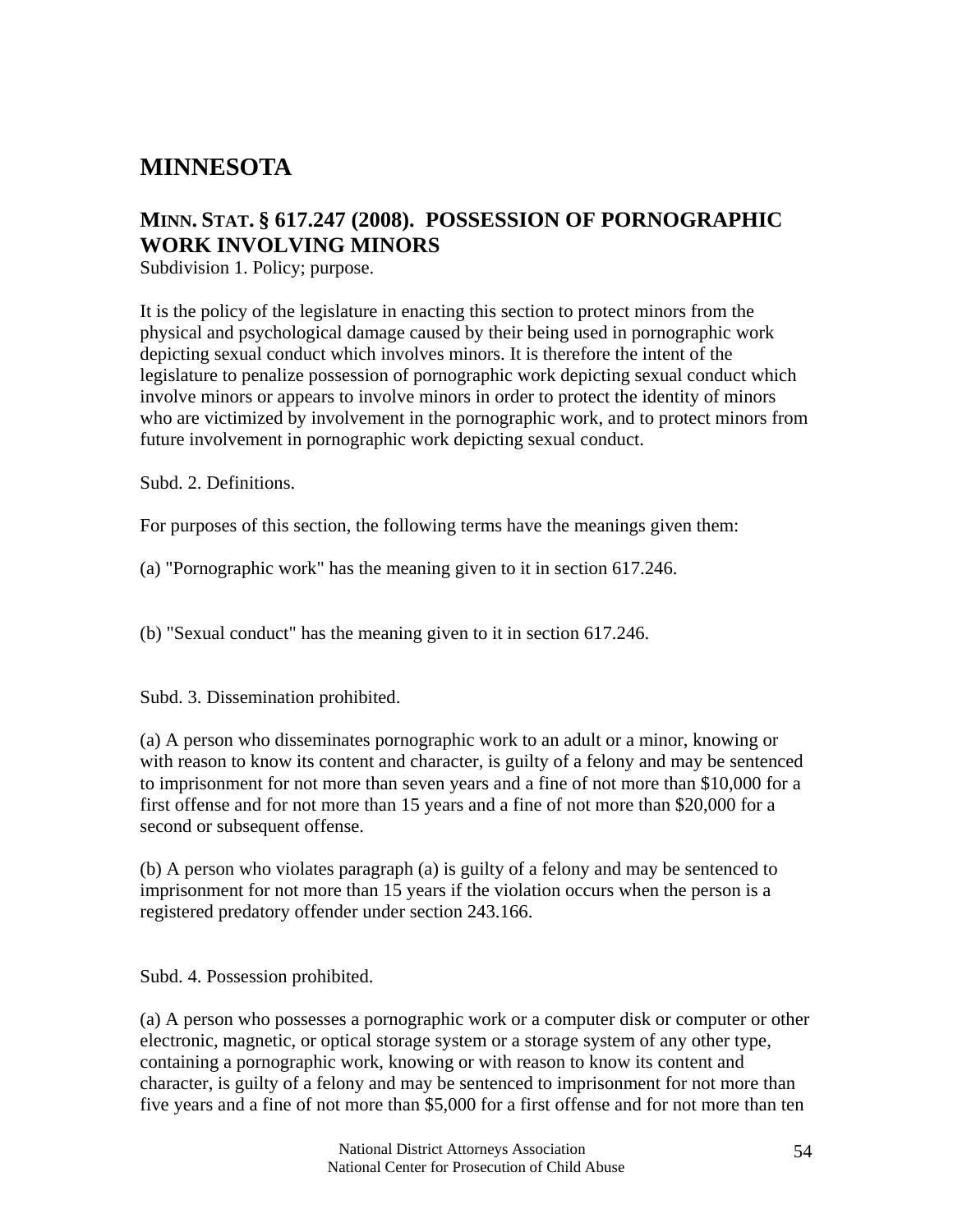years and a fine of not more than \$10,000 for a second or subsequent offense.

(b) A person who violates paragraph (a) is guilty of a felony and may be sentenced to imprisonment for not more than ten years if the violation occurs when the person is a registered predatory offender under section 243.166.

Subd. 5. Exception.

This section does not apply to the performance of official duties by peace officers, court personnel, or attorneys, nor to licensed physicians, psychologists, or social workers or persons acting at the direction of a licensed physician, psychologist, or social worker in the course of a bona fide treatment or professional education program.

Subd. 6. Consent.

Consent to sexual performance by a minor or the minor's parent, guardian, or custodian is not a defense to a charge of violation of this section.

Subd. 7. Second offense.

If a person is convicted of a second or subsequent violation of this section within 15 years of the prior conviction, the court shall order a mental examination of the person. The examiner shall report to the court whether treatment of the person is necessary.

Subd. 8. Affirmative defense.

It shall be an affirmative defense to a charge of violating this section that the pornographic work was produced using only persons who were 18 years or older.

Subd. 9. Conditional release term.

Notwithstanding the statutory maximum sentence otherwise applicable to the offense or any provision of the sentencing guidelines, when a court commits a person to the custody of the commissioner of corrections for violating this section, the court shall provide that after the person has completed the sentence imposed, the commissioner shall place the person on conditional release for five years, minus the time the offender served on supervised release. If the person has previously been convicted of a violation of this section, section 609.342, 609.343, 609.344, 609.345, 609.3451, 609.3453, or 617.246, or any similar statute of the United States, this state, or any state, the commissioner shall place the person on conditional release for ten years, minus the time the offender served on supervised release. The terms of conditional release are governed by section 609.3455, subdivision 8.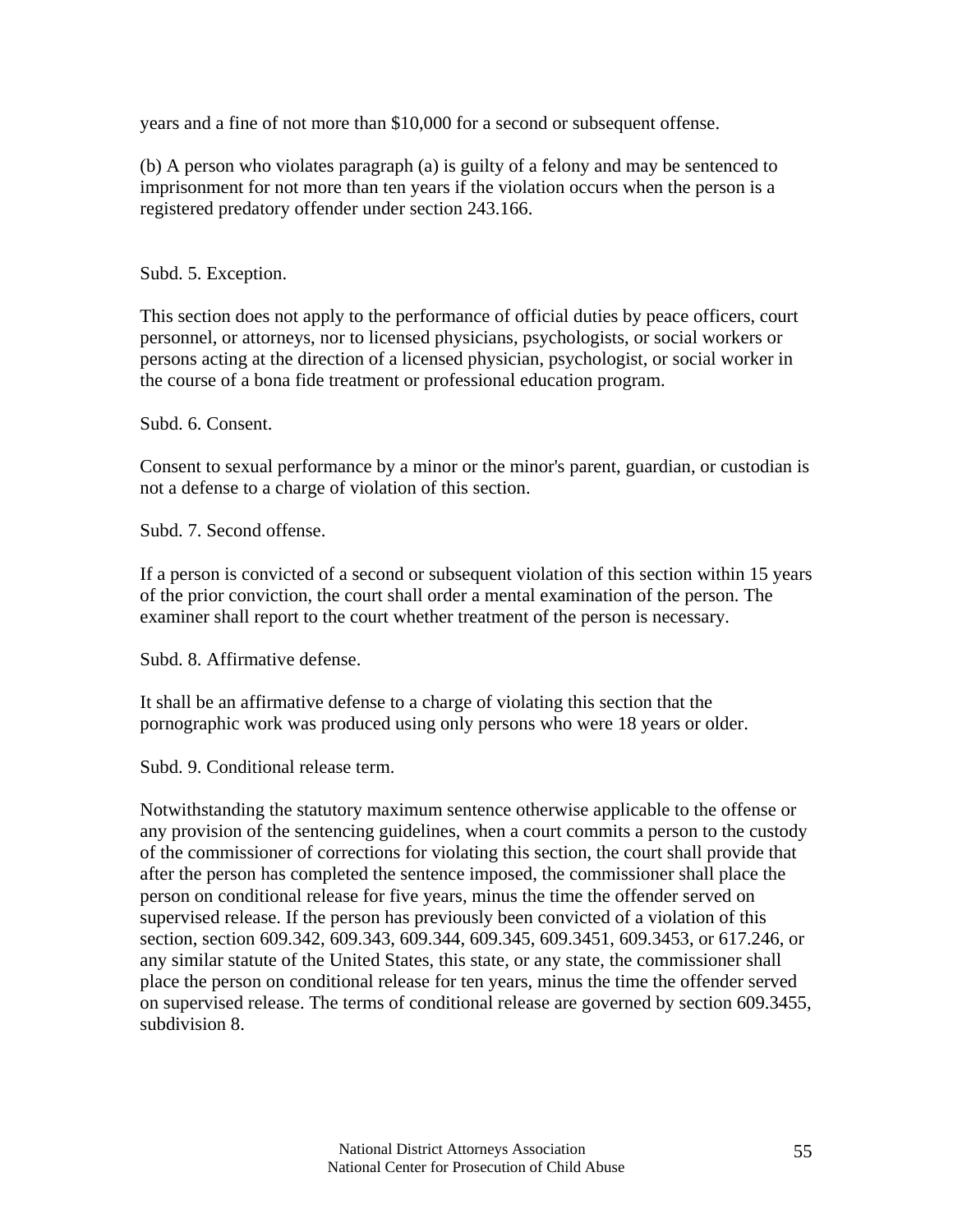# **MISSISSIPPI**

# **MISS. CODE ANN. § 97-5-33 (2008). Exploitation of children; prohibitions**

(1) No person shall, by any means including computer, cause, solicit or knowingly permit any child to engage in sexually explicit conduct or in the simulation of sexually explicit conduct for the purpose of producing any visual depiction of such conduct.

(2) No person shall, by any means including computer, photograph, film, video tape or otherwise depict or record a child engaging in sexually explicit conduct or in the simulation of sexually explicit conduct.

(3) No person shall, by any means including computer, knowingly send, transport, transmit, ship, mail or receive any photograph, drawing, sketch, film, video tape or other visual depiction of an actual child engaging in sexually explicit conduct.

(4) No person shall, by any means including computer, receive with intent to distribute, distribute for sale, sell or attempt to sell in any manner any photograph, drawing, sketch, film, video tape or other visual depiction of an actual child engaging in sexually explicit conduct.

(5) No person shall, by any means including computer, possess any photograph, drawing, sketch, film, video tape or other visual depiction of an actual child engaging in sexually explicit conduct.

(6) No person shall, by any means including computer, knowingly entice, induce, persuade, seduce, solicit, advise, coerce, or order a child to meet with the defendant or any other person for the purpose of engaging in sexually explicit conduct.

(7) No person shall by any means, including computer, knowingly entice, induce, persuade, seduce, solicit, advise, coerce or order a child to produce any visual depiction of adult sexual conduct or any sexually explicit conduct.

(8) The fact that an undercover operative or law enforcement officer posed as a child or was involved in any other manner in the detection and investigation of an offense under this section shall not constitute a defense to a prosecution under this section.

(9) For purposes of determining jurisdiction, the offense is committed in this state if all or part of the conduct described in this section occurs in the State of Mississippi or if the transmission that constitutes the offense either originates in this state or is received in this state.

# **MISSOURI**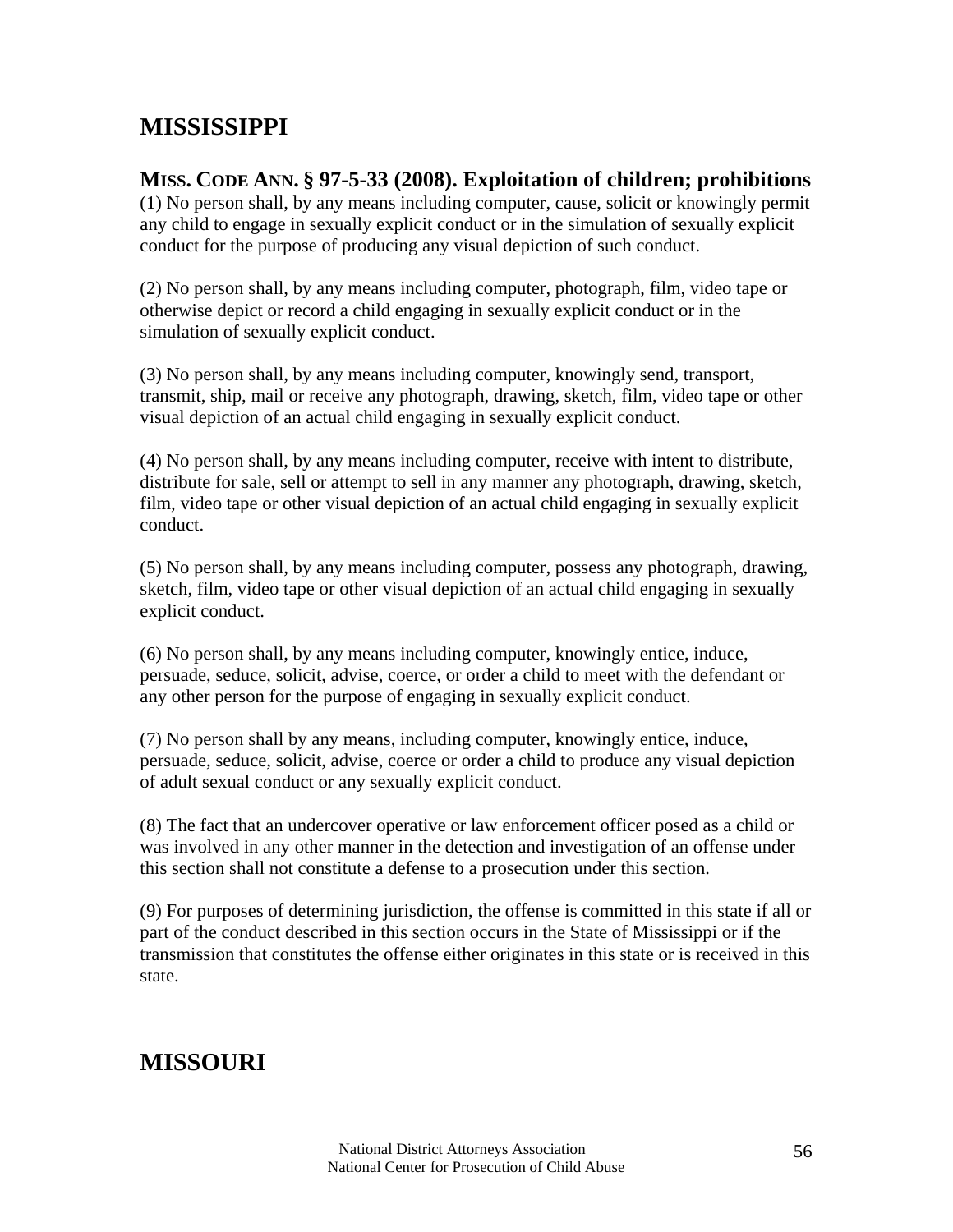# **MO. REV. STAT. § 573.025 (2009). Promoting child pornography in the first degree**

1. A person commits the crime of promoting child pornography in the first degree if, knowing of its content and character, such person possesses with the intent to promote or promotes child pornography of a child less than fourteen years of age or obscene material portraying what appears to be a child less than fourteen years of age.

2. Promoting child pornography in the first degree is a class B felony unless the person knowingly promotes such material to a minor, in which case it is a class A felony. No person who pleads guilty to or is found guilty of, or is convicted of, promoting child pornography in the first degree shall be eligible for probation, parole, or conditional release for a period of three calendar years.

3. Nothing in this section shall be construed to require a provider of electronic communication services or remote computing services to monitor any user, subscriber or customer of the provider, or the content of any communication of any user, subscriber or customer of the provider.

## **MO. REV. STAT. § 573.035 (2009). Promoting child pornography in the second degree**

1. A person commits the crime of promoting child pornography in the second degree if knowing of its content and character such person possesses with the intent to promote or promotes child pornography of a minor under the age of eighteen or obscene material portraying what appears to be a minor under the age of eighteen.

2. Promoting child pornography in the second degree is a class C felony unless the person knowingly promotes such material to a minor, in which case it is a class B felony. No person who is found guilty of, pleads guilty to, or is convicted of promoting child pornography in the second degree shall be eligible for probation.

### **MO. REV. STAT. § 573.037 (2009). Possession of child pornography**

1. A person commits the crime of possession of child pornography if, knowing of its content and character, such person possesses any child pornography of a minor under the age of eighteen or obscene material portraying what appears to be a minor under the age of eighteen.

2. Possession of child pornography is a class C felony unless the person possesses more than twenty still images of child pornography, possesses one motion picture, film, videotape, videotape production, or other moving image of child pornography, or has pleaded guilty to or has been found guilty of an offense under this section, in which case it is a class B felony.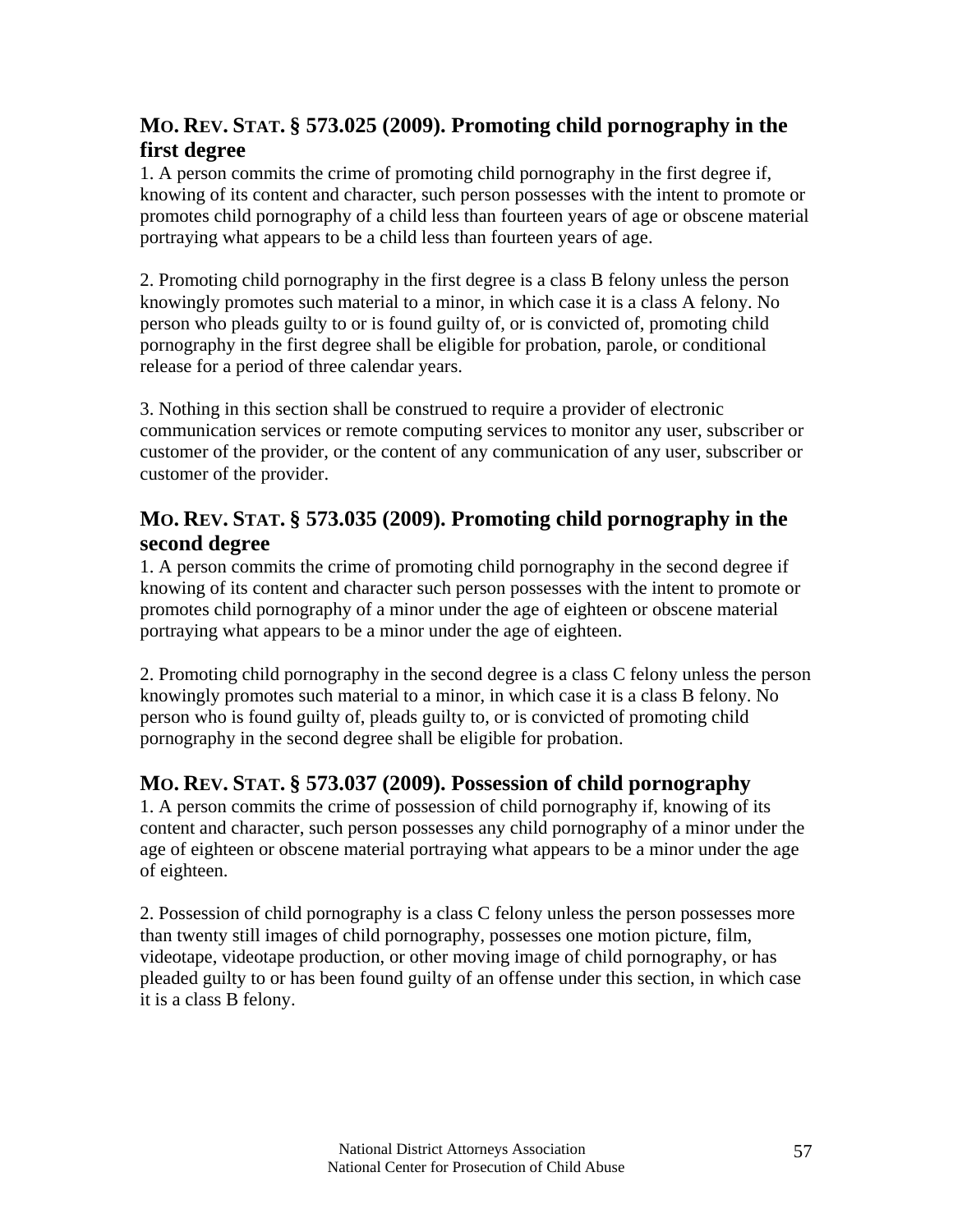# **MONTANA**

## **MONT. CODE ANN. § 45-5-625 (2007). Sexual abuse of children.**

(1) A person commits the offense of sexual abuse of children if the person:

(a) knowingly employs, uses, or permits the employment or use of a child in an exhibition of sexual conduct, actual or simulated;

(b) knowingly photographs, films, videotapes, develops or duplicates the photographs, films, or videotapes, or records a child engaging in sexual conduct, actual or simulated;

(c) knowingly, by any means of communication, including electronic communication, persuades, entices, counsels, or procures a child under 16 years of age or a person the offender believes to be a child under 16 years of age to engage in sexual conduct, actual or simulated;

(d) knowingly processes, develops, prints, publishes, transports, distributes, sells, exhibits, or advertises any visual or print medium, including a medium by use of electronic communication in which a child is engaged in sexual conduct, actual or simulated;

(e) knowingly possesses any visual or print medium, including a medium by use of electronic communication in which a child is engaged in sexual conduct, actual or simulated;

(f) finances any of the activities described in subsections  $(1)(a)$  through  $(1)(d)$  and  $(1)(g)$ , knowing that the activity is of the nature described in those subsections; or

(g) possesses with intent to sell any visual or print medium, including a medium by use of electronic communication in which a child is engaged in sexual conduct, actual or simulated.

(2) (a) Except as provided in subsection  $(2)(b)$ ,  $(2)(c)$ , or  $(4)$ , a person convicted of the offense of sexual abuse of children shall be punished by life imprisonment or by imprisonment in the state prison for a term not to exceed 100 years and may be fined not more than \$ 10,000.

(b) Except as provided in 46-18-219, if the victim is under 16 years of age, a person convicted of the offense of sexual abuse of children shall be punished by life imprisonment or by imprisonment in the state prison for a term of not less than 4 years or more than 100 years and may be fined not more than \$ 10,000.

(c) Except as provided in 46-18-219, a person convicted of the offense of sexual abuse of children for the possession of material, as provided in subsection (1)(e), shall be fined not to exceed \$ 10,000 or be imprisoned in the state prison for a term not to exceed 10 years, or both.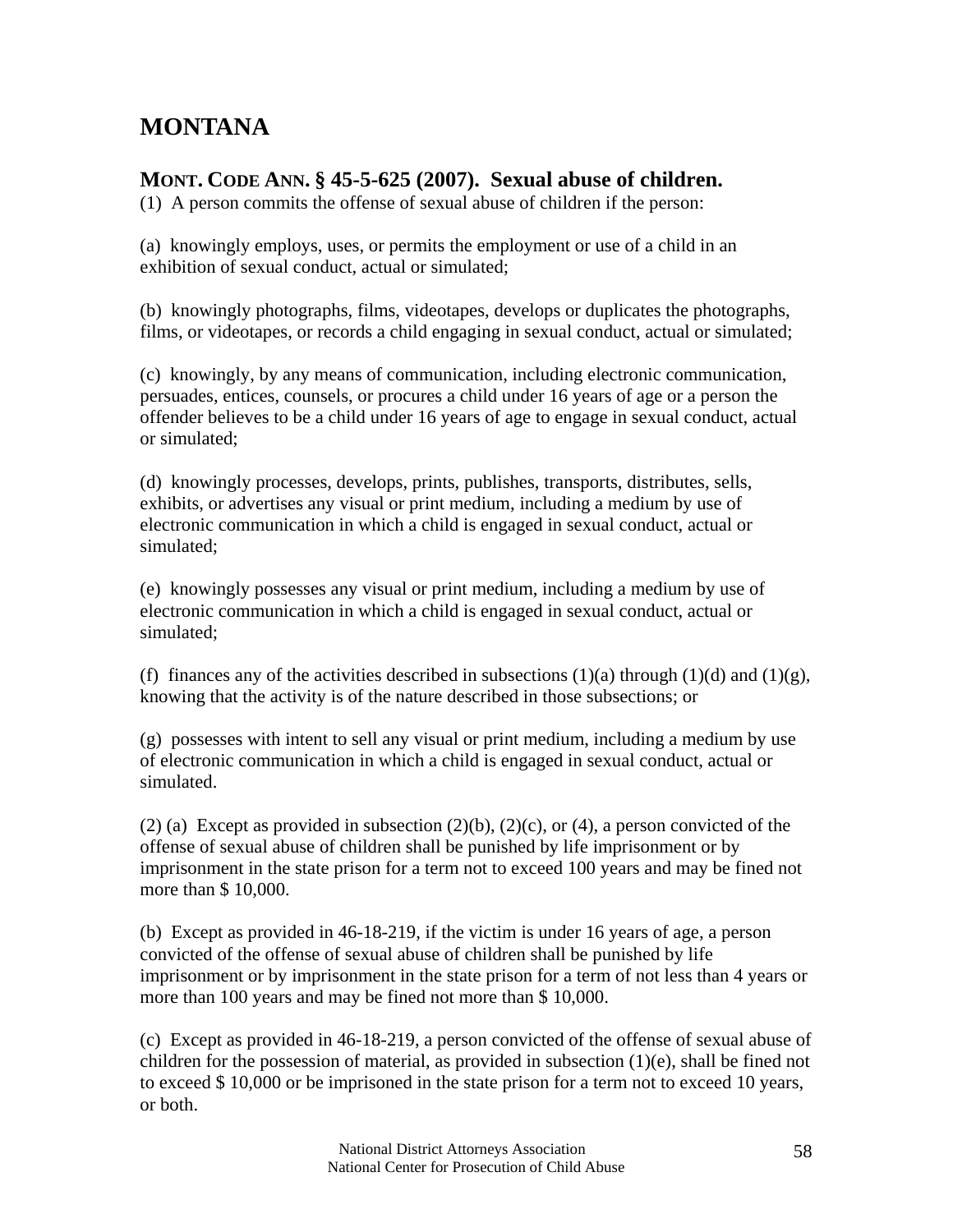(3) An offense is not committed under subsections  $(1)(d)$  through  $(1)(g)$  if the visual or print medium is processed, developed, printed, published, transported, distributed, sold, possessed, or possessed with intent to sell, or if the activity is financed, as part of a sexual offender information or treatment course or program conducted or approved by the department of corrections.

(4) (a) If the victim was 12 years of age or younger and the offender was 18 years of age or older at the time of the offense, the offender:

(i) shall be punished by imprisonment in a state prison for a term of 100 years. The court may not suspend execution or defer imposition of the first 25 years of a sentence of imprisonment imposed under this subsection (4)(a)(i) except as provided in 46-18-222, and during the first 25 years of imprisonment, the offender is not eligible for parole.

(ii) may be fined an amount not to exceed \$ 50,000; and

(iii) shall be ordered to enroll in and successfully complete the educational phase and the cognitive and behavioral phase of a sexual offender treatment program provided or approved by the department of corrections.

(b) If the offender is released after the mandatory minimum period of imprisonment, the offender is subject to supervision by the department of corrections for the remainder of the offender's life and shall participate in the program for continuous, satellite-based monitoring provided for in 46-23-1010.

(5) As used in this section, the following definitions apply:

(a) "Electronic communication" means a sign, signal, writing, image, sound, data, or intelligence of any nature transmitted or created in whole or in part by a wire, radio, electromagnetic, photoelectronic, or photo-optical system.

- (b) "Sexual conduct" means:
- (i) actual or simulated:

(A) sexual intercourse, whether between persons of the same or opposite sex;

(B) penetration of the vagina or rectum by any object, except when done as part of a recognized medical procedure;

(C) bestiality;

- (D) masturbation;
- (E) sadomasochistic abuse;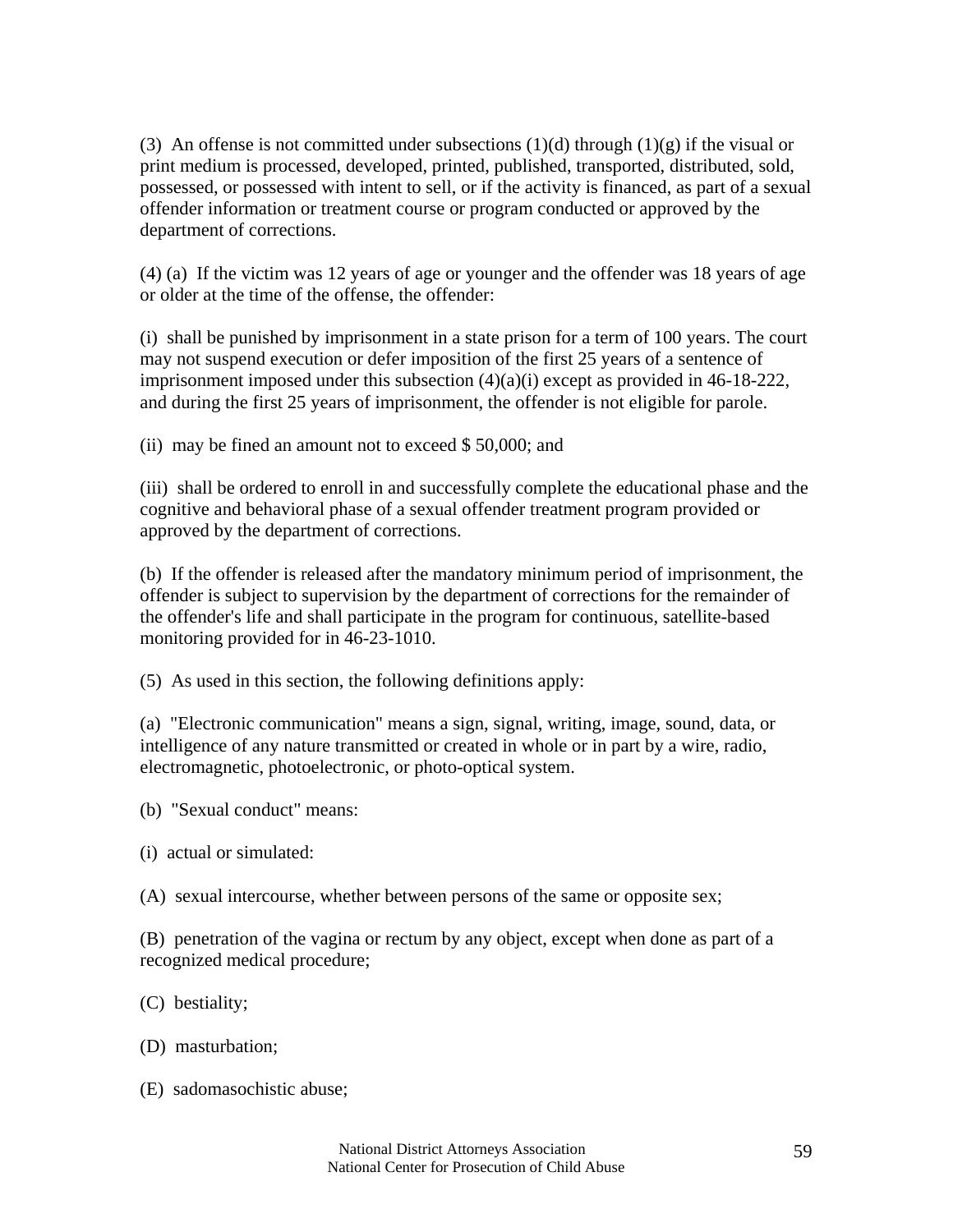(F) lewd exhibition of the genitals, breasts, pubic or rectal area, or other intimate parts of any person; or

(G) defecation or urination for the purpose of the sexual stimulation of the viewer; or

(ii) depiction of a child in the nude or in a state of partial undress with the purpose to abuse, humiliate, harass, or degrade the child or to arouse or gratify the person's own sexual response or desire or the sexual response or desire of any person.

(c) "Simulated" means any depicting of the genitals or pubic or rectal area that gives the appearance of sexual conduct or incipient sexual conduct.

(d) "Visual medium" means:

(i) any film, photograph, videotape, negative, slide, or photographic reproduction that contains or incorporates in any manner any film, photograph, videotape, negative, or slide; or

(ii) any disk, diskette, or other physical media that allows an image to be displayed on a computer or other video screen and any image transmitted to a computer or other video screen by telephone line, cable, satellite transmission, or other method.

# **NEBRASKA**

### **NEB. REV. STAT. ANN. § 28-1463.05 (2009). Visual depiction of sexually explicit acts related to possession; violation; penalty**

(1) It shall be unlawful for a person to knowingly possess with intent to rent, sell, deliver, distribute, trade, or provide to any person any visual depiction of sexually explicit conduct which has a child as one of its participants or portrayed observers.

(2) (a) Any person who is under nineteen years of age at the time he or she violates this section shall be guilty of a Class IIIA felony for each offense.

 (b) Any person who is nineteen years of age or older at the time he or she violates this section shall be guilty of a Class III felony for each offense.

 (c) Any person who violates this section and has previously been convicted of a violation of this section or section 28-308, 28-309, 28-310, 28-311, 28-313, 28-314, 28- 315, 28-319, 28-319.01, 28-320.01, 28-813, 28-833, or 28-1463.03 or subsection (1) or (2) of section 28-320 shall be guilty of a Class IC felony for each offense.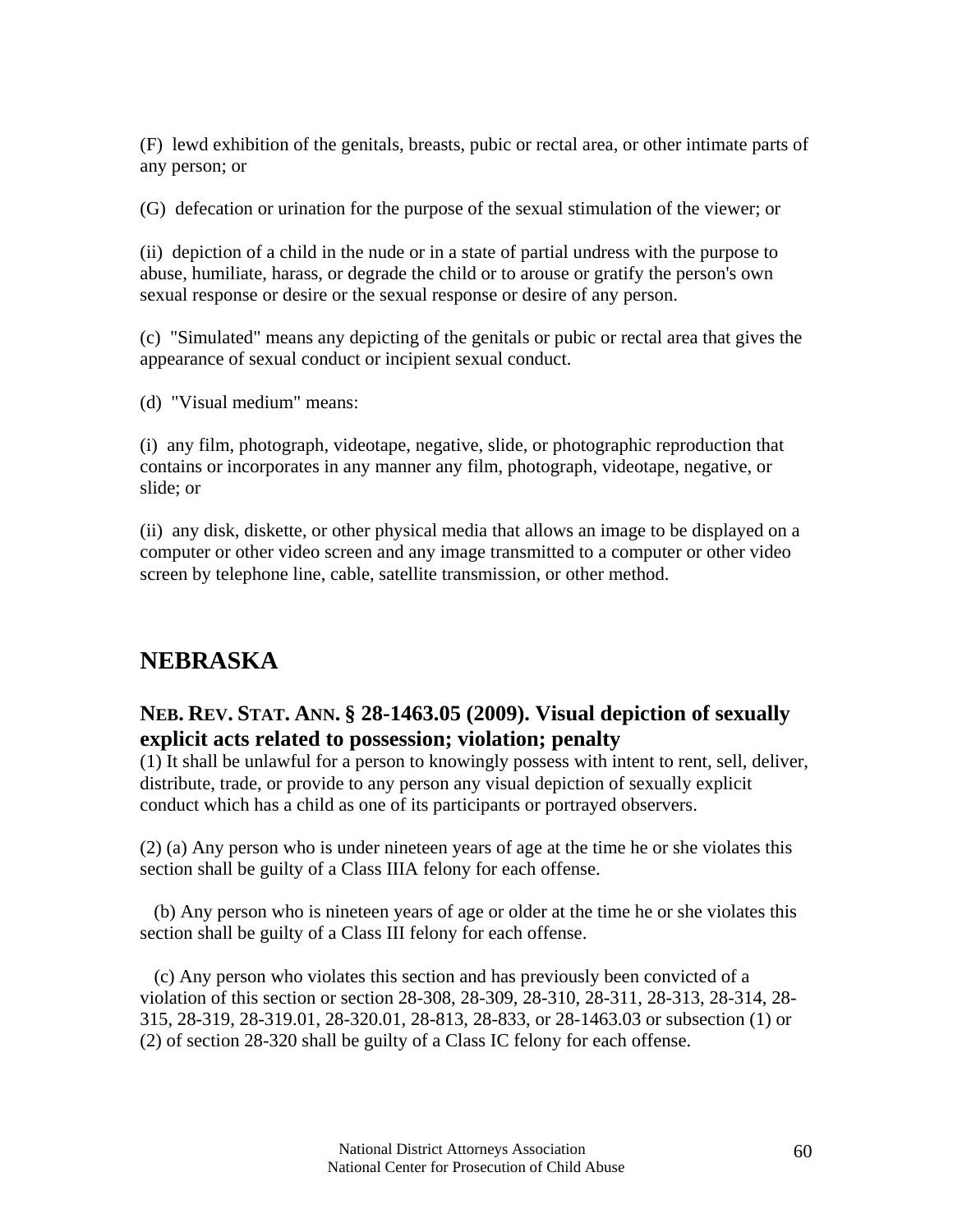# **NEVADA**

#### **NEV. REV. STAT. ANN. § 200.700 (2009). Definitions.**

As used in NRS 200.700 to 200.760, inclusive, unless the context otherwise provides:

 1. "Performance" means any play, film, photograph, computer-generated image, electronic representation, dance or other visual presentation.

 2. "Promote" means to produce, direct, procure, manufacture, sell, give, lend, publish, distribute, exhibit, advertise or possess for the purpose of distribution.

 3. "Sexual conduct" means sexual intercourse, lewd exhibition of the genitals, fellatio, cunnilingus, bestiality, anal intercourse, excretion, sado-masochistic abuse, masturbation, or the penetration of any part of a person's body or of any object manipulated or inserted by a person into the genital or anal opening of the body of another.

 4. "Sexual portrayal" means the depiction of a person in a manner which appeals to the prurient interest in sex and which does not have serious literary, artistic, political or scientific value.

### **NEV. REV. STAT. ANN. § 200.720 (2009). Promotion of sexual performance of minor unlawful.**

A person who knowingly promotes a performance of a minor:

 1. Where the minor engages in or simulates, or assists others to engage in or simulate, sexual conduct; or

2. Where the minor is the subject of a sexual portrayal,

is guilty of a category A felony and shall be punished as provided in NRS 200.750.

## **NEV. REV. STAT. ANN. § 200.730 (2009). Possession of visual presentation depicting sexual conduct of person under 16 years of age unlawful; penalties.**

A person who knowingly and willfully has in his possession for any purpose any film, photograph or other visual presentation depicting a person under the age of 16 years as the subject of a sexual portrayal or engaging in or simulating, or assisting others to engage in or simulate, sexual conduct:

 1. For the first offense, is guilty of a category B felony and shall be punished by imprisonment in the state prison for a minimum term of not less than 1 year and a maximum term of not more than 6 years, and may be further punished by a fine of not more than \$5,000.

2. For any subsequent offense, is guilty of a category A felony and shall be punished by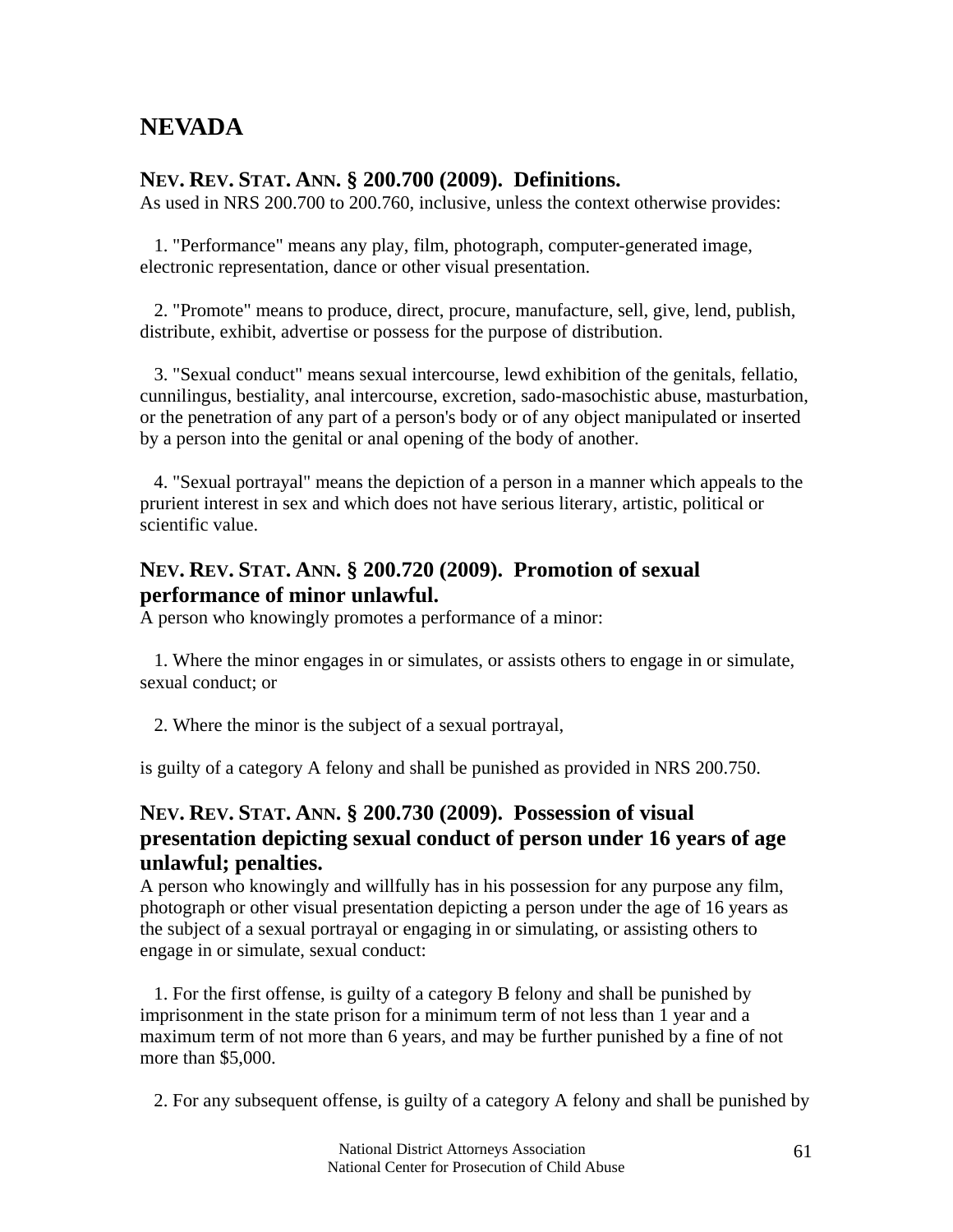imprisonment in the state prison for a minimum term of not less than 1 year and a maximum term of life with the possibility of parole, and may be further punished by a fine of not more than \$5,000.

# **NEW HAMPSHIRE**

### **N.H. REV. STAT. ANN. § 649-A:3 (2009). Possession of Child Sexual Abuse Images.**

I. No person shall knowingly:

 (a) Buy, procure, possess, or control any visual representation of a child engaging in sexually explicit conduct; or

 (b) Bring or cause to be brought into this state any visual representation of a child engaging in sexually explicit conduct.

II. An offense under this section shall be a class A felony if such person has had no previous convictions in this state or another jurisdiction for the conduct prohibited by paragraph I. Upon conviction of an offense under this section based on an indictment alleging that the person has been previously convicted of an offense under this section or a reasonably equivalent offense in another jurisdiction, the defendant may be sentenced to a maximum sentence not to exceed 20 years and a minimum sentence not to exceed 1/2 of the maximum sentence.

III. It shall be an affirmative defense to a charge of violating paragraph I of this section that the defendant:

 (a) Possessed less than 3 images of any visual depiction proscribed by that paragraph; and

 (b) Promptly and in good faith, and without retaining or allowing any person, other than a law enforcement agency, to access any visual depiction or copy thereof:

(1) Took reasonable steps to destroy each such visual depiction; or

 (2) Reported the matter to a law enforcement agency and afforded that agency access to each such visual depiction.

#### **N.H. REV. STAT. ANN. § 649-A:3-a (2009). Distribution of Child Sexual Abuse Images. [RSA 649-A:3-a effective January 1, 2009.]**  I. No person shall:

(a) Knowingly sell, exchange, or otherwise transfer, or possess with intent to sell,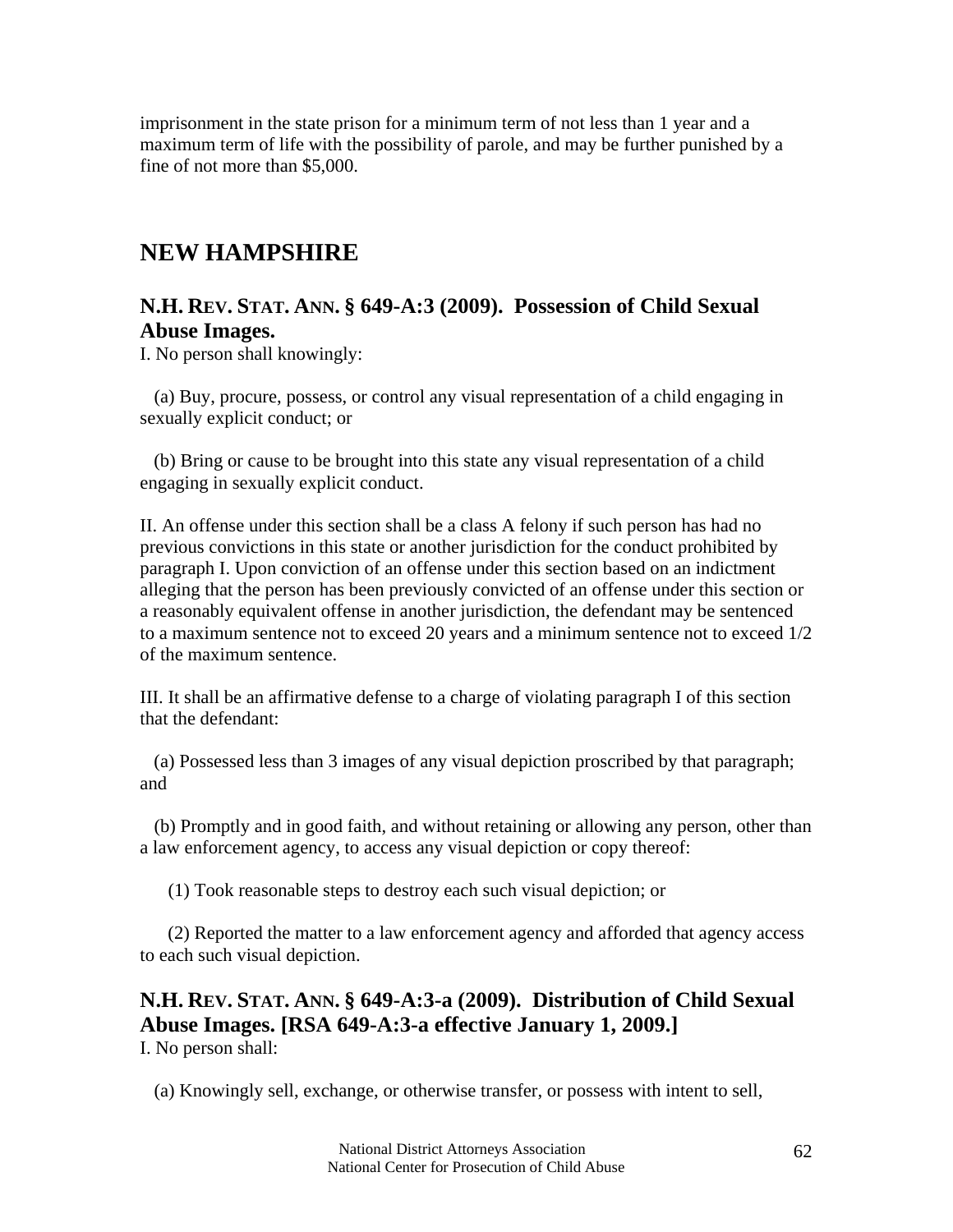exchange, or otherwise transfer any visual representation of a child engaging in or being engaged in sexually explicit conduct;

 (b) Knowingly publish, exhibit, or otherwise make available any visual representation of a child engaging in or being engaged in sexually explicit conduct.

II. (a) If such person has had no previous convictions in this state or another state for the conduct prohibited by paragraph I, the defendant may be sentenced to a maximum sentence not to exceed 20 years and a minimum sentence not to exceed 1/2 of the maximum. Upon conviction of an offense under this section based on an indictment alleging that the person has been previously convicted of an offense under this section or a reasonably equivalent offense in an out-of-state jurisdiction, the defendant may be sentenced to a maximum sentence not to exceed 30 years and a minimum sentence not to exceed 1/2 of the minimum.

 (b) If such person has no previous convictions in this state or another state for the conduct prohibited in paragraph I, and is convicted under subparagraph I(b) with having less than 3 images or visual representations, the defendant will be guilty of a class B felony.

III. Nothing in this chapter shall be construed to limit any law enforcement agency from possessing or displaying or otherwise make available any images as may be necessary to the performance of a valid law enforcement function.

# **NEW JERSEY**

### **N.J. STAT. ANN. § 2C:24-4 (2009). Endangering welfare of children**

a. Any person having a legal duty for the care of a child or who has assumed responsibility for the care of a child who engages in sexual conduct which would impair or debauch the morals of the child, or who causes the child harm that would make the child an abused or neglected child as defined in R.S. 9:6-1, R.S. 9:6-3 and P.L. 1974, c. 119, § 1 (C. 9:6-8.21) is guilty of a crime of the second degree. Any other person who engages in conduct or who causes harm as described in this subsection to a child under the age of 16 is guilty of a crime of the third degree.

b. (1) As used in this subsection:

"Child" means any person under 16 years of age.

"Internet" means the international computer network of both federal and non-federal interoperable packet switched data networks.

"Prohibited sexual act" means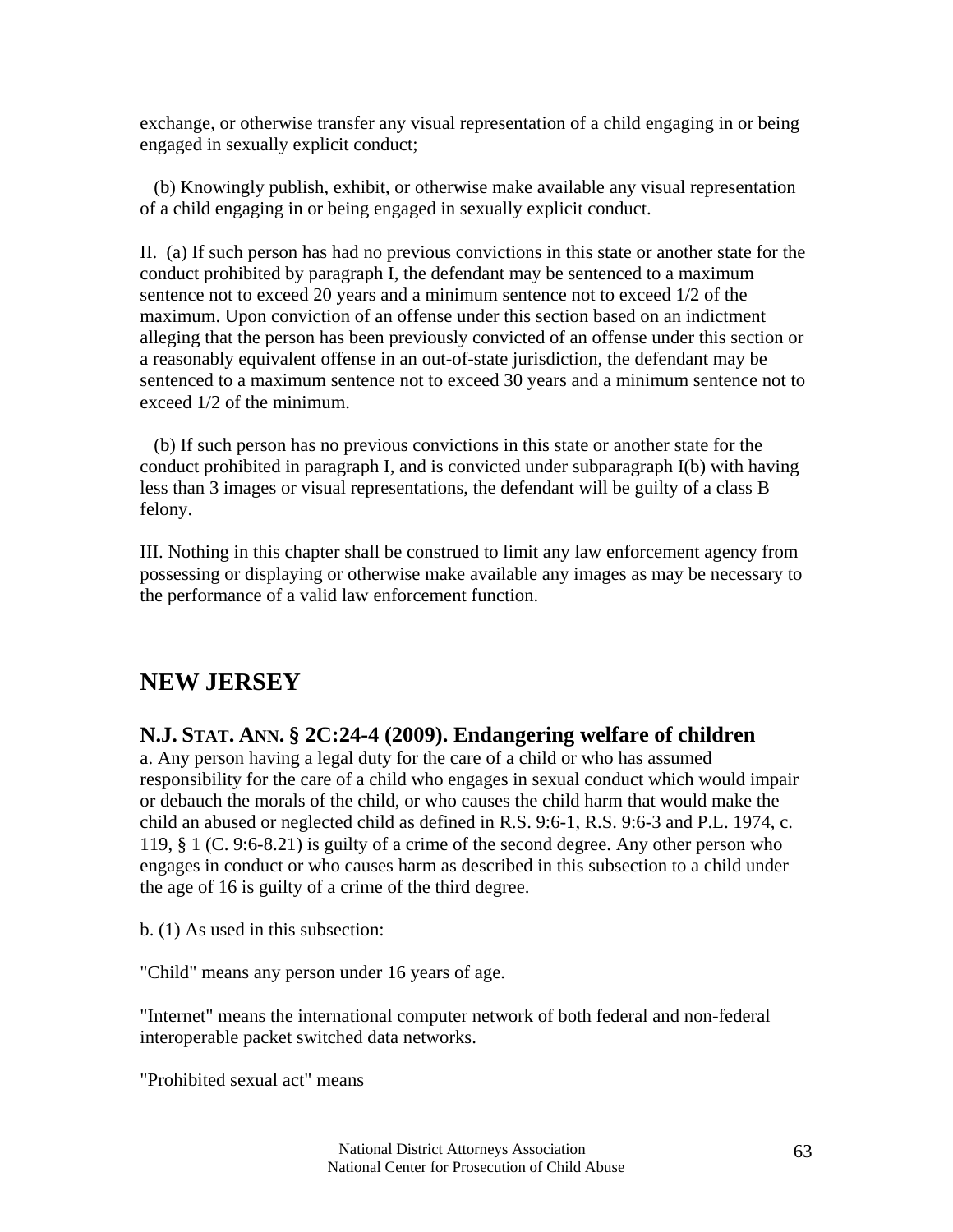- (a) Sexual intercourse; or
- (b) Anal intercourse; or
- (c) Masturbation; or
- (d) Bestiality; or
- (e) Sadism; or
- (f) Masochism; or
- (g) Fellatio; or
- (h) Cunnilingus;

(i) Nudity, if depicted for the purpose of sexual stimulation or gratification of any person who may view such depiction; or

(j) Any act of sexual penetration or sexual contact as defined in N.J.S. 2C:14-1.

"Reproduction" means, but is not limited to, computer generated images.

(2) (Deleted by amendment, P.L. 2001, c. 291).

(3) A person commits a crime of the second degree if he causes or permits a child to engage in a prohibited sexual act or in the simulation of such an act if the person knows, has reason to know or intends that the prohibited act may be photographed, filmed, reproduced, or reconstructed in any manner, including on the Internet, or may be part of an exhibition or performance. If the person is a parent, guardian or other person legally charged with the care or custody of the child, the person shall be guilty of a crime of the first degree.

(4) Any person who photographs or films a child in a prohibited sexual act or in the simulation of such an act or who uses any device, including a computer, to reproduce or reconstruct the image of a child in a prohibited sexual act or in the simulation of such an act is guilty of a crime of the second degree.

(5)(a) Any person who knowingly receives for the purpose of selling or who knowingly sells, procures, manufactures, gives, provides, lends, trades, mails, delivers, transfers, publishes, distributes, circulates, disseminates, presents, exhibits, advertises, offers or agrees to offer, through any means, including the Internet, any photograph, film, videotape, computer program or file, video game or any other reproduction or reconstruction which depicts a child engaging in a prohibited sexual act or in the simulation of such an act, is guilty of a crime of the second degree.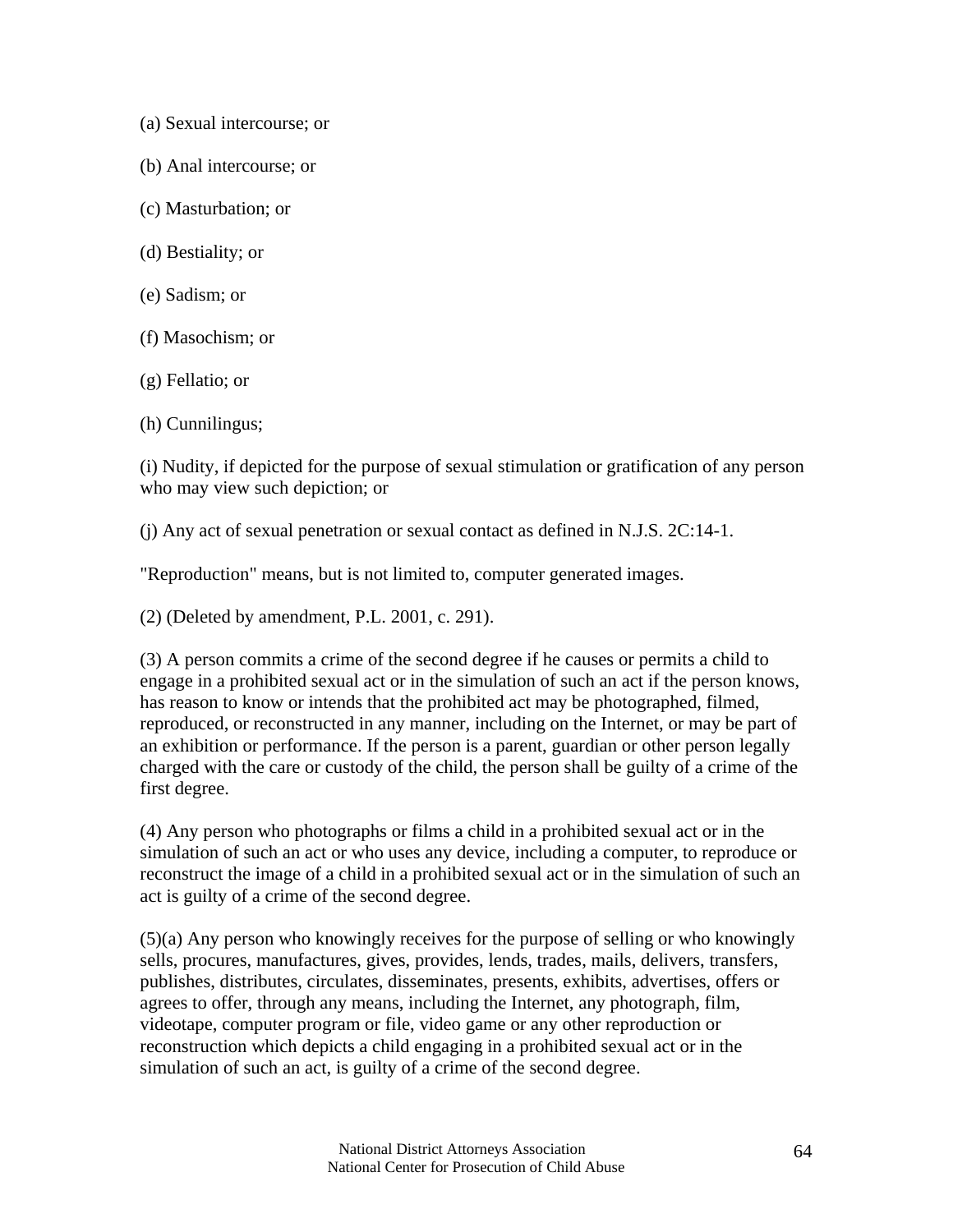(b) Any person who knowingly possesses or knowingly views any photograph, film, videotape, computer program or file, video game or any other reproduction or reconstruction which depicts a child engaging in a prohibited sexual act or in the simulation of such an act, including on the Internet, is guilty of a crime of the fourth degree.

(6) For purposes of this subsection, a person who is depicted as or presents the appearance of being under the age of 16 in any photograph, film, videotape, computer program or file, video game or any other reproduction or reconstruction shall be rebuttably presumed to be under the age of 16. If the child who is depicted as engaging in, or who is caused to engage in, a prohibited sexual act or simulation of a prohibited sexual act is under the age of 16, the actor shall be strictly liable and it shall not be a defense that the actor did not know that the child was under the age of 16, nor shall it be a defense that the actor believed that the child was 16 years of age or older, even if such a mistaken belief was reasonable.

# **NEW MEXICO**

### **N.M. Stat. Ann. § 30-6A-3 (2009). Sexual exploitation of children.**

A. It is unlawful for a person to intentionally possess any obscene visual or print medium depicting any prohibited sexual act or simulation of such an act if that person knows or has reason to know that the obscene medium depicts any prohibited sexual act or simulation of such act and if that person knows or has reason to know that one or more of the participants in that act is a child under eighteen years of age. A person who violates the provisions of this subsection is guilty of a fourth degree felony.

B. It is unlawful for a person to intentionally distribute any obscene visual or print medium depicting any prohibited sexual act or simulation of such an act if that person knows or has reason to know that the obscene medium depicts any prohibited sexual act or simulation of such act and if that person knows or has reason to know that one or more of the participants in that act is a child under eighteen years of age. A person who violates the provisions of this subsection is guilty of a third degree felony.

C. It is unlawful for a person to intentionally cause or permit a child under eighteen years of age to engage in any prohibited sexual act or simulation of such an act if that person knows, has reason to know or intends that the act may be recorded in any obscene visual or print medium or performed publicly. A person who violates the provisions of this subsection is guilty of a third degree felony, unless the child is under the age of thirteen, in which event the person is guilty of a second degree felony.

D. It is unlawful for a person to intentionally manufacture any obscene visual or print medium depicting any prohibited sexual act or simulation of such an act if one or more of the participants in that act is a child under eighteen years of age. A person who violates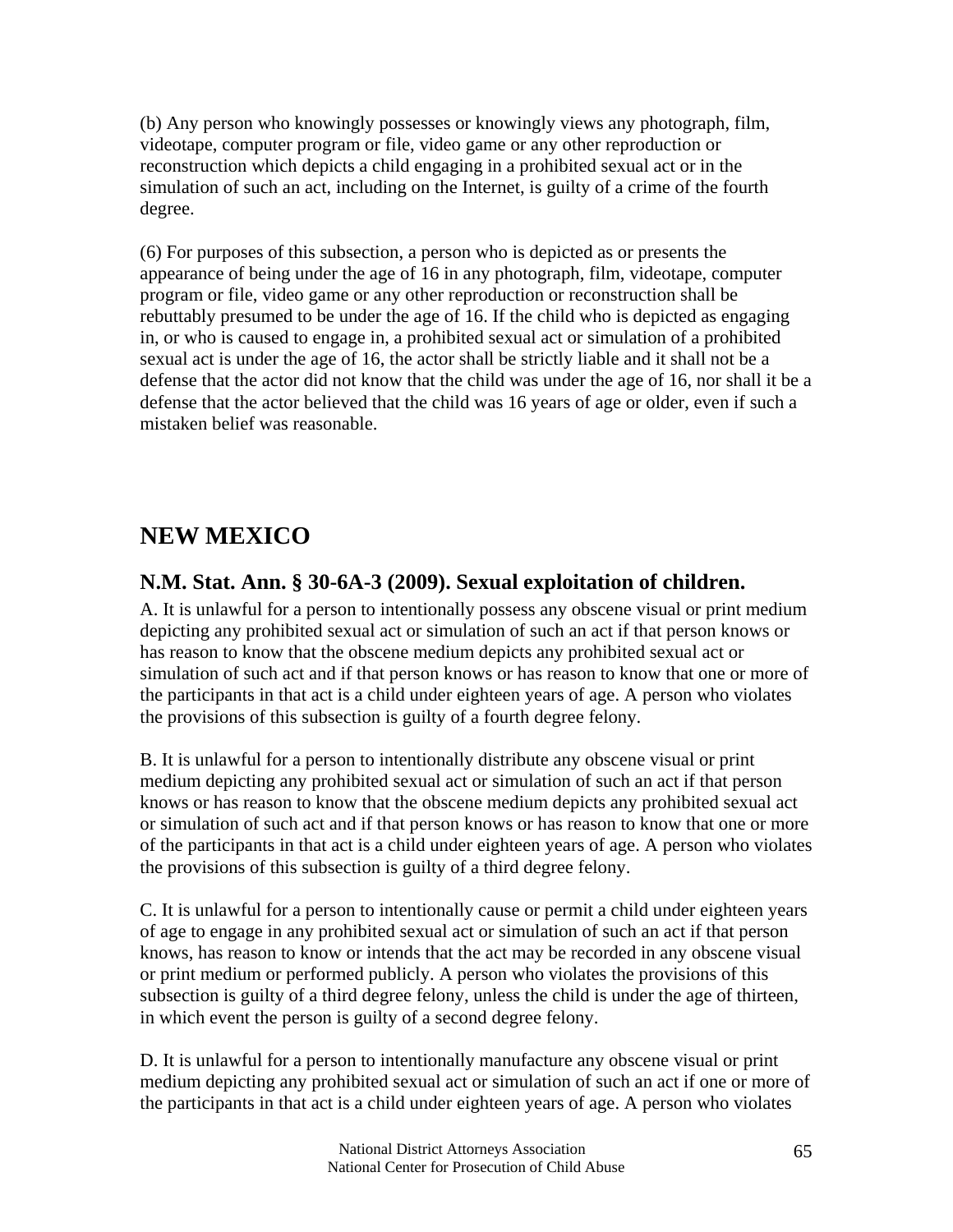the provisions of this subsection is guilty of a second degree felony.

E. It is unlawful for a person to intentionally manufacture any obscene visual or print medium depicting any prohibited sexual act or simulation of such an act if that person knows or has reason to know that the obscene medium depicts a prohibited sexual act or simulation of such an act and if that person knows or has reason to know that a real child under eighteen years of age, who is not a participant, is depicted as a participant in that act. A person who violates the provisions of this subsection is guilty of a fourth degree felony.

F. It is unlawful for a person to intentionally distribute any obscene visual or print medium depicting any prohibited sexual act or simulation of such an act if that person knows or has reason to know that the obscene medium depicts a prohibited sexual act or simulation of such an act and if that person knows or has reason to know that a real child under eighteen years of age, who is not a participant, is depicted as a participant in that act. A person who violates the provisions of this subsection is guilty of a third degree felony.

G. The penalties provided for in this section shall be in addition to those set out in Section 30-9-11 NMSA 1978.

# **NEW YORK**

### **N.Y. PENAL LAW § 263.11 (2009). Possessing an obscene sexual performance by a child.**

A person is guilty of possessing an obscene sexual performance by a child when, knowing the character and content thereof, he knowingly has in his possession or control any obscene performance which includes sexual conduct by a child less than sixteen years of age.

Possessing an obscene sexual performance by a child is a class E felony.

### **N.Y. PENAL LAW § 263.16 (2009). Possessing a sexual performance by a child.**

A person is guilty of possessing a sexual performance by a child when, knowing the character and content thereof, he knowingly has in his possession or control any performance which includes sexual conduct by a child less than sixteen years of age.

Possessing a sexual performance by a child is a class E felony.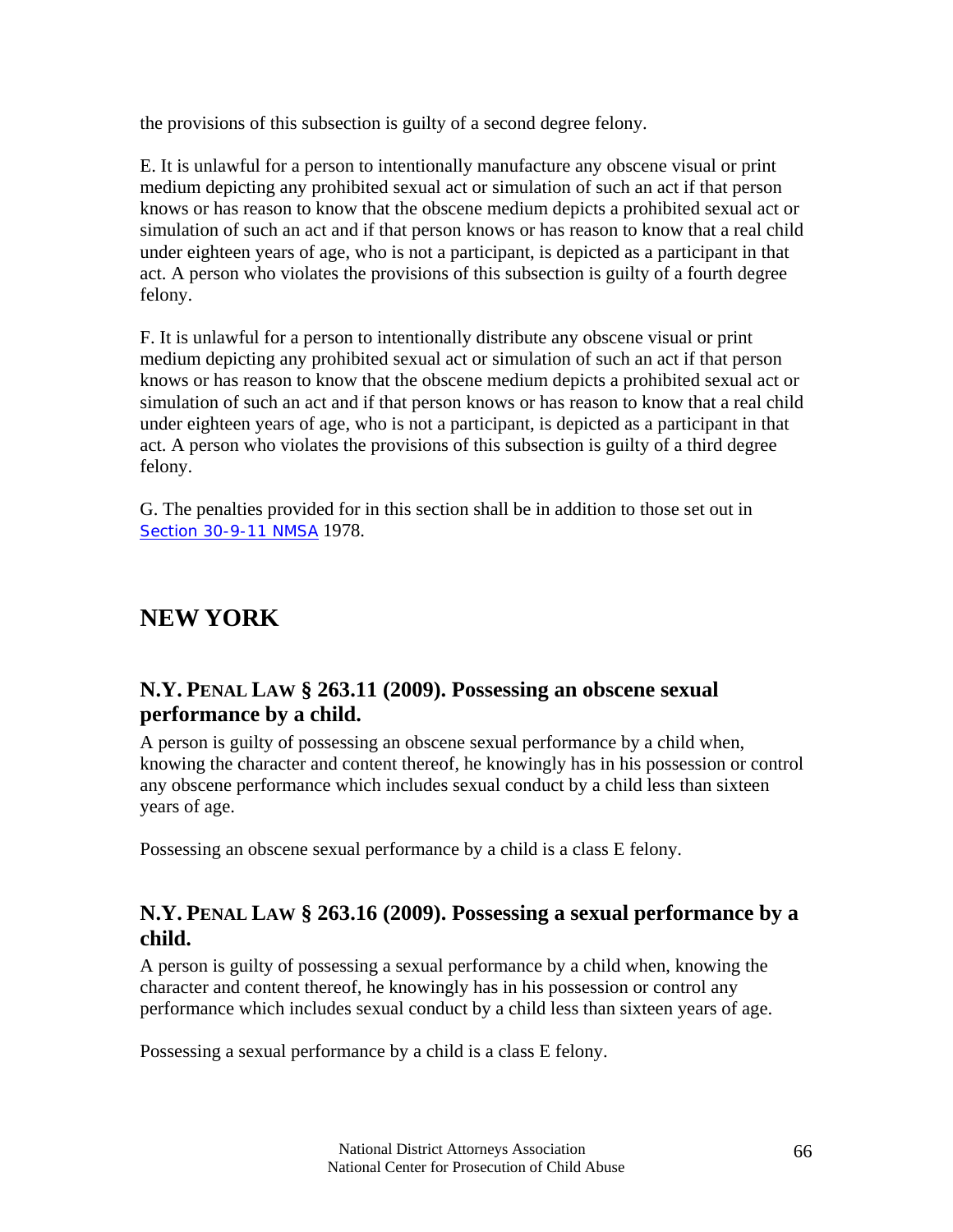# **NORTH CAROLINA**

## **N.C. GEN. STAT. § 14-190.17A (2009). Third degree sexual exploitation of a minor**

(a) Offense. -- A person commits the offense of third degree sexual exploitation of a minor if, knowing the character or content of the material, he possesses material that contains a visual representation of a minor engaging in sexual activity.

(b) Inference. -- In a prosecution under this section, the trier of fact may infer that a participant in sexual activity whom material through its title, text, visual representations or otherwise represents or depicts as a minor is a minor.

(c) Mistake of Age. -- Mistake of age is not a defense to a prosecution under this section.

(d) Punishment and Sentencing. -- Violation of this section is a Class H felony.

# **NORTH DAKOTA**

# **N.D. CENT. CODE § 12.1-27.2-04.1 (2009). Possession of certain materials prohibited.**

A person is guilty of a class C felony if, knowing of its character and content, that person knowingly possesses any motion picture, photograph, or other visual representation that includes sexual conduct by a minor.

# **OHIO**

#### **OHIO REV. CODE ANN. § 2907.321 (2009). Pandering obscenity involving a minor**

(A) No person, with knowledge of the character of the material or performance involved, shall do any of the following:

 (1) Create, reproduce, or publish any obscene material that has a minor as one of its participants or portrayed observers;

 (2) Promote or advertise for sale or dissemination; sell, deliver, disseminate, display, exhibit, present, rent, or provide; or offer or agree to sell, deliver, disseminate, display,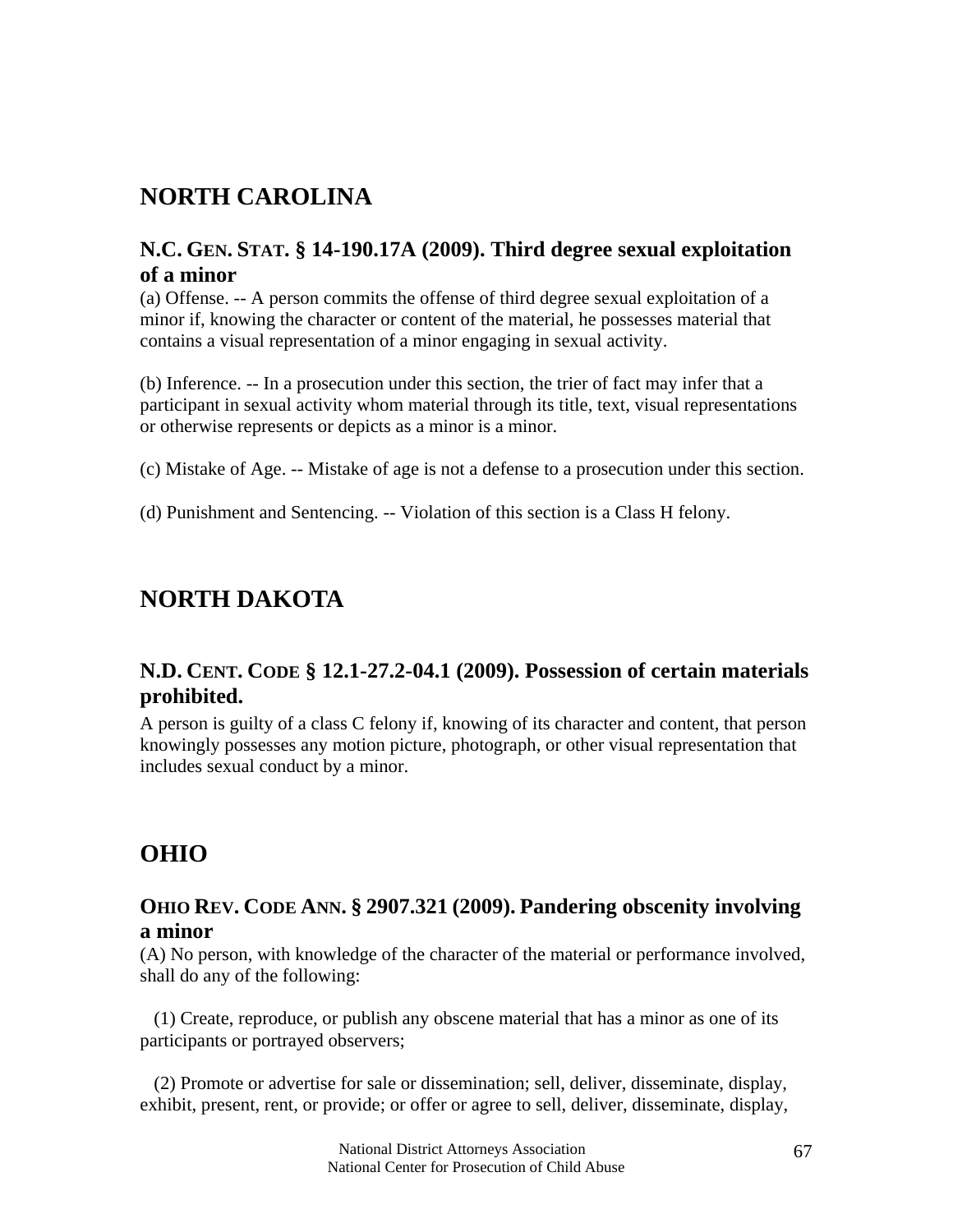exhibit, present, rent, or provide, any obscene material that has a minor as one of its participants or portrayed observers;

 (3) Create, direct, or produce an obscene performance that has a minor as one of its participants;

 (4) Advertise or promote for presentation, present, or participate in presenting an obscene performance that has a minor as one of its participants;

 (5) Buy, procure, possess, or control any obscene material, that has a minor as one of its participants;

 (6) Bring or cause to be brought into this state any obscene material that has a minor as one of its participants or portrayed observers.

(B) (1) This section does not apply to any material or performance that is sold, disseminated, displayed, possessed, controlled, brought or caused to be brought into this state, or presented for a bona fide medical, scientific, educational, religious, governmental, judicial, or other proper purpose, by or to a physician, psychologist, sociologist, scientist, teacher, person pursuing bona fide studies or research, librarian, clergyman, prosecutor, judge, or other person having a proper interest in the material or performance.

(2) Mistake of age is not a defense to a charge under this section.

 (3) In a prosecution under this section, the trier of fact may infer that a person in the material or performance involved is a minor if the material or performance, through its title, text, visual representation, or otherwise, represents or depicts the person as a minor.

(C) Whoever violates this section is guilty of pandering obscenity involving a minor. Violation of division  $(A)(1)$ ,  $(2)$ ,  $(3)$ ,  $(4)$ , or  $(6)$  of this section is a felony of the second degree. Violation of division  $(A)(5)$  of this section is a felony of the fourth degree. If the offender previously has been convicted of or pleaded guilty to a violation of this section or section 2907.322 [2907.32.2] or 2907.323 [2907.32.3] of the Revised Code, pandering obscenity involving a minor in violation of division (A)(5) of this section is a felony of the third degree.

## **OHIO REV. CODE ANN. § 2907.322 (2009). Pandering sexually oriented matter involving a minor**

(A) No person, with knowledge of the character of the material or performance involved, shall do any of the following:

 (1) Create, record, photograph, film, develop, reproduce, or publish any material that shows a minor participating or engaging in sexual activity, masturbation, or bestiality;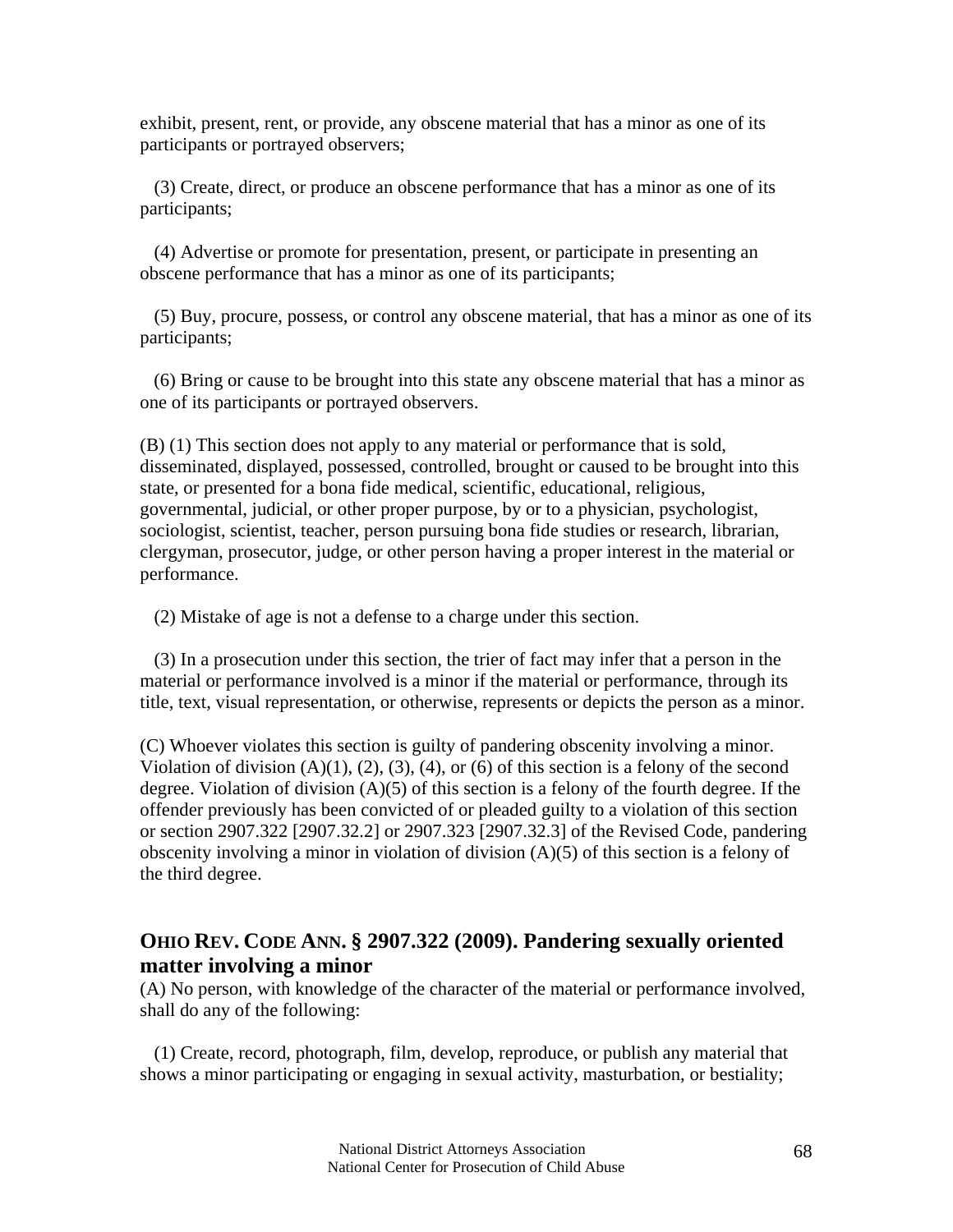(2) Advertise for sale or dissemination, sell, distribute, transport, disseminate, exhibit, or display any material that shows a minor participating or engaging in sexual activity, masturbation, or bestiality;

 (3) Create, direct, or produce a performance that shows a minor participating or engaging in sexual activity, masturbation, or bestiality;

 (4) Advertise for presentation, present, or participate in presenting a performance that shows a minor participating or engaging in sexual activity, masturbation, or bestiality;\*

 (5) Knowingly solicit, receive, purchase, exchange, possess, or control any material that shows a minor participating or engaging in sexual activity, masturbation, or bestiality;

 (6) Bring or cause to be brought into this state any material that shows a minor participating or engaging in sexual activity, masturbation, or bestiality, or bring, cause to be brought, or finance the bringing of any minor into or across this state with the intent that the minor engage in sexual activity, masturbation, or bestiality in a performance or for the purpose of producing material containing a visual representation depicting the minor engaged in sexual activity, masturbation, or bestiality.

(B) (1) This section does not apply to any material or performance that is sold, disseminated, displayed, possessed, controlled, brought or caused to be brought into this state, or presented for a bona fide medical, scientific, educational, religious, governmental, judicial, or other proper purpose, by or to a physician, psychologist, sociologist, scientist, teacher, person pursuing bona fide studies or research, librarian, clergyman, prosecutor, judge, or other person having a proper interest in the material or performance.

(2) Mistake of age is not a defense to a charge under this section.

 (3) In a prosecution under this section, the trier of fact may infer that a person in the material or performance involved is a minor if the material or performance, through its title, text, visual representation, or otherwise, represents or depicts the person as a minor.

(C) Whoever violates this section is guilty of pandering sexually oriented matter involving a minor. Violation of division  $(A)(1)$ ,  $(2)$ ,  $(3)$ ,  $(4)$ , or  $(6)$  of this section is a felony of the second degree. Violation of division (A)(5) of this section is a felony of the fourth degree. If the offender previously has been convicted of or pleaded guilty to a violation of this section or section 2907.321 [2907.32.1] or 2907.323 [2907.32.3] of the Revised Code, pandering sexually oriented matter involving a minor in violation of division (A)(5) of this section is a felony of the third degree.

## **OHIO REV. CODE ANN. § 2907.323 (2009). Illegal use of minor in nudityoriented material or performance**

(A) No person shall do any of the following: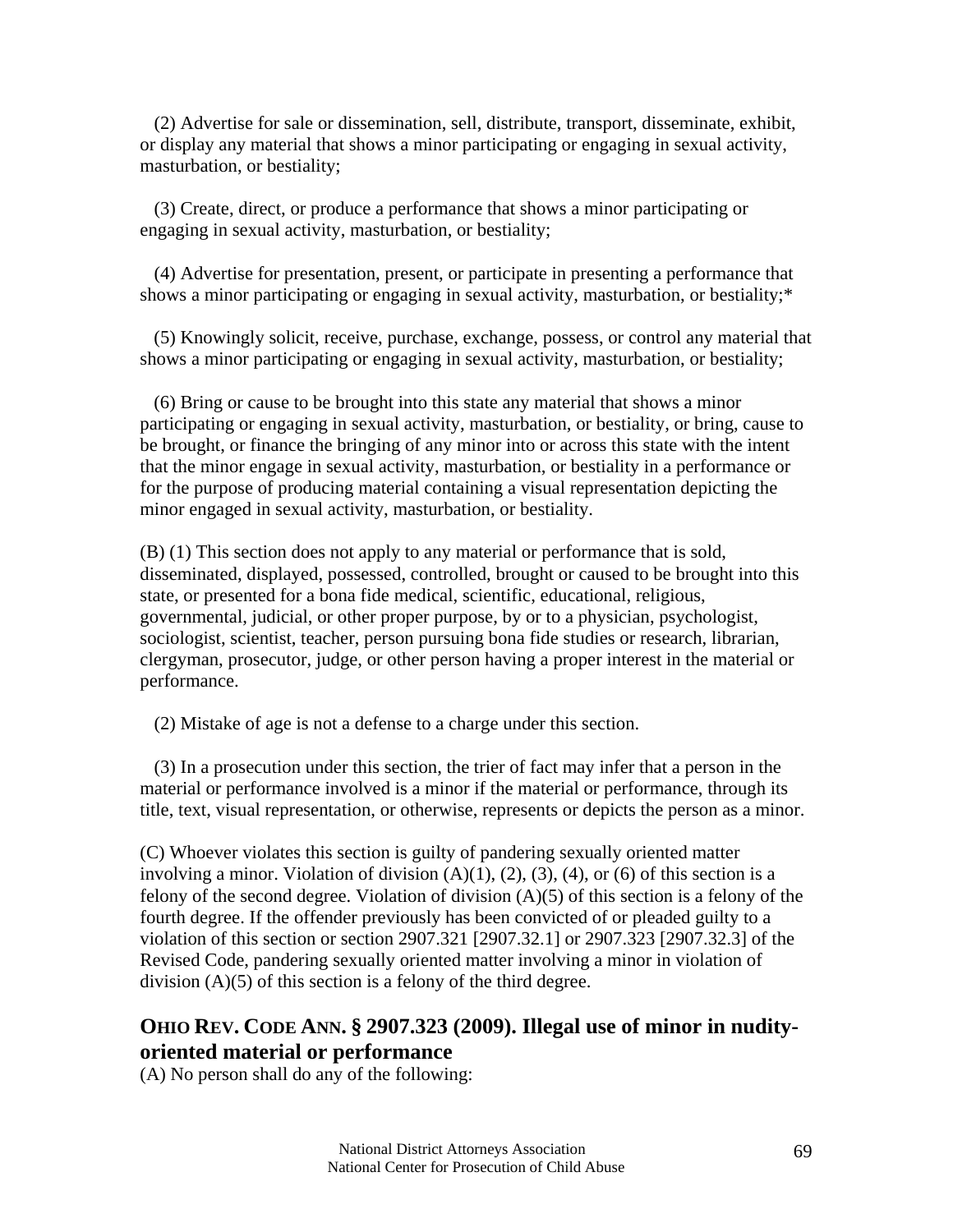(1) Photograph any minor who is not the person's child or ward in a state of nudity, or create, direct, produce, or transfer any material or performance that shows the minor in a state of nudity, unless both of the following apply:

 (a) The material or performance is, or is to be, sold, disseminated, displayed, possessed, controlled, brought or caused to be brought into this state, or presented for a bona fide artistic, medical, scientific, educational, religious, governmental, judicial, or other proper purpose, by or to a physician, psychologist, sociologist, scientist, teacher, person pursuing bona fide studies or research, librarian, member of the clergy, prosecutor, judge, or other person having a proper interest in the material or performance;

 (b) The minor's parents, guardian, or custodian consents in writing to the photographing of the minor, to the use of the minor in the material or performance, or to the transfer of the material and to the specific manner in which the material or performance is to be used.

 (2) Consent to the photographing of the person's minor child or ward, or photograph the person's minor child or ward, in a state of nudity or consent to the use of the person's minor child or ward in a state of nudity in any material or performance, or use or transfer a material or performance of that nature, unless the material or performance is sold, disseminated, displayed, possessed, controlled, brought or caused to be brought into this state, or presented for a bona fide artistic, medical, scientific, educational, religious, governmental, judicial, or other proper purpose, by or to a physician, psychologist, sociologist, scientist, teacher, person pursuing bona fide studies or research, librarian, member of the clergy, prosecutor, judge, or other person having a proper interest in the material or performance;

 (3) Possess or view any material or performance that shows a minor who is not the person's child or ward in a state of nudity, unless one of the following applies:

 (a) The material or performance is sold, disseminated, displayed, possessed, controlled, brought or caused to be brought into this state, or presented for a bona fide artistic, medical, scientific, educational, religious, governmental, judicial, or other proper purpose, by or to a physician, psychologist, sociologist, scientist, teacher, person pursuing bona fide studies or research, librarian, member of the clergy, prosecutor, judge, or other person having a proper interest in the material or performance.

 (b) The person knows that the parents, guardian, or custodian has consented in writing to the photographing or use of the minor in a state of nudity and to the manner in which the material or performance is used or transferred.

(B) Whoever violates this section is guilty of illegal use of a minor in a nudity-oriented material or performance. Whoever violates division  $(A)(1)$  or  $(2)$  of this section is guilty of a felony of the second degree. Except as otherwise provided in this division, whoever violates division (A)(3) of this section is guilty of a felony of the fifth degree. If the offender previously has been convicted of or pleaded guilty to a violation of this section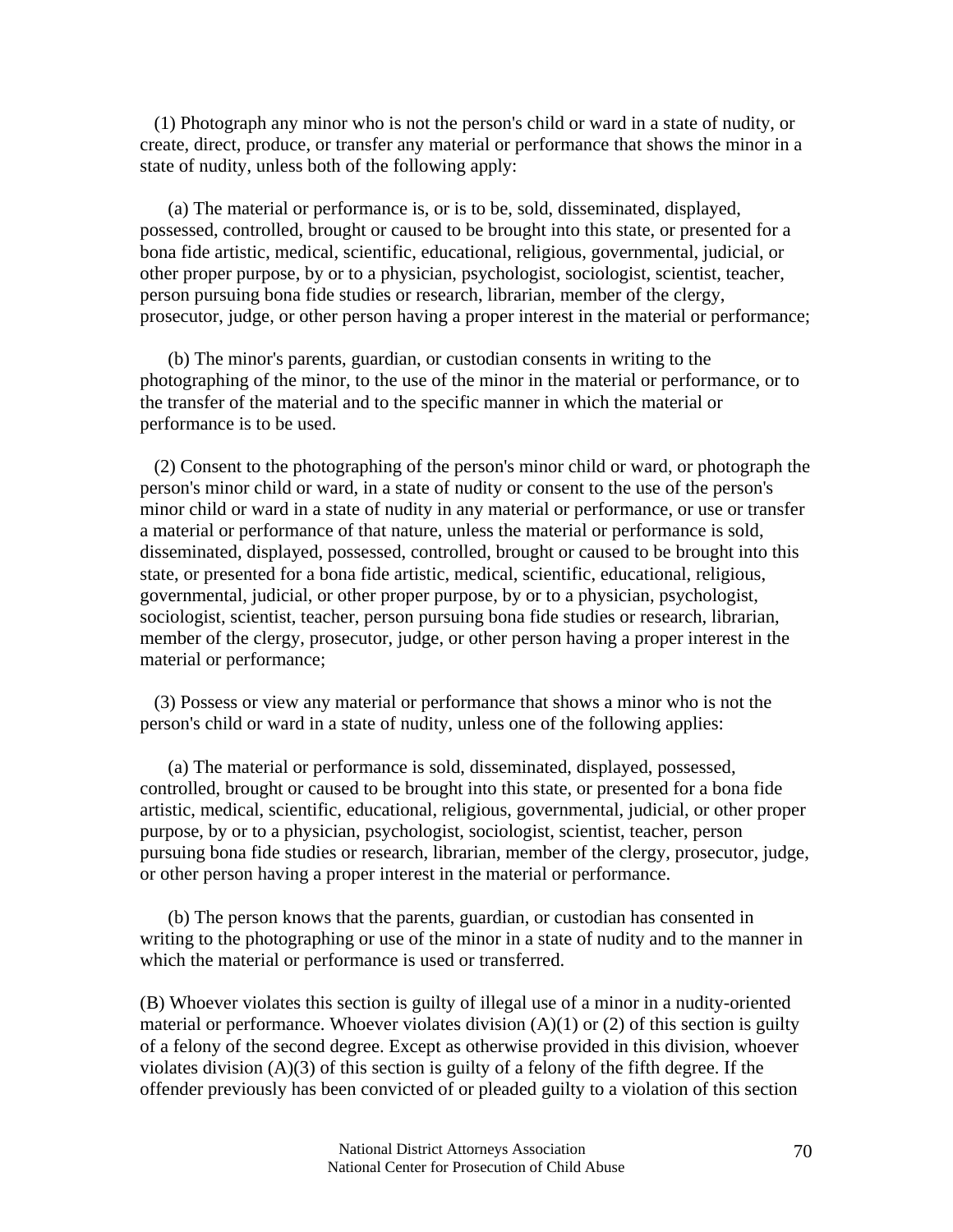or section 2907.321 [2907.32.1] or 2907.322 [2907.32.2.] of the Revised Code, illegal use of a minor in a nudity-oriented material or performance in violation of division (A)(3) of this section is a felony of the fourth degree. If the offender who violates division  $(A)(1)$  or  $(2)$  of this section also is convicted of or pleads guilty to a specification as described in section 2941.1422 [2941.14.22] of the Revised Code that was included in the indictment, count in the indictment, or information charging the offense, the court shall sentence the offender to a mandatory prison term as provided in division (D)(7) of section 2929.14 of the Revised Code and shall order the offender to make restitution as provided in division (B)(8) of section 2929.18 of the Revised Code.

# **OKLAHOMA**

### **OKLA. STAT. ANN. tit. 21, § 1021.2 (2009). Minors--Procuring for participation in pornography**

A. Any person who shall procure or cause the participation of any minor under the age of eighteen (18) years in any child pornography or who knowingly possesses, procures, or manufactures, or causes to be sold or distributed any child pornography shall be guilty, upon conviction, of a felony and shall be punished by imprisonment for not more than twenty (20) years or by the imposition of a fine of not more than Twenty-five Thousand Dollars (\$ 25,000.00) or by both said fine and imprisonment. Persons convicted under this section shall not be eligible for a deferred sentence. Except for persons sentenced to life or life without parole, any person sentenced to imprisonment for two (2) years or more for a violation of this subsection shall be required to serve a term of postimprisonment supervision pursuant to subparagraph f of paragraph 1 of subsection A of Section 991a of Title 22 of the Oklahoma Statutes under conditions determined by the Department of Corrections. The jury shall be advised that the mandatory postimprisonment supervision shall be in addition to the actual imprisonment.

 B. The consent of the minor, or of the mother, father, legal guardian, or custodian of the minor to the activity prohibited by this section shall not constitute a defense.

## **21 OKLA. STAT. § 1024.2 (2009). Purchase, Procurement, or Possession of Child Pornography.**

It shall be unlawful for any person to buy, procure or possess child pornography in violation of Sections 1024.1 through 1024.4 of this title. Such person shall, upon conviction, be guilty of a felony and shall be imprisoned for a period of not more than five (5) years or a fine up to, but not exceeding, Five Thousand Dollars (\$ 5,000.00) or by both such fine and imprisonment.

### **21 OKLA. STAT. § 1040.12a (2009). Aggravated possession of child pornography--Penalties--Definitions**

A. Any person who, with knowledge of its contents, possesses one hundred (100) or more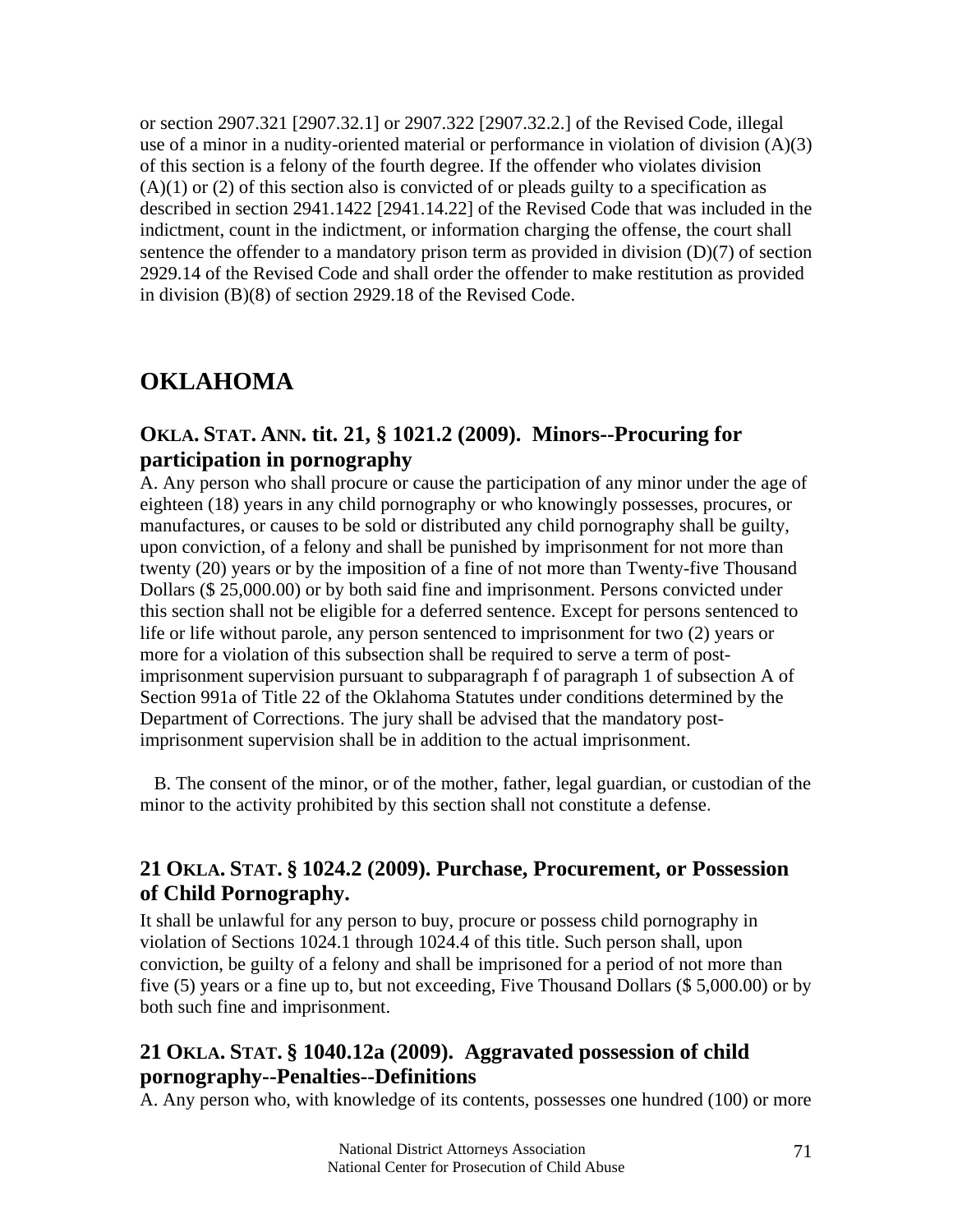separate materials depicting child pornography shall be, upon conviction, guilty of aggravated possession of child pornography. The violator shall be punished by imprisonment in the custody of the Department of Corrections for a term not exceeding twenty (20) years and by a fine in an amount not more than Ten Thousand Dollars (\$ 10,000.00).

B. For purposes of this section:

 1. Multiple copies of the same identical material shall each be counted as a separate item;

 2. The term "material" means the same definition provided by Section 1040.75 of Title 21 of the Oklahoma Statutes and, in addition, includes all digital and computerized images and depictions; and

 3. The term "child pornography" means the same definition provided by Section 1040.80 of Title 21 of the Oklahoma Statutes and, in addition, includes sexual conduct, sexual excitement, sadomasochistic abuse, and performance of material harmful to minors where a minor is present or depicted as such terms are defined in Section 1040.75 of Title 21 of the Oklahoma Statutes.

# **OREGON**

#### **OR. REV. STAT. § 163.684 (2007). Encouraging child sexual abuse in the first degree.**

(1) A person commits the crime of encouraging child sexual abuse in the first degree if the person:

(a)(A) Knowingly develops, duplicates, publishes, prints, disseminates, exchanges, displays, finances, attempts to finance or sells any photograph, motion picture, videotape or other visual recording of sexually explicit conduct involving a child or possesses such matter with the intent to develop, duplicate, publish, print, disseminate, exchange, display or sell it; or

(B) Knowingly brings into this state, or causes to be brought or sent into this state, for sale or distribution, any photograph, motion picture, videotape or other visual recording of sexually explicit conduct involving a child; and

(b) Knows or is aware of and consciously disregards the fact that creation of the visual recording of sexually explicit conduct involved child abuse.(2) Encouraging child sexual abuse in the first degree is a Class B felony.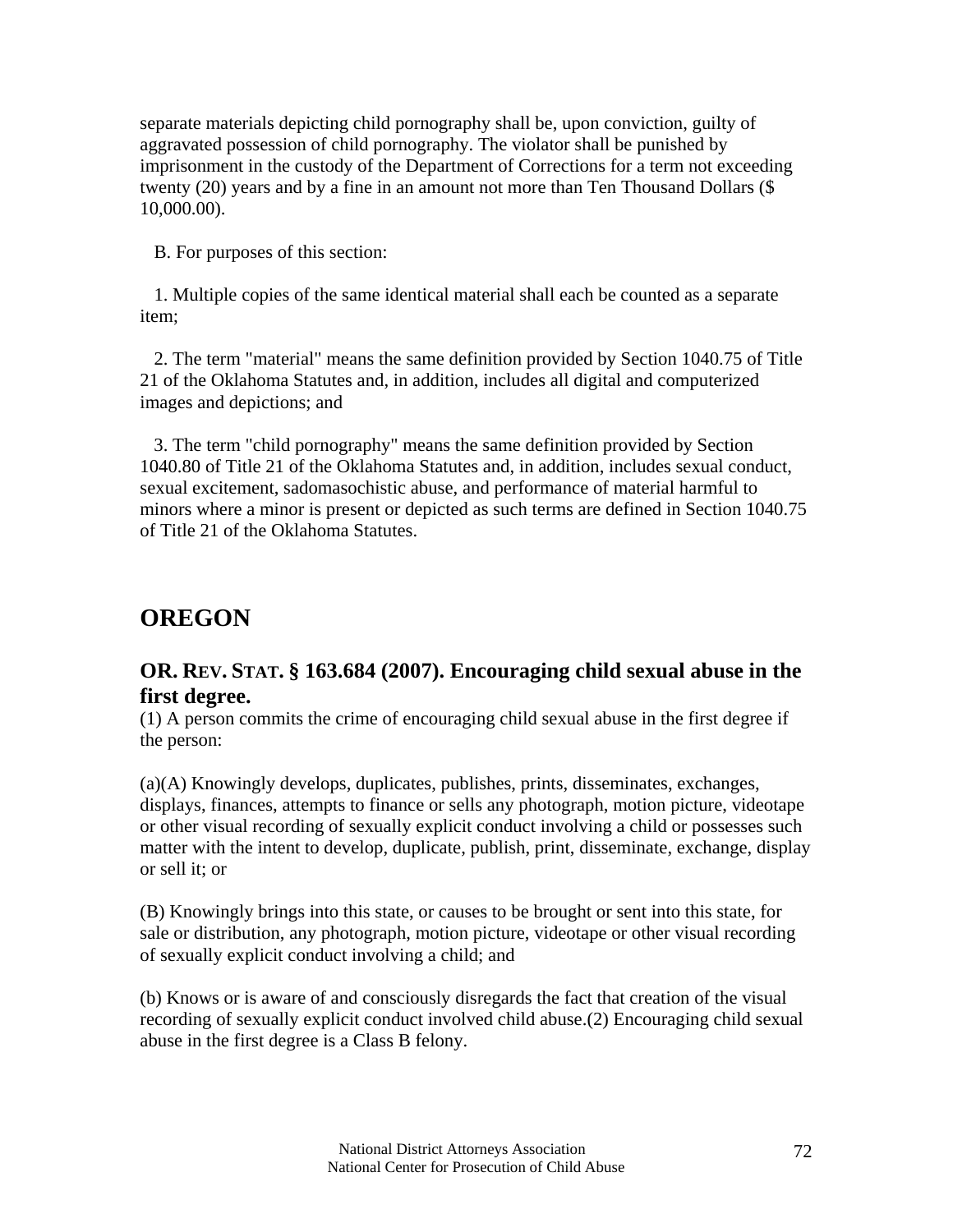### **OR. REV. STAT. § 163.686 (2007). Encouraging child sexual abuse in the second degree.**

(1) A person commits the crime of encouraging child sexual abuse in the second degree if the person:

(a)(A)(i) Knowingly possesses or controls any photograph, motion picture, videotape or other visual recording of sexually explicit conduct involving a child for the purpose of arousing or satisfying the sexual desires of the person or another person; or

(ii) Knowingly pays, exchanges or gives anything of value to obtain or view a photograph, motion picture, videotape or other visual recording of sexually explicit conduct involving a child for the purpose of arousing or satisfying the sexual desires of the person or another person; and

(B) Knows or is aware of and consciously disregards the fact that creation of the visual recording of sexually explicit conduct involved child abuse; or

(b)(A) Knowingly pays, exchanges or gives anything of value to observe sexually explicit conduct by a child or knowingly observes, for the purpose of arousing or gratifying the sexual desire of the person, sexually explicit conduct by a child; and

(B) Knows or is aware of and consciously disregards the fact that the conduct constitutes child abuse.

(2) Encouraging child sexual abuse in the second degree is a Class C felony.

### **OR. REV. STAT. § 163.687 (2007). Encouraging child sexual abuse in the third degree.**

(1) A person commits the crime of encouraging child sexual abuse in the third degree if the person:

(a)(A)(i) Knowingly possesses or controls any photograph, motion picture, videotape or other visual recording of sexually explicit conduct involving a child for the purpose of arousing or satisfying the sexual desires of the person or another person; or

(ii) Knowingly pays, exchanges or gives anything of value to obtain or view a photograph, motion picture, videotape or other visual recording of sexually explicit conduct involving a child for the purpose of arousing or satisfying the sexual desires of the person or another person; and

(B) Knows or fails to be aware of a substantial and unjustifiable risk that the creation of the visual recording of sexually explicit conduct involved child abuse; or

(b)(A) Knowingly pays, exchanges or gives anything of value to observe sexually explicit conduct by a child or knowingly observes, for the purpose of arousing or gratifying the sexual desire of the person, sexually explicit conduct by a child; and(B) Knows or fails to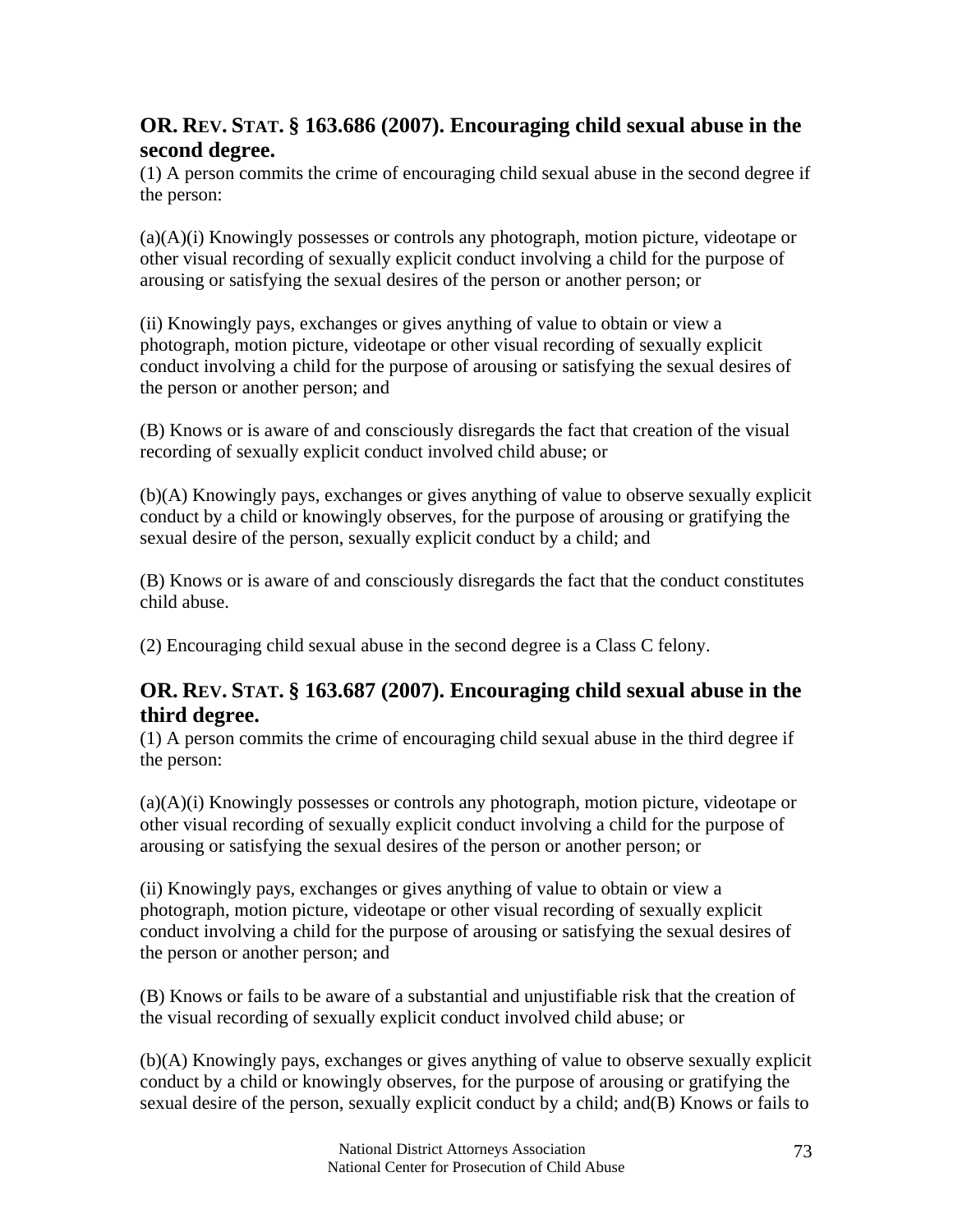be aware of a substantial and unjustifiable risk that the conduct constitutes child abuse.

(2) Encouraging child sexual abuse in the third degree is a Class A misdemeanor.

### **OR. REV. STAT. § 163.688 (2007). Possession of materials depicting sexually explicit conduct of a child in the first degree.**

(1) A person commits the crime of possession of materials depicting sexually explicit conduct of a child in the first degree if the person:

(a) Knowingly possesses any visual depiction of sexually explicit conduct involving a child or any visual depiction of sexually explicit conduct that appears to involve a child; and

(b) Uses the visual depiction to induce a child to participate or engage in sexually explicit conduct.

(2) Possession of materials depicting sexually explicit conduct of a child in the first degree is a Class B felony.

### **OR. REV. STAT. § 163.689 (2007). Possession of materials depicting sexually explicit conduct of a child in the third degree.**

(1) A person commits the crime of possession of materials depicting sexually explicit conduct of a child in the second degree if the person:

(a) Knowingly possesses any visual depiction of sexually explicit conduct involving a child or any visual depiction of sexually explicit conduct that appears to involve a child; and

(b) Intends to use the visual depiction to induce a child to participate or engage in sexually explicit conduct.

(2) Possession of materials depicting sexually explicit conduct of a child in the second degree is a Class C felony.

## **PENNSYLVANIA**

#### **18 PA. CONS. STAT. ANN. § 6312 (2009).**

The text of this Section is effective September 14, 2009.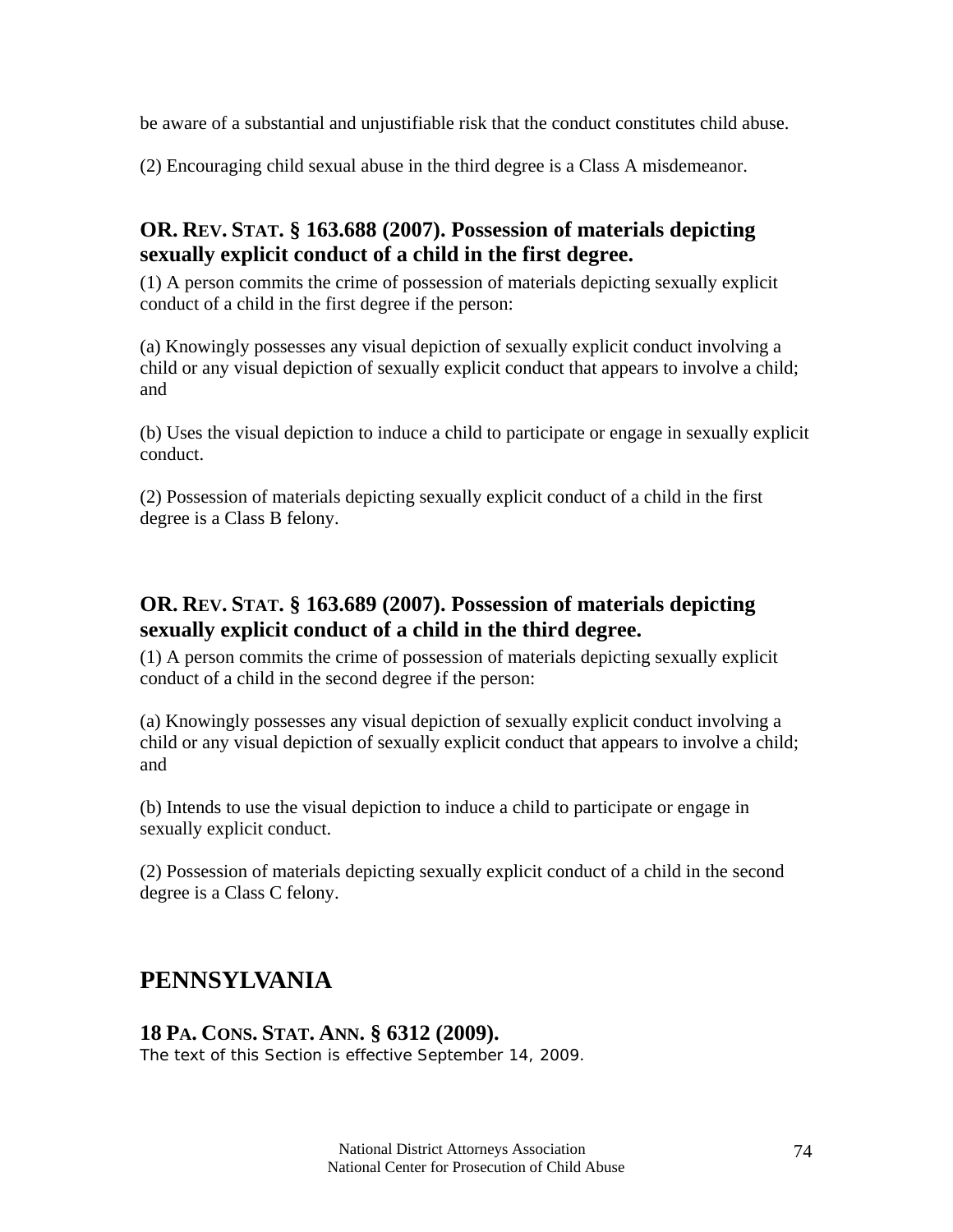(a) Deleted by 2009, July 14, P.L. \_\_\_, No. 15, 1, effective in 60 days [Sept. 14, 2009].

 (b) Photographing, videotaping, depicting on computer or filming sexual acts.--Any person who causes or knowingly permits a child under the age of 18 years to engage in a prohibited sexual act or in the simulation of such act is guilty of a felony of the second degree if such person knows, has reason to know or intends that such act may be photographed, videotaped, depicted on computer or filmed. Any person who knowingly photographs, videotapes, depicts on computer or films a child under the age of 18 years engaging in a prohibited sexual act or in the simulation of such an act is guilty of a felony of the second degree.

(c) Dissemination of photographs, videotapes, computer depictions and films.

 --(1) Any person who knowingly sells, distributes, delivers, disseminates, transfers, displays or exhibits to others, or who possesses for the purpose of sale, distribution, delivery, dissemination, transfer, display or exhibition to others, any book, magazine, pamphlet, slide, photograph, film, videotape, computer depiction or other material depicting a child under the age of 18 years engaging in a prohibited sexual act or in the simulation of such act commits an offense.

 (2) A first offense under this subsection is a felony of the third degree, and a second or subsequent offense under this subsection is a felony of the second degree.

(d) Child pornography.

 (1) Any person who intentionally views or knowingly possesses or controls any book, magazine, pamphlet, slide, photograph, film, videotape, computer depiction or other material depicting a child under the age of 18 years engaging in a prohibited sexual act or in the simulation of such act commits an offense.

 (2) A first offense under this subsection is a felony of the third degree, and a second or subsequent offense under this subsection is a felony of the second degree.

 (e) Evidence of age.--In the event a person involved in a prohibited sexual act is alleged to be a child under the age of 18 years, competent expert testimony shall be sufficient to establish the age of said person.

 (e.1) Mistake as to age.--Under subsection (b) only, it is no defense that the defendant did not know the age of the child. Neither a misrepresentation of age by the child nor a bona fide belief that the person is over the specified age shall be a defense.

 (f) Exceptions.--This section does not apply to any material that is viewed, possessed, controlled, brought or caused to be brought into this Commonwealth, or presented for a bona fide educational, scientific, governmental or judicial purpose.

(g) Definitions.--As used in this section, the following words and phrases shall have the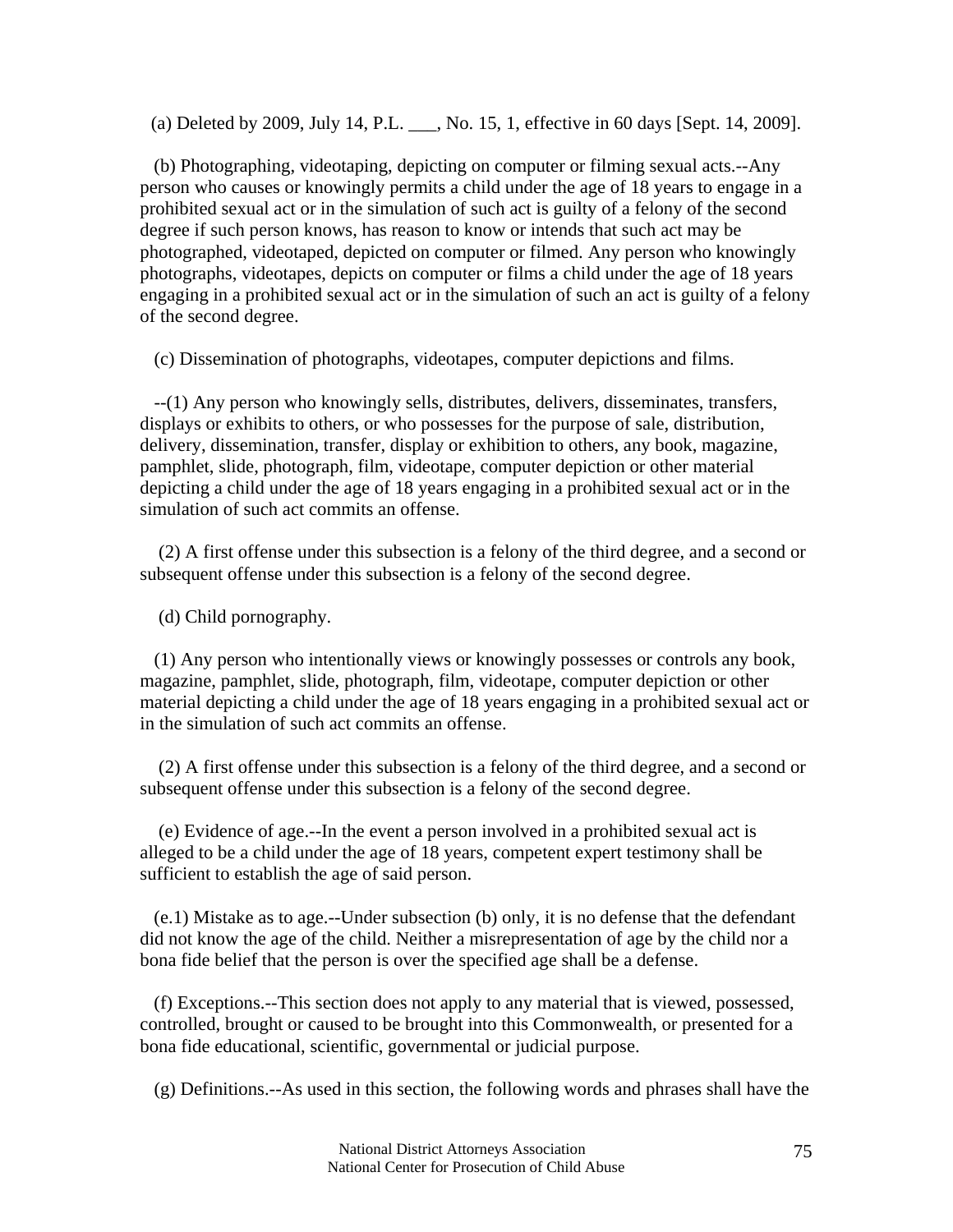meanings given to them in this subsection:

 "Intentionally views." The deliberate, purposeful, voluntary viewing of material depicting a child under 18 years of age engaging in a prohibited sexual act or in the simulation of such act. The term shall not include the accidental or inadvertent viewing of such material.

 "Prohibited sexual act." Sexual intercourse as defined in section 3101 (relating to definitions), masturbation, sadism, masochism, bestiality, fellatio, cunnilingus, lewd exhibition of the genitals or nudity if such nudity is depicted for the purpose of sexual stimulation or gratification of any person who might view such depiction.

#### **18 PA. CONS. STAT. ANN. § 6312 (2009). Sexual abuse of children**

The text of this Section is effective until September 14, 2009.

(a) DEFINITION.-- As used in this section, "prohibited sexual act" means sexual intercourse as defined in section 3101 (relating to definitions), masturbation, sadism, masochism, bestiality, fellatio, cunnilingus, lewd exhibition of the genitals or nudity if such nudity is depicted for the purpose of sexual stimulation or gratification of any person who might view such depiction.

 (b) PHOTOGRAPHING, VIDEOTAPING, DEPICTING ON COMPUTER OR FILMING SEXUAL ACTS.-- Any person who causes or knowingly permits a child under the age of 18 years to engage in a prohibited sexual act or in the simulation of such act is guilty of a felony of the second degree if such person knows, has reason to know or intends that such act may be photographed, videotaped, depicted on computer or filmed. Any person who knowingly photographs, videotapes, depicts on computer or films a child under the age of 18 years engaging in a prohibited sexual act or in the simulation of such an act is guilty of a felony of the second degree.

#### (c) DISSEMINATION OF PHOTOGRAPHS, VIDEOTAPES, COMPUTER DEPICTIONS AND FILMS.--

 (1) Any person who knowingly sells, distributes, delivers, disseminates, transfers, displays or exhibits to others, or who possesses for the purpose of sale, distribution, delivery, dissemination, transfer, display or exhibition to others, any book, magazine, pamphlet, slide, photograph, film, videotape, computer depiction or other material depicting a child under the age of 18 years engaging in a prohibited sexual act or in the simulation of such act commits an offense.

 (2) A first offense under this subsection is a felony of the third degree, and a second or subsequent offense under this subsection is a felony of the second degree.

(d) POSSESSION OF CHILD PORNOGRAPHY.--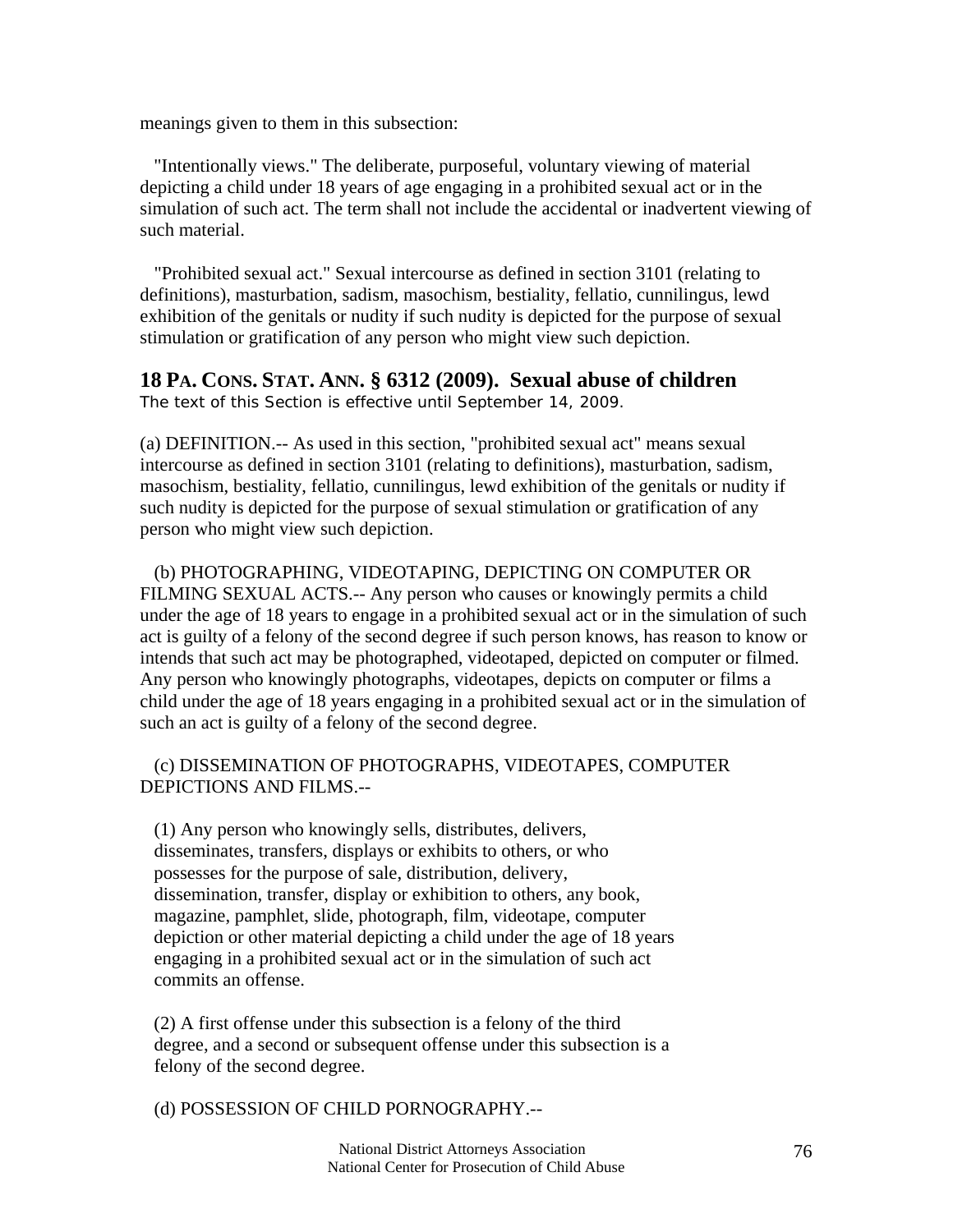(1) Any person who knowingly possesses or controls any book, magazine, pamphlet, slide, photograph, film, videotape, computer depiction or other material depicting a child under the age of 18 years engaging in a prohibited sexual act or in the simulation of such act commits an offense.

 (2) A first offense under this subsection is a felony of the third degree, and a second or subsequent offense under this subsection is a felony of the second degree.

 (e) EVIDENCE OF AGE.-- In the event a person involved in a prohibited sexual act is alleged to be a child under the age of 18 years, competent expert testimony shall be sufficient to establish the age of said person.

 (E.1) MISTAKE AS TO AGE.-- Under subsection (b) only, it is no defense that the defendant did not know the age of the child. Neither a misrepresentation of age by the child nor a bona fide belief that the person is over the specified age shall be a defense.

 (f) EXCEPTIONS.-- This section does not apply to any material that is possessed, controlled, brought or caused to be brought into this Commonwealth, or presented for a bona fide educational, scientific, governmental or judicial purpose.

## **RHODE ISLAND**

#### **R.I. GEN. LAWS § 11-9-1.3 (2009). Child pornography prohibited**

(a) Violations. It is a violation of this section for any person to:

(1) Knowingly produce any child pornography;

 (2) Knowingly mail, transport, deliver or transfer by any means, including by computer, any child pornography;

 (3) Knowingly reproduce any child pornography by any means, including the computer; or

 (4) Knowingly possess any book, magazine, periodical, film, videotape, computer disk, computer file or any other material that contains an image of child pornography.

(b) Penalties.

(1) Whoever violates or attempts or conspires to violate subdivisions (a)(1), (a)(2) or  $(a)(3)$  of this section shall be subject to a fine of not more than five thousand dollars (\$) 5,000), or imprisoned for not more than fifteen (15) years, or both.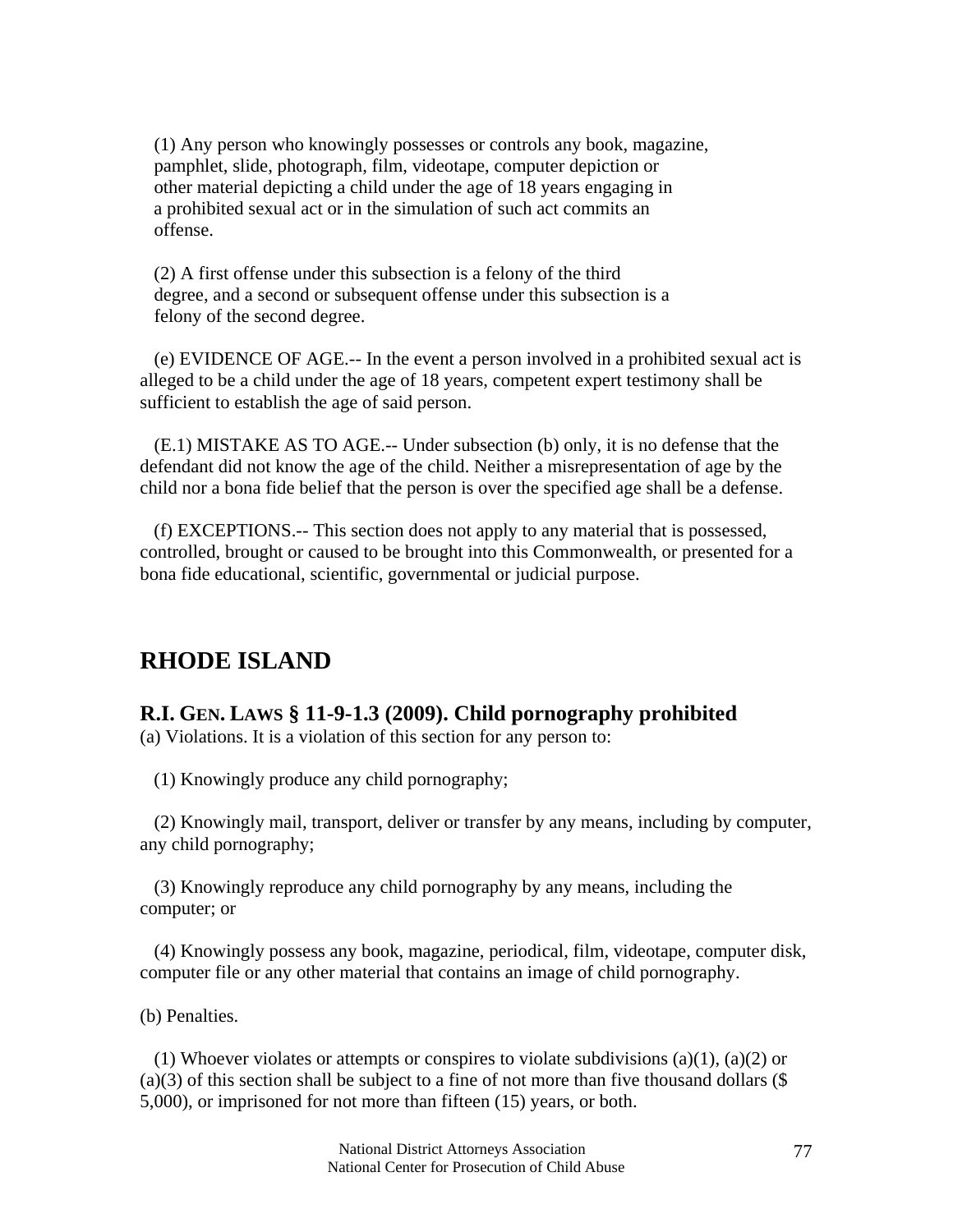(2) Whoever violates or attempts or conspires to violate subdivision (a)(4) of this section shall be subject to a fine of not more than five thousand dollars (\$ 5,000), or imprisoned not more than five (5) years, or both.

(c) Definitions. For purposes of this section:

 (1) "Child pornography" means any visual depiction, including any photograph, film, video, picture, or computer or computer-generated image or picture, whether made or produced by electronic, mechanical, or other means, of sexually explicit conduct where:

 (i) The production of such visual depiction involves the use of a minor engaging in sexually explicit conduct;

 (ii) Such visual depiction is a digital image, computer image, or computer-generated image of a minor engaging in sexually explicit conduct; or

 (iii) Such visual depiction has been created, adapted, or modified to display an identifiable minor engaging in sexually explicit conduct.

(2) "Computer" has the meaning given to that term in section 11-52-1;

(3) "Minor" means any person not having reached eighteen (18) years of age;

(4) "Identifiable minor."

(i) Means a person:

 (A) (I) Who was a minor at the time the visual depiction was created, adapted, or modified; or

 (II) Whose image as a minor was used in creating, adapting, or modifying the visual depiction; and

 (ii) Who is recognizable as an actual person by the person's face, likeness, or other distinguishing characteristic, such as a unique birthmark or other recognizable feature; and

 (B) Shall not be construed to require proof of the actual identity of the identifiable minor.

 (5) "Producing" means producing, directing, manufacturing, issuing, publishing or advertising;

(6) "Sexually explicit conduct" means actual: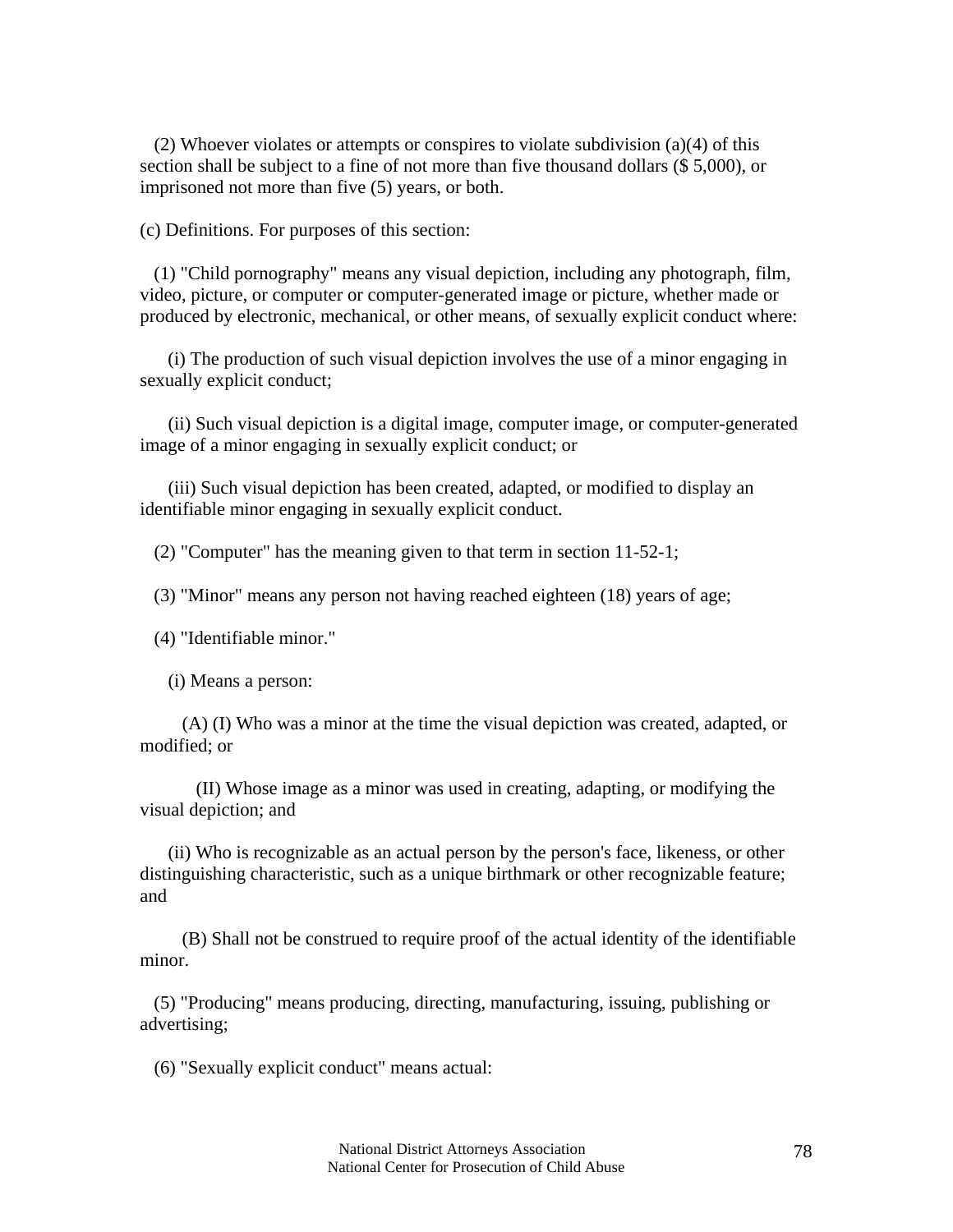(i) Graphic sexual intercourse, including genital-genital, oral-genital, anal-genital, or oral-anal, or lascivious sexual intercourse where the genitals, or pubic area of any person is exhibited;

(ii) Bestiality;

(iii) Masturbation;

(iv) Sadistic or masochistic abuse; or

(v) Graphic or lascivious exhibition of the genitals or pubic area of any person;

 (7) "Visual depiction" includes undeveloped film and videotape and data stored on a computer disk or by electronic means, which is capable of conversion into a visual image;

 (8) "Graphic," when used with respect to a depiction of sexually explicit conduct, means that a viewer can observe any part of the genitals or pubic area of any depicted person or animal during any part of the time that the sexually explicit conduct is being depicted.

(d) Affirmative defenses.

(1) It shall be an affirmative defense to a charge of violating subdivision (a)(1), (a)(2), or (a)(3) of this section that:

 (i) The alleged child pornography was produced using an actual person or persons engaging in sexually explicit conduct; and

(ii) Each such person was an adult at the time the material was produced; and

 (iii) The defendant did not advertise, promote, present, describe or distribute the material in such a manner as to convey the impression that it is or contains a visual depiction of a minor engaging in sexually explicit conduct.

 (2) It shall be an affirmative defense to a charge of violating subdivision (a)(4) of this section that the defendant:

(i) Possessed less than three (3) images of child pornography; and

 (ii) Promptly and in good faith and without retaining or allowing any person, other than a law enforcement agency, to access any image or copy of it:

(A) Took reasonable steps to destroy each such image; or

(B) Reported the matter to a law enforcement agency and afforded that agency

National District Attorneys Association National Center for Prosecution of Child Abuse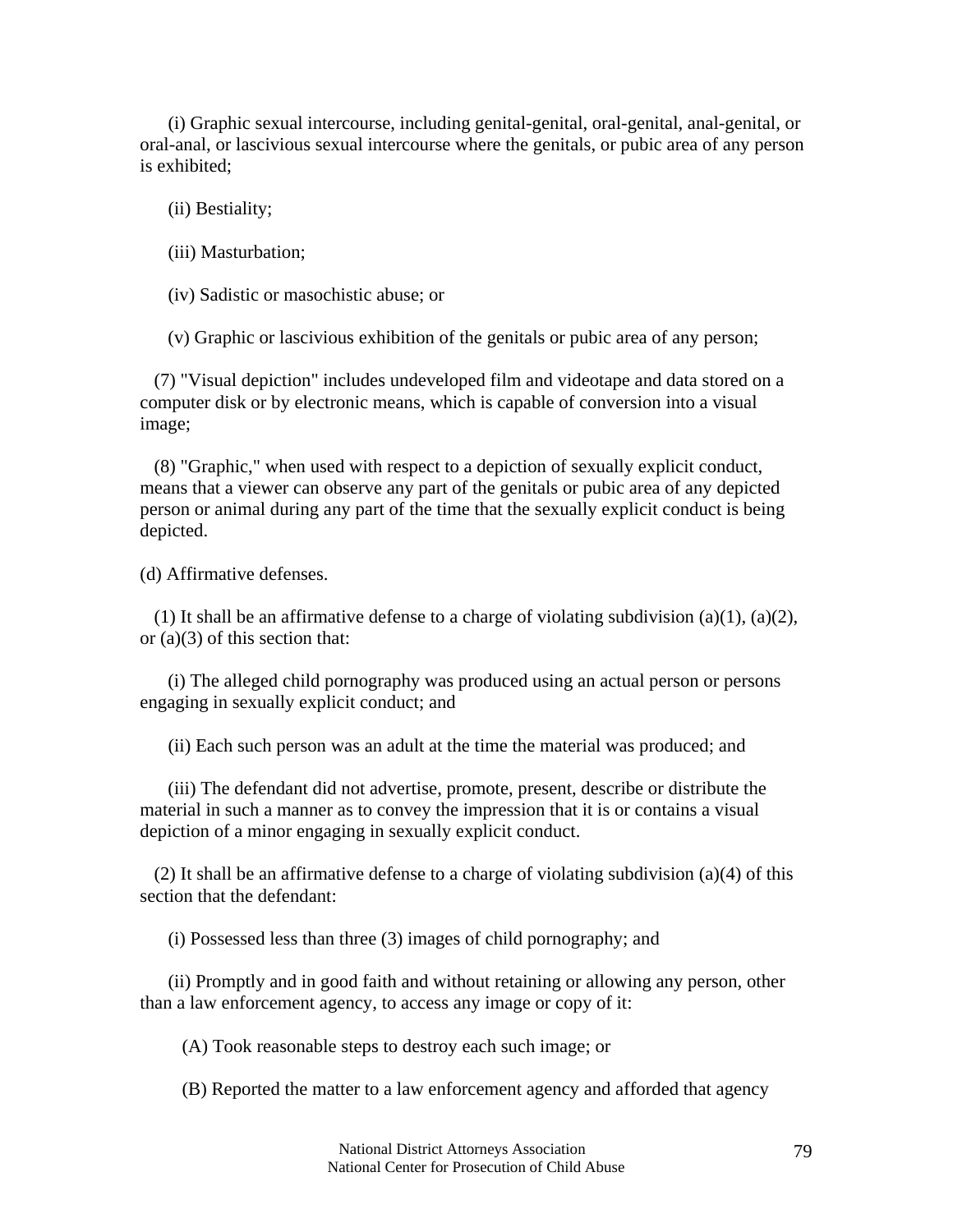access to each such image.

(e) Severability. If any provision or provisions of this section, or the application of this section to any person or circumstance is held invalid by a court of competent authority, that invalidity does not affect other provisions or applications of this section which can be given effect without that invalid provision or provisions or application of the provision or provisions, and to this end the provisions of this section are declared to be separable and severable.

# **SOUTH CAROLINA**

### **S.C. CODE ANN. § 16-15-410 (2008). Third degree sexual exploitation of a minor defined; penalties; exception.**

(A) An individual commits the offense of third degree sexual exploitation of a minor if, knowing the character or content of the material, he possesses material that contains a visual representation of a minor engaging in sexual activity.

(B) In a prosecution pursuant to this section, the trier of fact may infer that a participant in sexual activity depicted as a minor through its title, text, visual representation, or otherwise is a minor.

(C) A person who violates the provisions of this section is guilty of a felony and, upon conviction, must be imprisoned not more than ten years.

(D) This section does not apply to an employee of a law enforcement agency, including the State Law Enforcement Division, a prosecuting agency, including the South Carolina Attorney General's Office, or the South Carolina Department of Corrections who, while acting within the employee's official capacity in the course of an investigation or criminal proceeding, is in possession of material that contains a visual representation of a minor engaging in sexual activity.

# **SOUTH DAKOTA**

### **S.D. CODIFIED LAWS § 22-24A-3 (2009). Possession, Manufacture, or Distribution of Child Pornography – Consent or Mistake not a Defense – Penalty**

A person is guilty of possessing, manufacturing, or distributing child pornography if the person:

(1) Creates any visual depiction of a minor engaging in a prohibited sexual act, or in the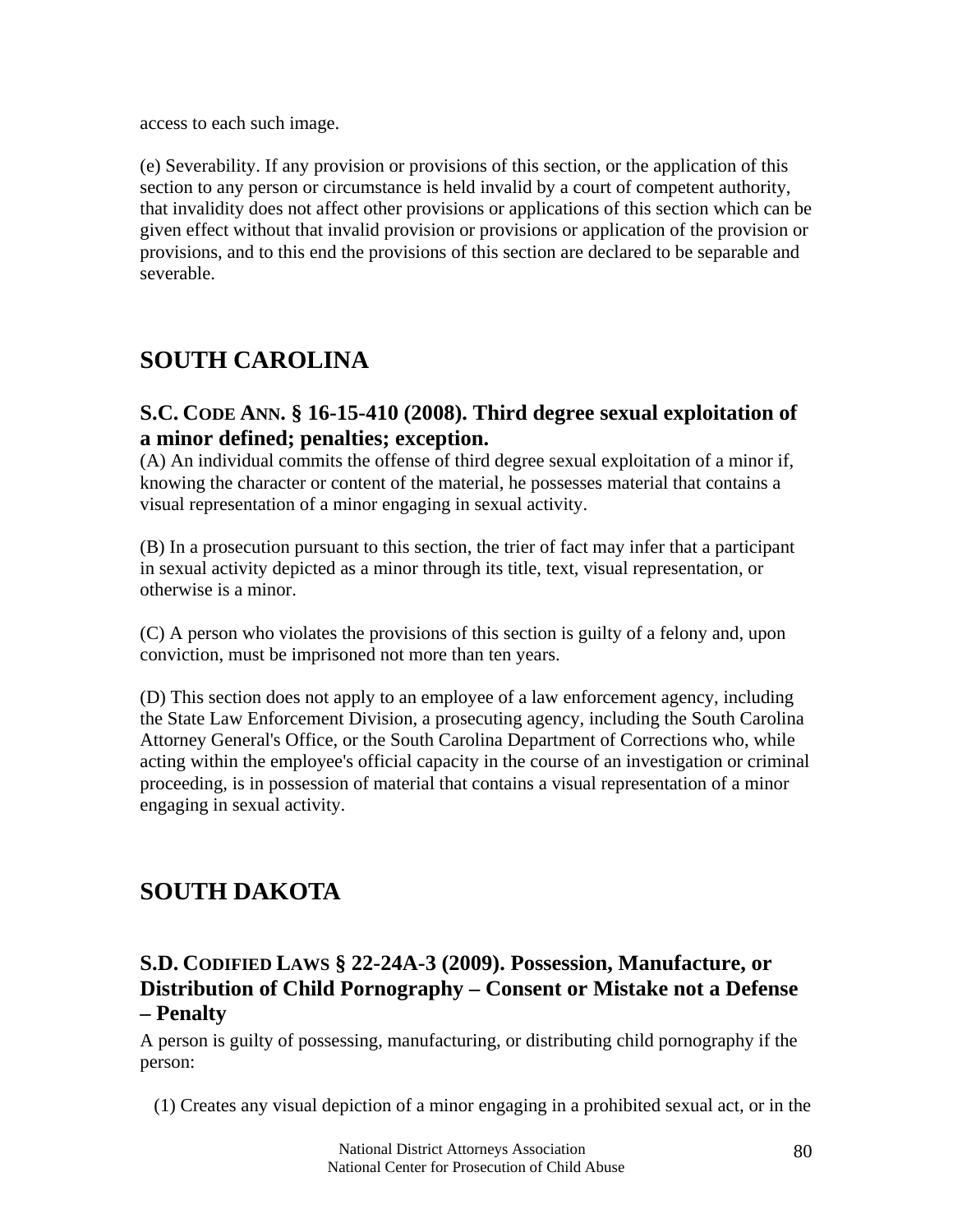simulation of such an act;

 (2) Causes or knowingly permits the creation of any visual depiction of a minor engaged in a prohibited sexual act, or in the simulation of such an act; or

 (3) Knowingly possesses, distributes, or otherwise disseminates any visual depiction of a minor engaging in a prohibited sexual act, or in the simulation of such an act.

 Consent to performing these proscribed acts by a minor or a minor's parent, guardian, or custodian, or mistake as to the minor's age is not a defense to a charge of violating this section.

 A violation of this section is a Class 4 felony. If a person is convicted of a second or subsequent violation of this section within fifteen years of the prior conviction, the violation is a Class 3 felony.

The court shall order an assessment pursuant to  $\S$  22-22-1.3 of any person convicted of violating this section.

### **TENNESSEE**

### **TENN. CODE ANN. § 39-17-1003 (2009). Offense of sexual exploitation of a minor.**

(a) It is unlawful for any person to knowingly possess material that includes a minor engaged in:

(1) Sexual activity; or

(2) Simulated sexual activity that is patently offensive.

(b) A person possessing material that violates subsection (a) may be charged in a separate count for each individual image, picture, drawing, photograph, motion picture film, videocassette tape, or other pictorial representation. Where the number of materials possessed is greater than fifty (50), the person may be charged in a single count to enhance the class of offense under subsection (d).

(c) In a prosecution under this section, the trier of fact may consider the title, text, visual representation, Internet history, physical development of the person depicted, expert medical testimony, expert computer forensic testimony, and any other relevant evidence, in determining whether a person knowingly possessed the material, or in determining whether the material or image otherwise represents or depicts that a participant is a minor.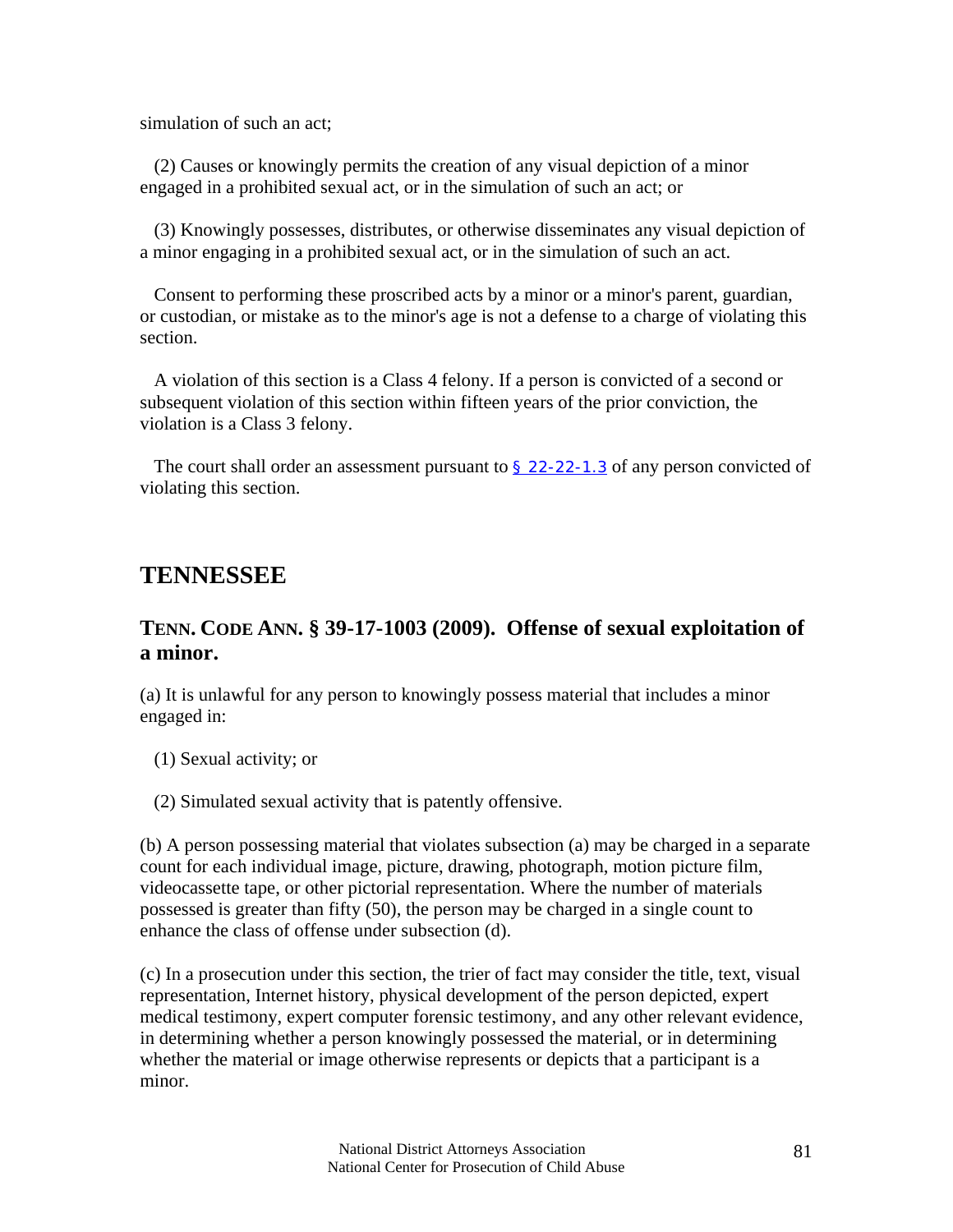(d) A violation of this section is a Class D felony; however, if the number of individual images, materials, or combination of images and materials, that are possessed is more than fifty (50), then the offense shall be a Class C felony. If the number of individual images, materials, or combination of images and materials, exceeds one hundred (100), the offense shall be a Class B felony.

(e) In a prosecution under this section, the state is not required to prove the actual identity or age of the minor.

### **TENN. CODE ANN. § 39-17-1004 (2009). Offense of aggravated sexual exploitation of a minor.**

(a) (1) It is unlawful for a person to knowingly promote, sell, distribute, transport, purchase or exchange material, or possess with the intent to promote, sell, distribute, transport, purchase or exchange material, that includes a minor engaged in:

- (A) Sexual activity; or
- (B) Simulated sexual activity that is patently offensive.

 (2) A person who violates subdivision (a)(1) may be charged in a separate count for each individual image, picture, drawing, photograph, motion picture film, videocassette tape, or other pictorial representation. Where the number of materials involved in a violation under subdivision  $(a)(1)$  is greater than twenty-five  $(25)$ , the person may be charged in a single count to enhance the class of offense under subdivision (a)(4).

 (3) In a prosecution under this section, the trier of fact may consider the title, text, visual representation, Internet history, physical development of the person depicted, expert medical testimony, expert computer forensic testimony, and any other relevant evidence, in determining whether a person knowingly promoted, sold, distributed, transported, purchased, exchanged or possessed the material for these purposes, or in determining whether the material or image otherwise represents or depicts that a participant is a minor.

 (4) A violation of this section is a Class C felony; however, if the number of individual images, materials, or combination of images and materials that are promoted, sold, distributed, transported, purchased, exchanged or possessed, with intent to promote, sell, distribute, transport, purchase or exchange, is more than twenty-five (25), then the offense shall be a Class B felony.

(b) (1) It is unlawful for a person to knowingly promote, sell, distribute, transport, purchase or exchange material that is obscene, as defined in § 39-17-901(10), or possess material that is obscene, with the intent to promote, sell, distribute, transport, purchase or exchange the material, which includes a minor engaged in:

(A) Sexual activity; or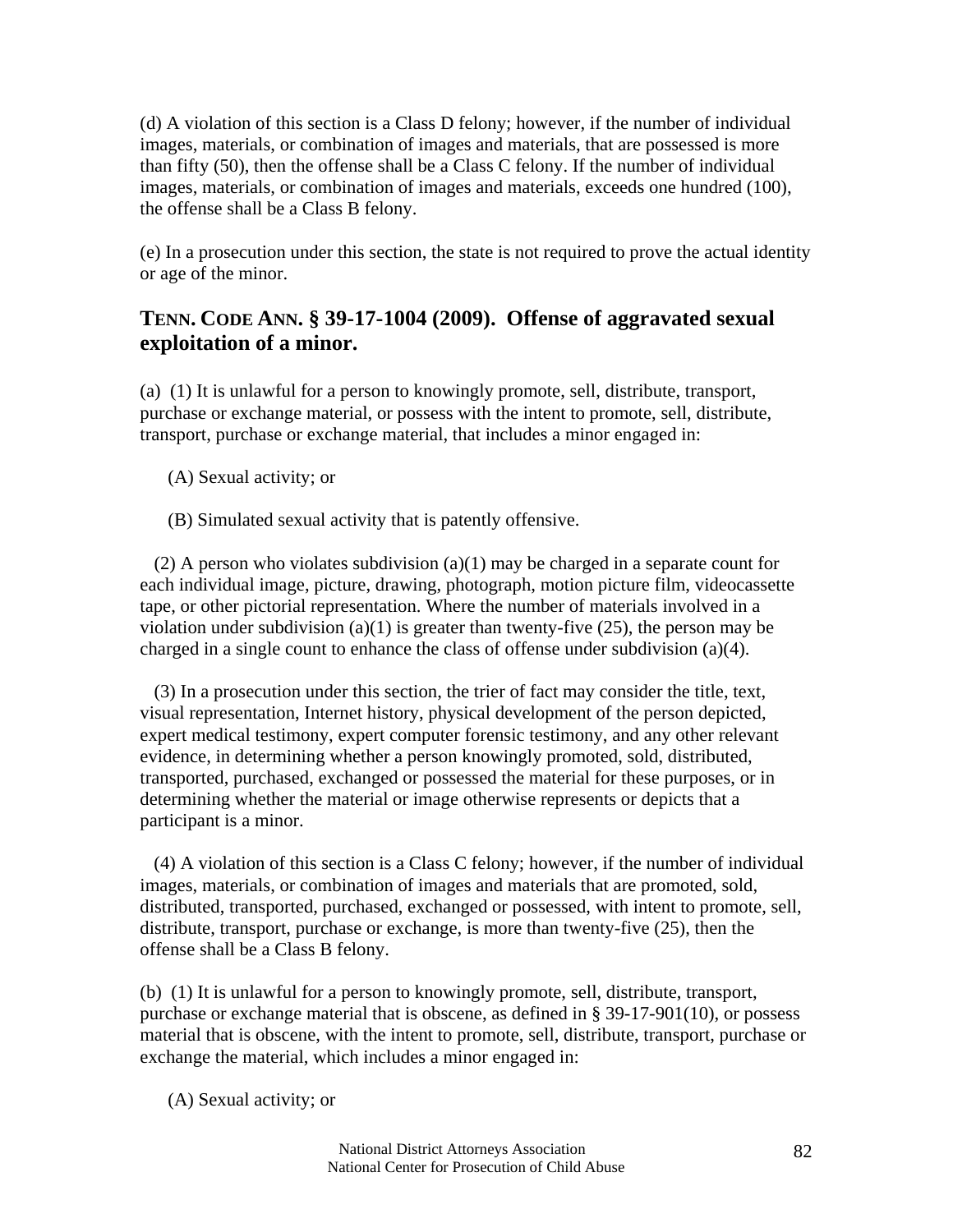(B) Simulated sexual activity that is patently offensive.

 (2) A person who violates subdivision (b)(1) may be charged in a separate count for each individual image, picture, drawing, photograph, motion picture film, videocassette tape, or other pictorial representation. Where the number of materials involved in a violation under subdivision  $(b)(1)$  is greater than twenty-five  $(25)$ , the person may be charged in a single count to enhance the class of offense under subdivision (b)(4).

 (3) In a prosecution under this section, the trier of fact may consider the title, text, visual representation, Internet history, physical development of the person depicted, expert medical testimony, expert computer forensic testimony, and any other relevant evidence, in determining whether a person knowingly promoted, sold, distributed, transported, purchased, exchanged or possessed the material for these purposes, or in determining whether the material or image otherwise represents or depicts that a participant is a minor.

 (4) A violation of this section is a Class C felony; however, if the number of individual images, materials, or combination of images and materials, that are promoted, sold, distributed, transported, purchased, exchanged or possessed, with intent to promote, sell, distribute, transport, purchase or exchange, is more than twenty-five (25), then the offense shall be a Class B felony.

(c) In a prosecution under this section, the state is not required to prove the actual identity or age of the minor.

(d) A person is subject to prosecution in this state under this section for any conduct that originates in this state, or for any conduct that originates by a person located outside this state, where the person promoted, sold, distributed, transported, purchased, exchanged or possessed, with intent to promote, sell, distribute, transport, purchase or exchange material within this state.

### **TEXAS**

### **TEX. PENAL CODE § 43.26 (2009). Possession or Promotion of Child Pornography.**

(a) A person commits an offense if:

 (1) the person knowingly or intentionally possesses visual material that visually depicts a child younger than 18 years of age at the time the image of the child was made who is engaging in sexual conduct; and

(2) the person knows that the material depicts the child as described by Subdivision (1).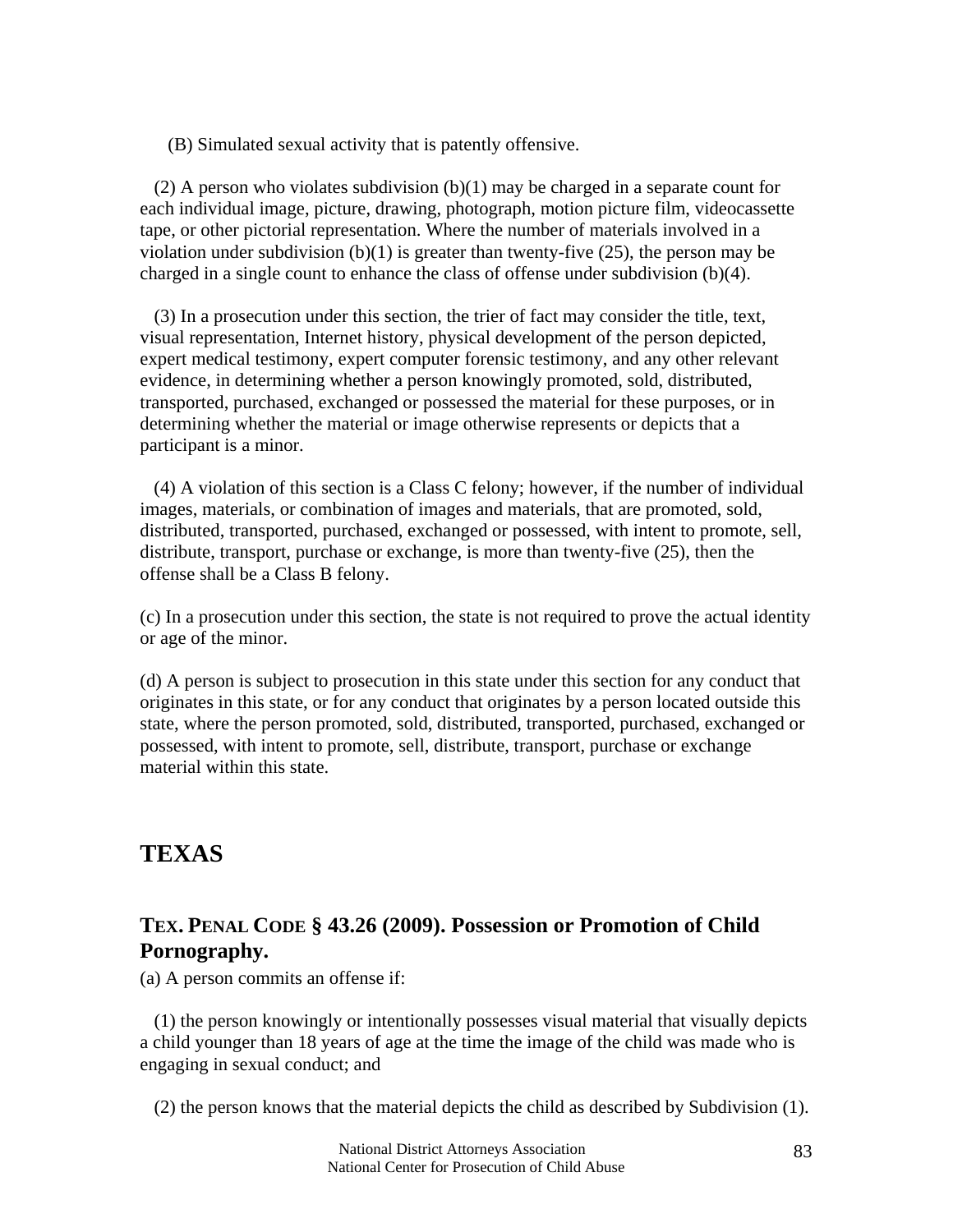(b) In this section:

(1) "Promote" has the meaning assigned by Section 43.25.

(2) "Sexual conduct" has the meaning assigned by Section 43.25.

(3) "Visual material" means:

 (A) any film, photograph, videotape, negative, or slide or any photographic reproduction that contains or incorporates in any manner any film, photograph, videotape, negative, or slide; or

 (B) any disk, diskette, or other physical medium that allows an image to be displayed on a computer or other video screen and any image transmitted to a computer or other video screen by telephone line, cable, satellite transmission, or other method.

(c) The affirmative defenses provided by Section 43.25(f) also apply to a prosecution under this section.

(d) An offense under Subsection (a) is a felony of the third degree.

(e) A person commits an offense if:

 (1) the person knowingly or intentionally promotes or possesses with intent to promote material described by Subsection (a)(1); and

 (2) the person knows that the material depicts the child as described by Subsection  $(a)(1)$ .

(f) A person who possesses visual material that contains six or more identical visual depictions of a child as described by Subsection  $(a)(1)$  is presumed to possess the material with the intent to promote the material.

(g) An offense under Subsection (e) is a felony of the second degree.

### **UTAH**

### **UTAH CODE ANN. § 76-5a-3 (2009). Sexual exploitation of a minor -- Offenses**

(1) A person is guilty of sexual exploitation of a minor: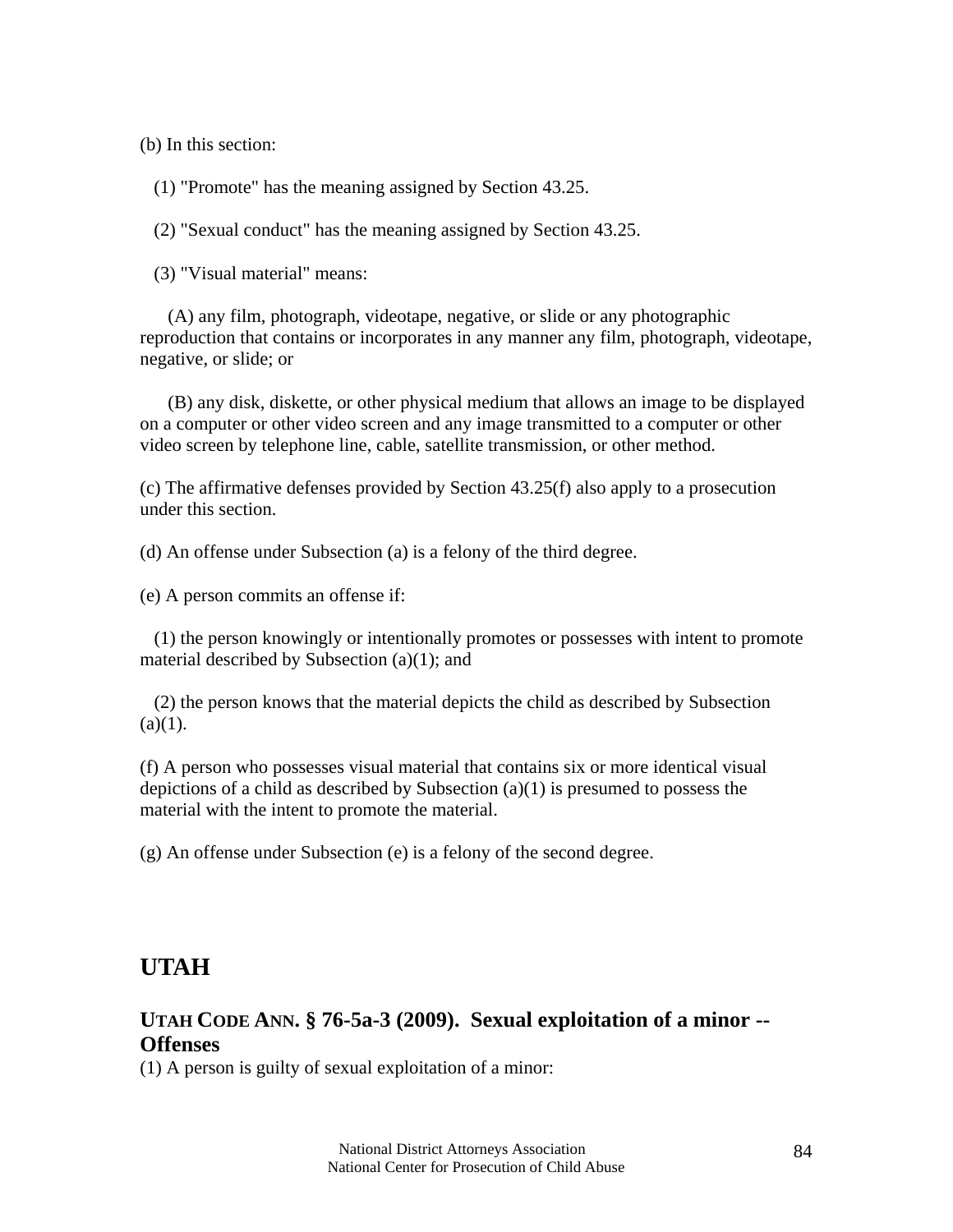(a) when the person:

 (i) knowingly produces, possesses, or possesses with intent to distribute child pornography; or

(ii) intentionally distributes or views child pornography; or

 (b) if the person is a minor's parent or legal guardian and knowingly consents to or permits that minor to be sexually exploited under Subsection (1)(a).

(2) Sexual exploitation of a minor is a felony of the second degree.

(3) It is a separate offense under this section:

 (a) for each minor depicted, and if more than one minor is depicted in the child pornography in violation of this section, the depiction of each individual minor in the child pornography is a separate offense; and

(b) each time the same minor is depicted in different child pornography.

(4) It is an affirmative defense to a charge of violating this section that no person under 18 years of age was actually depicted in the visual depiction or used in producing or advertising the visual depiction.

(5) This section may not be construed to impose criminal or civil liability on:

 (a) any entity or an employee, director, officer, or agent of an entity when acting within the scope of employment, for the good faith performance of:

(i) reporting or data preservation duties required under any federal or state law; or

 (ii) implementing a policy of attempting to prevent the presence of child pornography on any tangible or intangible property, or of detecting and reporting the presence of child pornography on the property; or

(b) any law enforcement officer acting within the scope of a criminal investigation.

### **UTAH CODE ANN. § 76-10-1206. Dealing in material harmful to a minor -- Penalties -- Exemptions for Internet service providers and hosting companies**

 (1) A person is guilty of dealing in material harmful to minors when, knowing or believing that a person is a minor, or having negligently failed to determine the proper age of a minor, the person intentionally:

(a) distributes or offers to distribute, or exhibits or offers to exhibit, to a minor or a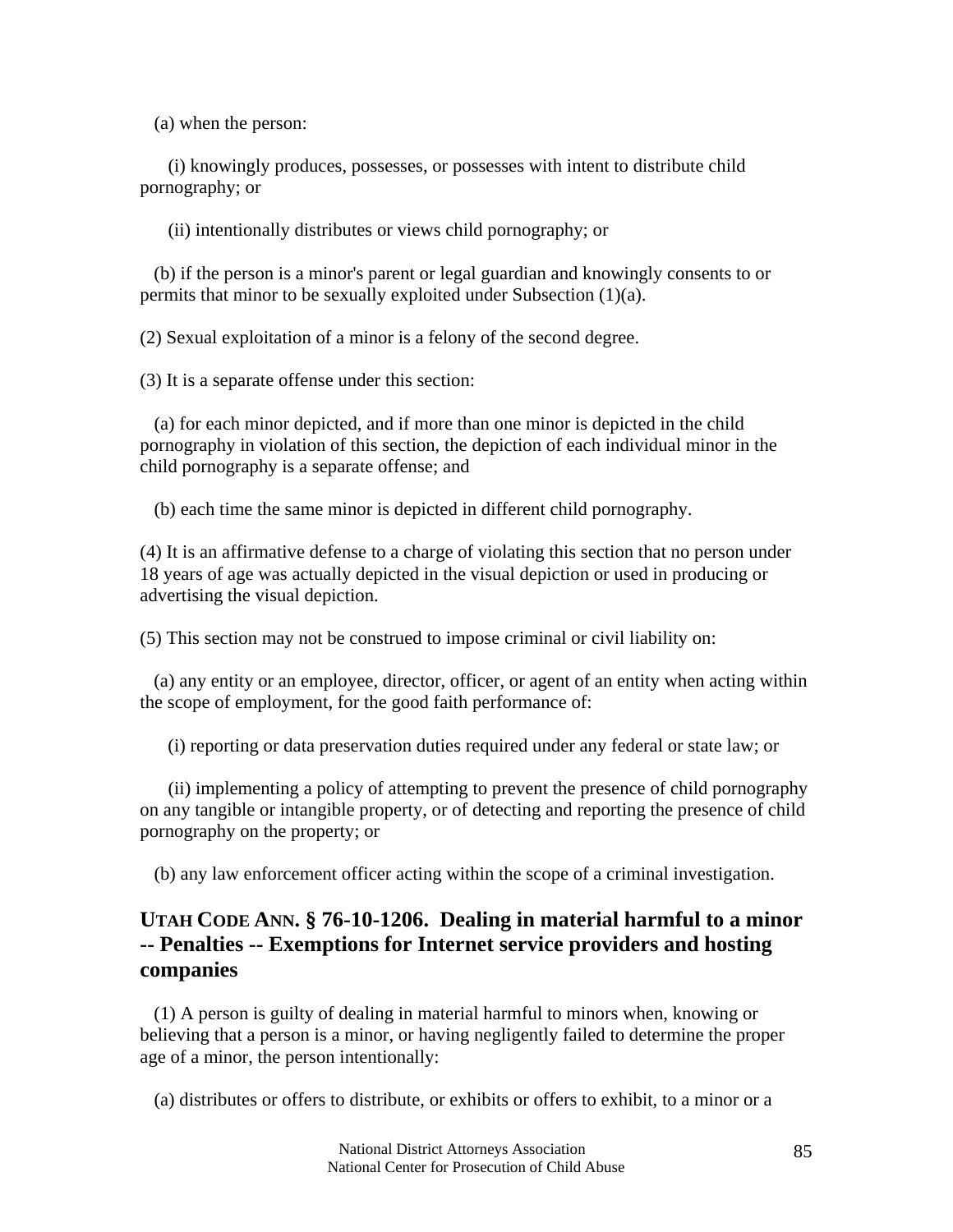person the actor believes to be a minor, any material harmful to minors;

 (b) produces, performs, or directs any performance, before a minor or a person the actor believes to be a minor, that is harmful to minors; or

 (c) participates in any performance, before a minor or a person the actor believes to be a minor, that is harmful to minors.

(2) (a) Each separate offense under this section committed by a person 18 years of age or older is a third degree felony punishable by:

 (i) a minimum mandatory fine of not less than \$ 1,000, plus \$ 10 for each article exhibited up to the maximum allowed by law; and

(ii) incarceration, without suspension of sentence, for a term of not less than 14 days.

 (b) Each separate offense under this section committed by a person 16 or 17 years of age is a class A misdemeanor.

 (c) Each separate offense under this section committed by a person younger than 16 years of age is a class B misdemeanor.

(d) Subsection  $(2)(a)$  supersedes Section 77-18-1.

(3) (a) If a defendant 18 years of age or older has been previously convicted or adjudicated to be under the jurisdiction of the juvenile court under this section, each separate subsequent offense is a second degree felony punishable by:

 (i) a minimum mandatory fine of not less than \$ 5,000, plus \$ 10 for each article exhibited up to the maximum allowed by law; and

(ii) incarceration, without suspension of sentence, for a term of not less than one year.

 (b) If a defendant younger than 18 years of age has been previously convicted or adjudicated to be under the jurisdiction of the juvenile court under this section, each separate subsequent offense is a third degree felony.

(c) Subsection (3)(a) supersedes Section 77-18-1.

 (d) (i) This section does not apply to an Internet service provider, as defined in Section 76-10-1230, a provider of an electronic communications service as defined in 18 U.S.C. Sec. 2510, a telecommunications service, information service, or mobile service as defined in  $47 \cup S.C.$  Sec. 153, including a commercial mobile service as defined in  $47$ U.S.C. Sec. 332(d), or a cable operator as defined in 47 U.S.C. Sec. 522, if:

(A) the distribution of pornographic material by the Internet service provider occurs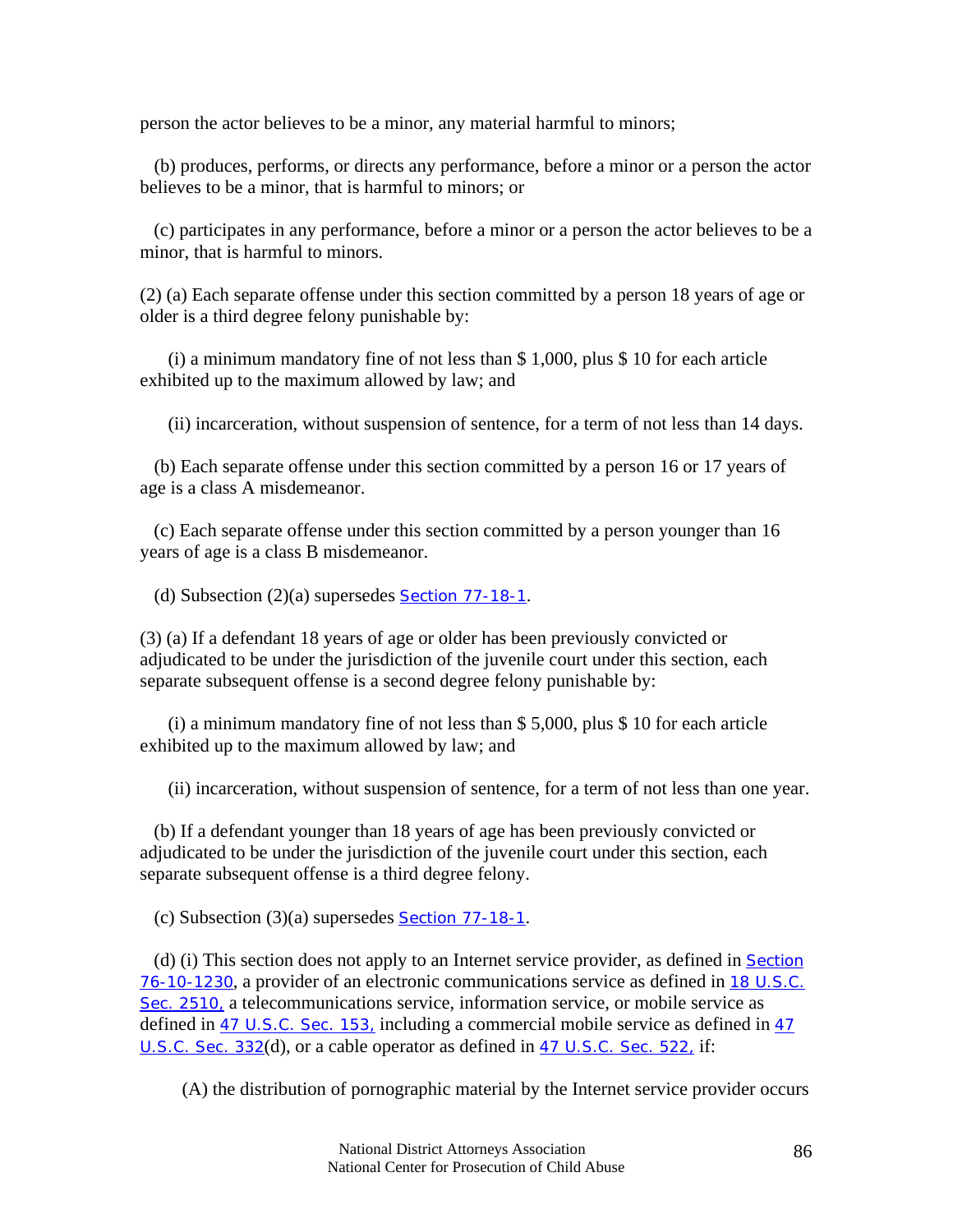only incidentally through the provider's function of:

(I) transmitting or routing data from one person to another person; or

(II) providing a connection between one person and another person;

 (B) the provider does not intentionally aid or abet in the distribution of the pornographic material; and

 (C) the provider does not knowingly receive from or through a person who distributes the pornographic material a fee greater than the fee generally charged by the provider, as a specific condition for permitting the person to distribute the pornographic material.

 (ii) This section does not apply to a hosting company, as defined in Section 76-10- 1230, if:

 (A) the distribution of pornographic material by the hosting company occurs only incidentally through the hosting company's function of providing data storage space or data caching to a person;

 (B) the hosting company does not intentionally engage, aid, or abet in the distribution of the pornographic material; and

 (C) the hosting company does not knowingly receive from or through a person who distributes the pornographic material a fee greater than the fee generally charged by the provider, as a specific condition for permitting the person to distribute, store, or cache the pornographic material.

(4) A service provider, as defined in Section 76-10-1230, is not negligent under this section if it complies with Section 76-10-1231.

(5) A person 18 years of age or older who knowingly solicits, requests, commands, encourages, or intentionally aids another person younger than 18 years of age to engage in conduct in violation of Subsection (1) is guilty of a third degree felony and is subject to the penalties under Subsection (2)(a).

### **VERMONT**

#### **VT. STAT. ANN. TIT. 13, § 2827 (2009). Possession of Child Pornography.**

 (a) No person shall, with knowledge of the character and content, possess any photograph, film or visual depiction, including any depiction which is stored electronically, of sexual conduct by a child or of a clearly lewd exhibition of a child's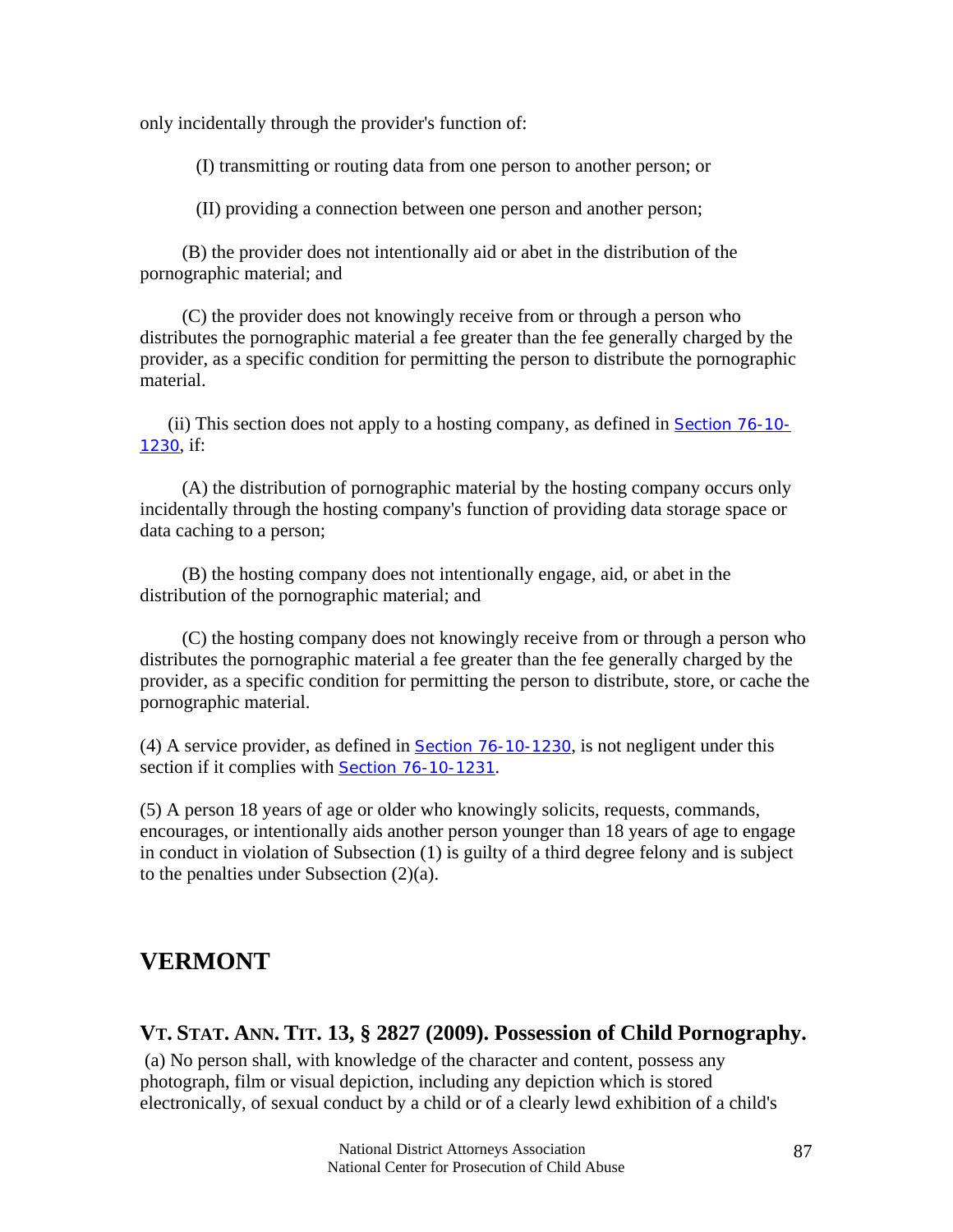genitals or anus.

(b) This section does not apply:

 (1) if the depiction was possessed for a bona fide medical, psychological, social work, legislative, judicial or law enforcement purpose, by a physician, psychologist, social worker, legislator, judge, prosecutor, law enforcement officer, or other person having such a bona fide interest in the subject matter;

 (2) if the person was a bona fide school, museum or public library, or was a person acting in the course of employment as an employee or official of such an organization or of a retail outlet affiliated with and serving the educational or intended purpose of that school, museum or library;

(3) to paintings, drawings, or nonvisual or written descriptions of sexual conduct.

(c) In any prosecution arising under this section, the defendant may raise any of the following affirmative defenses, which shall be proven by a preponderance of the evidence:

 (1) that the defendant in good faith had a reasonable basis to conclude that the child in fact had attained the age of 16 when the depiction was made;

 (2) that the defendant in good faith took reasonable steps, whether successful or not, to destroy or eliminate the depiction.

## **VIRGINIA**

### **VA. CODE ANN. § 18.2-374.1:1 (2009). Possession, reproduction, distribution, and facilitation of child pornography; penalty.**

A. Any person who knowingly possesses child pornography is guilty of a Class 6 felony.

B. Any person who commits a second or subsequent violation of subsection A is guilty of a Class 5 felony.

C. Any person who reproduces by any means, including by computer, sells, gives away, distributes, electronically transmits, displays with lascivious intent, purchases, or possesses with intent to sell, give away, distribute, transmit, or display child pornography with lascivious intent shall be punished by not less than five years nor more than 20 years in a state correctional facility. Any person who commits a second or subsequent violation under this subsection shall be punished by a term of imprisonment of not less than five years nor more than 20 years in a state correctional facility, five years of which shall be a mandatory minimum term of imprisonment.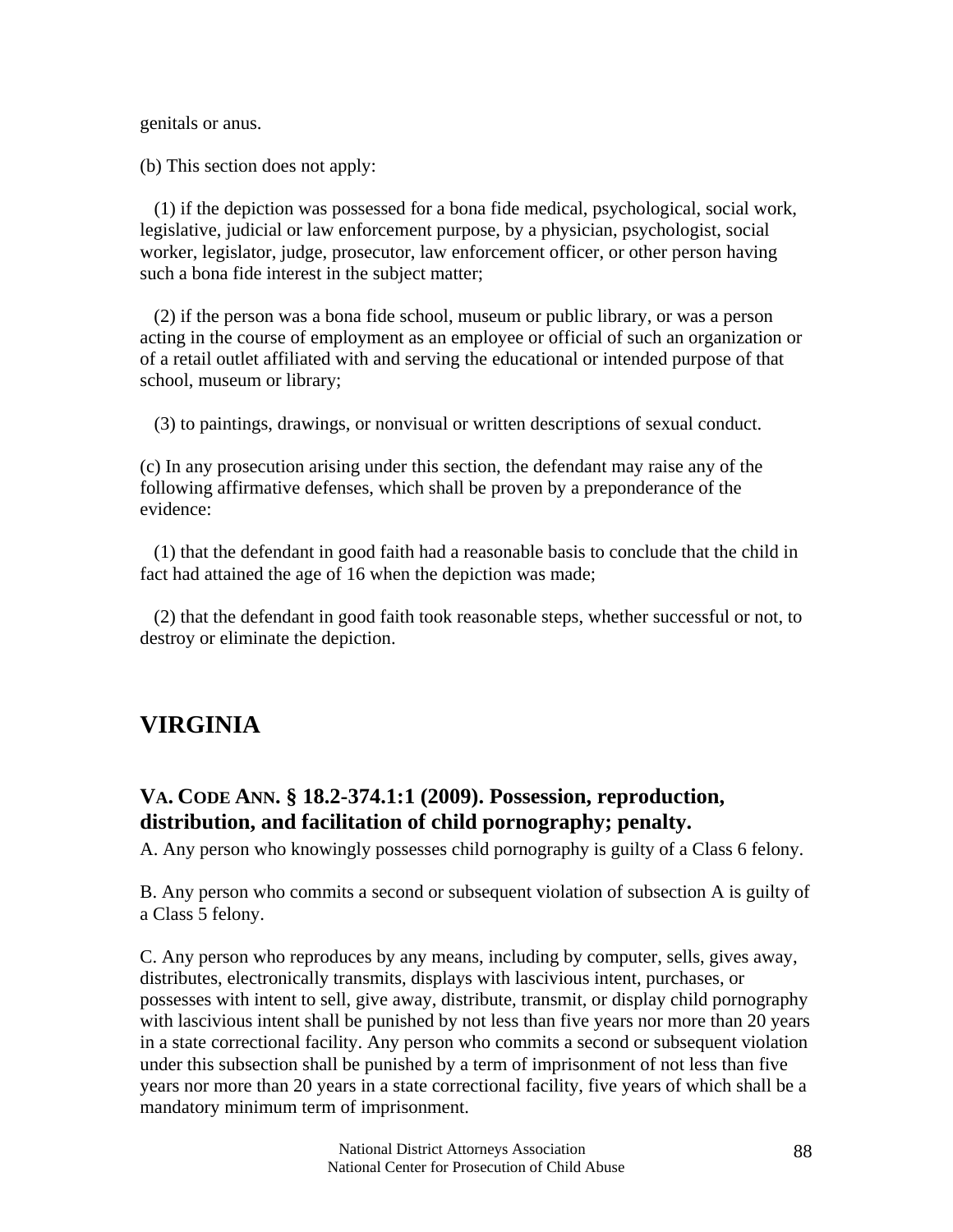D. Any person who intentionally operates an Internet website for the purpose of facilitating the payment for access to child pornography is guilty of a Class 4 felony.

E. All child pornography shall be subject to lawful seizure and forfeiture pursuant to § 19.2-386.31.

F. For purposes of this section it may be inferred by text, title or appearance that a person who is depicted as or presents the appearance of being less than 18 years of age in sexually explicit visual material is less than 18 years of age.

G. Venue for a prosecution under this section may lie in the jurisdiction where the unlawful act occurs or where any child pornography is produced, reproduced, found, stored, received, or possessed in violation of this section.

H. The provisions of this section shall not apply to any such material that is possessed for a bona fide medical, scientific, governmental, or judicial purpose by a physician, psychologist, scientist, attorney, or judge who possesses such material in the course of conducting his professional duties as such.

### **WASHINGTON**

### **WASH. REV. CODE ANN. § 9.68A.050 (2009). Dealing in depictions of minor engaged in sexually explicit conduct**

A person who:

 (1) Knowingly develops, duplicates, publishes, prints, disseminates, exchanges, finances, attempts to finance, or sells any visual or printed matter that depicts a minor engaged in an act of sexually explicit conduct; or

 (2) Possesses with intent to develop, duplicate, publish, print, disseminate, exchange, or sell any visual or printed matter that depicts a minor engaged in an act of sexually explicit conduct is guilty of a class C felony punishable under chapter 9A.20 RCW.

### **WASH. REV. CODE ANN. § 9.68A.070 (2009). Possession of minor engaged in sexually explicit conduct.**

A person who knowingly possesses visual or printed matter depicting a minor engaged in sexually explicit conduct is guilty of a class B felony.

### **WASH. REV. CODE ANN. § 9.68A.080 (2009). Reporting of depictions of minor engaged in sexually explicit conduct -- Civil immunity**

(1) A person who, in the course of processing or producing visual or printed matter either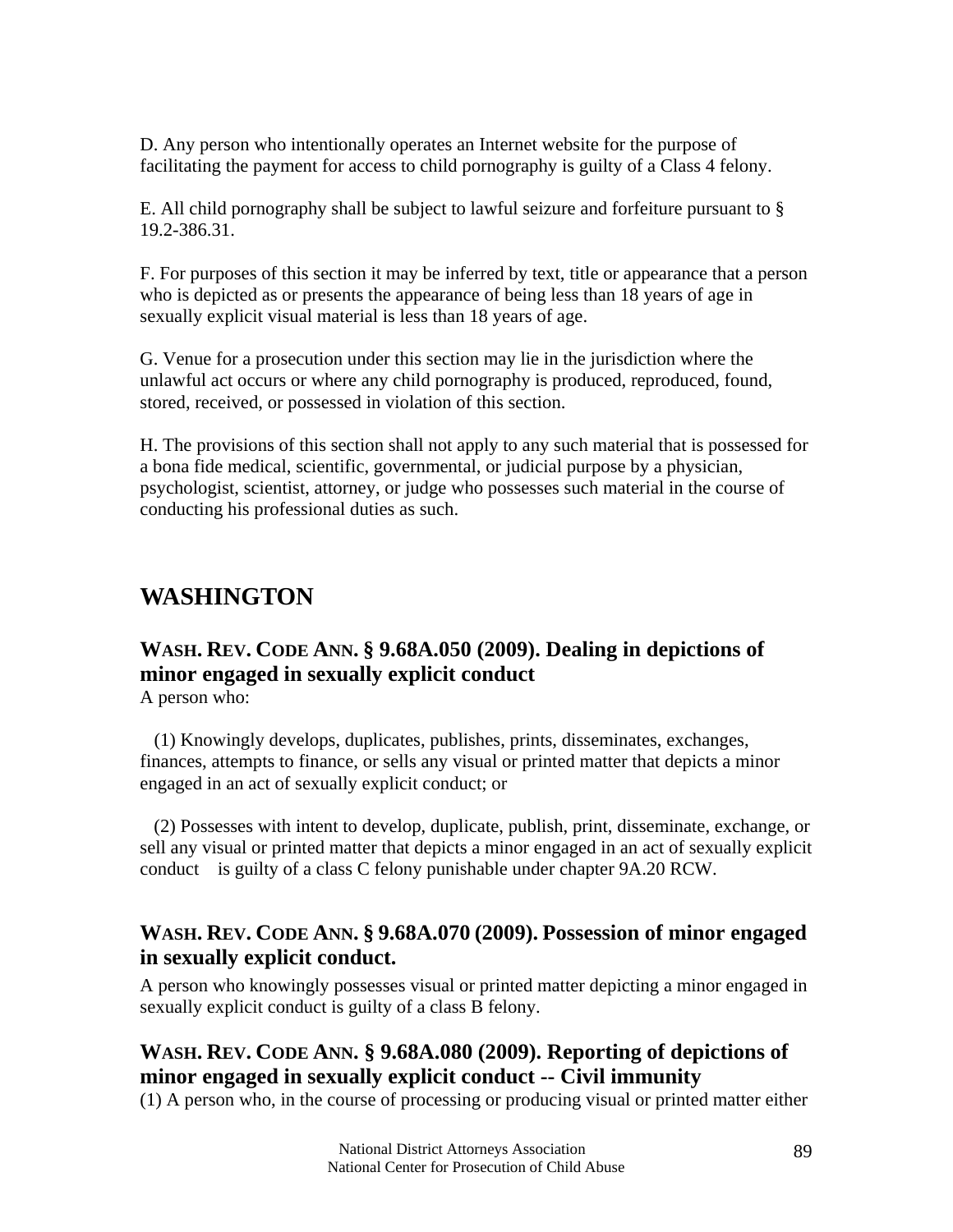privately or commercially, has reasonable cause to believe that the visual or printed matter submitted for processing or producing depicts a minor engaged in sexually explicit conduct shall immediately report such incident, or cause a report to be made, to the proper law enforcement agency. Persons failing to do so are guilty of a gross misdemeanor.

(2) If, in the course of repairing, modifying, or maintaining a computer that has been submitted either privately or commercially for repair, modification, or maintenance, a person has reasonable cause to believe that the computer stores visual or printed matter that depicts a minor engaged in sexually explicit conduct, the person performing the repair, modification, or maintenance may report such incident, or cause a report to be made, to the proper law enforcement agency.

(3) A person who makes a report in good faith under this section is immune from civil liability resulting from the report.

# **WEST VIRGINIA**

### **W. VA. CODE ANN. § 61-8C-3 (2009). Distribution and exhibiting of material depicting minors engaged in sexually explicit conduct prohibited; penalty.**

Any person who, with knowledge, sends or causes to be sent, or distributes, exhibits, possesses or displays or transports any material visually portraying a minor engaged in any sexually explicit conduct is guilty of a felony, and, upon conviction thereof, shall be imprisoned in the penitentiary not more than two years, and fined not more than two thousand dollars.

# **WISCONSIN**

### **WIS. STAT. ANN. § 948.05 (2009). Sexual exploitation of a child.**

(1) Whoever does any of the following with knowledge of the character and content of the sexually explicit conduct involving the child may be penalized under sub. (2p):(a) Employs, uses, persuades, induces, entices, or coerces any child to engage in sexually explicit conduct for the purpose of recording or displaying in any way the conduct.(b) Records or displays in any way a child engaged in sexually explicit conduct.

(1m) Whoever produces, performs in, profits from, promotes, imports into the state, reproduces, advertises, sells, distributes, or possesses with intent to sell or distribute, any recording of a child engaging in sexually explicit conduct may be penalized under sub. (2p) if the person knows the character and content of the sexually explicit conduct involving the child and if the person knows or reasonably should know that the child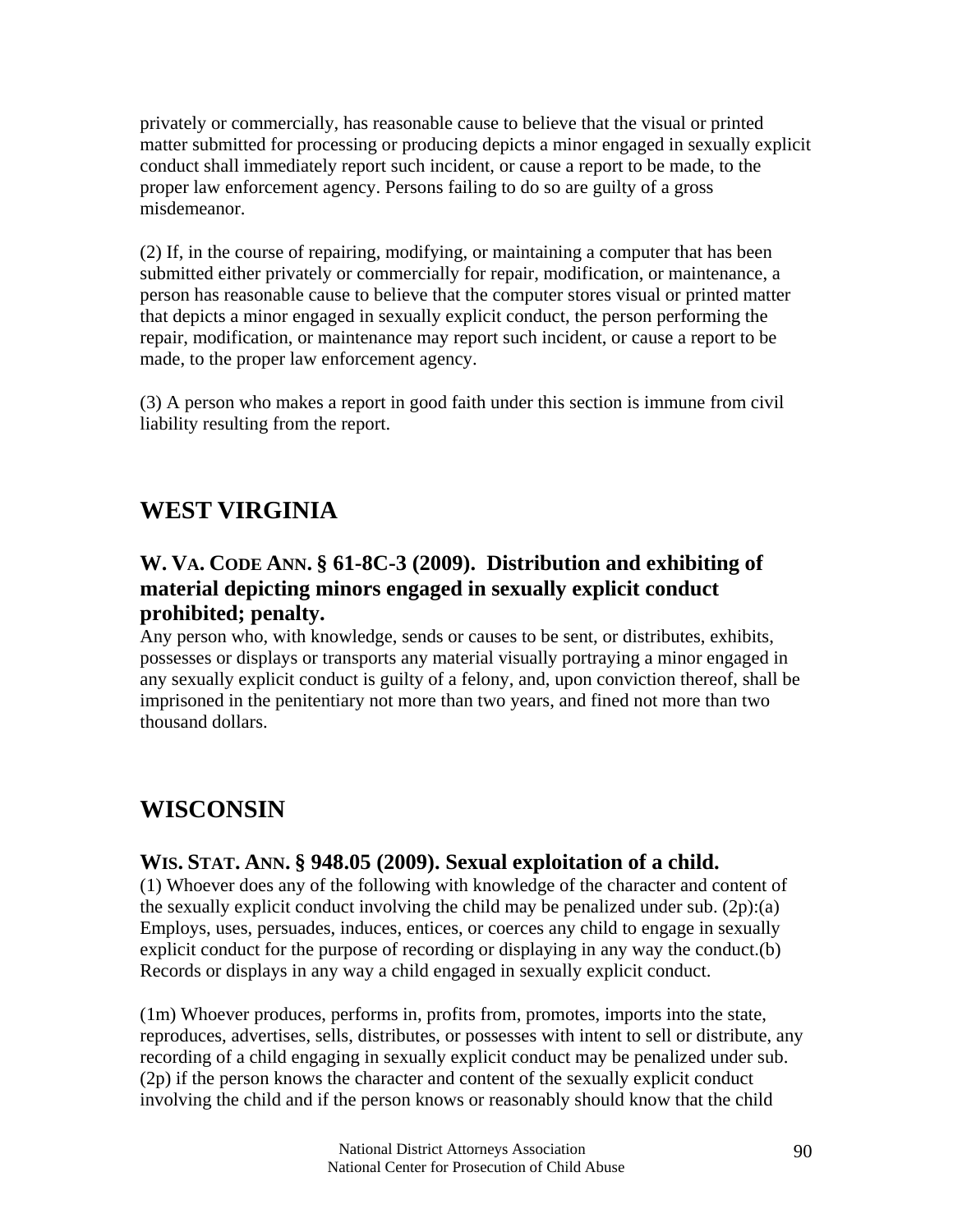engaging in the sexually explicit conduct has not attained the age of 18 years.

(2) A person responsible for a childs welfare who knowingly permits, allows or encourages the child to engage in sexually explicit conduct for a purpose proscribed in sub. (1) (a) or (b) or (1m) may be penalized under sub. (2p)

 $(2p)$  (a) Except as provided in par. (b), a person who violates sub. (1), (1m), or (2) is guilty of a Class C felony.(b) A person who violates sub. (1), (1m), or (2) is guilty of a Class F felony if the person is under 18 years of age when the offense occurs.

(3) It is an affirmative defense to prosecution for violation of sub. (1) (a) or (b) or (2) if the defendant had reasonable cause to believe that the child had attained the age of 18 years. A defendant who raises this affirmative defense has the burden of proving this defense by a preponderance of the evidence.

### **WIS. STAT. ANN. § 948.12 (2009). Possession of child pornography.**

(1m) Whoever possesses any undeveloped film, photographic negative, photograph, motion picture, videotape, or other recording of a child engaged in sexually explicit conduct under all of the following circumstances may be penalized under sub. (3):(a) The person knows that he or she possesses the material.(b) The person knows the character and content of the sexually explicit conduct in the material.(c) The person knows or reasonably should know that the child engaged in sexually explicit conduct has not attained the age of 18 years.

(2m) Whoever exhibits or plays a recording of a child engaged in sexually explicit conduct, if all of the following apply, may be penalized under sub. (3):(a) The person knows that he or she has exhibited or played the recording.(b) Before the person exhibited or played the recording, he or she knew the character and content of the sexually explicit conduct.(c) Before the person exhibited or played the recording, he or she knew or reasonably should have known that the child engaged in sexually explicit conduct had not attained the age of 18 years.

(3) (a) Except as provided in par. (b), a person who violates sub. (1m) or (2m) is guilty of a Class D felony.(b) A person who violates sub. (1m) or (2m) is guilty of a Class I felony if the person is under 18 years of age when the offense occurs.

## **WYOMING**

### **WYO. STAT. ANN. § 6-4-303 (2009). Sexual exploitation of children; penalties; definitions.**

(a) As used in this section: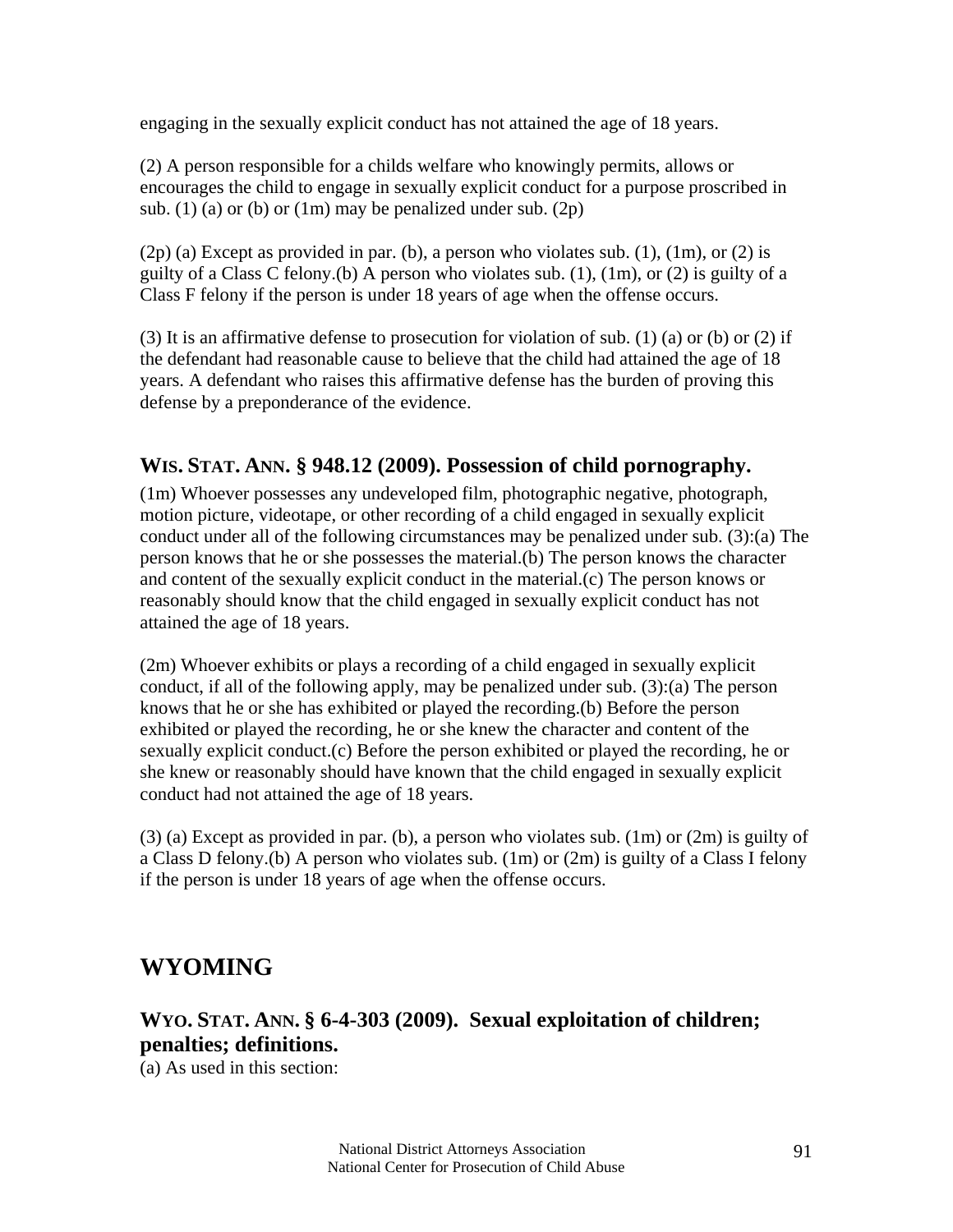(i) "Child" means a person under the age of eighteen (18) years;

 (ii) "Child pornography" means any visual depiction, including any photograph, film, video, picture, computer or computer-generated image or picture, whether or not made or produced by electronic, mechanical or other means, of explicit sexual conduct, where:

 (A) The production of the visual depiction involves the use of a child engaging in explicit sexual conduct;

 (B) The visual depiction is of explicit sexual conduct involving a child or an individual virtually indistinguishable from a child; or

 (C) The visual depiction has been created, adapted or modified to depict explicit sexual conduct involving a child or an individual virtually indistinguishable from a child.

(D) Repealed by Laws 2005, ch. 70, § 2.

 (iii) "Explicit sexual conduct" means actual or simulated sexual intercourse, including genital-genital, oral-genital, anal-genital or oral-anal, between persons of the same or opposite sex, bestiality, masturbation, sadistic or masochistic abuse or lascivious exhibition of the genitals or pubic area of any person;

 (iv) "Visual depiction" means developed and undeveloped film and videotape, and data stored on computer disk or by electronic means which is capable of conversion into a visual image.

(b) A person is guilty of sexual exploitation of a child if, for any purpose, he knowingly:

 (i) Causes, induces, entices, coerces or permits a child to engage in, or be used for, the making of child pornography;

 (ii) Causes, induces, entices or coerces a child to engage in, or be used for, any explicit sexual conduct;

 (iii) Manufactures, generates, creates, receives, distributes, reproduces, delivers or possesses with the intent to deliver, including through digital or electronic means, whether or not by computer, any child pornography;

(iv) Possesses child pornography, except that this paragraph shall not apply to:

 (A) Peace officers, court personnel or district attorneys engaged in the lawful performance of their official duties;

 (B) Physicians, psychologists, therapists or social workers, provided such persons are duly licensed in Wyoming and the persons possess such materials in the course of a bona fide treatment or evaluation program at the treatment or evaluation site; or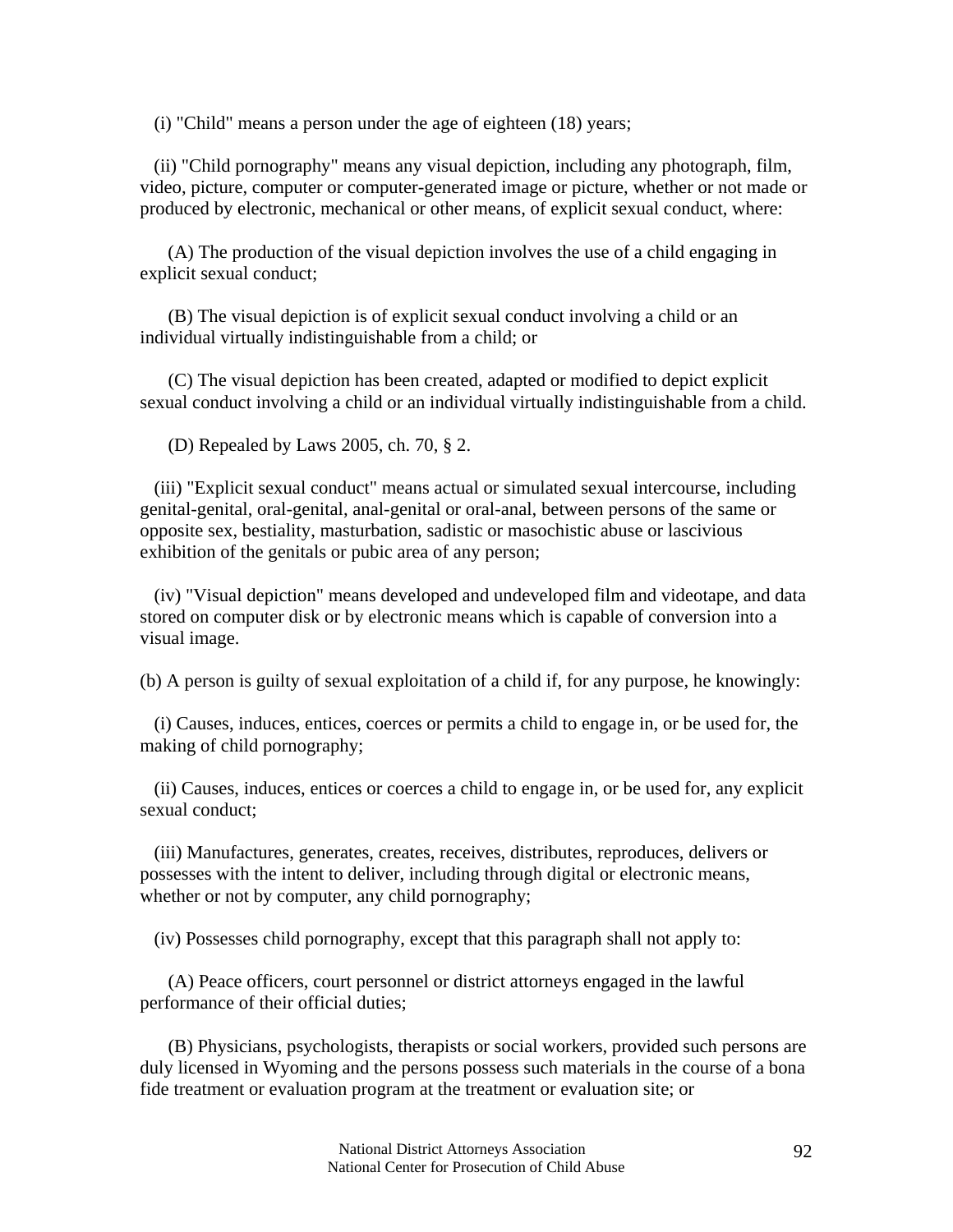(C) Counsel for a person charged under this section.

(c) The sexual exploitation of a child pursuant to paragraphs (b)(i) through (iii) of this section is a felony punishable by imprisonment for not less than five (5) years nor more than twelve (12) years, a fine of not more than ten thousand dollars (\$10,000.00), or both.

(d) The sexual exploitation of a child by possession of sexually exploitive material pursuant to paragraph  $(b)(iv)$  of this section is a felony punishable by imprisonment for not more than ten (10) years, a fine of not more than ten thousand dollars (\$10,000.00), or both.

(e) A second or subsequent conviction pursuant to paragraphs (b)(i) through (iv) of this section, or of a substantially similar law of any other jurisdiction, is a felony punishable by imprisonment for not less than seven (7) years nor more than twelve (12) years, a fine of not more than ten thousand dollars (\$10,000.00), or both.

(f) Any person who is convicted of an offense under this section shall forfeit to the state the person's interest in:

 (i) Any visual depiction of a child engaging in explicit sexual conduct in violation of this section, or any book, magazine, periodical, film, videotape or other matter which contains any such visual depiction, which was produced, transported, mailed, shipped, possessed or received in violation of this section;

 (ii) Any property, real or personal, constituting or traceable to gross proceeds obtained from such offense;

 (iii) Any property, real or personal, used or intended to be used to commit or to promote the commission of such offense.

### **FEDERAL LEGISLATION**

#### **18 USCS § 1466A (2010). Obscene visual representations of the sexual abuse of children.**

a) In general. Any person who, in a circumstance described in subsection (d), knowingly produces, distributes, receives, or possesses with intent to distribute, a visual depiction of any kind, including a drawing, cartoon, sculpture, or painting, that--

- (1) (A) depicts a minor engaging in sexually explicit conduct; and
	- (B) is obscene; or

 (2) (A) depicts an image that is, or appears to be, of a minor engaging in graphic bestiality, sadistic or masochistic abuse, or sexual intercourse, including genital-genital, oral-genital, anal-genital, or oral-anal, whether between persons of the same or opposite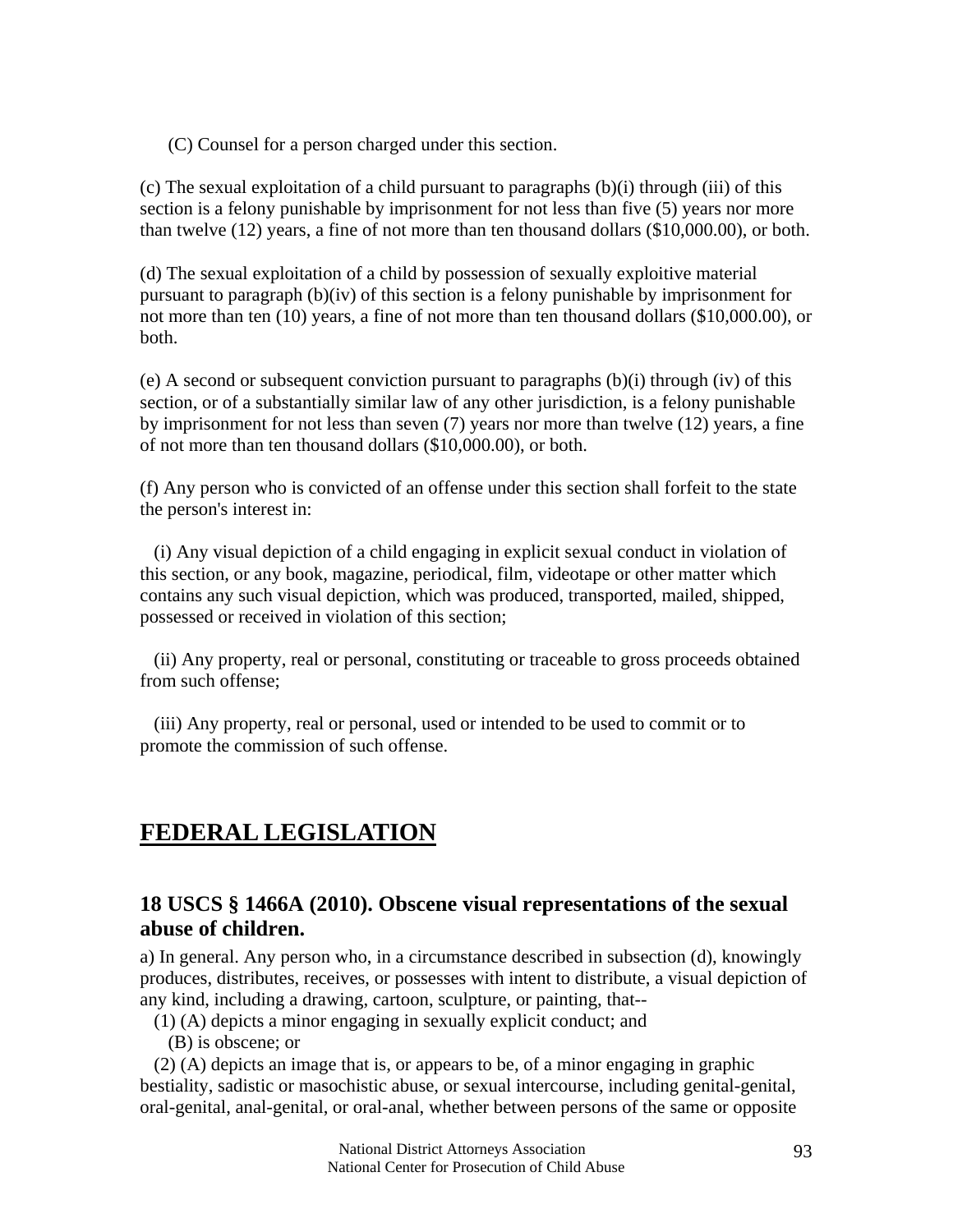sex; and

 (B) lacks serious literary, artistic, political, or scientific value;or attempts or conspires to do so, shall be subject to the penalties provided in section  $2252A(b)(1)$  [18 USCS § 2252A(b)(1)], including the penalties provided for cases involving a prior conviction.

(b) Additional offenses. Any person who, in a circumstance described in subsection (d), knowingly possesses a visual depiction of any kind, including a drawing, cartoon, sculpture, or painting, that--

(1) (A) depicts a minor engaging in sexually explicit conduct; and

(B) is obscene; or

 (2) (A) depicts an image that is, or appears to be, of a minor engaging in graphic bestiality, sadistic or masochistic abuse, or sexual intercourse, including genital-genital, oral-genital, anal-genital, or oral-anal, whether between persons of the same or opposite sex; and

 (B) lacks serious literary, artistic, political, or scientific value;or attempts or conspires to do so, shall be subject to the penalties provided in section  $2252A(b)(2)$  [18 USCS §  $2252A(b)(2)$ , including the penalties provided for cases involving a prior conviction.

(c) Nonrequired element of offense. It is not a required element of any offense under this section that the minor depicted actually exist.

(d) Circumstances. The circumstance referred to in subsections (a) and (b) is that--

 (1) any communication involved in or made in furtherance of the offense is communicated or transported by the mail, or in interstate or foreign commerce by any means, including by computer, or any means or instrumentality of interstate or foreign commerce is otherwise used in committing or in furtherance of the commission of the offense;

 (2) any communication involved in or made in furtherance of the offense contemplates the transmission or transportation of a visual depiction by the mail, or in interstate or foreign commerce by any means, including by computer;

 (3) any person travels or is transported in interstate or foreign commerce in the course of the commission or in furtherance of the commission of the offense;

 (4) any visual depiction involved in the offense has been mailed, or has been shipped or transported in interstate or foreign commerce by any means, including by computer, or was produced using materials that have been mailed, or that have been shipped or transported in interstate or foreign commerce by any means, including by computer; or

 (5) the offense is committed in the special maritime and territorial jurisdiction of the United States or in any territory or possession of the United States.

(e) Affirmative defense. It shall be an affirmative defense to a charge of violating subsection (b) that the defendant--

(1) possessed less than 3 such visual depictions; and

 (2) promptly and in good faith, and without retaining or allowing any person, other than a law enforcement agency, to access any such visual depiction--

(A) took reasonable steps to destroy each such visual depiction; or

(B) reported the matter to a law enforcement agency and afforded that agency access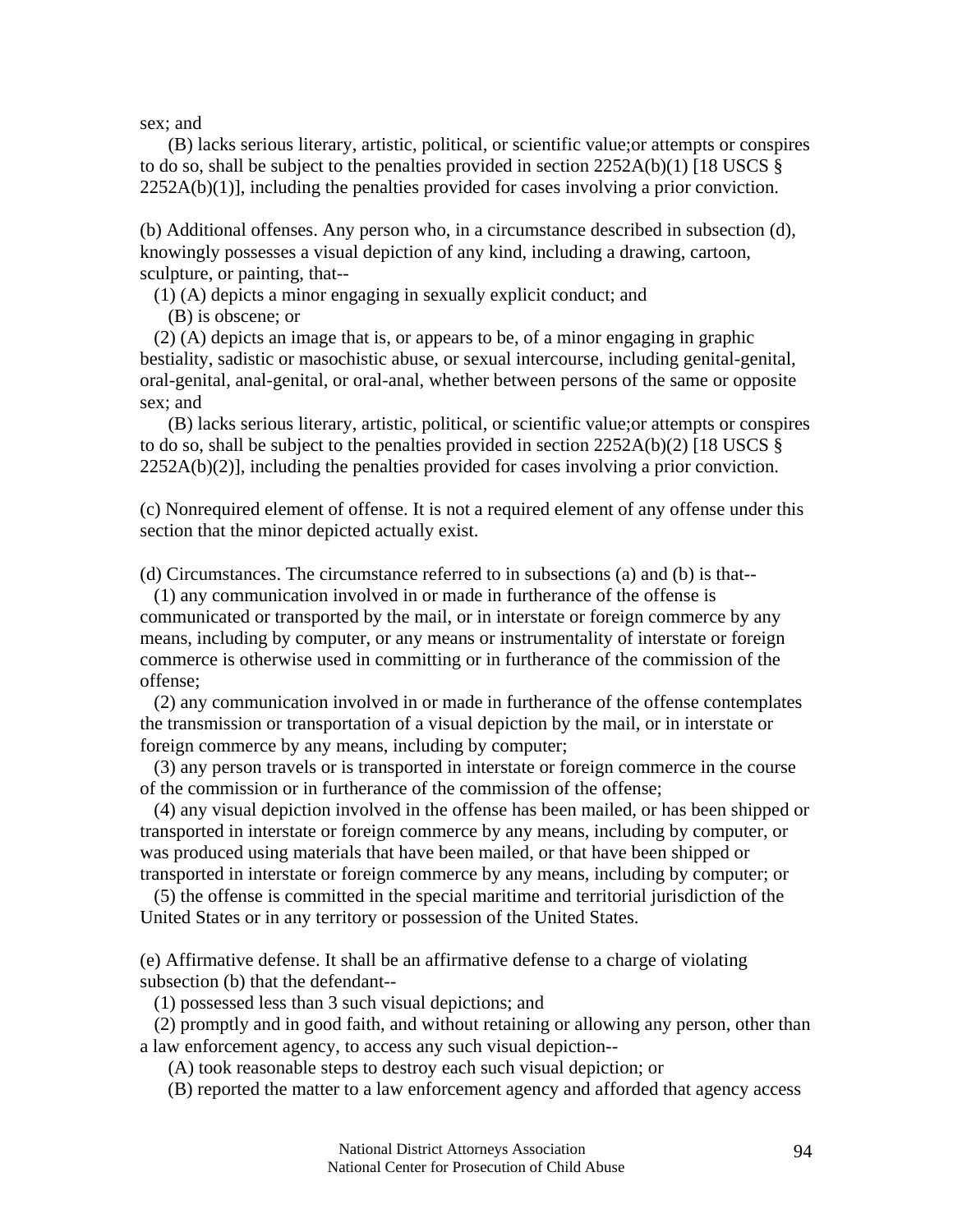to each such visual depiction.

(f) Definitions. For purposes of this section--

 (1) the term "visual depiction" includes undeveloped film and videotape, and data stored on a computer disk or by electronic means which is capable of conversion into a visual image, and also includes any photograph, film, video, picture, digital image or picture, computer image or picture, or computer generated image or picture, whether made or produced by electronic, mechanical, or other means;

 (2) the term "sexually explicit conduct" has the meaning given the term in section 2256(2)(A) or 2256(2)(B) [18 USCS § 2256(2)(A) or 2256(2)(B)]; and

 (3) the term "graphic", when used with respect to a depiction of sexually explicit conduct, means that a viewer can observe any part of the genitals or pubic area of any depicted person or animal during any part of the time that the sexually explicit conduct is being depicted.

#### **18 USCS § 2252 (2010). Certain activities relating to material involving the sexual exploitation of minors.**

(a) Any person who--

 (1) knowingly transports or ships using any means or facility of interstate or foreign commerce or in or affecting interstate or foreign commerce by any means including by computer or mails, any visual depiction, if--

 (A) the producing of such visual depiction involves the use of a minor engaging in sexually explicit conduct; and

(B) such visual depiction is of such conduct;

 (2) knowingly receives, or distributes, any visual depiction using any means or facility of interstate or foreign commerce or that has been mailed, or has been shipped or transported in or affecting interstate or foreign commerce, or which contains materials which have been mailed or so shipped or transported, by any means including by computer, or knowingly reproduces any visual depiction for distribution using any means or facility of interstate or foreign commerce or in or affecting interstate or foreign commerce by any means including by computer or through the mails, if--

 (A) the producing of such visual depiction involves the use of a minor engaging in sexually explicit conduct; and

(B) such visual depiction is of such conduct;

(3) either--

 (A) in the special maritime and territorial jurisdiction of the United States, or on any land or building owned by, leased to, or otherwise used by or under the control of the Government of the United States, or in the Indian country as defined in section 1151 of this title [18 USCS § 1151], knowingly sells or possesses with intent to sell any visual depiction; or

 (B) knowingly sells or possesses with intent to sell any visual depiction that has been mailed, shipped, or transported using any means or facility of interstate or foreign commerce, or has been shipped or transported in or affecting interstate or foreign commerce, or which was produced using materials which have been mailed or so shipped or transported using any means or facility of interstate or foreign commerce, including by computer, if--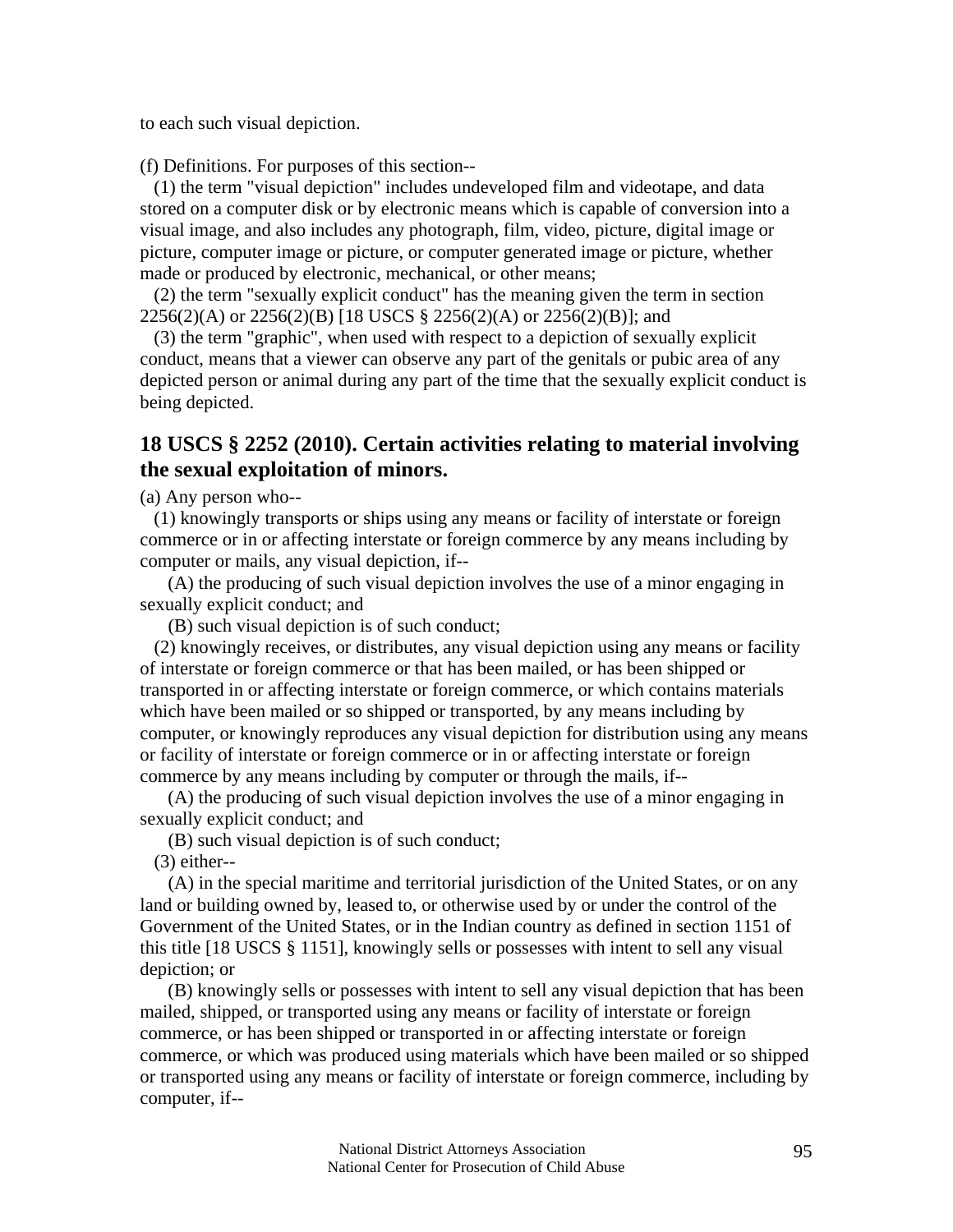(i) the producing of such visual depiction involves the use of a minor engaging in sexually explicit conduct; and

 (ii) such visual depiction is of such conduct; or (4) either--

 (A) in the special maritime and territorial jurisdiction of the United States, or on any land or building owned by, leased to, or otherwise used by or under the control of the Government of the United States, or in the Indian country as defined in section 1151 of this title [18 USCS § 1151], knowingly possesses, or knowingly accesses with intent to view, 1 or more books, magazines, periodicals, films, video tapes, or other matter which contain any visual depiction; or

 (B) knowingly possesses, or knowingly accesses with intent to view, 1 or more books, magazines, periodicals, films, video tapes, or other matter which contain any visual depiction that has been mailed, or has been shipped or transported using any means or facility of interstate or foreign commerce or in or affecting interstate or foreign commerce, or which was produced using materials which have been mailed or so shipped or transported, by any means including by computer, if--

 (i) the producing of such visual depiction involves the use of a minor engaging in sexually explicit conduct; and

(ii) such visual depiction is of such conduct;

shall be punished as provided in subsection (b) of this section.

#### (b)

 (1) Whoever violates, or attempts or conspires to violate, paragraph (1), (2), or (3) of subsection (a) shall be fined under this title and imprisoned not less than 5 years and not more than 20 years, but if such person has a prior conviction under this chapter, section 1591 [18 USCS § 1591], chapter 71, chapter 109A, or chapter 117 [18 USCS §§ 2251 et seq., §§ 1460 et seq., 2241 et seq., or 2421 et seq.], or under section 920 of title 10 (article 120 of the Uniform Code of Military Justice), or under the laws of any State relating to aggravated sexual abuse, sexual abuse, or abusive sexual conduct involving a minor or ward, or the production, possession, receipt, mailing, sale, distribution, shipment, or transportation of child pornography, or sex trafficking of children, such person shall be fined under this title and imprisoned for not less than 15 years nor more than 40 years.

 (2) Whoever violates, or attempts or conspires to violate, paragraph (4) of subsection (a) shall be fined under this title or imprisoned not more than 10 years, or both, but if such person has a prior conviction under this chapter, chapter 71, chapter 109A, or chapter 117 [18 USCS §§ 2251 et seq., §§ 1460 et seq., 2241 et seq., or 2421 et seq.], or under section 920 of title 10 (article 120 of the Uniform Code of Military Justice), or under the laws of any State relating to aggravated sexual abuse, sexual abuse, or abusive sexual conduct involving a minor or ward, or the production, possession, receipt, mailing, sale, distribution, shipment, or transportation of child pornography, such person shall be fined under this title and imprisoned for not less than 10 years nor more than 20 years.

(c) Affirmative defense. It shall be an affirmative defense to a charge of violating paragraph (4) of subsection (a) that the defendant--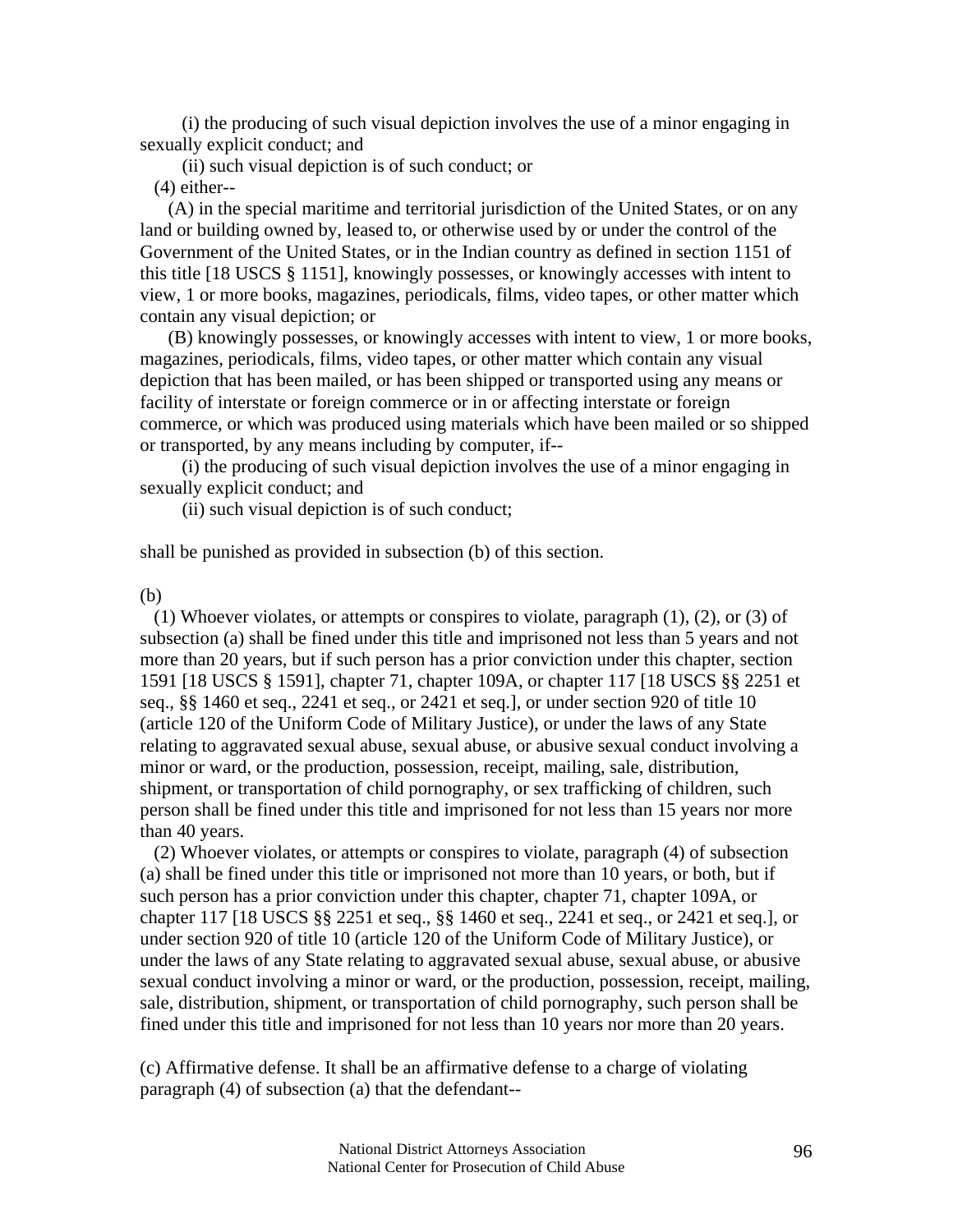(1) possessed less than three matters containing any visual depiction proscribed by that paragraph; and

 (2) promptly and in good faith, and without retaining or allowing any person, other than a law enforcement agency, to access any visual depiction or copy thereof--

(A) took reasonable steps to destroy each such visual depiction; or

 (B) reported the matter to a law enforcement agency and afforded that agency access to each such visual depiction.

### **18 USCS § 2252A (2009). Certain activities relating to material constituting or containing child pornography. [Caution: See prospective amendment note below.]**

(a) Any person who--

 (1) knowingly mails, or transports or ships using any means or facility of interstate or foreign commerce or in or affecting interstate or foreign commerce by any means, including by computer, any child pornography;

(2) knowingly receives or distributes--

 (A) any child pornography that has been mailed, or using any means or facility of interstate or foreign commerce shipped or transported in or affecting interstate or foreign commerce by any means, including by computer; or

 (B) any material that contains child pornography that has been mailed, or using any means or facility of interstate or foreign commerce shipped or transported in or affecting interstate or foreign commerce by any means, including by computer;

(3) knowingly--

 (A) reproduces any child pornography for distribution through the mails, or using any means or facility of interstate or foreign commerce or in or affecting interstate or foreign commerce by any means, including by computer; or

 (B) advertises, promotes, presents, distributes, or solicits through the mails, or using any means or facility of interstate or foreign commerce or in or affecting interstate or foreign commerce by any means, including by computer, any material or purported material in a manner that reflects the belief, or that is intended to cause another to believe, that the material or purported material is, or contains--

(i) an obscene visual depiction of a minor engaging in sexually explicit conduct; or

 (ii) a visual depiction of an actual minor engaging in sexually explicit conduct; (4) either--

 (A) in the special maritime and territorial jurisdiction of the United States, or on any land or building owned by, leased to, or otherwise used by or under the control of the United States Government, or in the Indian country (as defined in section 1151 [18 USCS § 1151]), knowingly sells or possesses with the intent to sell any child pornography; or

 (B) knowingly sells or possesses with the intent to sell any child pornography that has been mailed, or shipped or transported using any means or facility of interstate or foreign commerce or in or affecting interstate or foreign commerce by any means, including by computer, or that was produced using materials that have been mailed, or shipped or transported in or affecting interstate or foreign commerce by any means, including by computer;

 $(5)$  either--

(A) in the special maritime and territorial jurisdiction of the United States, or on any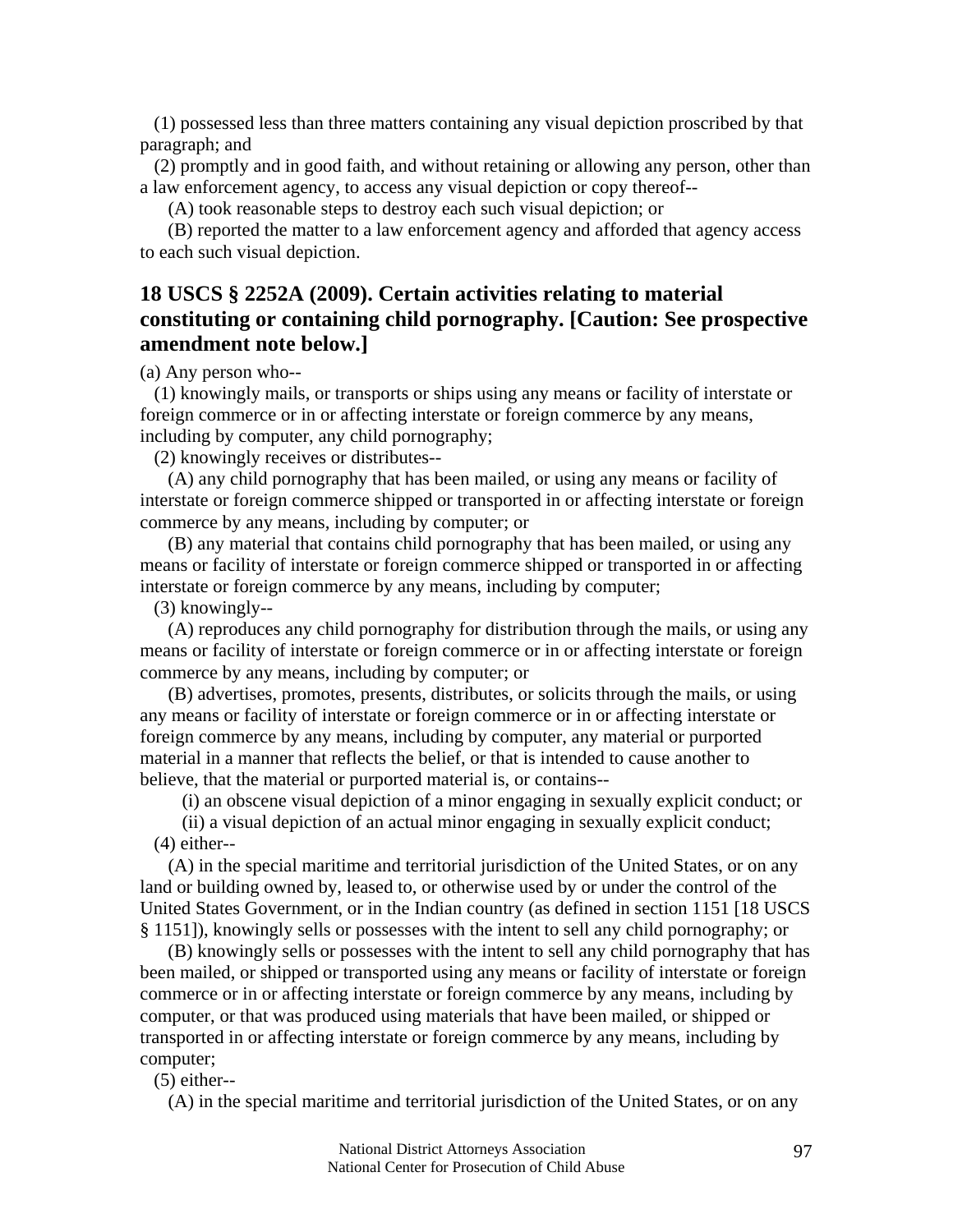land or building owned by, leased to, or otherwise used by or under the control of the United States Government, or in the Indian country (as defined in section 1151 [18 USCS § 1151]), knowingly possesses, or knowingly accesses with intent to view, any book, magazine, periodical, film, videotape, computer disk, or any other material that contains an image of child pornography; or

 (B) knowingly possesses, or knowingly accesses with intent to view, any book, magazine, periodical, film, videotape, computer disk, or any other material that contains an image of child pornography that has been mailed, or shipped or transported using any means or facility of interstate or foreign commerce or in or affecting interstate or foreign commerce by any means, including by computer, or that was produced using materials that have been mailed, or shipped or transported in or affecting interstate or foreign commerce by any means, including by computer;

 (6) knowingly distributes, offers, sends, or provides to a minor any visual depiction, including any photograph, film, video, picture, or computer generated image or picture, whether made or produced by electronic, mechanical, or other means, where such visual depiction is, or appears to be, of a minor engaging in sexually explicit conduct--

 (A) that has been mailed, shipped, or transported using any means or facility of interstate or foreign commerce or in or affecting interstate or foreign commerce by any means, including by computer;

 (B) that was produced using materials that have been mailed, shipped, or transported in or affecting interstate or foreign commerce by any means, including by computer; or

 (C) which distribution, offer, sending, or provision is accomplished using the mails or any means or facility of interstate or foreign commerce,

 for purposes of inducing or persuading a minor to participate in any activity that is illegal; or

 (7) knowingly produces with intent to distribute, or distributes, by any means, including a computer, in or affecting interstate or foreign commerce, child pornography that is an adapted or modified depiction of an identifiable minor.

shall be punished as provided in subsection (b); or

#### (b)

 (1) Whoever violates, or attempts or conspires to violate, paragraph (1), (2), (3), (4), or (6) of subsection (a) shall be fined under this title and imprisoned not less than 5 years and not more than 20 years, but, if such person has a prior conviction under this chapter, section 1591 [18 USCS § 1591], chapter 71, chapter 109A, or chapter 117 [18 USCS §§ 2251 et seq., §§ 1460 et seq., 2241 et seq., or 2421 et seq.], or under section 920 of title 10 (article 120 of the Uniform Code of Military Justice), or under the laws of any State relating to aggravated sexual abuse, sexual abuse, or abusive sexual conduct involving a minor or ward, or the production, possession, receipt, mailing, sale, distribution, shipment, or transportation of child pornography, or sex trafficking of children, such person shall be fined under this title and imprisoned for not less than 15 years nor more than 40 years.

 (2) Whoever violates, or attempts or conspires to violate, subsection (a)(5) shall be fined under this title or imprisoned not more than 10 years, or both, but, if such person has a prior conviction under this chapter, chapter 71, chapter 109A, or chapter 117 [18]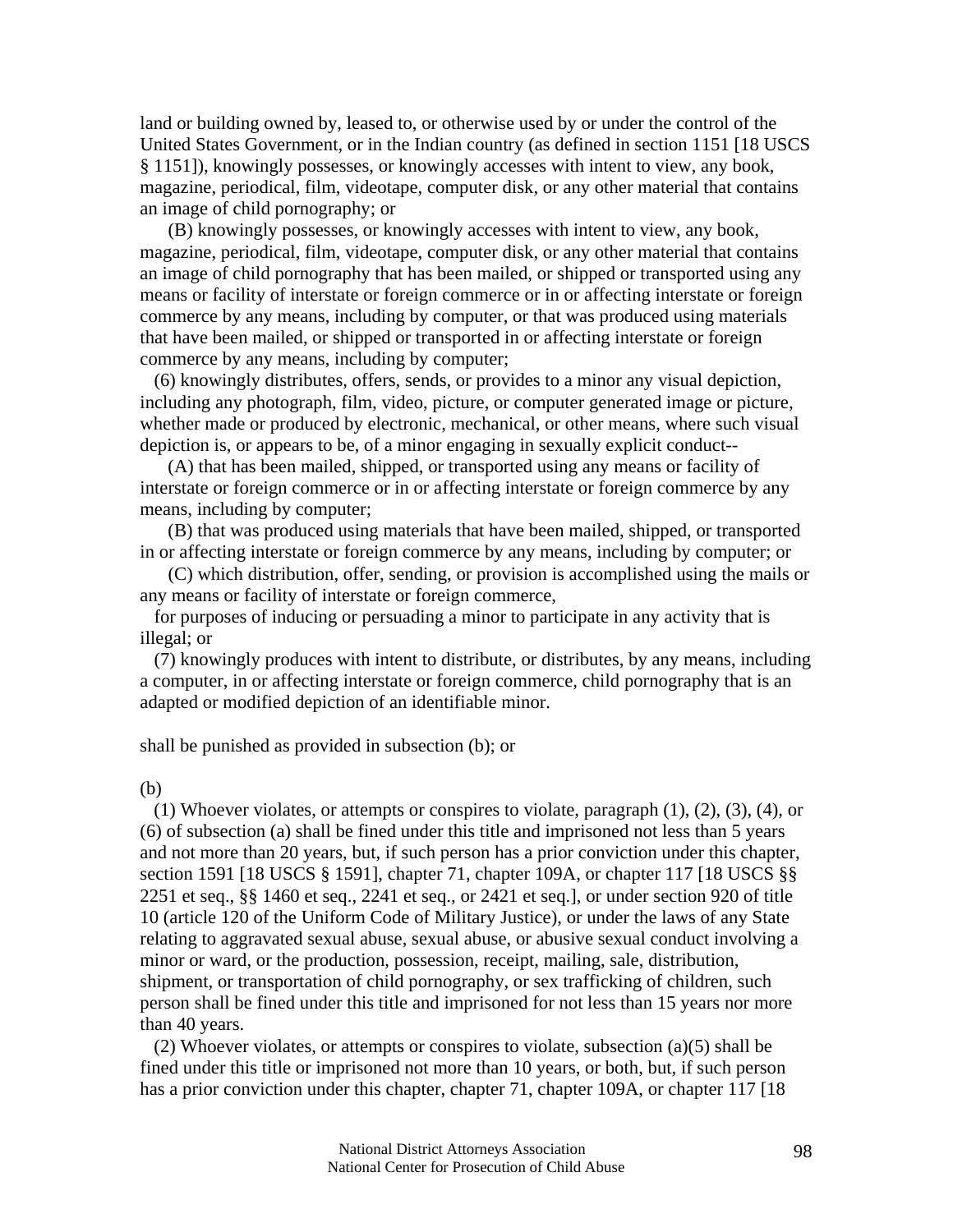USCS §§ 2251 et seq., §§ 1460 et seq., 2241 et seq., or 2421 et seq.], or under section 920 of title 10 (article 120 of the Uniform Code of Military Justice), or under the laws of any State relating to aggravated sexual abuse, sexual abuse, or abusive sexual conduct involving a minor or ward, or the production, possession, receipt, mailing, sale, distribution, shipment, or transportation of child pornography, such person shall be fined under this title and imprisoned for not less than 10 years nor more than 20 years.

 (3) Whoever violates, or attempts or conspires to violate, subsection (a)(7) shall be fined under this title or imprisoned not more than 15 years, or both.

(c) It shall be an affirmative defense to a charge of violating paragraph  $(1)$ ,  $(2)$ ,  $(3)(A)$ ,  $(4)$ , or  $(5)$  of subsection  $(a)$  that--

 (1) (A) the alleged child pornography was produced using an actual person or persons engaging in sexually explicit conduct; and

(B) each such person was an adult at the time the material was produced; or

(2) the alleged child pornography was not produced using any actual minor or minors.

No affirmative defense under subsection  $(c)(2)$  shall be available in any prosecution that involves child pornography as described in section  $2256(8)(C)$  [18 USCS § 2256(8)(C)]. A defendant may not assert an affirmative defense to a charge of violating paragraph (1),  $(2)$ ,  $(3)(A)$ ,  $(4)$ , or  $(5)$  of subsection  $(a)$  unless, within the time provided for filing pretrial motions or at such time prior to trial as the judge may direct, but in no event later than 10 days before the commencement of the trial, the defendant provides the court and the United States with notice of the intent to assert such defense and the substance of any expert or other specialized testimony or evidence upon which the defendant intends to rely. If the defendant fails to comply with this subsection, the court shall, absent a finding of extraordinary circumstances that prevented timely compliance, prohibit the defendant from asserting such defense to a charge of violating paragraph  $(1)$ ,  $(2)$ ,  $(3)(A)$ ,  $(4)$ , or  $(5)$ of subsection (a) or presenting any evidence for which the defendant has failed to provide proper and timely notice.

(d) Affirmative defense. It shall be an affirmative defense to a charge of violating subsection  $(a)(5)$  that the defendant--

(1) possessed less than three images of child pornography; and

 (2) promptly and in good faith, and without retaining or allowing any person, other than a law enforcement agency, to access any image or copy thereof--

(A) took reasonable steps to destroy each such image; or

 (B) reported the matter to a law enforcement agency and afforded that agency access to each such image.

(e) Admissibility of evidence. On motion of the government, in any prosecution under this chapter [18 USCS §§ 2251 et seq.] or section 1466A [18 USCS § 1466A], except for good cause shown, the name, address, social security number, or other nonphysical identifying information, other than the age or approximate age, of any minor who is depicted in any child pornography shall not be admissible and may be redacted from any otherwise admissible evidence, and the jury shall be instructed, upon request of the United States, that it can draw no inference from the absence of such evidence in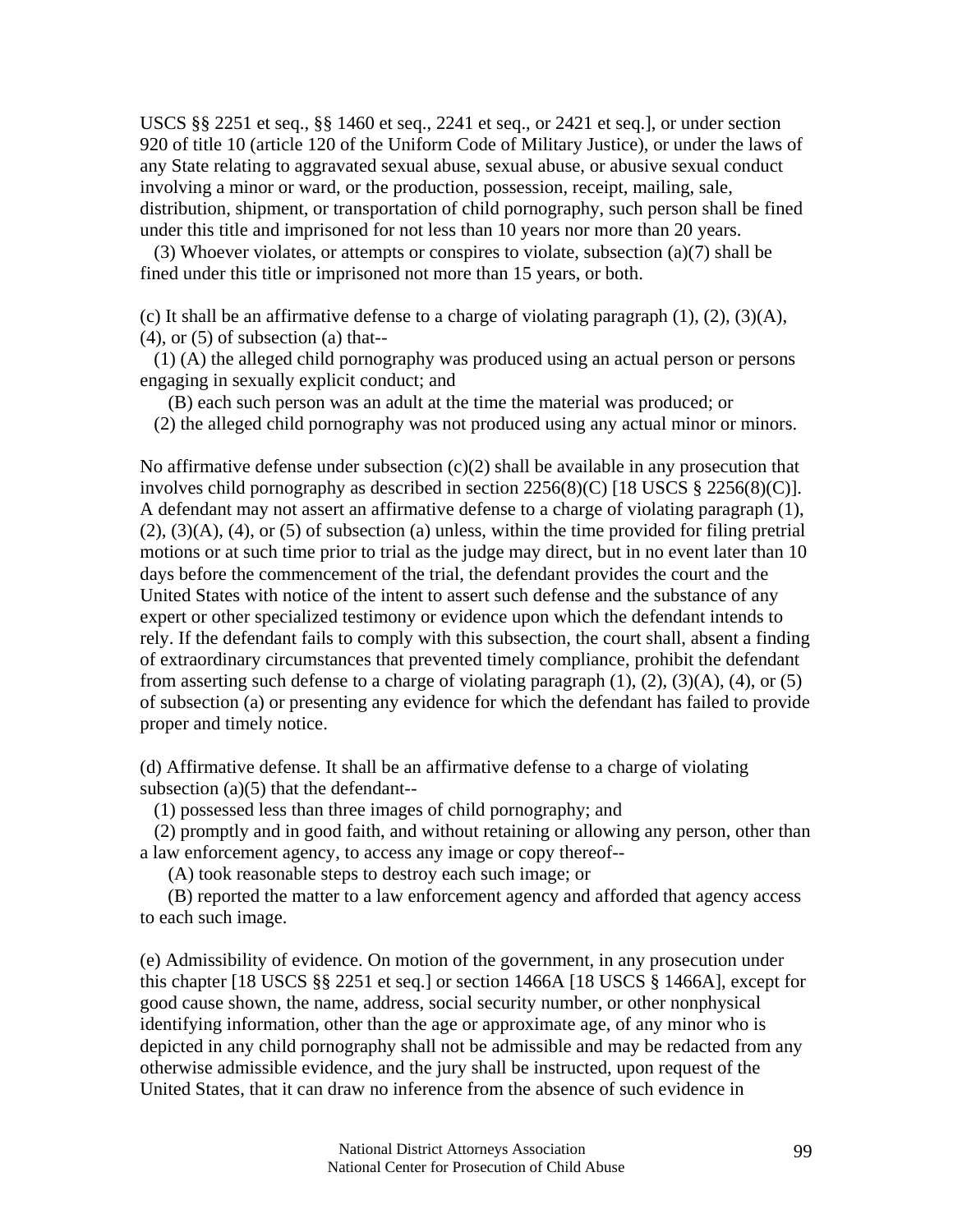deciding whether the child pornography depicts an actual minor.

(f) Civil remedies.

 (1) In general. Any person aggrieved by reason of the conduct prohibited under subsection (a) or (b) or section 1466A [18 USCS § 1466A] may commence a civil action for the relief set forth in paragraph (2).

 (2) Relief. In any action commenced in accordance with paragraph (1), the court may award appropriate relief, including--

(A) temporary, preliminary, or permanent injunctive relief;

(B) compensatory and punitive damages; and

 (C) the costs of the civil action and reasonable fees for attorneys and expert witnesses.

(g) Child exploitation enterprises.

 (1) Whoever engages in a child exploitation enterprise shall be fined under this title and imprisoned for any term of years not less than 20 or for life.

 (2) A person engages in a child exploitation enterprise for the purposes of this section if the person violates section 1591 [18 USCS § 1591], section 1201 [18 USCS § 1201] if the victim is a minor, or chapter 109A [18 USCS §§ 2241 et seq.] (involving a minor victim), 110 [18 USCS §§ 2251 et seq.] (except for sections 2257 and 2257A [18 USCS §§ 2257 and 2257A]), or 117 [18 USCS §§ 2421 et seq.] (involving a minor victim), as a part of a series of felony violations constituting three or more separate incidents and involving more than one victim, and commits those offenses in concert with three or more other persons.

### **18 USCS APPX § 2G2.2 (2009). Trafficking in Material Involving the Sexual Exploitation of a Minor; Receiving, Transporting, Shipping, Soliciting, or Advertising Material Involving the Sexual Exploitation of a Minor; Possessing Material Involving the Sexual Exploitation of a Minor with Intent to Traffic; Possessing Material Involving the Sexual Exploitation of a Minor. [Caution: See prospective amendment note below.]**

(a) Base Offense Level:

 (1) 18, if the defendant is convicted of 18 U.S.C. § 1466A(b), § 2252(a)(4), or §  $2252A(a)(5)$ .

(2) 22, otherwise.

#### (b) Specific Offense Characteristics

(1) If (A) subsection (a)(2) applies; (B) the defendant's conduct was limited to the receipt or solicitation of material involving the sexual exploitation of a minor; and (C) the defendant did not intend to traffic in, or distribute, such material, decrease by 2 levels.

 (2) If the material involved a prepubescent minor or a minor who had not attained the age of 12 years, increase by 2 levels.

(3) (Apply the greatest) If the offense involved: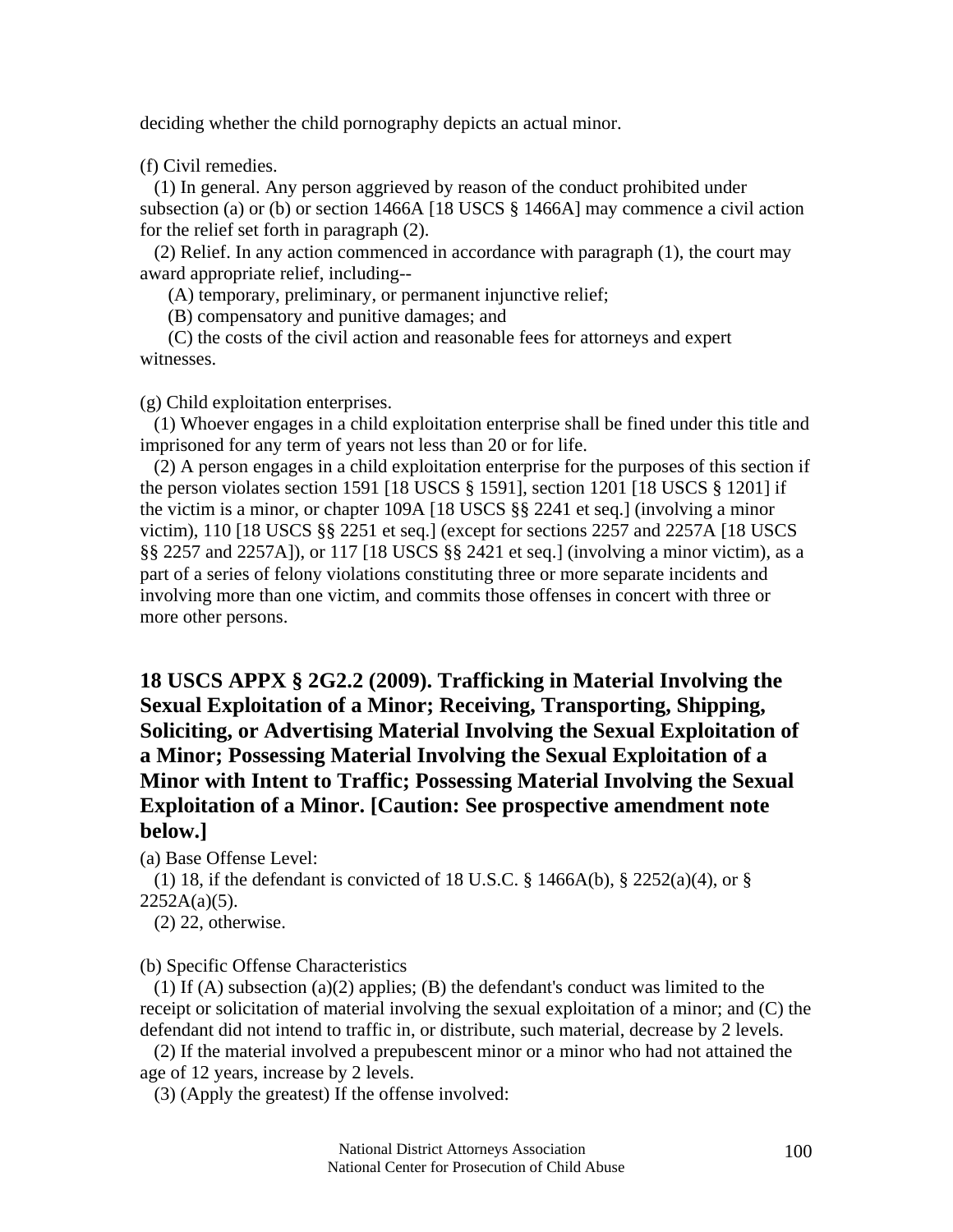(A) Distribution for pecuniary gain, increase by the number of levels from the table in § 2B1.1 (Theft, Property Destruction, and Fraud) corresponding to the retail value of the material, but by not less than 5 levels.

 (B) Distribution for the receipt, or expectation of receipt, of a thing of value, but not for pecuniary gain, increase by 5 levels.

(C) Distribution to a minor, increase by 5 levels.

 (D) Distribution to a minor that was intended to persuade, induce, entice, or coerce the minor to engage in any illegal activity, other than illegal activity covered under subdivision (E), increase by 6 levels.

 (E) Distribution to a minor that was intended to persuade, induce, entice, coerce, or facilitate the travel of, the minor to engage in prohibited sexual conduct, increase by 7 levels.

 (F) Distribution other than distribution described in subdivisions (A) through (E), increase by 2 levels.

 (4) If the offense involved material that portrays sadistic or masochistic conduct or other depictions of violence, increase by 4 levels.

 (5) If the defendant engaged in a pattern of activity involving the sexual abuse or exploitation of a minor, increase by 5 levels.

 (6) If the offense involved the use of a computer or an interactive computer service for the possession, transmission, receipt, or distribution of the material, increase by 2 levels.

(7) If the offense involved--

(A) at least 10 images, but fewer than 150, increase by 2 levels;

(B) at least 150 images, but fewer than 300, increase by 3 levels;

(C) at least 300 images, but fewer than 600, increase by 4 levels; and

(D) 600 or more images, increase by 5 levels.

(c) Cross Reference

 (1) If the offense involved causing, transporting, permitting, or offering or seeking by notice or advertisement, a minor to engage in sexually explicit conduct for the purpose of producing a visual depiction of such conduct, apply § 2G2.1 (Sexually Exploiting a Minor by Production of Sexually Explicit Visual or Printed Material; Custodian Permitting Minor to Engage in Sexually Explicit Conduct; Advertisement for Minors to Engage in Production), if the resulting offense level is greater than that determined above.

#### **U.S. TERRITORIES**

#### **AMERICAN SAMOA**

**AM. SAMOA CODE ANN. § 46.4402 (2007). Promoting pornography in the first degree.**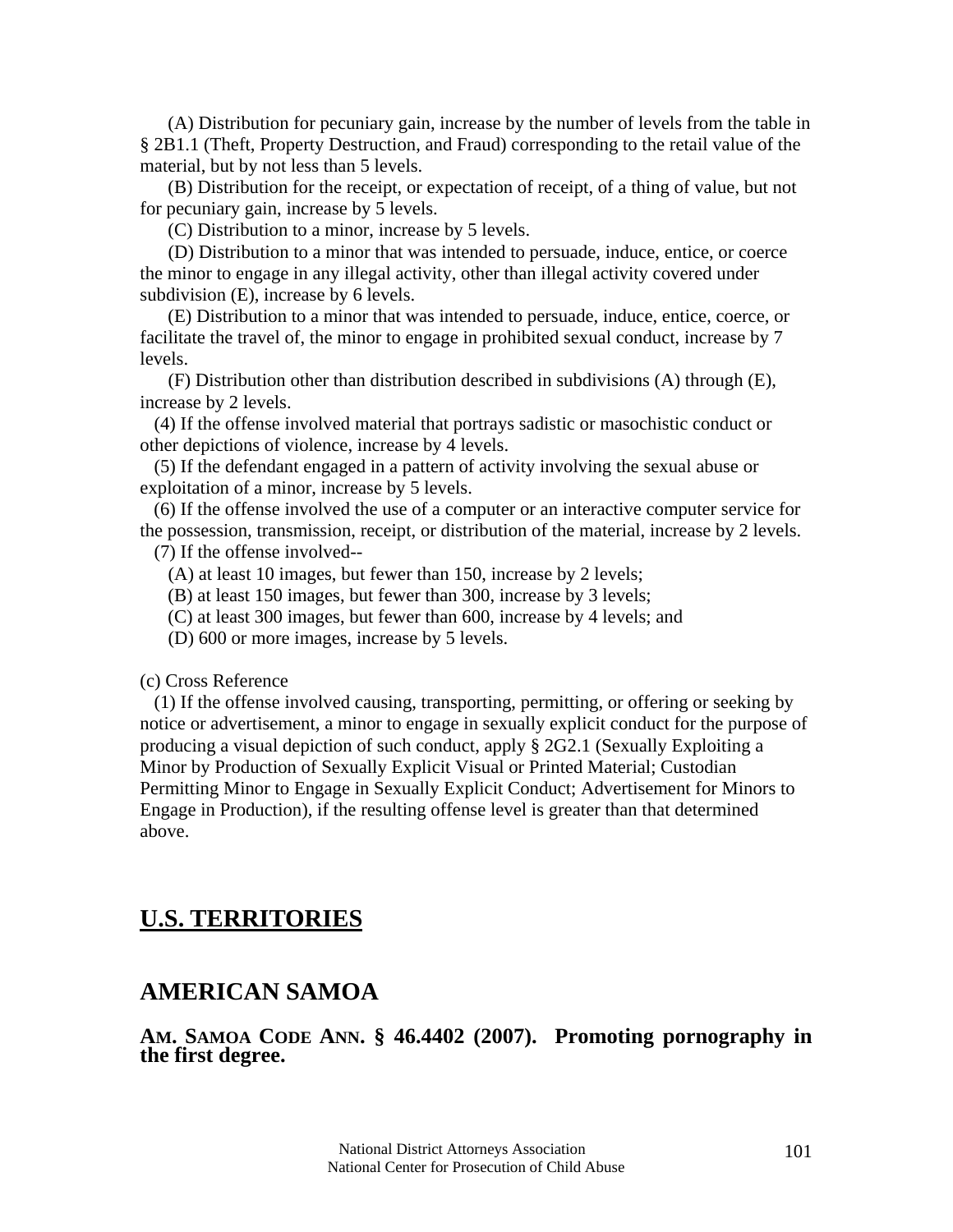(a) A person commits the crime of promoting pornography in the first degree if, knowing its content and character:

(1) he wholesale promotes or possesses with the purpose to wholesale promote any pornographic material; or

(2) he wholesale promotes for minors or possesses with the purpose to wholesale promote for minors any material pornographic for minors.

(b) Promoting pornography in the first degree is a class C felony.

# **AM. SAMOA CODE ANN. § 46.4403 (2007). Promoting pornography in the second degree.**

(a) A person commits the crime of promoting pornography in the second degree if, knowing its content and character, he:

(1) promotes or possesses with the purpose to promote any pornographic material for pecuniary gain; or

(2) produces, presents, directs, or participates in any pornographic performance for pecuniary gain.

(b) Promoting pornography in the second degree is a class D felony.

# **GUAM**

#### **GUAM CODE ANN. tit. 9, § 28.49 (2008). Same: Distribution.**

Every person who knowingly sends or causes to be sent, or who in Guam possesses, prepares, publishes, shows, prints or who offers to distribute, distributes or exhibits to another any obscene material, when such act or acts are public or for commercial gain, is guilty of a misdemeanor.

# **PUERTO RICO**

#### **P.R. LAWS ANN. tit. 33 § 4075 (2006). Delivery, transportation, sale, distribution, exhibition or possession of obscene material**

(a) Any person who knowingly sends, or has delivered, or transports or has transported, or brings or has someone bring obscene material to Puerto Rico for sale, exhibition, publication or distribution, or who possesses, prepares, publishes or prints any obscene material in Puerto Rico, with the intention of distributing, selling, exhibiting it to others, or offering it for distribution or sale, shall be punished by imprisonment not to exceed six (6) months, or a fine not to exceed five hundred dollars (\$500), or both penalties at the court's discretion.

 (b) Any person who commits the acts forbidden in subsection (a) of this section, knowing that in such obscene material a child under sixteen (16) years of age is presented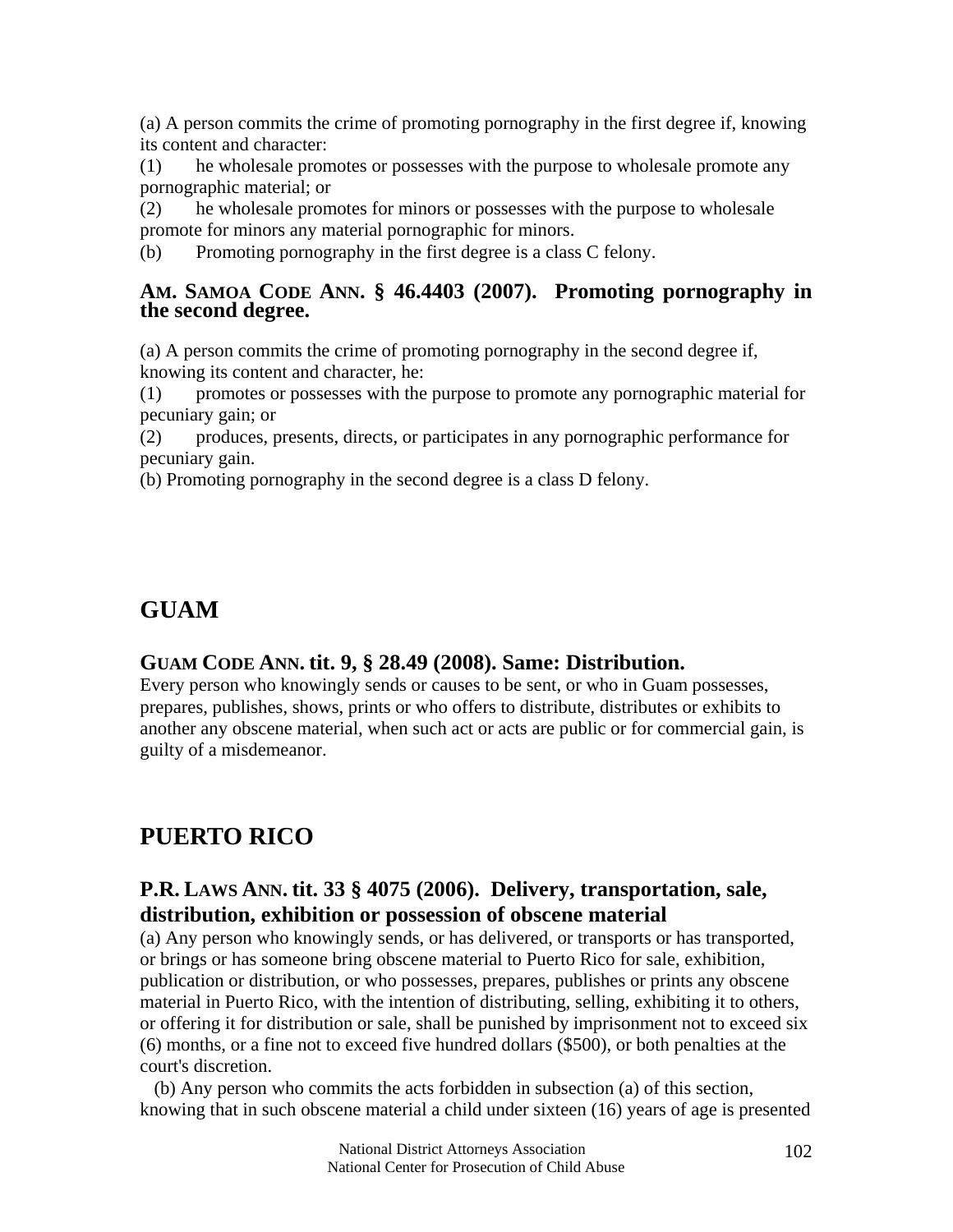while carrying out or simulating a sexual act, shall be punished upon conviction, by imprisonment for a term of two (2) years to a maximum of four (4) years, or a fine not to exceed fifty thousand dollars (\$50,000), or both penalties at the court's discretion.

 (c) The provisions of this section, with regard to the exhibition, or possession with intent to exhibit, of any obscene material shall not apply to any employee, projector operator or movie cameraman who has been employed and who is working at his job, as long as said employee, projector operator or cameraman does not have a financial interest of any kind in the place where he is employed.

#### **P.R. LAWS ANN. tit. 33 § 4077 (2006). Protection of minors**

(a) Any person engaging in acts prohibited in §§ 4075 and 4076 of this title for or in the presence of children under sixteen (16) years of age shall be punished by imprisonment for a minimum term of one year and a maximum of three (3) years, or a maximum fine of five thousand dollars (\$5,000), or both penalties at the court's discretion.

 (b) The penalty of imprisonment for a minimum term of three (3) years and a maximum of five (5) years shall be imposed on any person who employs, uses, persuades or induces a child under sixteen (16) years of age to engage in, or to induce another child to pose, model or perform sexual acts for the purpose of preparing, printing or exhibiting obscene material, or presenting an obscene spectacle.

 (c) Any person who employs, hires or uses a child under sixteen (16) years of age to engage in or help him to engage in any of the forbidden acts in § 4075 of this title shall be punished by imprisonment for a minimum term of one year and a maximum of three (3) years, or a fine not to exceed five thousand dollars (\$5,000), or both penalties at the court's discretion.

### **VIRGIN ISLANDS**

#### **V.I. CODE ANN. tit. 14 § 1024 (2009). Distribution; printing, exhibiting, distributing or possessing**

(a) Every person who knowingly, sends or causes to be sent, or brings or causes to be brought, into the Virgin Islands for sale or distribution, or in the Virgin Islands prepares, publishes, prints, exhibits, distributes, or offers to distribute, or has in his possession with intent to distribute or to exhibit or offer to distribute, any obscene matter is guilty of a misdemeanor.

(b) Every person who (i) sends or causes to be sent, or brings or causes to be brought into the Virgin Islands for sale or distribution, or (ii) in the Virgin Islands possesses, prepares, publishes or prints, with the intent to distribute or to exhibit to others for commercial consideration, or (iii) who offers to distribute, distributes or exhibits to others for commercial consideration, any obscene matter, knowing that such matter depicts a minor engaging in or simulating sexual intercourse, masturbation, anal-oral copulation, sodomy, bestiality, oral copulation, sexual sadism, sexual masochism, any lewd or lascivious sexual activity, or excretory functions performed in a lewd or lascivious manner is guilty of a felony and shall be fined not less than \$25,000 and not more than \$50,000 or